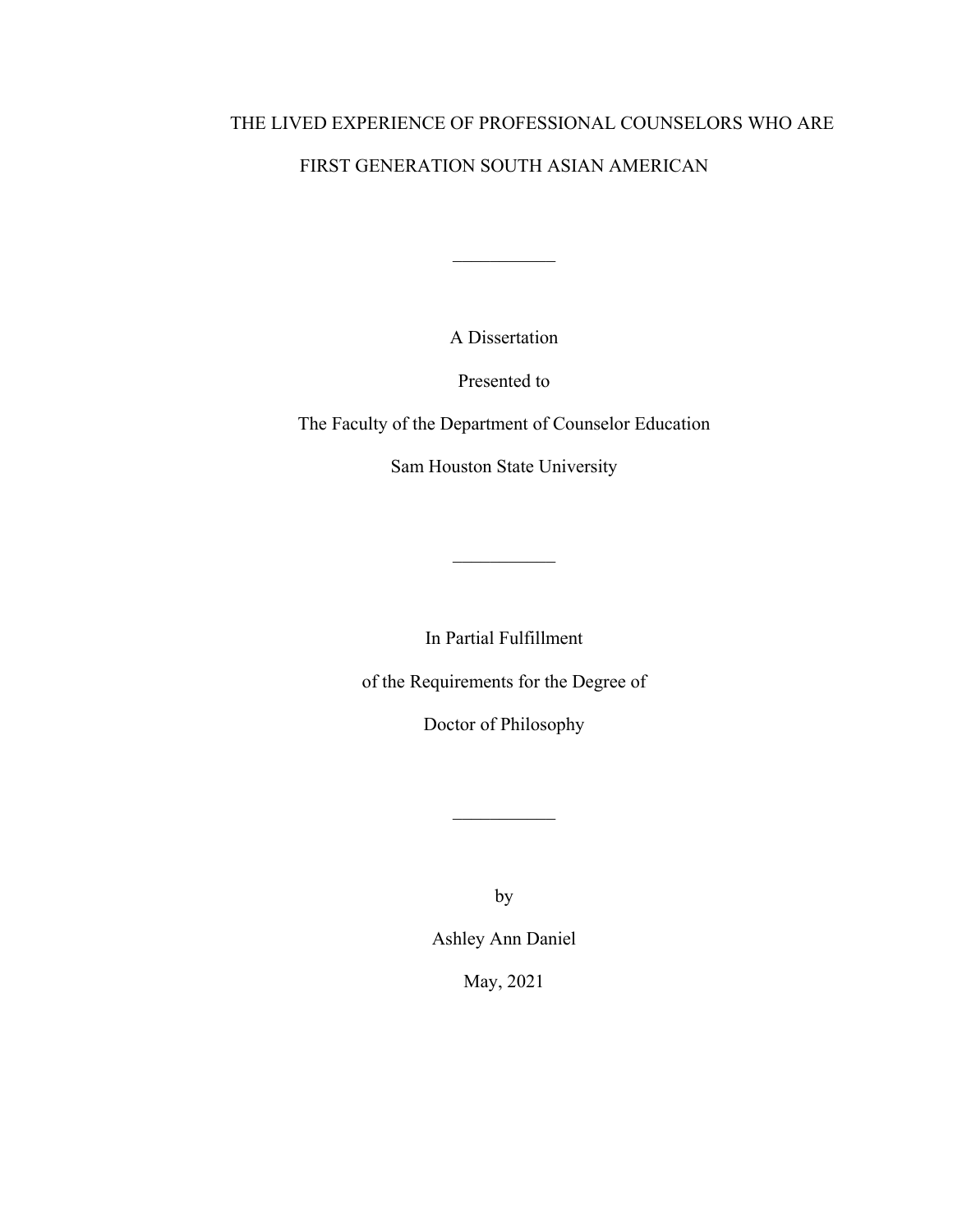# THE LIVED EXPERIENCE OF PROFESSIONAL COUNSELORS WHO ARE

# FIRST GENERATION SOUTH ASIAN AMERICAN

by

Ashley Ann Daniel

 $\frac{1}{2}$  ,  $\frac{1}{2}$  ,  $\frac{1}{2}$  ,  $\frac{1}{2}$  ,  $\frac{1}{2}$  ,  $\frac{1}{2}$  ,  $\frac{1}{2}$ 

APPROVED:

 Chi-Sing Li, PhD Committee Director

 Richard Henriksen Jr., PhD Committee Member

 Timothy Brown, PhD Committee Member

 Stacey Edmonson, EdD Dean, College of Education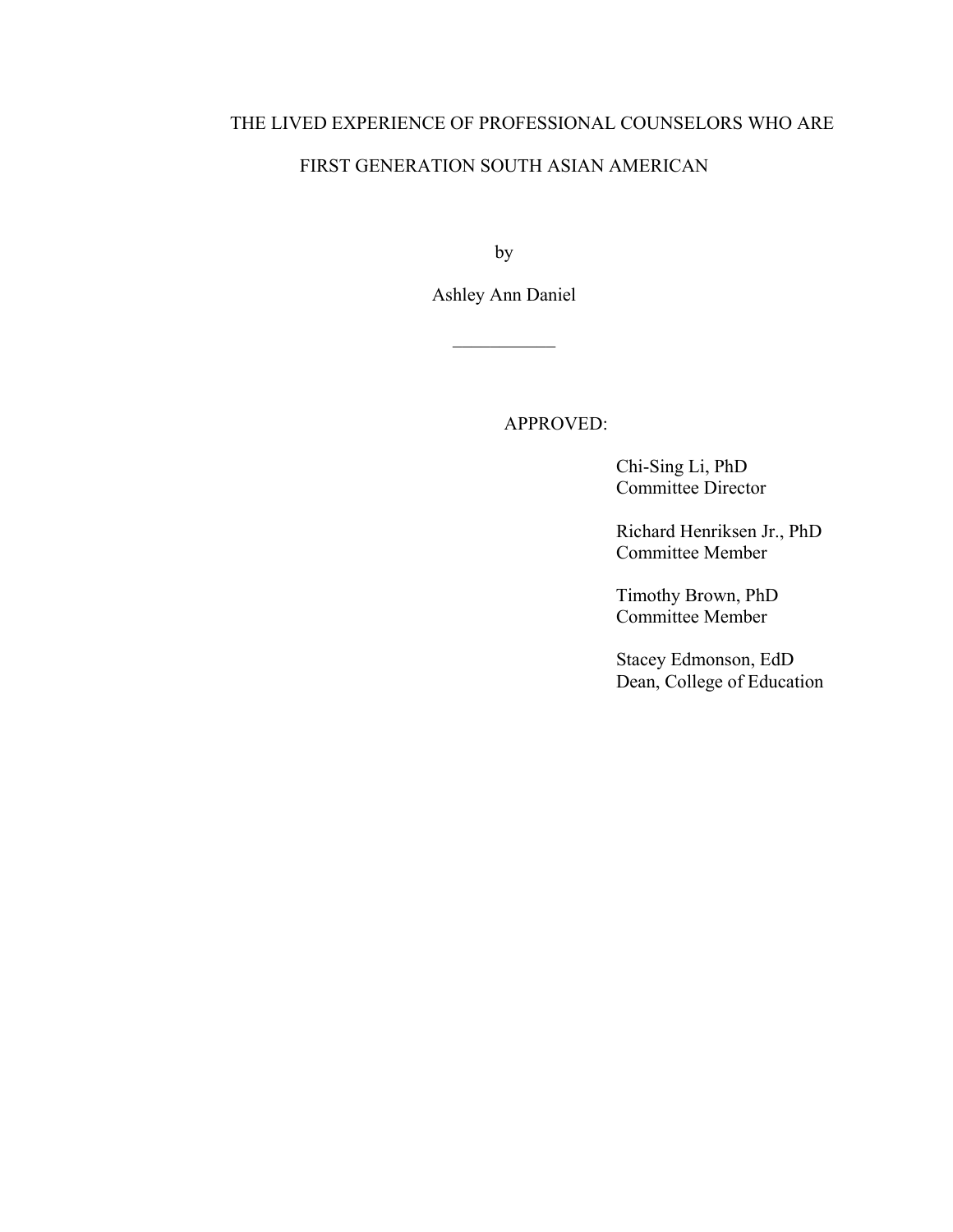# **DEDICATION**

<span id="page-2-0"></span>I want to dedicate this dissertation to the mental health counselors who worked tirelessly during the covid-19 pandemic, held space for those who were suffering, and continue to care for the wellness and safety of their community and the world. To the South Asian counselors who defied cultural norms and familial pressure to pursue a career in service to others, dedicated to breaking the stigma of mental health, and eager to shatter glass ceilings that are seldom acknowledged.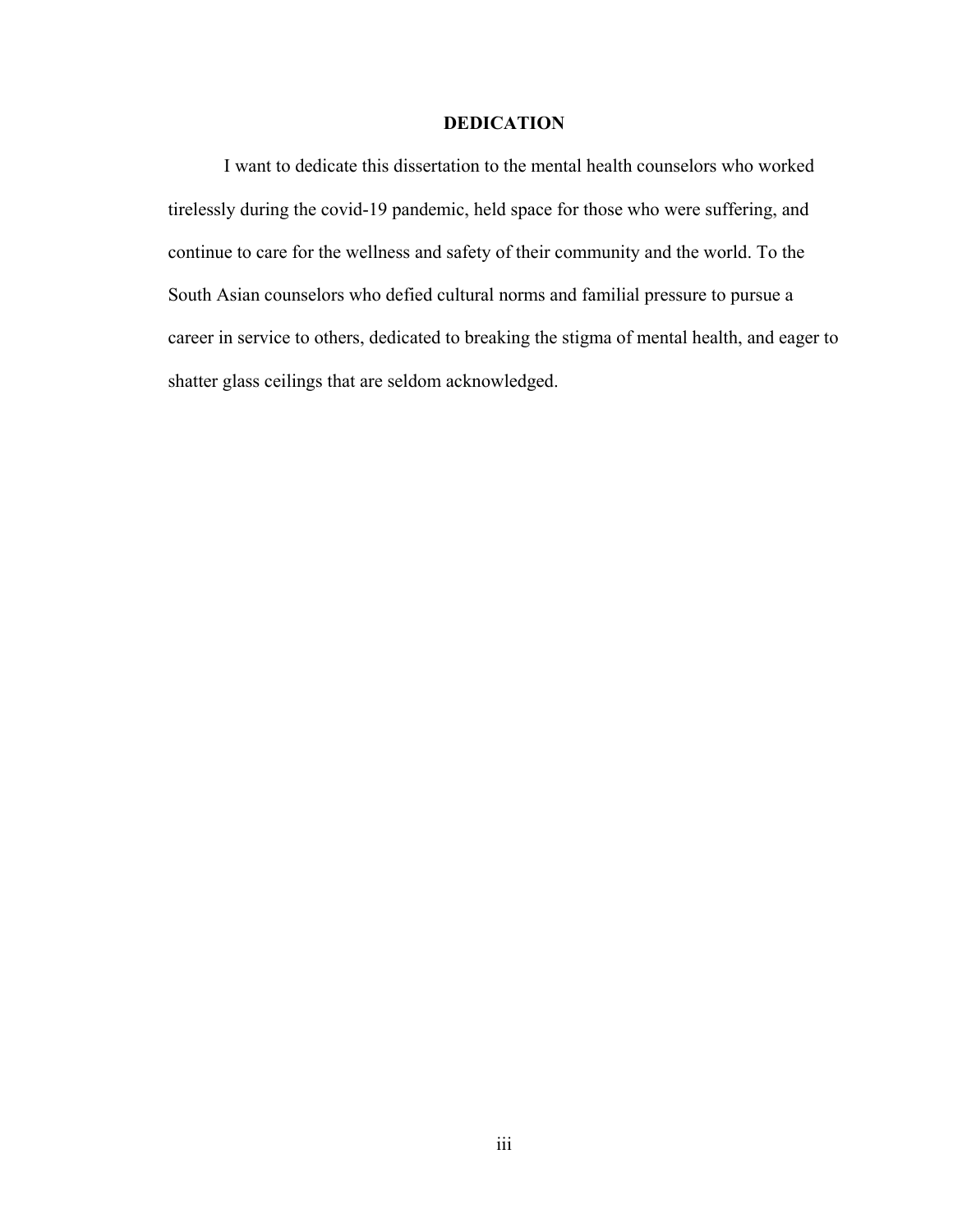## **ABSTRACT**

<span id="page-3-0"></span>Daniel, Ashley Ann, *The lived experience of counselors who are first-generational South Asian American*. Doctor of Philosophy (Counselor Education), May, 2021, Sam Houston State University, Huntsville, Texas.

There has been limited research conducted on professional counselors who are ethnic minorities, especially South Asian American professional counselors (Jangha et al., 2018). However, there has been a recent increase of ethnic minority students in counselor education programs (Hipolito-Delgado et al., 2017). As the demographics change in counselor training programs, counselor educators and supervisors must become more aware of their diverse student body (Mckenzie-Mavinga, 2005; Smith et al., 2017). The purpose of this transcendental phenomenological study was to explore the lived experiences of professional counselors who are first-generation South Asian American. I employed critical race theory and the multiple heritage identity development model as the theoretical frameworks because both address the complex identity development and educational needs of South Asian American professional counselors. The interview questions were created to understand the unique perspective of 11 participants. Themes that emerged from the data were multiple heritage identity development, counselor identity development, multicultural competency, and racial identity and counseling. According to this study, counselor educators and supervisors should consider the full humanity of the counselor trainee and how their multiple identities may impact their development. Future researchers should continue studying South Asian professional counselors, within-group differences in the South Asian community, and best practices for counseling South Asians.

KEY WORDS: Counselor education, South Asian American, Counselor identity development, Transcendental phenomenology

iv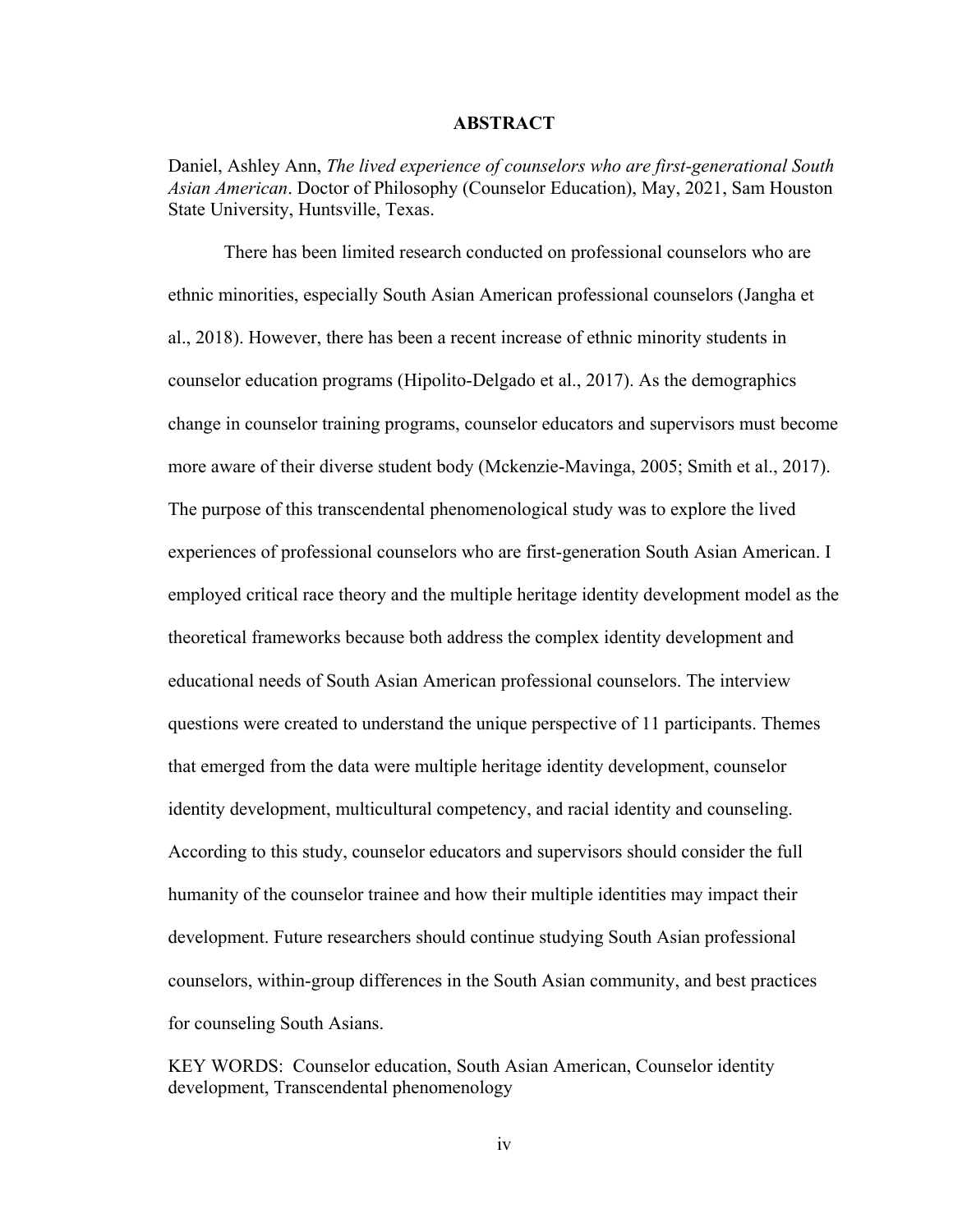#### **ACKNOWLEDGEMENTS**

<span id="page-4-0"></span>I want to acknowledge everyone who has made an impact up until this point, while that may be a difficult task, I will do my very best. Above all, I want to give thanks and honor to God, who has given me a new life and a living purpose to be His hands and feet. I hope to live a life worthy of my calling. I want to thank my incredible husband Presley, who has encouraged and supported me with every late night and anxious filled moment, you helped me believe in myself when I could not. To my loving parents, who made countless sacrifices that I could never repay and prayed for me each step of the way, I always hope to make you proud. To my brother, family, and friends, thank you for being a strong support system and keeping me sane during this process. Thank you to my forever puppy, Mathias, for giving me a laugh and a smile just when I needed it. Thank you to my amazing cohort, Felicia, Lindsay, Sana, and Teri, you have helped me strive to be better and your friendships made all of this so much more enjoyable. A huge thank you to my wonderful dissertation chair, Dr. Chi-Sing Li, for your encouragement and help each step of the way. You have given me countless opportunities and I am forever grateful. Thank you to my committee members, Dr. Richard Henriksen Jr. and Dr. Timothy Brown, for your guidance and mentorship these past few years. You have encouraged and supported me in more ways than you can know. Finally, I want to say thank you to my younger self. Thank you for being willing to explore the unknown, to venture out where others had not gone, and to trust that God would guide your steps. "My future seemed to stretch out before me like a straight road... Now there is a bend in it. I don't know what lies around the bend, but I'm going to believe that the best does." Lucy Maud Montgomery, *Anne of Green Gables*

v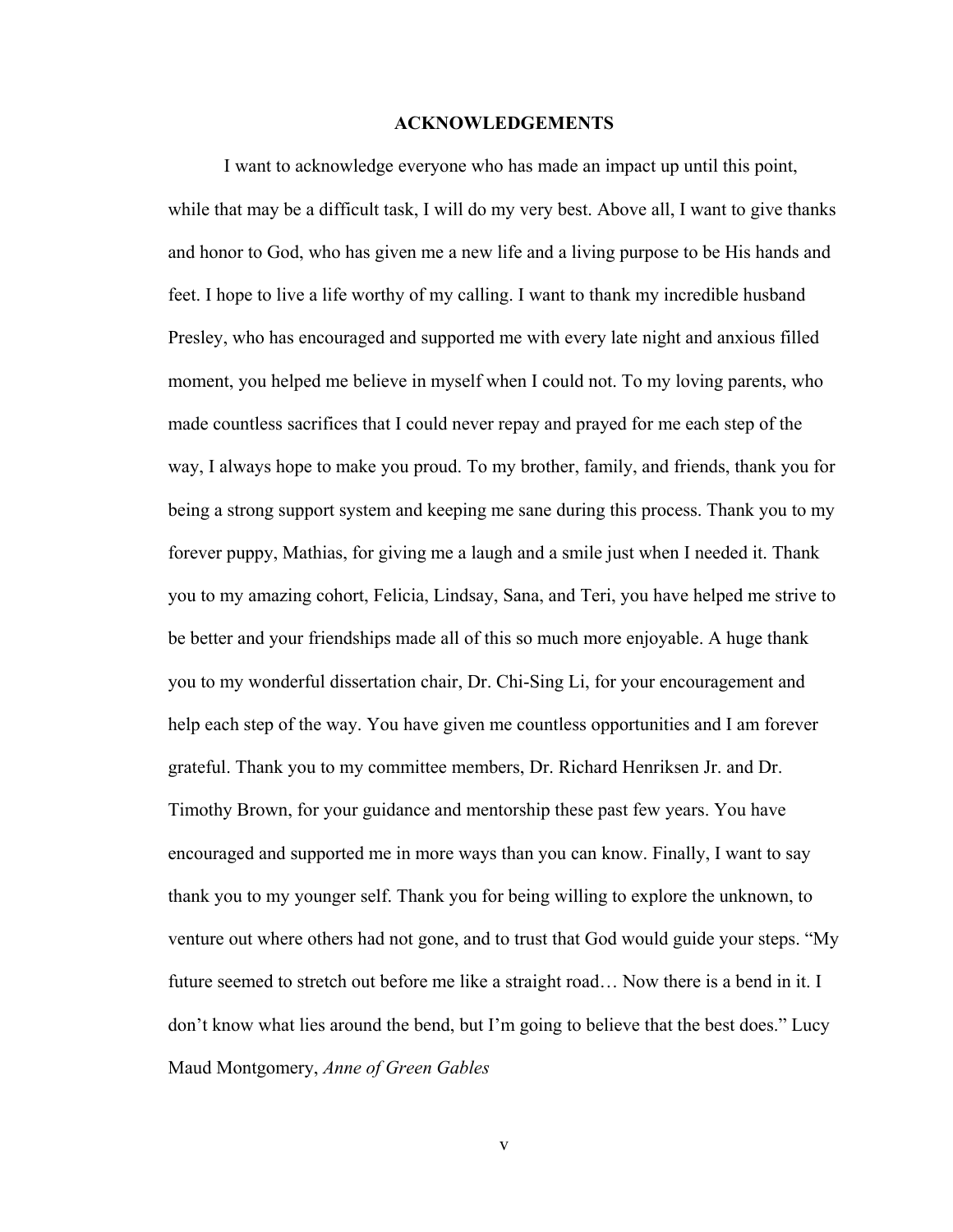# **TABLE OF CONTENTS**

<span id="page-5-0"></span>

| The Council for Accreditation of Counseling and Related Education     |
|-----------------------------------------------------------------------|
|                                                                       |
| Professional Identity Development Across Mental Health Professions 14 |
|                                                                       |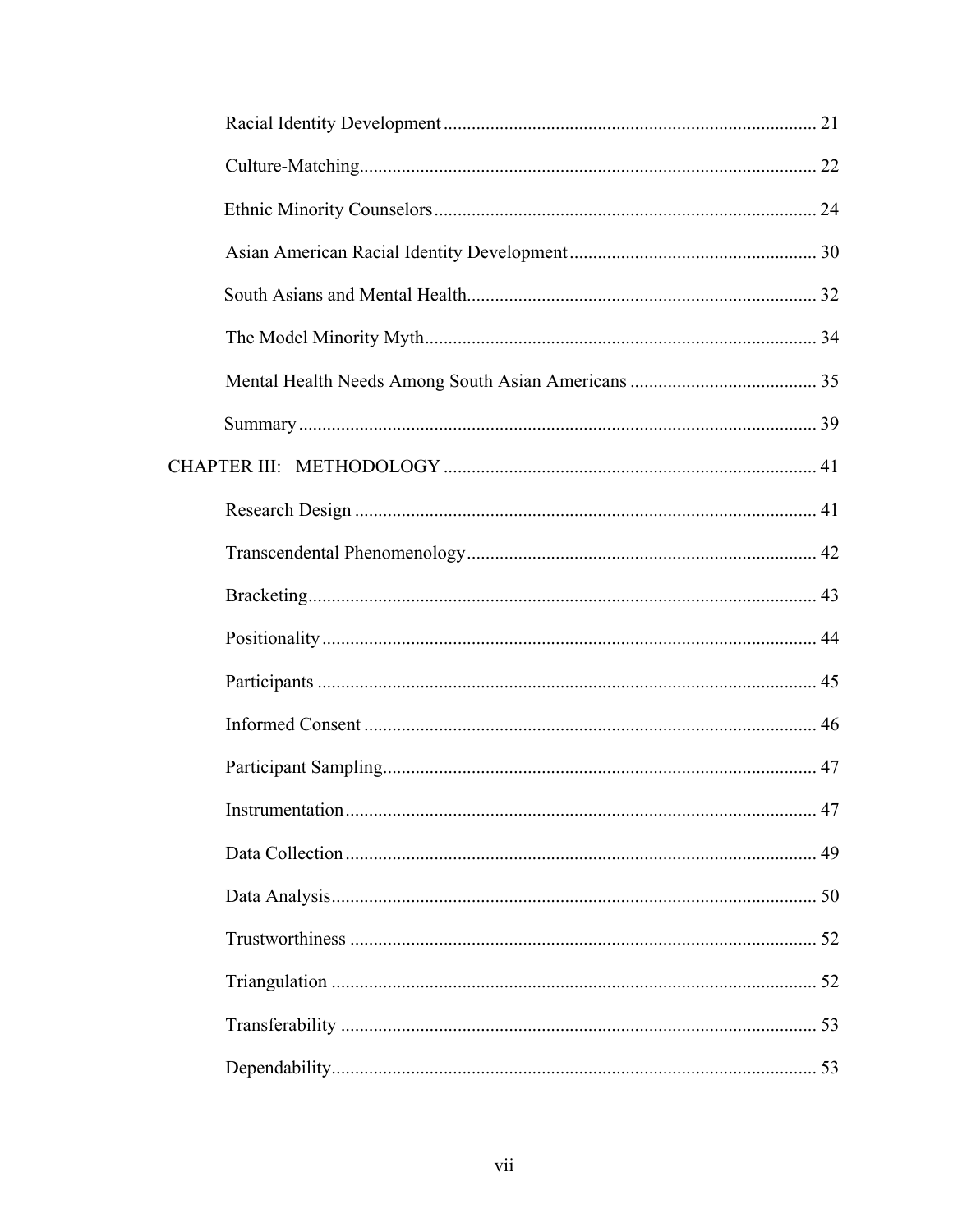| Recommendations for Counselor Educators and Supervisors 110 |
|-------------------------------------------------------------|
|                                                             |
|                                                             |
|                                                             |
|                                                             |
|                                                             |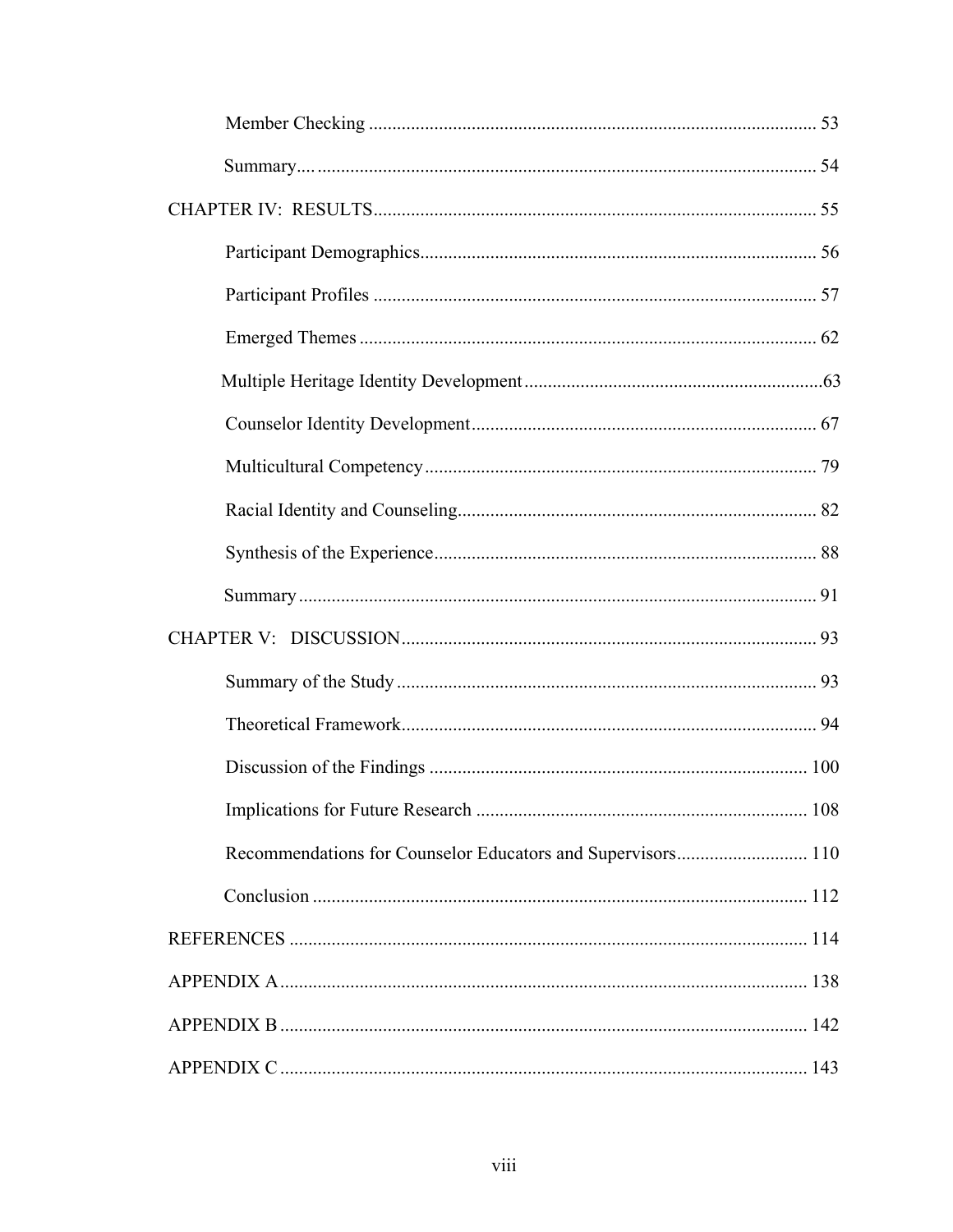|            | <b>APPENDIX D</b> |  |  |
|------------|-------------------|--|--|
|            |                   |  |  |
| <b>VIT</b> |                   |  |  |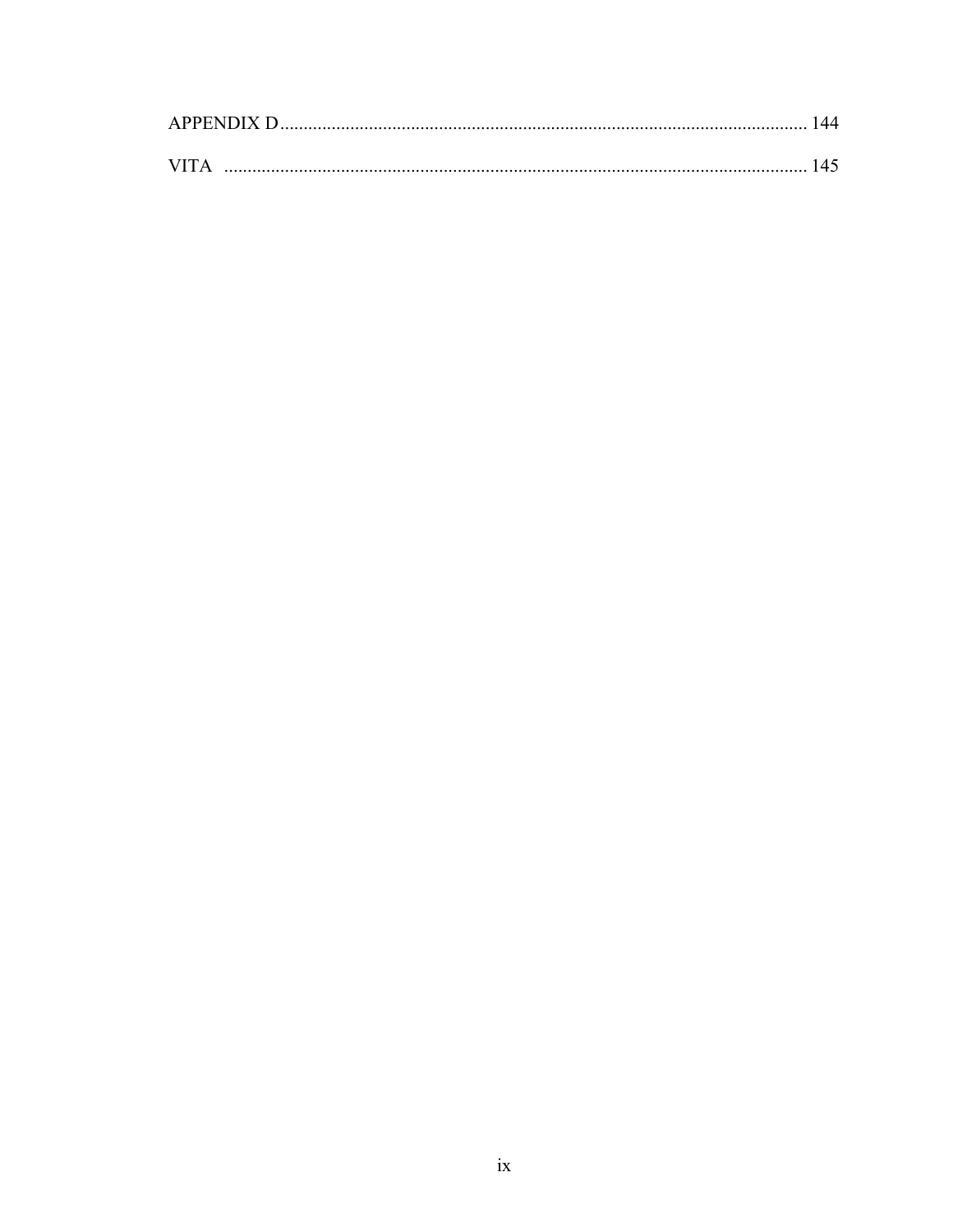# **CHAPTER I**

# **Introduction**

<span id="page-9-0"></span>Counselor professional development has been studied and analyzed across six decades of research (Ard, 1973; Fleming, 1953; Gaoni & Neumann, 1974; Grotjahn, 1955; Hess, 1980; Hogan, 1964; Littrell et al., 1979; Loganbill et al., 1982; Miller, 1982; Sansbury, 1982; Stoltenberg, 1981; Stoltenberg & McNeill, 2009; Watkins, 1995; Yogev, 1982). Each researcher from Fleming (1953) to Stoltenberg and McNeill (2009) have determined that a counselor's professional identity develops in stages, beginning with being a novice counselor and finally reaching autonomy. However, these stages of change do not adequately address the issues faced by counselors who are marginalized or stigmatized (i.e., racial, ethnic, religious, or sexual minorities) and the difficult experiences they navigate in the classroom, clinical setting, or supervisory relationship (Williams & Raney, 2020).

 The Integrative Developmental Model (IDM), established by Stoltenberg in 1981, represents the common themes present in counselor development research (McNeill & Stoltenberg, 2016). Development is organized into three successive and overlapping stages. The first stage describes trainees being more susceptible to vulnerability, anxiety, and self-doubt because they begin with a diffused sense of professional identity. At this stage, trainees may have only a basic idea about what it means to be a mental health counselor. In the second stage, trainees can progress through several formative experiences that facilitate professional development; learning from these experiences will shape the ideas they previously had about their role as a mental health counselor. In the third stage, trainees who can integrate these formative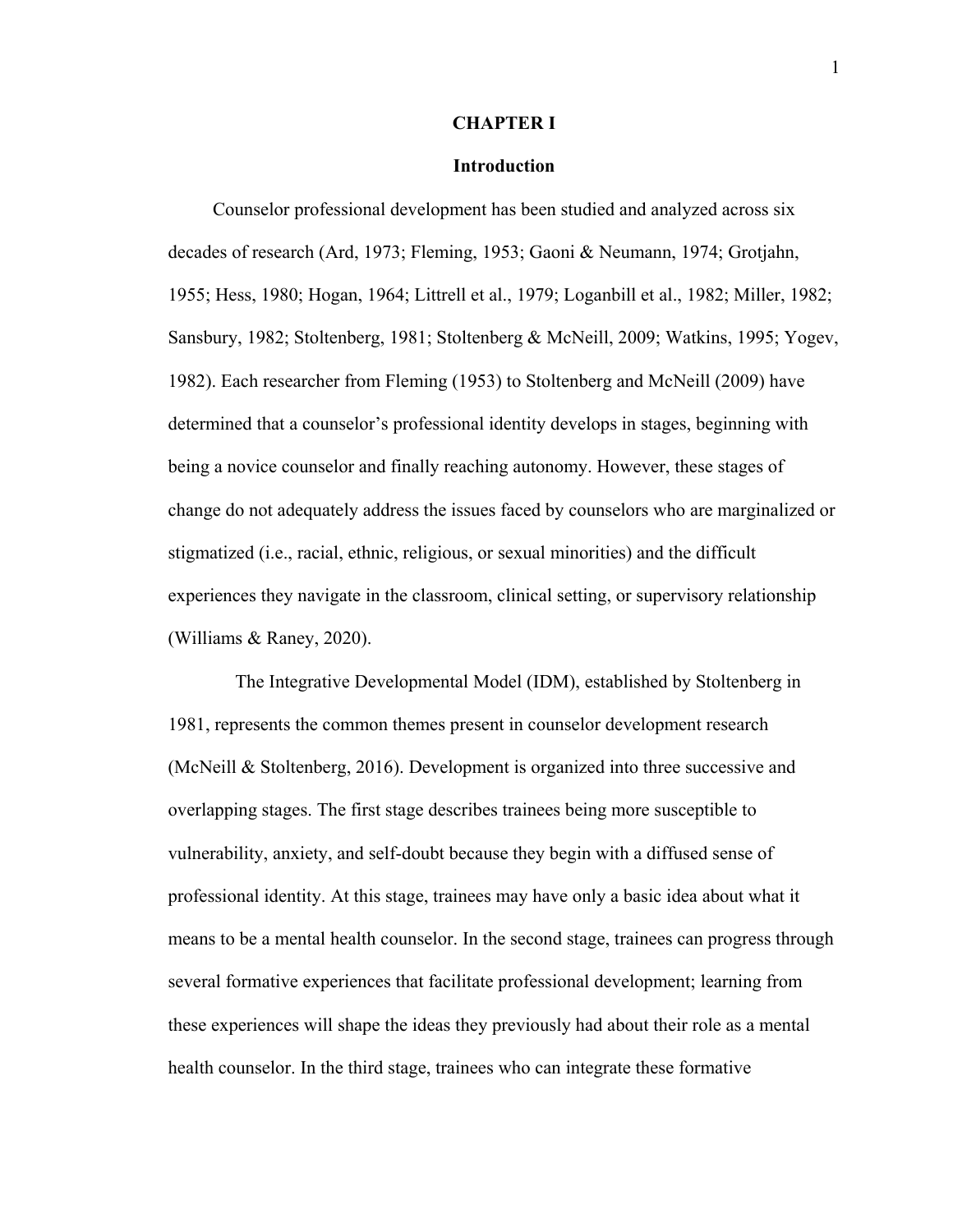experiences progress from their training with a coherent sense of professional identity. At this final stage of development, the clinician displays confidence, security, and assuredness in their technical skills and a general sense of professional identity (Choudhury et al., 2019).

 As indicated, early graduate training is often marked by feelings of anxiety, vulnerability, and a diffused sense of professional identity (Watkins, 1995). Counselor training is often focused on competency development and skill-building (Kamen et al., 2010). However, to provide optimal training, many aspects of the whole person must be considered, such as their gender, culture, and religion (Aponte & Kissil, 2014).

Cultural competence requires the development of cultural awareness, skills, knowledge, and a range of communication skills and counseling techniques (Sue, 2009). Multicultural counseling competency has focused on the therapist-client relationship; however, multicultural training should also consider the trainees' cultural background. Counseling students who cannot acknowledge their unique experiences during their development are in danger of having their professional growth stifled and may not feel safe or supported (Williams & Raney, 2020). The exploration of multicultural issues is critical and impacts a counselor's transition from trainee to professional, facilitating the trainees' ability to form and articulate a professional voice (Jain & Aggarwal, 2020).

Some students of color have reported experiencing microaggressions, prejudice, and other social injustices within the clinical setting (Williams & Raney, 2020). Often, trainees of Color worry that these added stressors can complicate their transition through the stages of their professional identity. Professional development can be difficult to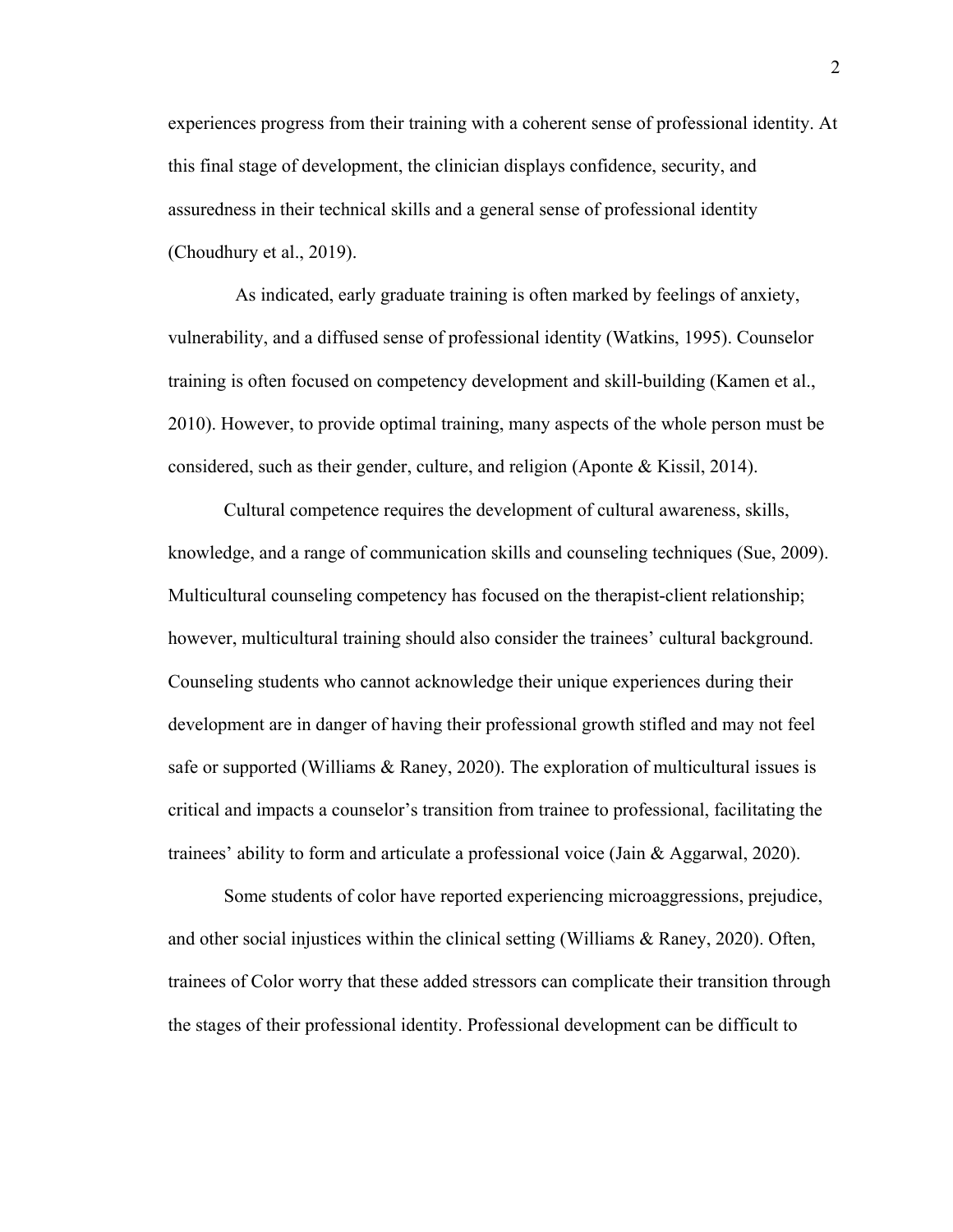navigate given these added stressors, which often have lasting negative effects (Constantine & Sue, 2007).

 An increased number of ethnic minority students enter professional counselor training programs (Hipolito-Delgado et al., 2017). There has been research on Asian American professional counselors (Alcoff, 2003; Lam et al., 2013). It is important to recognize that Asian Americans, among other racial and ethnic populations in the United States (U.S.), are a diverse population with different historical experiences, cultures, and citizenship statuses (Wyatt & Belcher, 2019). According to Pew Research Center (2017), there has been a rapid increase of South Asian Americans (SAA) in the United States. Therefore, it is imperative to understand the nuances of this group. Issues such as power differentials, cultural responsiveness, and the adaptation of therapeutic interventions to meet unique cultural needs may be important to address when working with SAA counselor trainees (Jain & Aggarwal, 2020).

 There is an irrevocable connection between a trainee's professional development and personal identity development (Alves  $\&$  Gazzola, 2011). The stress and anxiety that a novice trainee is expected to face may be more pronounced for an SAA student who is experiencing stress related to their personal identity. Counselor educators and supervisors need to understand how their students' culture and values can impact their professional identity development (Sue et al., 2012).

# **Statement of the Problem**

<span id="page-11-0"></span>While counselor development has been studied (Dong et al., 2018; Gibson et al., 2010), limited research has been conducted on professional counselors who are ethnic minorities, especially South Asian American professional counselors (Jangha et al.,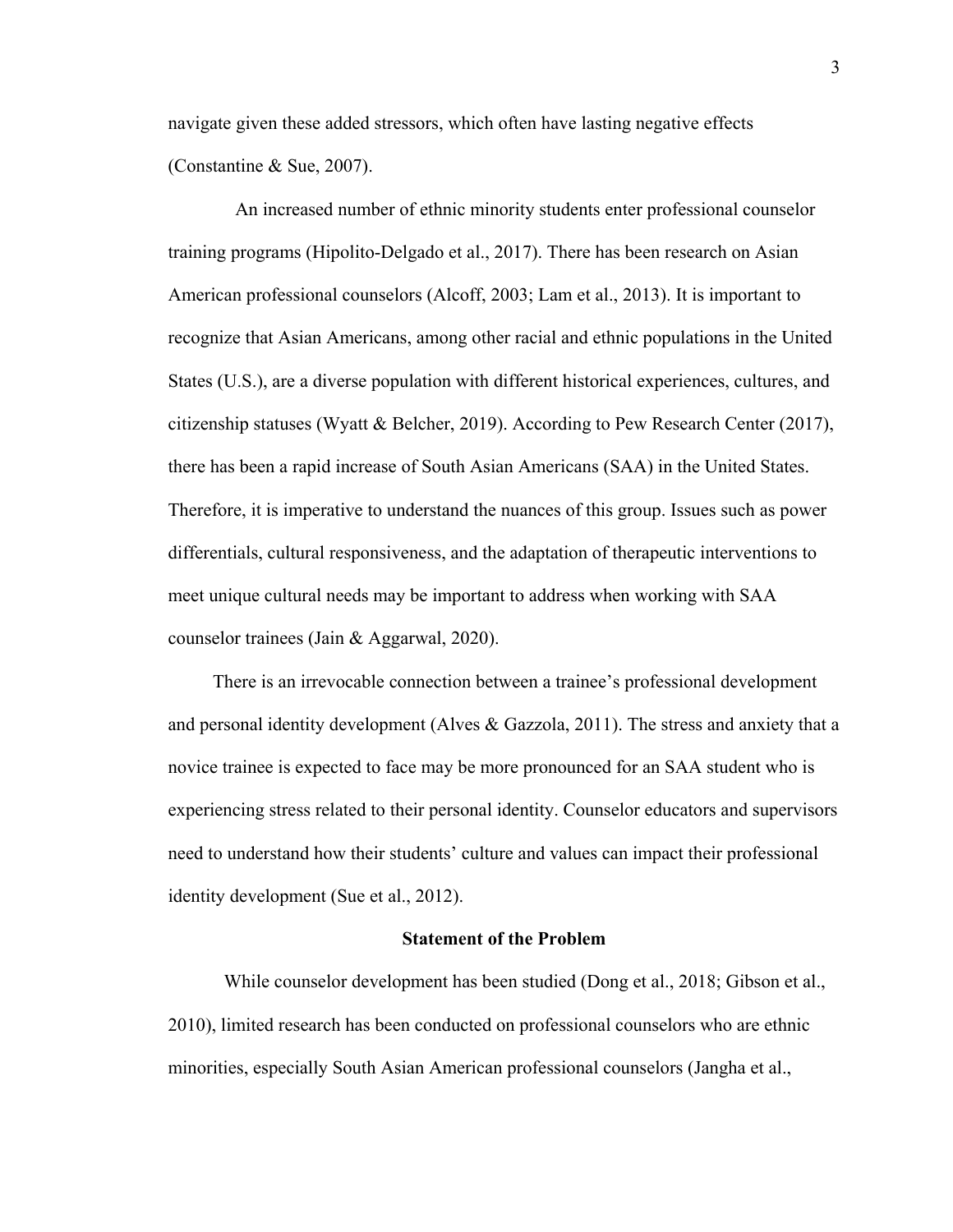2018). I performed multiple library searches of my topic, which returned minimal results. I used PsychlNFO, Psych ARTICLES, and Psychology and Behavioral Sciences Collection to find my articles. A search of South Asian American Professional Counselors returned zero results. Asian Americans are among the fastest-growing groups in the United States, with South Asians identified as the fastest-growing Asian ethnic subgroup in the United States, representing 20 percent of the population (Daga & Raval, 2018; Tummala-Narra et al., 201). According to Meyer et al. (2011), clients have reported feeling better understood by counselors from similar ethnic backgrounds due to similar cultural scripts and ethnic-specific perceptions. South Asians who pursue a career outside of the cultural norm reported that they do so to help their community (Fouad et al., 2008).

 South Asians are at high risk for depression, self-injury, and suicide. Despite the need for mental health services, many South Asians living in the United States. have negative attitudes toward seeking professional psychological help (Arora et al., 2016; Singh & Hays, 2008). South Asians may be more comfortable seeing a professional counselor who shares their cultural background (Meyer et al., 2011). There has been a recent increase of ethnic minority students in counselor education programs, addressing the deficit that has been present (Hipolito-Delgado et al., 2017). As the demographics change in counselor training programs, counselor educators and supervisors must become more aware of their diverse student body (Mckenzie-Mavinga, 2005; Smith et al., 2017).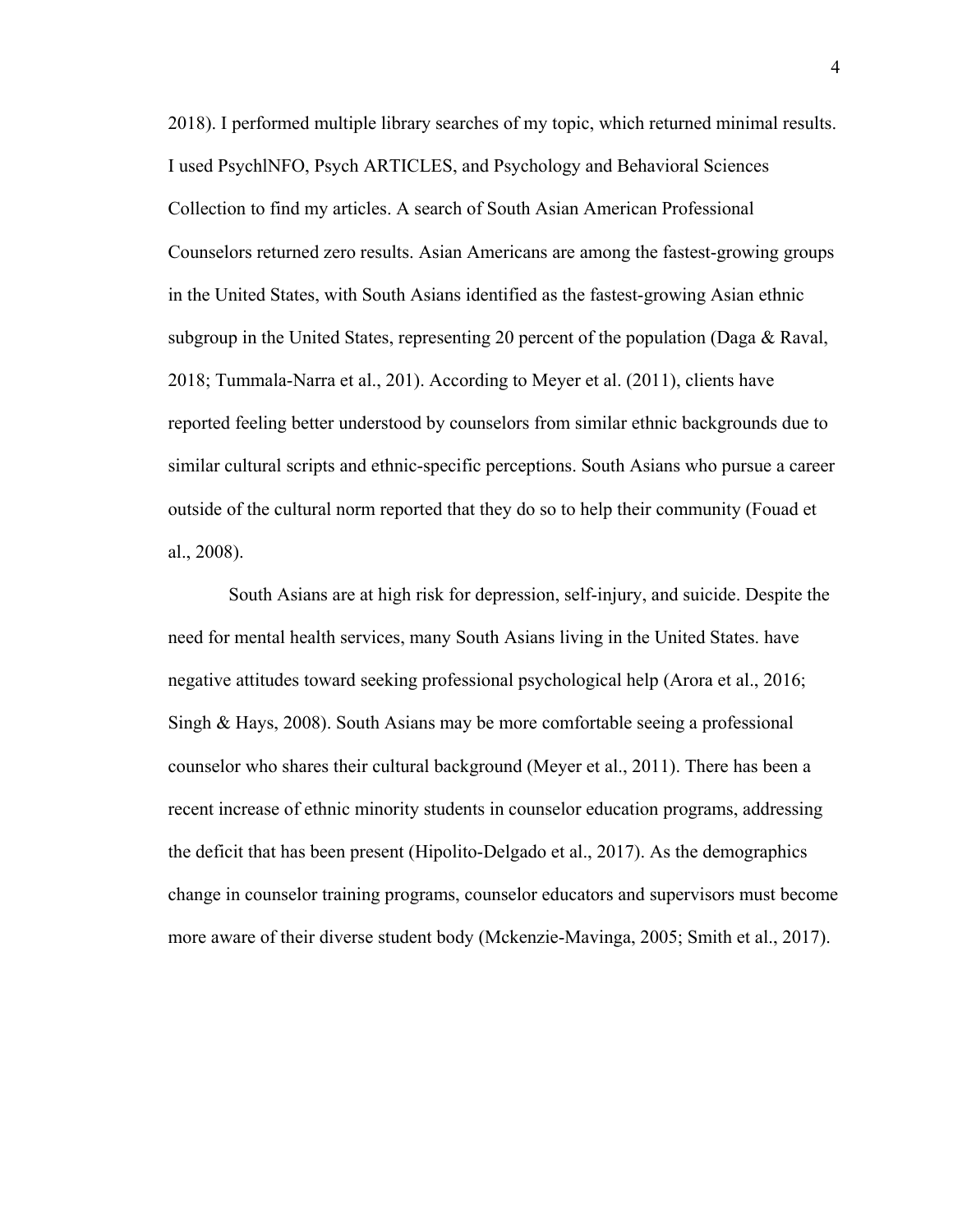# **Purpose of the Study**

<span id="page-13-0"></span>The purpose of this study is to explore the lived experience of professional counselors who are First Generation South Asian American.

# **Significance of the Study**

<span id="page-13-1"></span>The significance of the study is that the number of ethnic minority clinicians entering professional counseling programs is growing, and it is important to understand the experiences of groups that have not been given a voice (Lester et al., 2020). Research has been conducted on domestic and international ethnic minority professional counselors (Cho & Seo, 2017; Constantine & Sue, 2007; Datu, 2013; Delgado-Romero & Wu, 2010; Spalding et al., 2019), career and South Asians/South Asian Americans (Adya, 2008; Gupta & Tracey, 2005; Kantamneni & Fouad, 2013), South Asian identity development (Ibrahim et al., 1997), and personal development in counselor education programs in India (Thomas & George, 2016). However, after using the databases PsychINFO, Psych ARTICLES, and Psychology and Behavioral Sciences Collection, there were zero results found on professional counselors who are SAA. Therefore, this research study will contribute to the literature gap and provide information that is valuable to counselor educators and supervisors.

# **Definition of Terms**

# <span id="page-13-2"></span>**Professional Identity**

Indicates one's work values, abilities, and knowledge, a sense of unity among the implicated professionals and possessing personal responsibility to the profession,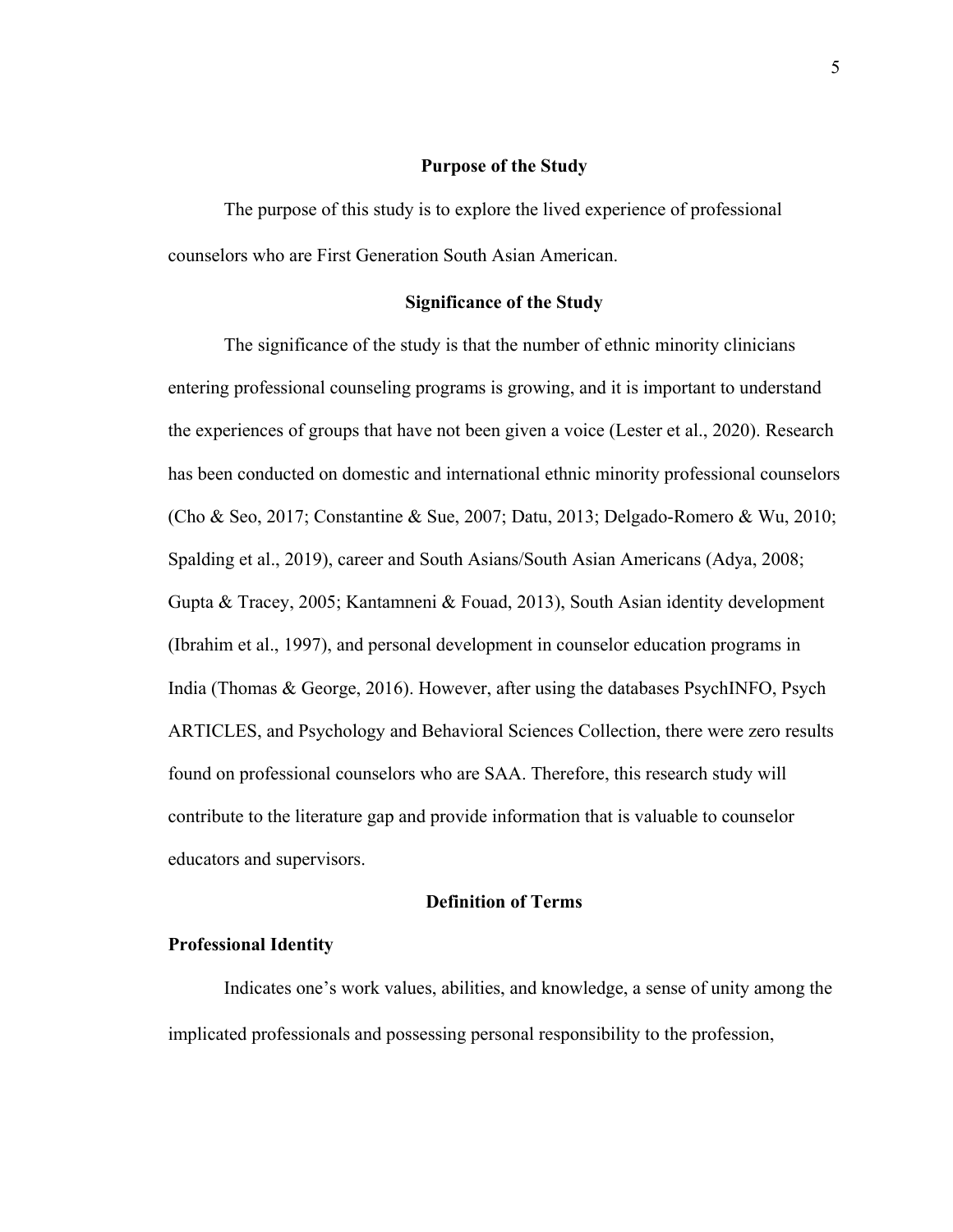conducting oneself ethically and morally, and experiencing feelings of pride for the profession (Brott & Myers, 1999; Hiebert & Uhlemann, 1993).

# **Counselor**

 A person with a Master's in Counseling or a related field treats various mental health concerns (Alves & Gazzola, 2011).

# **Counselor Identity Development**

The changes in the emerging counselor that begin in training (Alves & Gazzola, 2011).

# **South Asian**

A person who identifies with an ancestral heritage from South Asia. South Asia includes India, Pakistan, Nepal, Sri Lanka, Bangladesh, Bhutan, the Maldives islands, Iran, and Afghanistan (Shariff, 2009; Singh & Bhayana, 2015). South Asians practice various religions such as Hinduism, Islam, Jainism, and Christianity (Shariff, 2009).

# **First Generation American**

This describes the children of people from varying nationalities and religions who immigrated to the United States (Shariff, 2009).

# **Theoretical Framework**

<span id="page-14-0"></span>Critical Race Theory (CRT) aims to address racism that silences the voices of marginalized ethnic and racial groups within the education system. Ladson-Billings and Tate wrote *Toward a Critical Race Theory of Education* in 1995 to critique the racelessness of the education system (Patton, 2016). This theory can be used as an epistemological lens for transforming higher education. In regard to counselor training,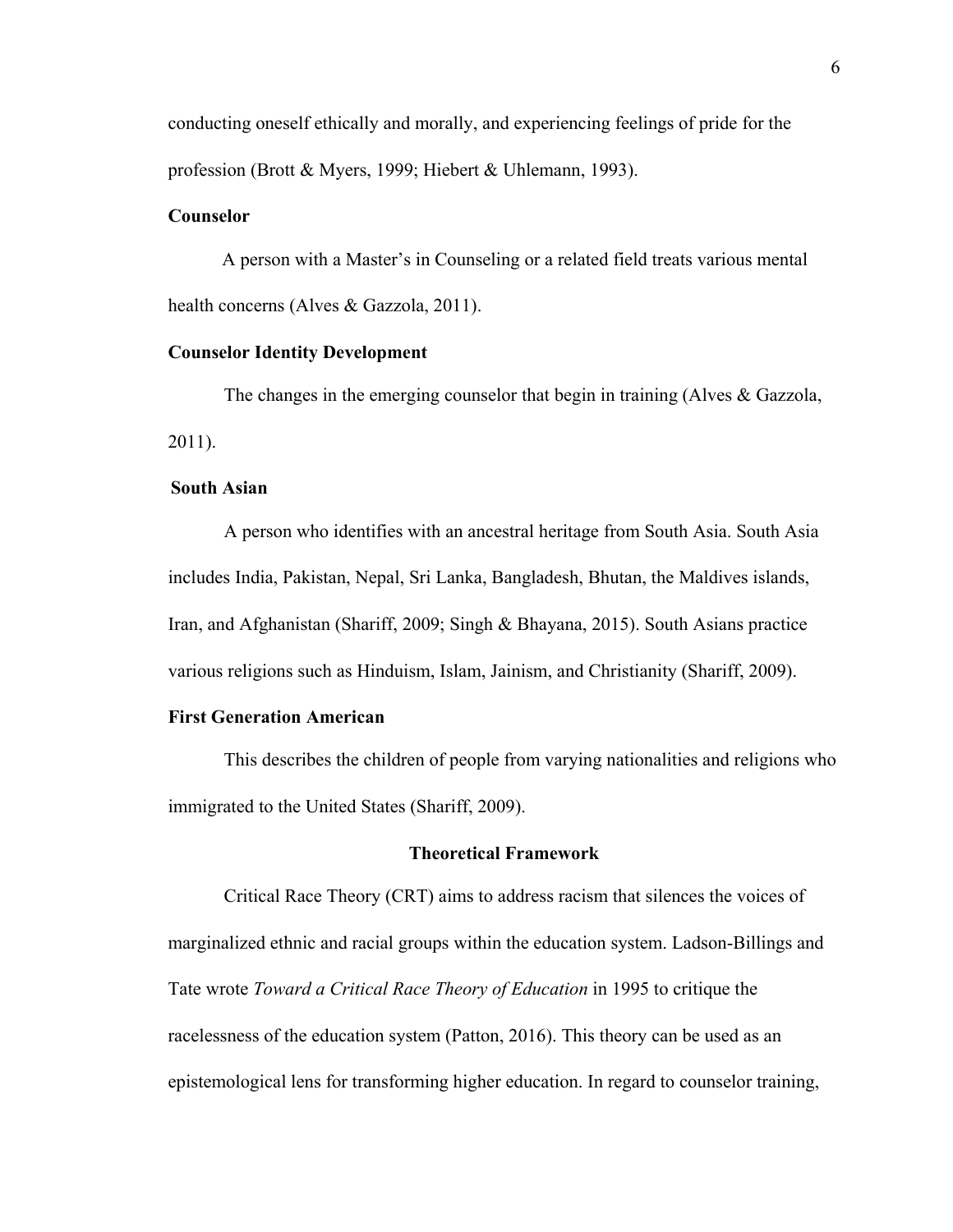CRT theorists can challenge current training approaches related to multicultural counselor preparation and give importance to the content needed to address students of color's lived experiences (Haskins & Singh, 2015). Recognizing people of color's experience and knowledge is one of the major tenets of CRT (Matsuda et al., 1993). The counternarrative in CRT has the purpose of counteracting the dominant group's stories and giving a voice to marginalized groups. Another critique of CRT is color blindness, a framework that maintains an unequal status quo. However, more work needs to be done to explore how color blindness is evident in the curriculum, assessment, and education (Dixon & Rousseau Anderson, 2018).

The Multiple Heritage Identity Model (MHIM) is an important theoretical framework for this study due to the multiple identities being studied (Henriksen & Paladino, 2009). Dr. Henriksen's model describes the integrated identity process within one person (profession, race, ethnicity, nationality, religion, etc.). This model describes multiple heritage individuals moving through the phases of neutrality, acceptance, awareness, experimentation, transition, and recognition. At awareness, the individual is beginning to awaken to the knowledge that they have more than one identity that they distinguish in themselves. Through experimentation and transition, they can explore their various identities until integration is achieved at the final stage. At recognition, the individual can understand and accept that they are an individual with multiple holistic identities.

CRT and the MHIDM are the foundation for my study to understand the professional and personal identity development for South Asian American professional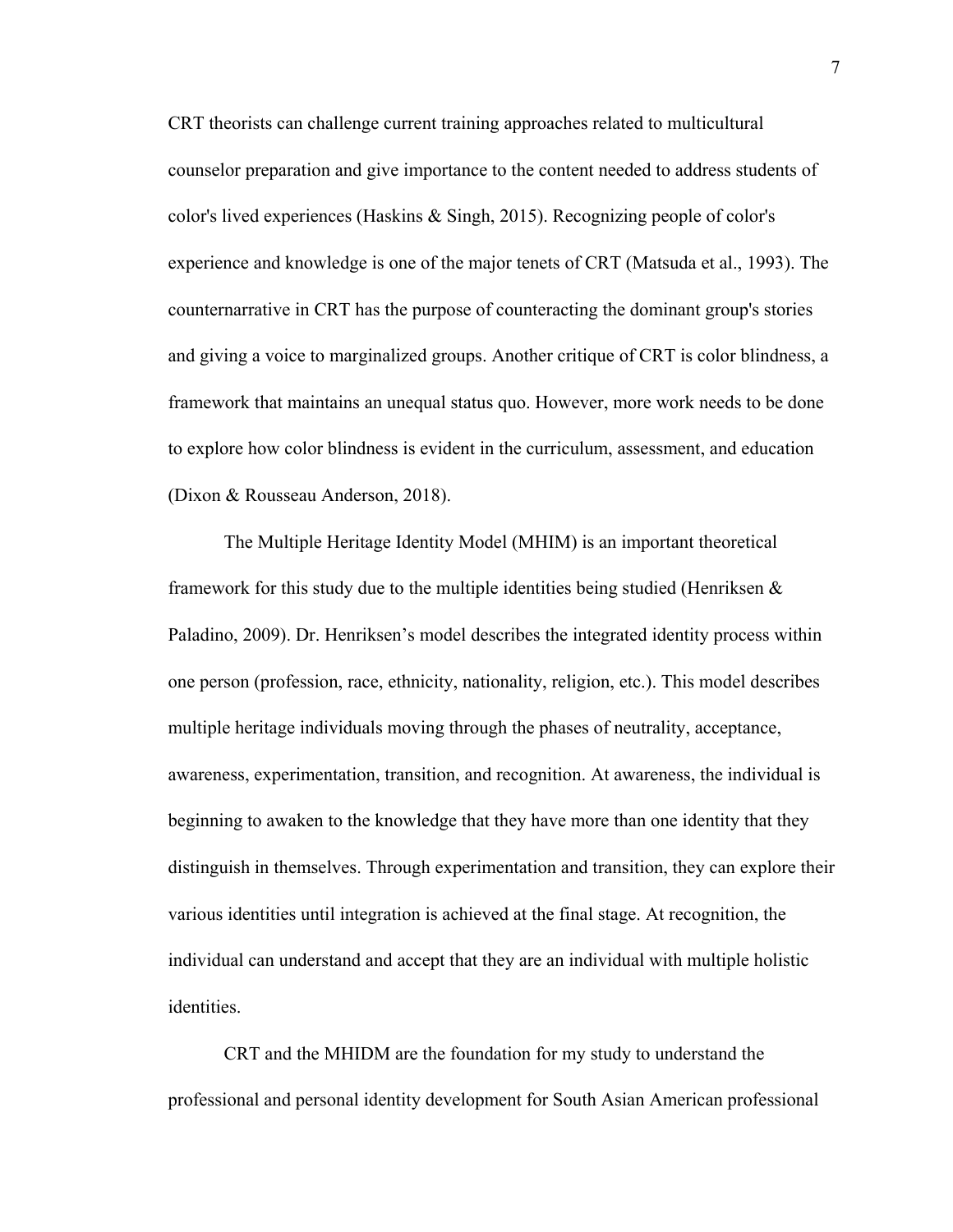counselors. CRT is used to understand how counselor educators and supervisors can address counselor trainees' needs from various ethnic backgrounds. Especially as this research focuses on the development of counselors, it is important to have a lens that addresses this group's educational nuances. The inclusion of MHIDM is to honor the process of identity development for any individual who can identify multiple heritages within themselves. A South Asian American counselor may be working towards integrating all of their identities as they develop professionally and personally.

# **Research Question**

<span id="page-16-0"></span>What is the lived experience of Licensed Professional Counselors who are First Generation South Asian Americans?

# **Limitations**

<span id="page-16-1"></span>My research had the following limitations. Cultural differences across South Asia are broad; therefore, the data gathered may not be transferable to all South Asian Americans. Participants might not identify with their culture of origin as a significant identity, which may influence how they answer the questions compared to those who primarily identify with their culture of origin. Finally, since accreditation among CMHC programs has become adopted within the last decade, many clinicians that I interviewed may not have attended a CACREP program. As a result, the interviewees may have varying experiences in the quality of their CMHC programs.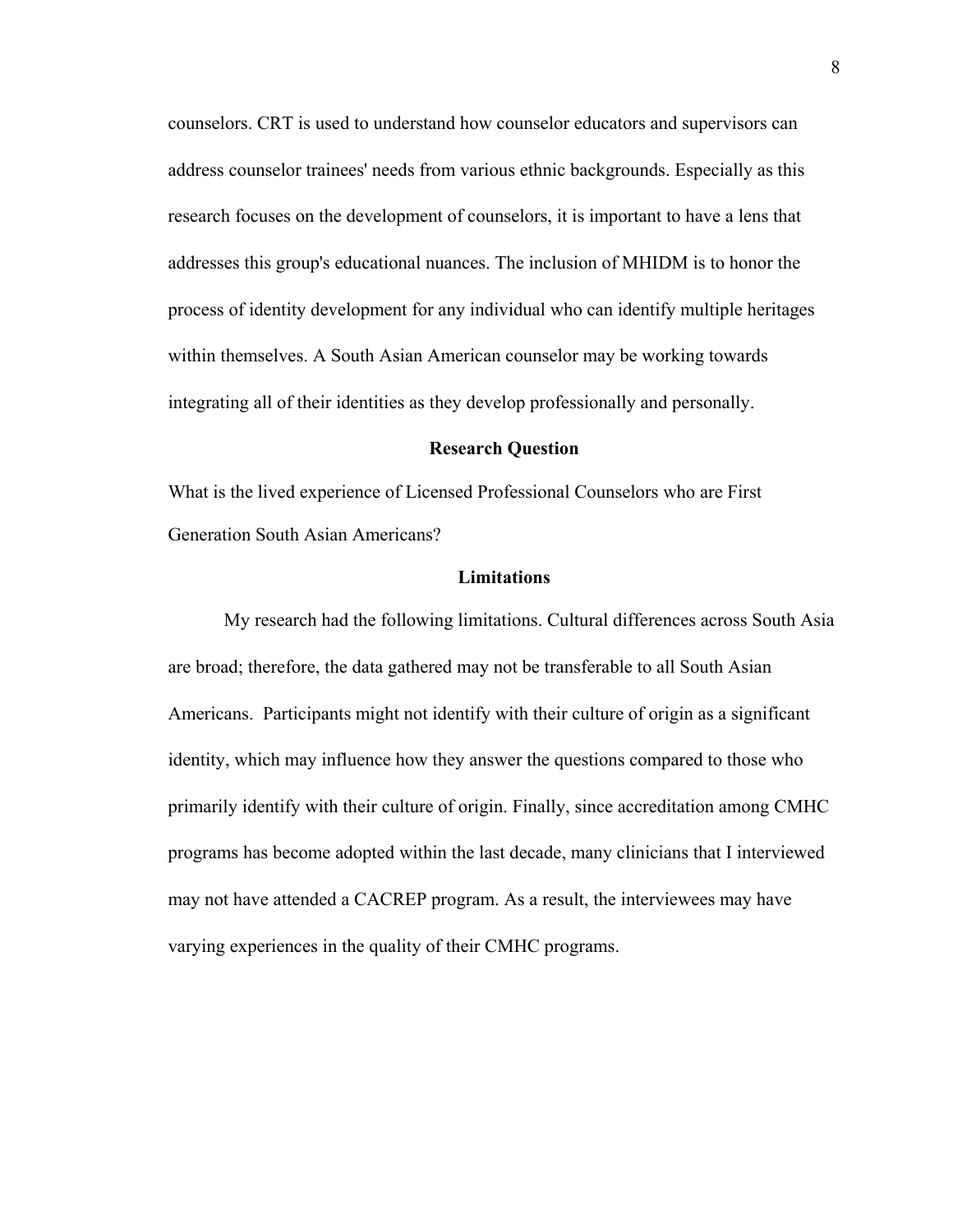# **Delimitations**

<span id="page-17-0"></span>The study was delimited to adults age 18 and older and must have completed their Master's in CMHC or the equivalent. The participants must identify with a country of origin from South Asia and must be first-generation Americans. Participants must also speak English as I will be interviewing them and English is my primary language.

# **Assumptions**

<span id="page-17-1"></span>Several assumptions were accepted in this study. These included:

- 1. Participants who were interviewed were consenting to participate in the research.
- 2. Participants understood the reason for the research, the wording of the interview questions, were capable of self-reporting and were candid and truthful in answering assessment items.
- 3. Analysis of the data collected accurately revealed the participants' meaning.
- 4. The methodology intended was appropriate for this study.

# **Organization of the Study**

<span id="page-17-2"></span>The next chapter will provide a review of the literature. This information will examine professional identity development for counselors, and counselor education, and multicultural competency. Additional literature will examine the mental health needs of South Asians and the need for South Asian counselors in the field. Upon a detailed review of the present literature regarding professional identity development and South Asian counselors, the third chapter will detail the methodology. The methodology will include information regarding participants, data collection, and data analysis.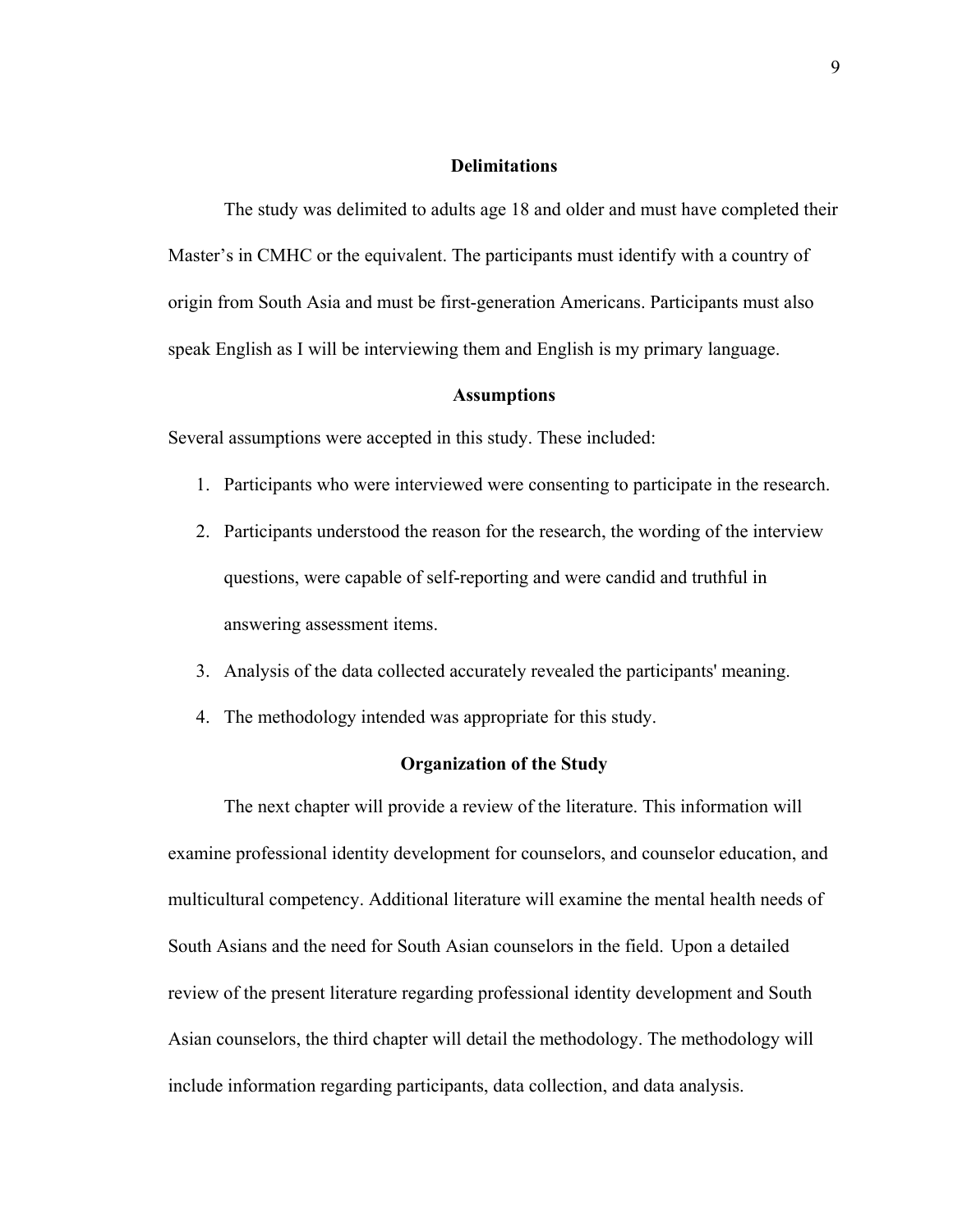# **CHAPTER II**

# **Literature Review**

<span id="page-18-0"></span>The purpose of this chapter is to provide an overview of the literature related to the experiences of South Asian American (SAA) counselors, especially in regard to their professional and personal development. The chapter begins with discussing counselor identity development by describing professional identity development, the Integrative Developmental Model (IDM), racial identity development, and multicultural factors of counselor education and training. Then I discussed Asian and Asian American counselors' experiences, education, clinical experiences, and advocacy. I reviewed the literature on Asians and South Asians' mental health needs and their perception of professional counselors.

An extensive search on counselor identity development and SAA revealed sufficient literature on the overview of counselor identity development and counselor training. There is a limited amount of research available about South Asian counselors in the United States (U.S.), although there has been a call to increase ethnic and racial diversity in the counseling profession (Hipolito-Delgado et al., 2017; Lam et al., 2013). There is some research on counselor education and South Asian immigrants or international counselors (Cho & Seo, 2017; Datu, 2013; Eunsun Joo, 2009; Ibrahim, 2015; Thomas & George, 2016). However, there is no available research on First Generation SAA counselors.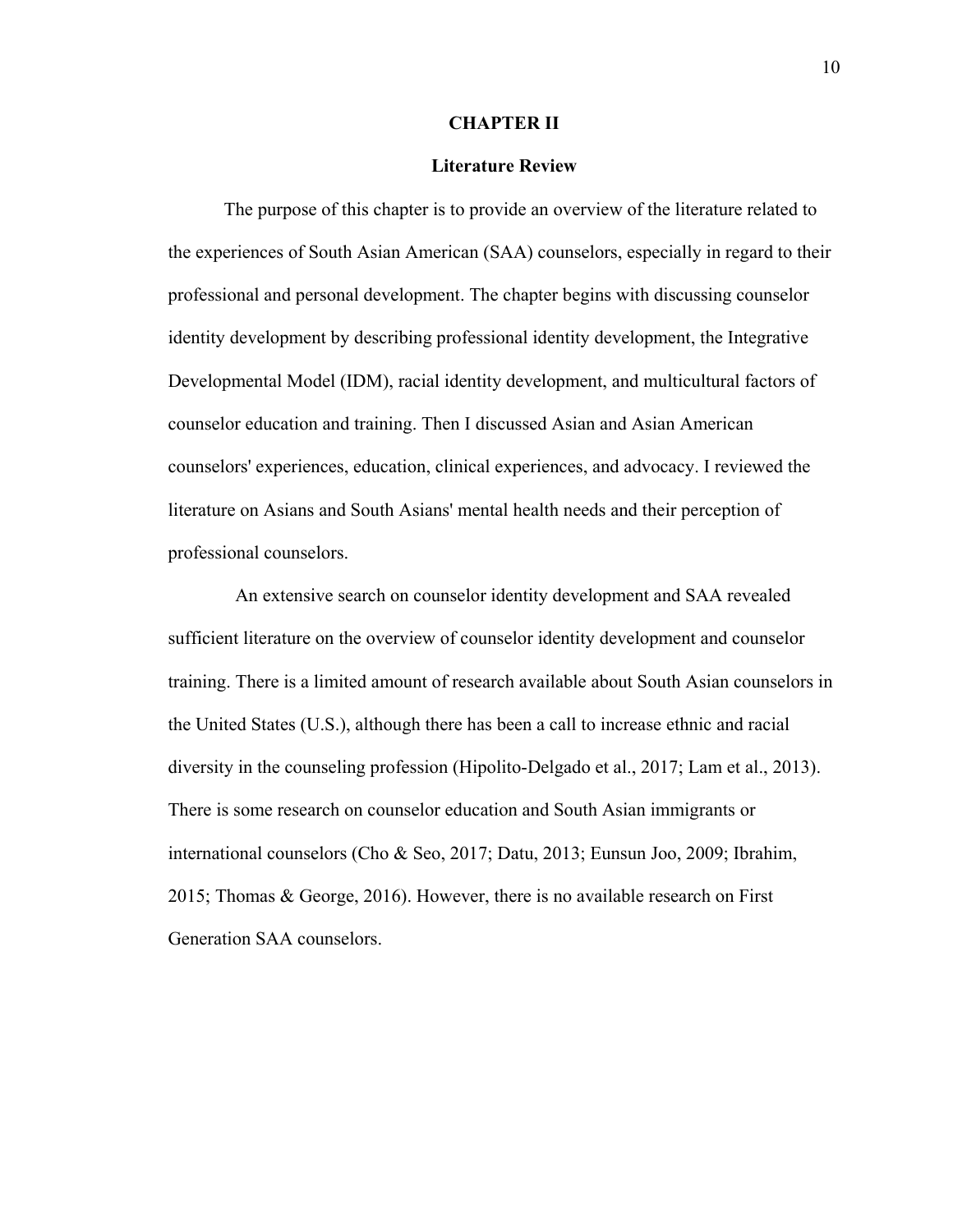## **Counselor Identity Development**

<span id="page-19-0"></span>According to Erikson (1968), a major task of human development is identity formation, which is multifaced and constantly evolving. Individuals form themselves by synthesizing multiple domains and social identities. Professional identity is an everchanging entity that needs to be continuously studied (Prosek & Hurt, 2014). The process of professional identity development has been defined as the "successful integration of personal attributes and professional training in the context of a professional community" (Gibson et al., 2010, p. 32-24). Therefore, when studying counselor identity development, one must consider both the individual and the profession as a whole.

 In recent years, counseling professionals have worked towards establishing a separate identity from counseling psychology. Having a clearly defined professional identity enables mental health counselors to achieve recognition as a mental health discipline (Reiner et al., 2013). Counselor educators, credentialing organizations, and advocacy organizations are expected to advocate for a clear counselor identity. Some barriers forming a clear counselor professional identity include licensure reciprocity, divergent titles, regulations, and other professions that provide mental health counseling (Olson et al., 2018). While there has been an effort made to increase portability, "limited evidence was found to confirm a seamless license transition between any states, including the 11 states identified via [American Association of State Counseling Boards] AASCB" (Olson et al., 2018, p. 98).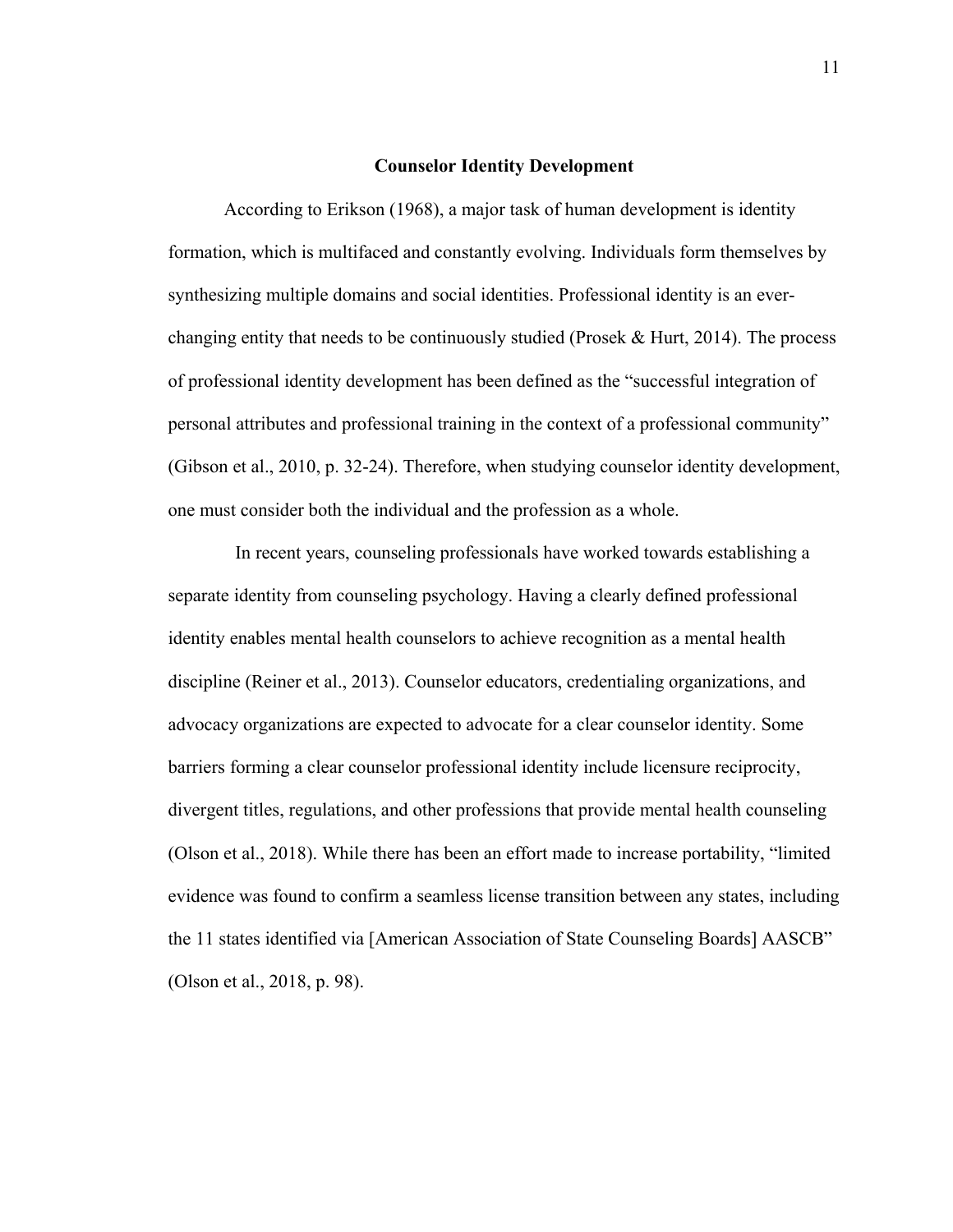# **Chi Sigma Iota**

Discussions regarding counselor professional identity began in 1998 with the Chi Sigma Iota Counselor Advocacy Leadership Conference. The purpose of the conference was to discuss the goal of addressing counselor identity in order "to ensure that all counselor education students graduate with a clear identity and sense of pride as professional counselors" (Chi Sigma Iota, 1998, Theme A). In 2007, the 20/20 summit invited 30 delegates who agreed to the document Consensus Issues for Advancing the Future of the Profession (Kaplan & Glading, 2011; Mascari & Webber, 2013). The 20/20 Vision for the Future of Counseling emphasized the importance of a shared vision for counselor professional identity. It developed a consensus definition of counseling: "a professional relationship that empowers diverse individuals, families, and groups to accomplish mental health, wellness, education, and career goals" (Kaplan et al., 2014, p. 368; Kaplan & Gladding, 2011). Defining the profession and developing a shared vision were important first steps for developing a professional identity discipline (Reiner et al., 2013).

### **The American Counseling Association (ACA)**

The ACA has been identified as having the responsibility to communicate the distinctness of professional counseling. The ACA has done this by establishing a code of ethics and standards of practice. It has advocated for counselors to be included in the Public Health Act, providing continuing education, and the publication and distribution of knowledge (Person et al., 2020; Woo & Henfield, 2015). According to Reiner et al. (2013), a majority of 378 counselor educators (62%;  $n = 234$ ) stated that the ACA and its divisions are responsible for enhancing counselor professional identity. In response, the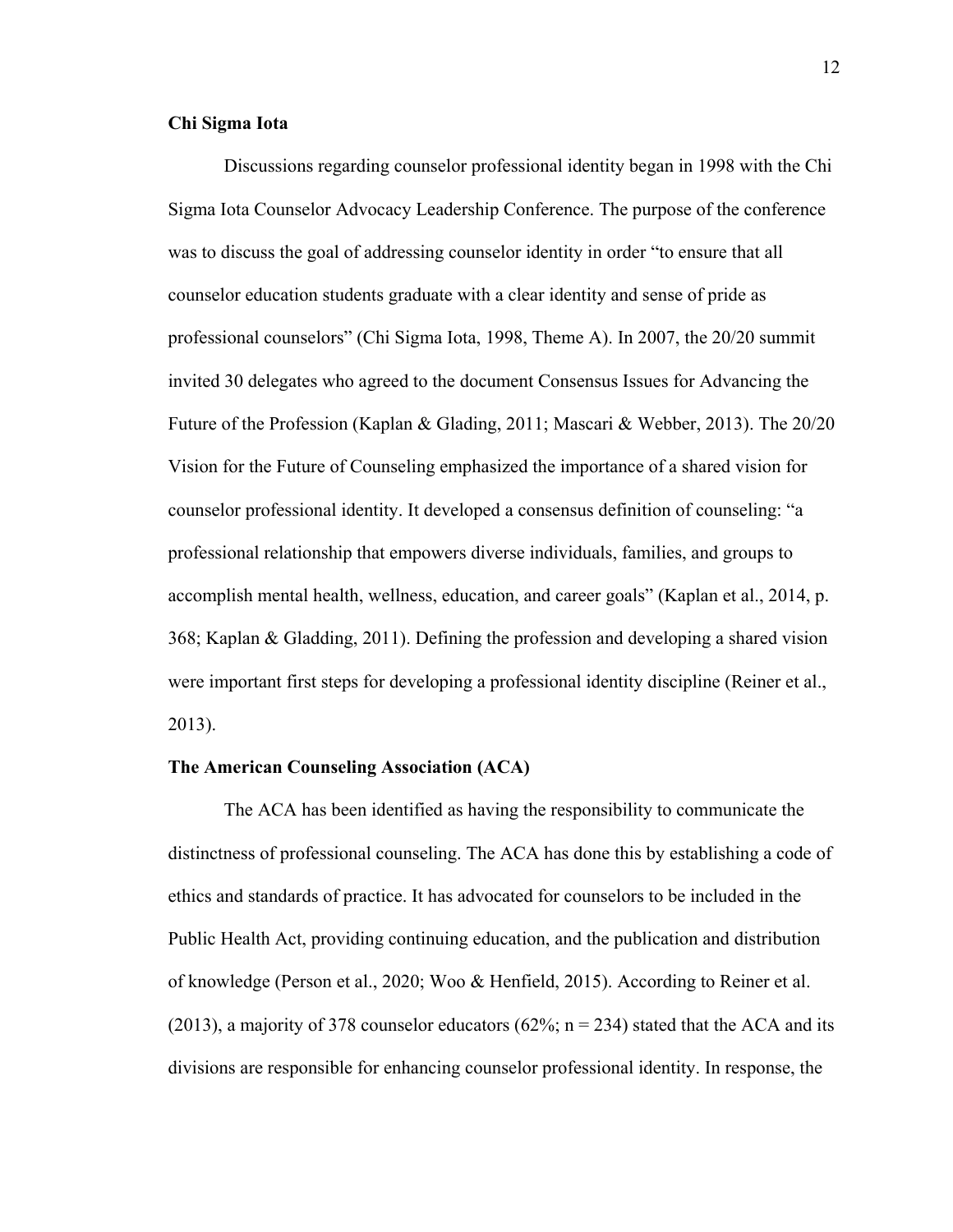AASCB and ACA sponsored 2009 20/20: A Vision for the Future of Counseling (Kaplan & Glading, 2011).

# <span id="page-21-0"></span>**The Council for Accreditation of Counseling and Related Education Programs (CACREP)**

Unlike other countries, the United States does not have a ministry of education that functions with quality control over institutions of higher education. The Higher Education Opportunity Act (HEOA) was created in 2008 and established requirements for the U.S. Secretary of Education to publish a list of accrediting agencies recognized nationally for higher education institutions. Among these include CACREP, American Psychological Association-Commission on Accreditation (APA-CoA), Commission on Accreditation for Marriage and Family Therapy Education (COMAFTE), Council on Social Work Education (CSWE), and Council on Rehabilitation Education (CORE) (Lile, 2017; Urofsky, 2013).

CACREP was created in 1981 by the APGA to strengthen public recognition of counseling and establish consistent qualifications for practicing as a counselor (Bobby, 2013; Wilson et al., 2017). CACREP standards (2015) described eight core areas that address the knowledge and skills needed for professional counseling identity development. Several CACREP standards address professional identity intending to clarify the counselor training programs' responsivity with developing counselor professional identity. Person et al. (2020) conducted a study to analyze CACREP's impact on counselors-in-training professional identity development. The author found that the overall scores on the Professional Identity Scale in Counseling (PISC) were significantly higher for students attending a CACREP-accredited master's program.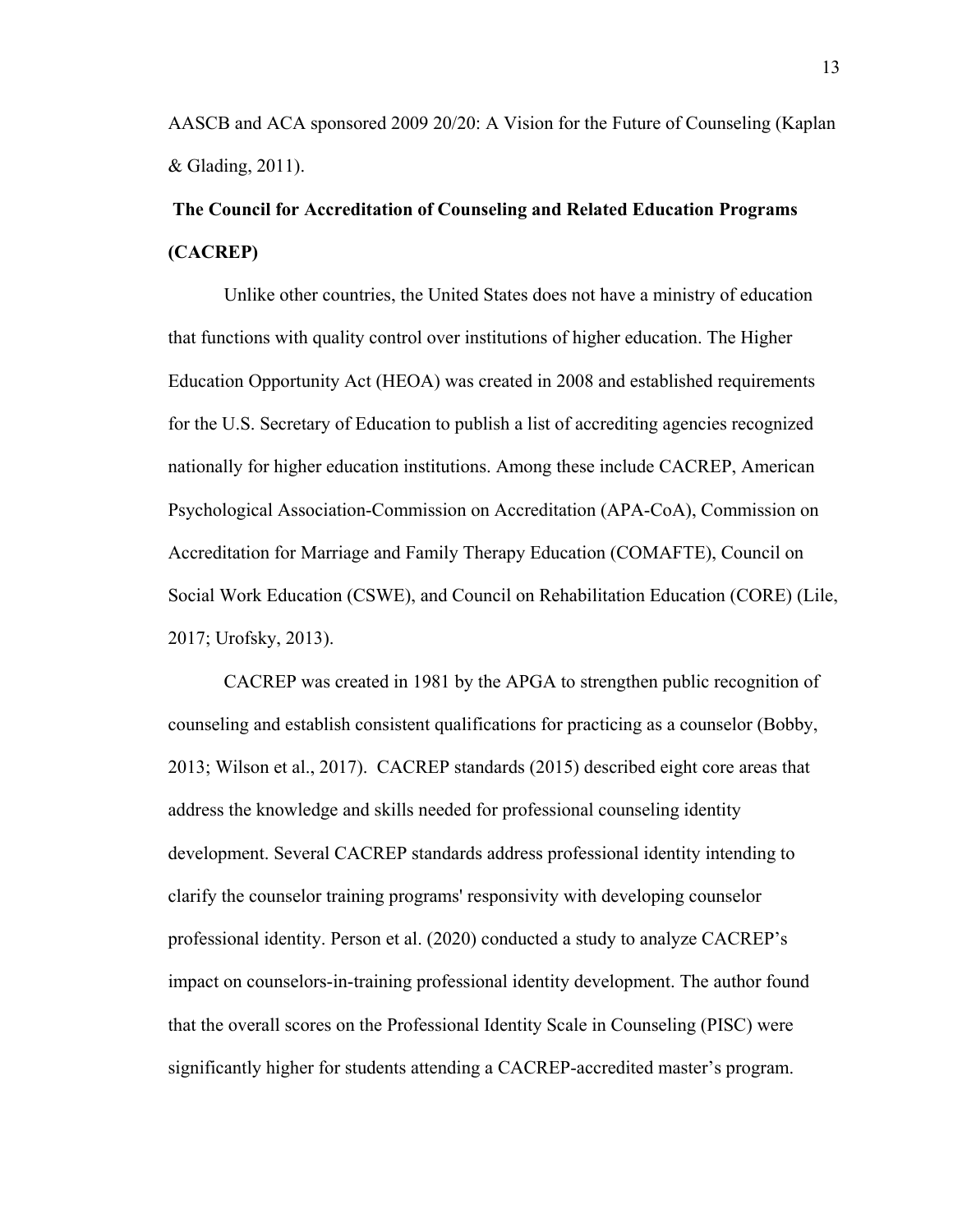Additionally, those who held membership in local and state ACA chapters had increased participant scores on the overall PISC (Person et al., 2020).

# **Diversity Factors in APA and CACREP**

The Association for Multicultural Counseling and Development (AMCD) in 1992 created the multicultural counseling competencies (Sue et al., 1992). The ACA "was urged to take a proactive stance in incorporating these standards of practice to reflect an increasingly diverse society" (Alvarado et al., 2019, p. 138). The Multicultural and Social Justice Competencies (MSJCC) was introduced to incorporate the term social justice and reflect the societal and professional changes. To diversify the cultural backgrounds of licensed counselors, CACREP (2009) required that counselor education programs make "systematic efforts [to] attract, enroll, and retain a diverse group of students and to create and support an inclusive learning community" (p. 4). Counselor educators are encouraged to consider the potential impact of their students' diversity status on their professional development (Lam et al., 2013).

#### <span id="page-22-0"></span>**Professional Identity Development Across Mental Health Professions**

 Other mental health professions, such as social work and clinical psychology, has been established as a profession for an extended period. There are various similarities between the professions; however, professional counselors typically have a Master's in Counseling and treat various mental health concerns. These vocations have developed their professional identity in similar ways, and counseling professionals have followed a similar course.

Social work is defined as a helping profession that aims to help individuals, families, and groups restore their capacity for social functioning and work towards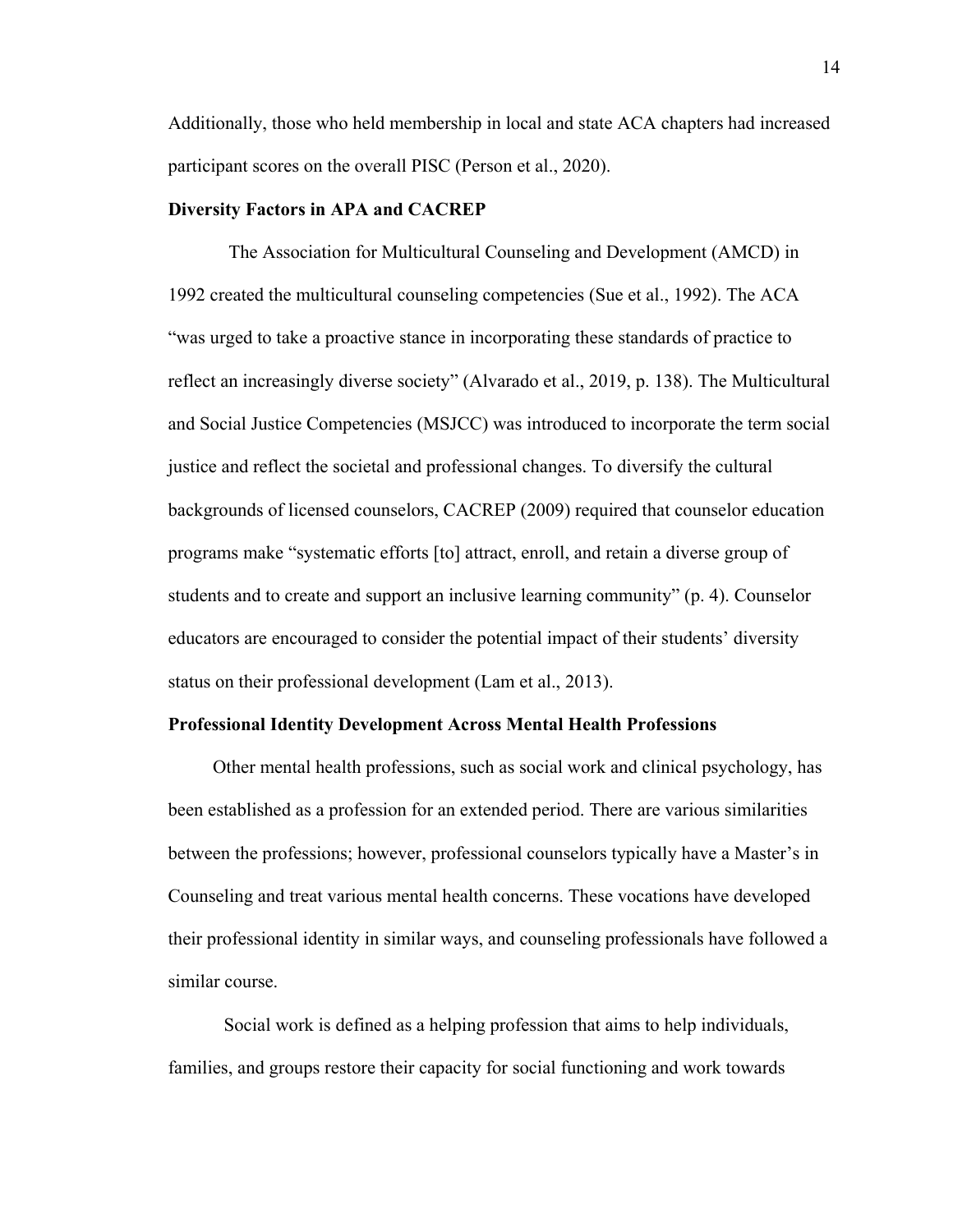creating societal conditions that support the community (National Association of Social Workers [NASW], 2017). Social workers are the nation's largest mental health services providers and employ the micro, mezzo, and macro areas of society. Similar to the mental health counseling profession, social workers have historically been on a search for a united and integrated voice (Forenza & Eckert, 2018). Although the profession was established almost a century ago (Hill et al., 2017), social workers continue developing their own professional identity.

Establishing a professional identity for social workers is an ongoing process due to the dichotomy and broad service of the profession, the desire to be considered a scientific profession, and the socio-political framework of the profession (Forenza  $\&$ Eckert, 2018; Gitterman, 2014; Hill et al., 2017). A primary aspect of developing a professional identity is creating a working definition. According to Hill et al. (2017), the major milestones of developing a definition of social work began in the late 1880s and occurred in three phases: pre-working definition period, working definition period, and post-working definition period. The author conducted an exploratory study of social workers in the United States to determine social work statutory definitions. While social workers have been working towards a unifying definition since the 1800s, there is no unified definition as various states give precedence to different social work aspects (Gitterman, 2014; Hill et al., 2017).

 Counseling psychology was officially established in 1951 and has been recognized as an applied psychology specialty in many countries over the past six decades (Goodyear et al., 2016). The establishment of the International Association of Applied Psychology's Division of Counselling Psychology, formed in 2002, indicates that there is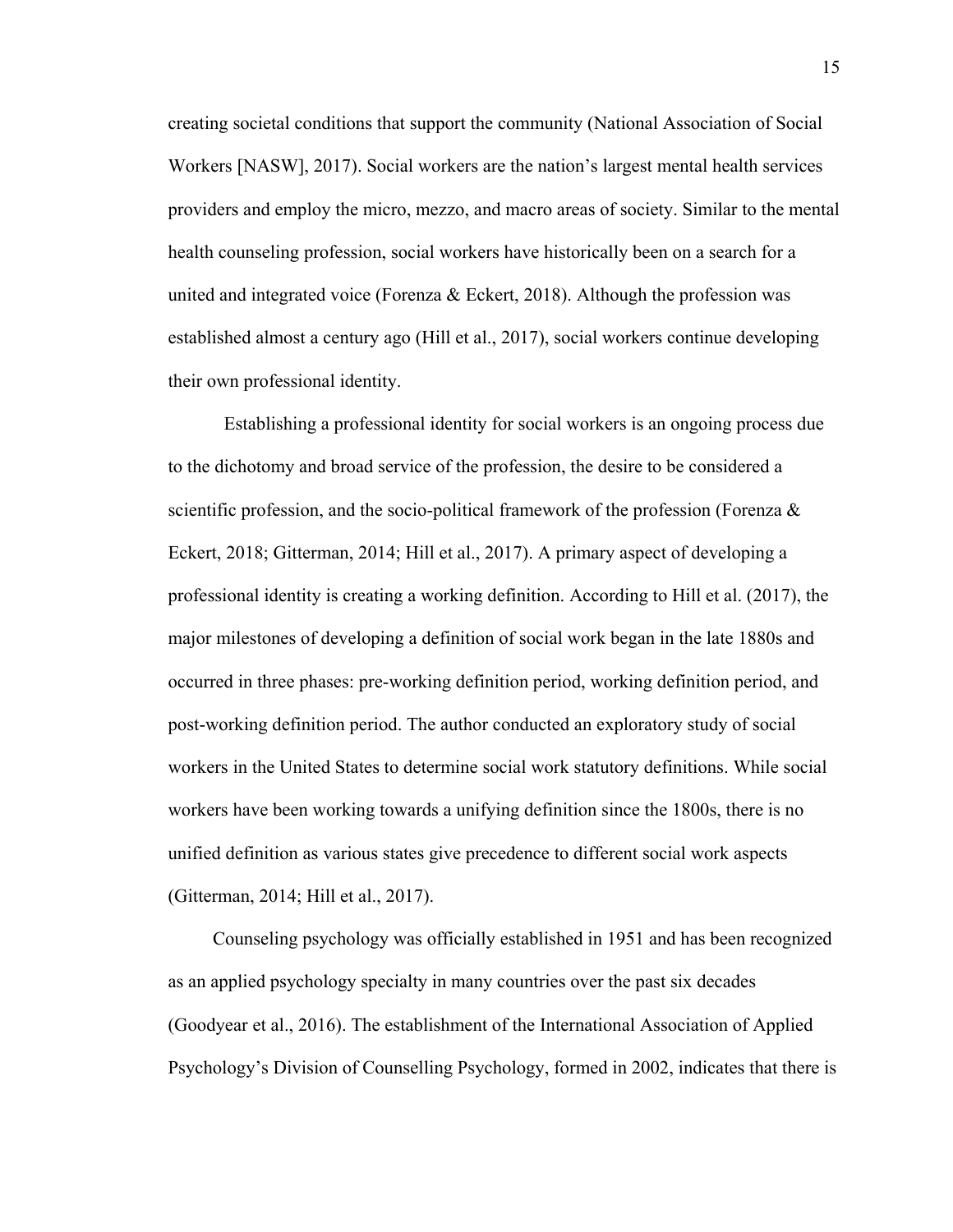a common shared international identity. According to a study conducted by Goodyear et al. (2016), when surveying counseling psychologists worldwide about establishing their professional identities, they found professional self-designation, satisfaction with career choice and training, and core values were all important aspects. The author found consistency among all eight countries surveyed in regard to satisfaction with career choice and training. Overall, there was not much divergence among the eight countries in regard to professional identity.

Brady-Amoon and Keefe-Cooperman (2017) stated that the growing movement towards establishing professional counseling as a separate entity from counseling psychology and psychology is against the roots, history, and values of all three professions. It is believed that CACREP and other advocates for a separate professional identity for counseling are a threat to the established identity of counseling psychology. Counseling psychology has a recognized identity because of the strong history, the establishment and strength of the American Psychological Association, accreditation training, licensure, and international licensure and identity. Counseling psychology "is at the intersection of psychology and professional counseling" and bridges the services gap (p. 42). Therefore, as professional counselors are working towards establishing their own professional identity, counseling psychology's identity is being questioned.

 Social work and counseling psychology are among various other professions that have developed a united counselor identity for decades and even a century. The counseling profession is a relatively new vocation, and it would be prudent to follow a similar course as other mental health profession. A clear professional identity is only one aspect of counselor identity development that contributes to holistically conceptualizing a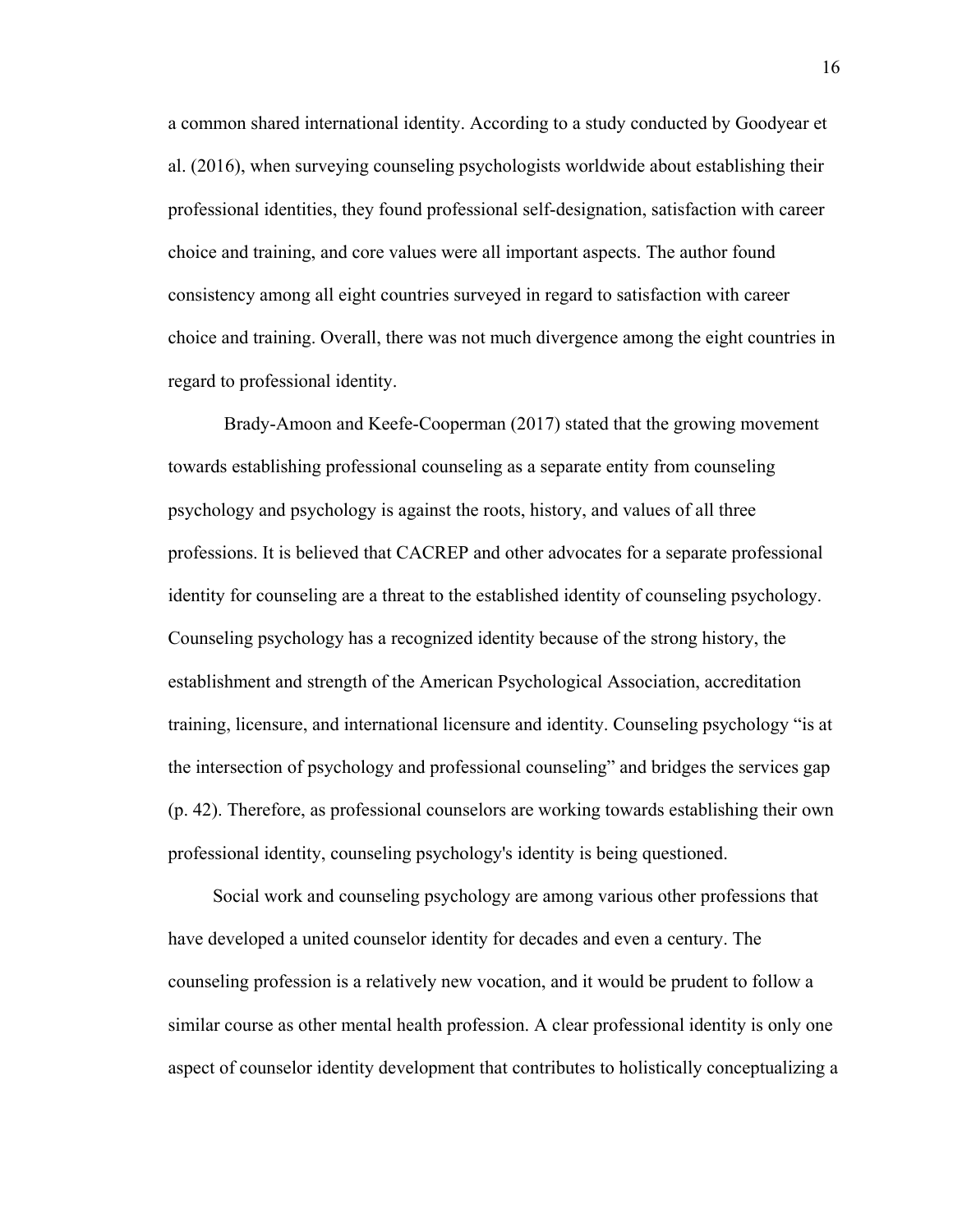counselor's growth from trainee to professional. In summary, professional development has been a crucial aspect of the counseling profession over the past few decades. Like the process taken by social workers and counseling psychologists, professional counselors have focused on developing the profession's legitimacy through professional organizations, reciprocity, definition building, research, and education. By developing a unified voice, professional counselors can gain the recognition needed to help the public and continue growing as a discipline efficiently.

# **Counselor Training and Development**

 According to Gignac and Gazzola (2018), there is a difference between individual professional identity and collective professional identity. Individual professional identity is established regarding personal work values, skills, personal growth, success at work, and innovation. The latter refers to the status of the profession, shared identity, and the history of the profession. Identity work is an ongoing mental activity that an individual undertakes to construct a coherent and distinct understanding of self. Various dynamic elements facilitate identity work, such as critical incidents or developmental turning points. These moments can be transformative and crisis-inducing (Gignac & Gazzola, 2018). At the beginning of their training, their professional identity can be assessed by their professors and supervisors based on various supervision models. The supervisor's role is important in the early stages of counselor development because trainees are characteristically insecure, lack insight, control of boundaries, and rely on others for guidance (Alves & Gazzola, 2011). The development of a person's professional identity is a process of ongoing maturation throughout one's career (Brott  $\&$ Myers, 1999). Dawson (2018) stated that increased clinical experience years increase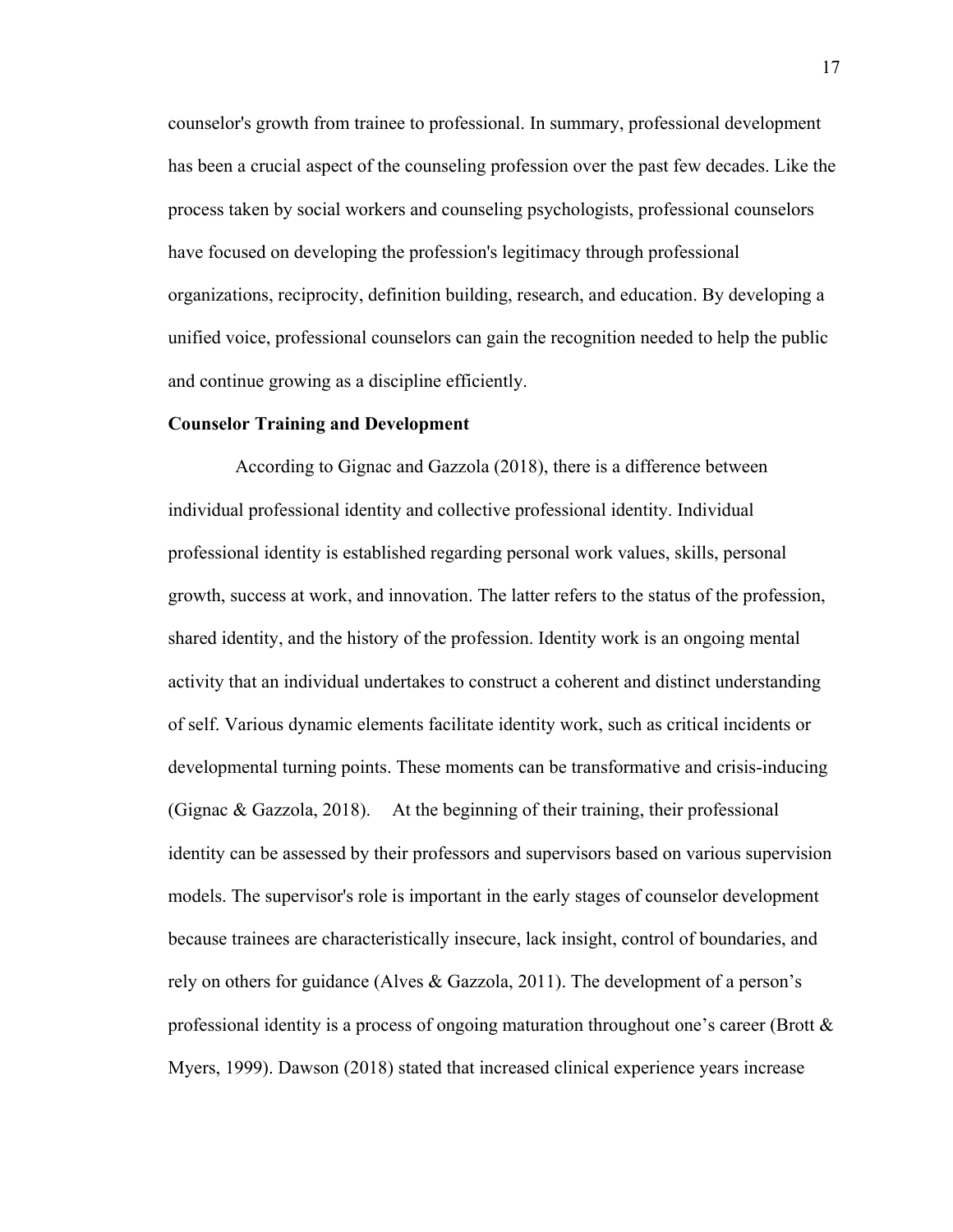clinical confidence and can wholly transform a clinician's professional identity, attitude, and abilities. The Integrative Developmental Model (IDM), established by Stoltenberg in 1981 originally as the Complexity Model, outlined the development of a counseling professional based on three different levels and eight domains (McNeill & Stoltenberg, 2016). Supervisors and professors have a crucial role in a trainee's development, and they need to be aware of the needs of the professional counselor at each stage. As Gignac and Gazzola (2018) stated, an individual's professional development is characterized by their skills, personal growth, and success at work, all of which are part of IDM.

There are "three overriding structures that provide markers in assessing professional growth and by which we monitor trainee development": self and other awareness, motivation, and autonomy (McNeill & Stoltenberg, 2016, p. 11). Regardless of the clinical setting, each of these three structures will reflect the trainee's developmental functioning. First of all, the structure of self and other awareness indicates developing a trainee's knowledge and their ability to implement it in a professional setting. The structure of motivation reflects the trainee's interest and investment in their clinical training. Finally, the structure of autonomy changes with the amount of independence reflected by the trainee (McNeill & Stoltenberg, 2016). A counselor trainee's development as a clinician is another important aspect in their overall identity development.

According to Li et al. (2018), IDM must consider the extra layer of complexity when supervising students from different cultures. For instance, when working with Asian international supervisees, supervisors should explore how their culture influences their motivation, autonomy, and self and other awareness. The supervisor's willingness to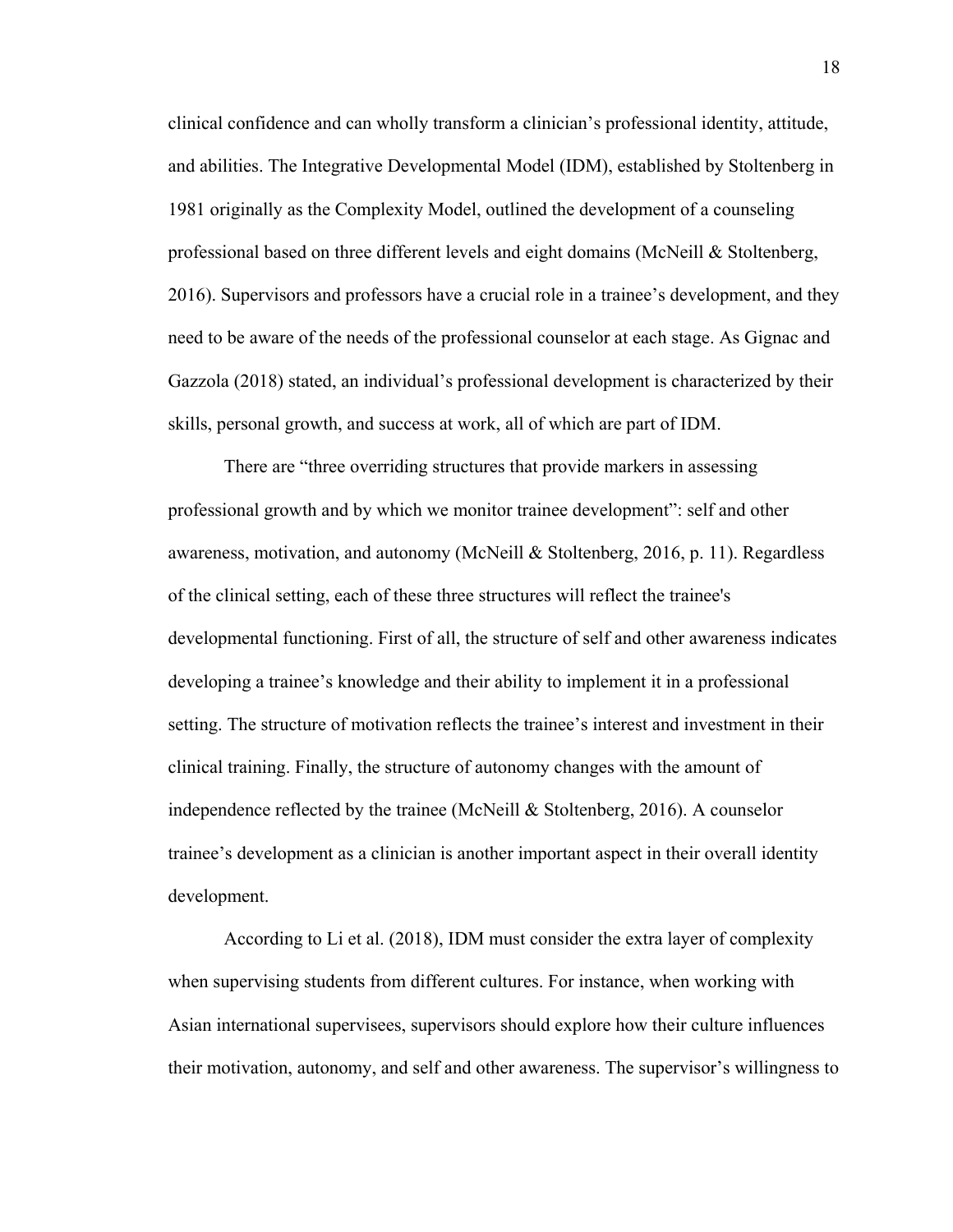openly address their supervisees' cultural needs is the most powerful multicultural intervention (Bernard & Goodyear, 2009). Asian international supervisees and all ethnic minorities who move through the three levels of development have unique needs that must be considered to properly aid their development as counselors (Li et al., 2018; Park-Saltzman et al., 2012).

# <span id="page-27-0"></span>**Counselor Training**

 Counselor educators influence professional counselors' development through teaching and supervision, designing the learning environment, providing resources, and mentorship (Woo et al., 2016). Counselor trainees and new professionals can experience various challenges as they begin their professional identity development. These challenges may include high academic and professional expectations, the continuous emphasis on self-awareness of biases and values, self-doubt regarding skills and competency, and constant professional evaluation. These challenges can lead to burnout, stress, a focus on external validation, and failure to integrate their personal identity with their professional identity (Dong et al., 2018).

There has been a shift in training programs over the past decade toward a culture of competence. While there has been the development of competency assessments, it is important to understand how trainees conceptualize their competency (Kamen et al., 2010). Counselor trainees have reported having anxiety and confidence issues due to their counselor training programs' ambiguous standards and unrealistic expectations. This can also be exacerbated if the trainee comes from a different cultural perspective (McNeill et al., 1985). Although educators may conceptualize their student's competency one way, the trainee's perception of their competency is an important factor. This is especially true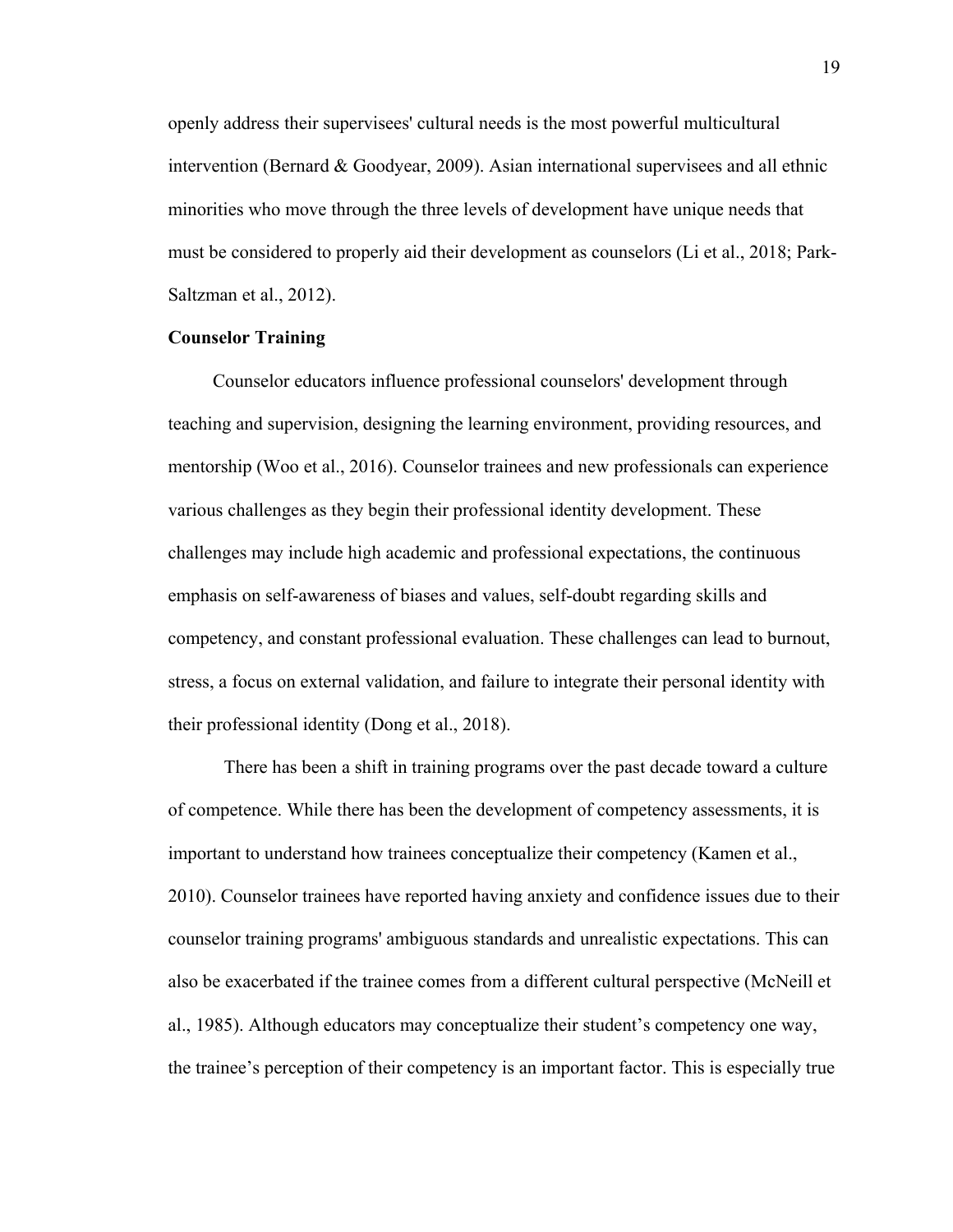for counselor trainees of Color (Lam et al., 2013). Objective and subjective forms of assessing competency are important to evaluate the progress of a counseling student (Kamen et al., 2010; Li et al., 2018).

According to Hou and Skovholt (2020), another shift has occurred in counselor development research that focuses on resilience rather than a problem-oriented lens. Highly resilient therapists' characteristics include strong interpersonal relationships, actively engaging with self, possessing core values and beliefs framework, and desire to learn and grow. As research in this area continues, researchers need to study the problems that trainees face, such as anxiety and confidence issues and study the strengths that grow over time. Research on identity development is limited to counselor trainees, but there is not much research regarding a counselor's development post-graduation (Hou & Skovholt, 2020).

# **The Complexity of Professional Identity Development**

While all of these factors have been established as important elements in counselor professional identity, Grafanaki (2010) stated that researchers focus on skills building rather than relevant and meaningful factors to the trainee. The therapist "brings a complex personal self that influences the professional persona in the dynamic milieu of the person-to-person engagement that is talk therapy" (Aponte & Kissil, 2014, p. 153). Therefore, when studying counselor trainees, it is important to recognize the therapist's full humanity that includes their culture, religion, personal struggles, and struggles in their communities (Aponte & Kissil, 2014). Counselor educators and supervisors who focus on skill-building rather than the complexity of the whole person may do a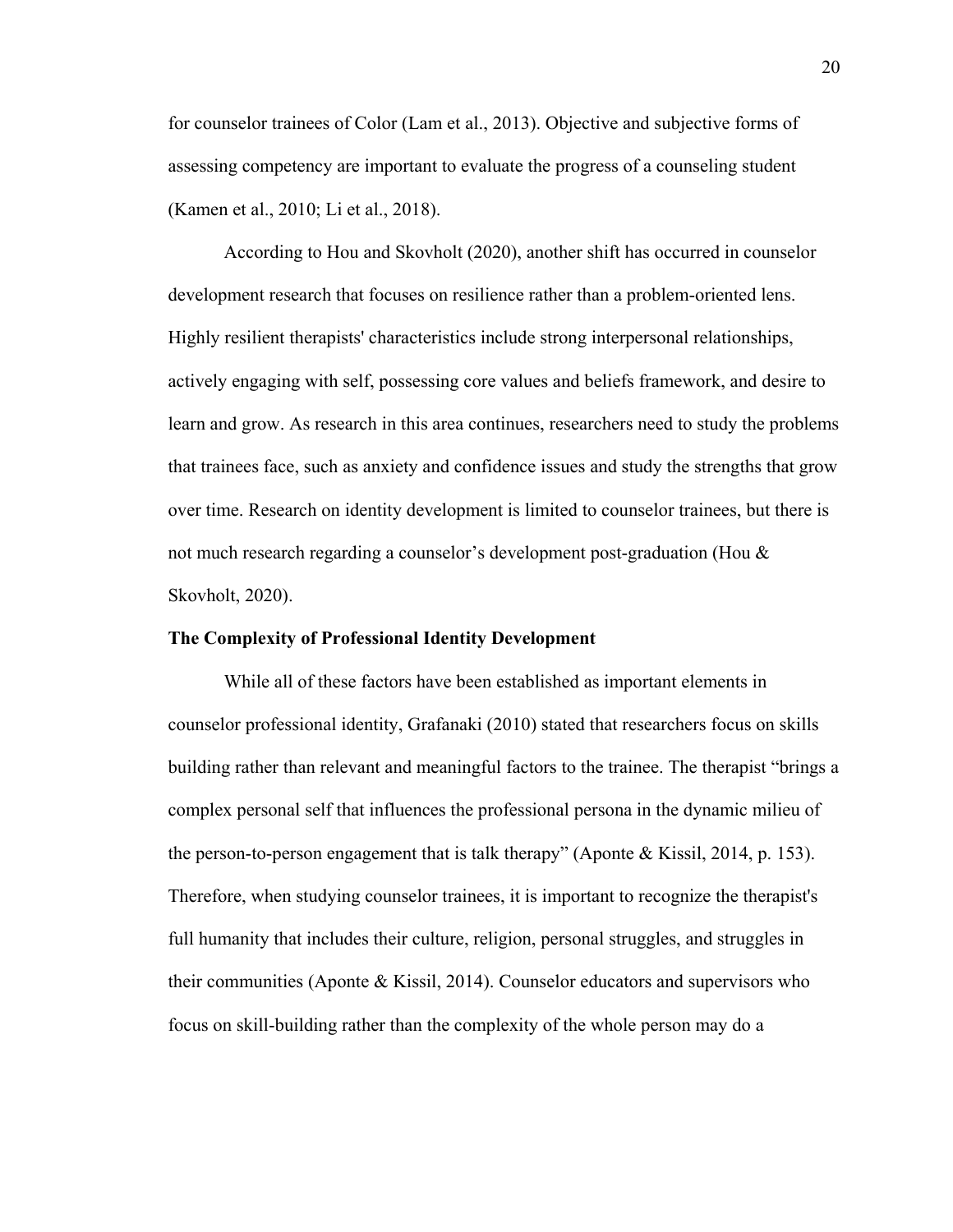disservice to their trainee in their formative years (Grafanaki, 2010; Wagner & Hill, 2015).

# <span id="page-29-0"></span>**Racial Identity Development**

There is an irrevocable connection between a counselor's personal and professional identities (Alves & Gazzola, 2011). Integration of the personal self and professional self forms an overarching counselor professional identity. The integration process occurs in the later stages of the counselor's career, but this concept's foundational awareness begins early on. Identity development progresses across the career lifespan and can be influenced by race and ethnicity (Prosek & Hurt, 2014). Racial and ethnic identity is critical to the framework of an individual's identity. Each person can benefit "when multicultural frameworks are used in their learning environment" and are allowed to develop their ethnic identity (Chavez & Guido-DiBrito, 1999, p. 39).

Racial identity refers to the psychological response to one's race, both in relation to one's own racial or cultural group and that group's place in the wider social setting (Delsignore, et al., 2010). Racial identity reflects the extent to which individuals identify with their own racial group influences, thoughts, perceptions, emotions, and endeavors toward persons from other groups. Multicultural counseling requires the whole person's involvement; therefore, there is a relationship between multicultural competency and racial identity development (Delsignore, et al., 2010). When the counselor can fully understand and involve their own racial identity, they will be more competent as a multicultural counselor (Matthews et al., 2018; Vinson & Neimeyer, 2003).

According to Delgado and Stefancic (2001), the goal of critical race theory (CRT) is to address racism that silences marginalized ethnic and racial groups' voices. Counselor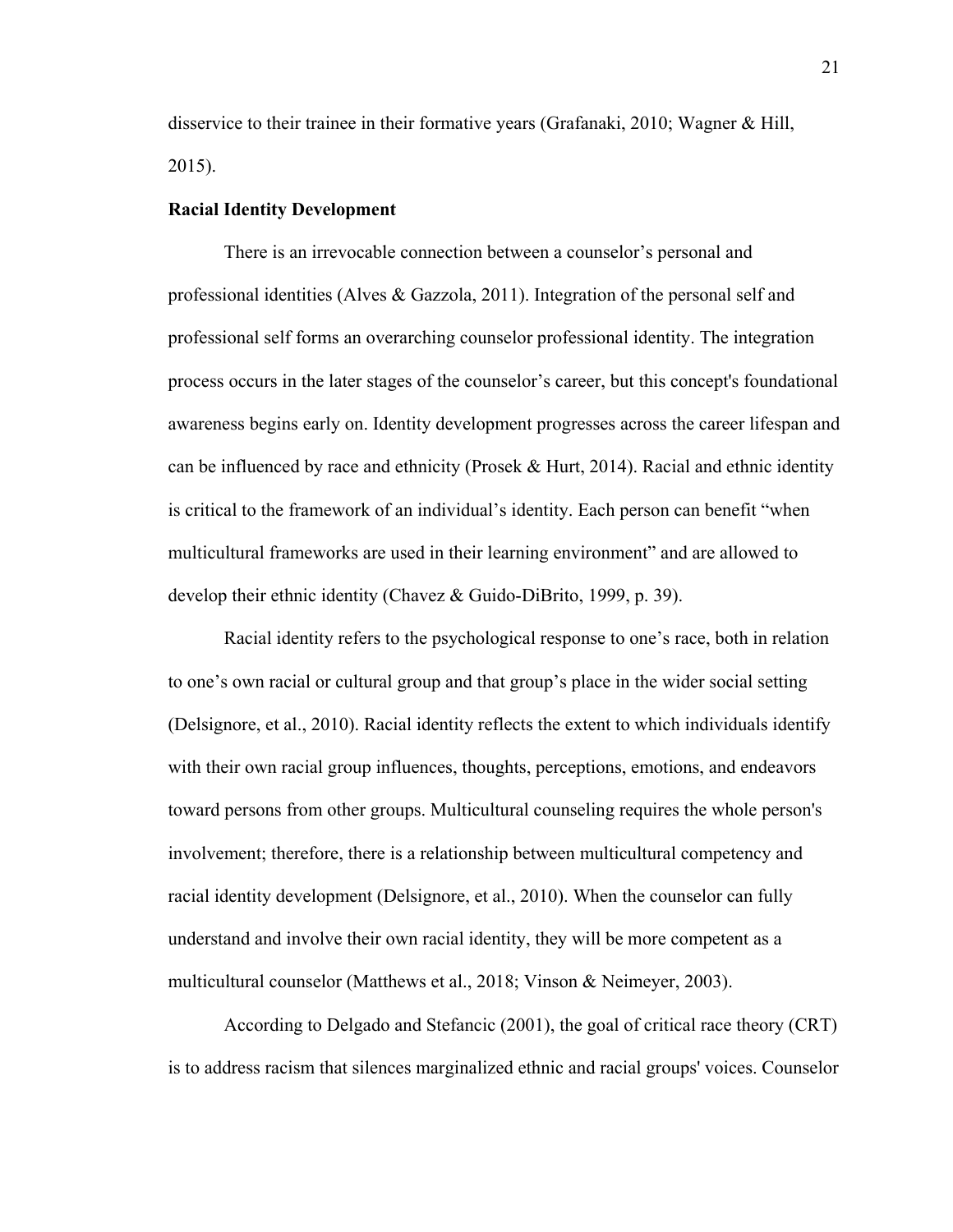educators can apply this theory to attend to equity and social justice issues in the counseling room and within the relationship between faculty and students (Taylor et al., 2009). This theory challenges current training approaches related to multicultural counselor preparation and gives a voice to course content needed to address the lived experiences of students of Color (Haskins  $\&$  Singh, 2015). Students have stated that those who feel marginalized in society continue to experience isolation and alienation in the classroom (Negga et al., 2007). Counselor educators need to be aware of CRT's five major tenets: the permanence and intersectionality of race and racism, the critique of liberalism and color blindness, counterstorytelling, interest convergence, and Whiteness as property (Delgado & Stefancic, 2001).

#### **Social Justice and Advocacy**

Counseling programs train students to be skilled counselors and encourage them to advocate for social change and challenge policies and systems that adversely impact the mental health of the oppressed. However, students should also be taught to advocate for themselves (Delgado-Romero & Wu, 2010). Social justice issues can be particularly important for students of Color to address their needs as a marginalized community openly. Curtis-Boles et al. (2020) stated that educators should build an inclusive learning environment that seeks to disrupt the dynamics of oppression, privilege, and power, model responsibility by discussing race and racism, and engage in collaboration with colleagues and advocate for students (Inman, 2018).

# <span id="page-30-0"></span>**Culture-Matching**

Cross-cultural counseling has been thoroughly researched due to the history of non-diverse counseling professional**s** (Arshad & Falconier, 2018; Delsignore et al., 2010;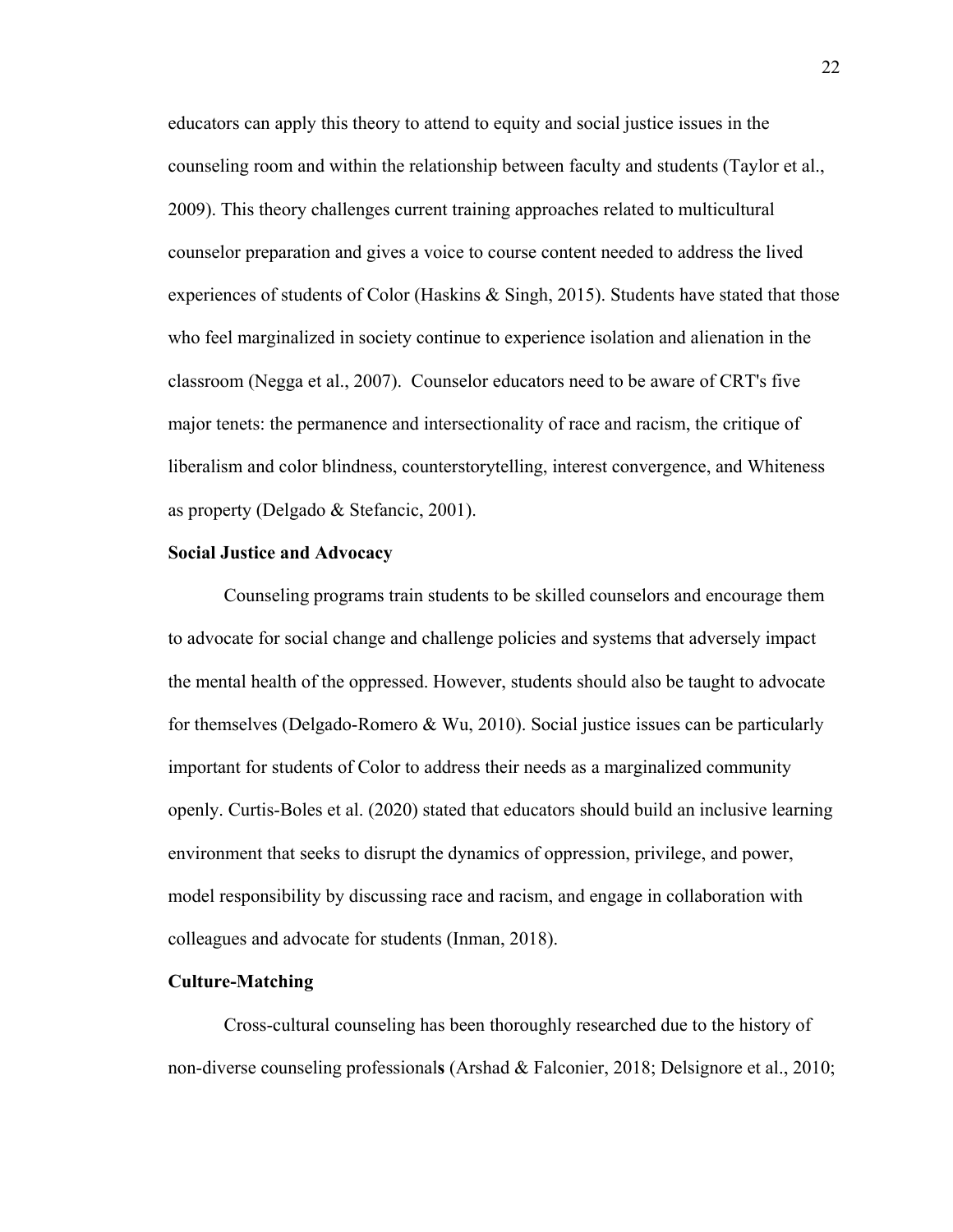Gim et al., 1991; Holcomb-McCoy & Meyers, 1999). However, as counselors from different cultural backgrounds have begun to enter the field of counseling, it is important to explore the impact that culture matching may have on the therapeutic relationship. Fry et al. (1980) conducted a study to test the hypothesis that racial differences may mediate counselor-client interactions in regard to the counselor's attending skills, response style, and delivery. The results of the study indicated that racially matched clients rated their counselors as having better delivery and more appropriate responses.

While culture matching has shown to be beneficial among certain ethnic groups due to style and delivery, there are other benefits to the therapeutic relationship that must be considered. Matching the characteristics of clients and therapist on factors like ethnicity has been suggested to help with better understanding a patient's reality (Cabral & Smith, 2011). Clients have reported that they feel better understood by counselors from similar ethnic backgrounds (Meyer et al., 2011). Ethnic matching can also enhance the effectiveness of intervention because of cultural scripts, ethnic-specific perceptions, and ethnic specific channels of communication (Field  $& Caetano, 2010$ ). In these cases, treatment is more likely to be utilized and lower dropout rates are reported (Ibaraki & Hall, 2014). However, strict matching is not practically possible due to the heterogeneity in each culture. Therefore, therapists should be aware of differences even within the same culture (Jacob & Kuruvilla, 2012). Clients from shame-based cultures may not prefer a counselor from a similar ethnic background due to the stigma of speaking about private habits, sex life, close relationships, and feelings (Ibaraki & Hall, 2014; Zane & Ku, 2014).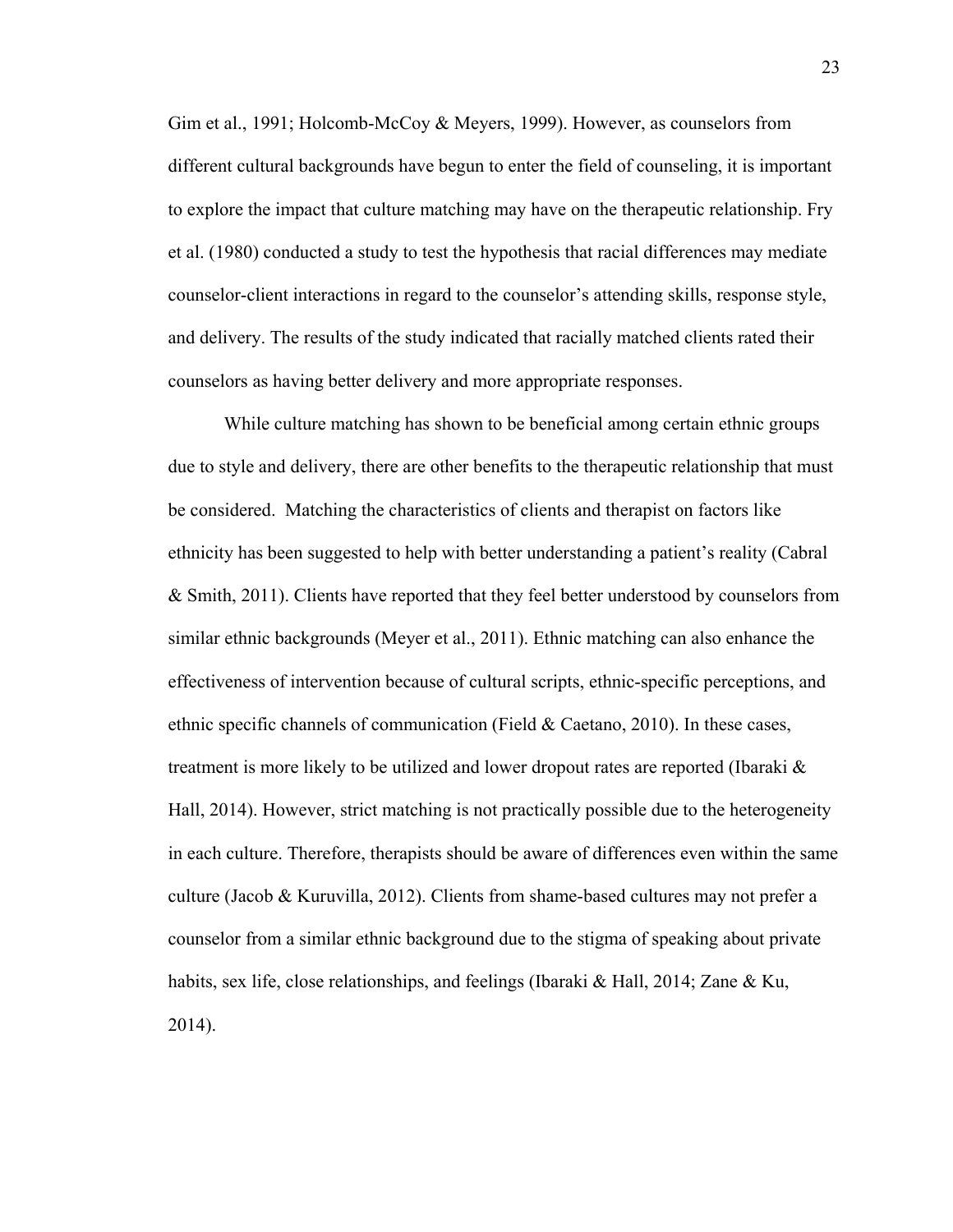According to Moller et al. (2016) SAA reported that they perceive White counselors to be culturally ignorant and often avoid working with them due to this belief. However, at times SAA prefer to work with White counselors due to perceiving them as more non-judgmental. SAA reported that Asian counselors might also be avoided because they are perceived as untrustworthy and might not adhere to confidentiality. Some participants preferred a South Asian counselor because they can more accurately understand their problems. Even still, other SAA respondents reported that the religious orientation of their counselor was more important than their ethnicity (Moller et al., 2016). There is not enough consensus to determine whether ethnic matching among Asian Americans has a positive impact on the therapeutic relationship or outcome.

#### **Ethnic Minority Counselors**

<span id="page-32-0"></span>The multicultural movement in counseling research began in the 1960's and has raised awareness of the counseling needs of culturally different clients, however the diversity status of the counselor is significantly under-addressed in multicultural counseling discourse (Lam et al., 2013). When the diversity of the counselor is addressed in research, it is limited to focusing on the impact of the counselor's ethnicity on the therapeutic alliance and treatment outcomes rather than the professional development of the counselor.

Hipolito-Delgado et al. (2017) stated there is a a shortage of counselors from nonwestern communities and a recent increase of students of Color in counselor education programs. Counselor training programs must make an effort to understand the needs of students of Color. There are many benefits to having a culturally diverse student body, for instance, multicultural competency increases for all students who are part of an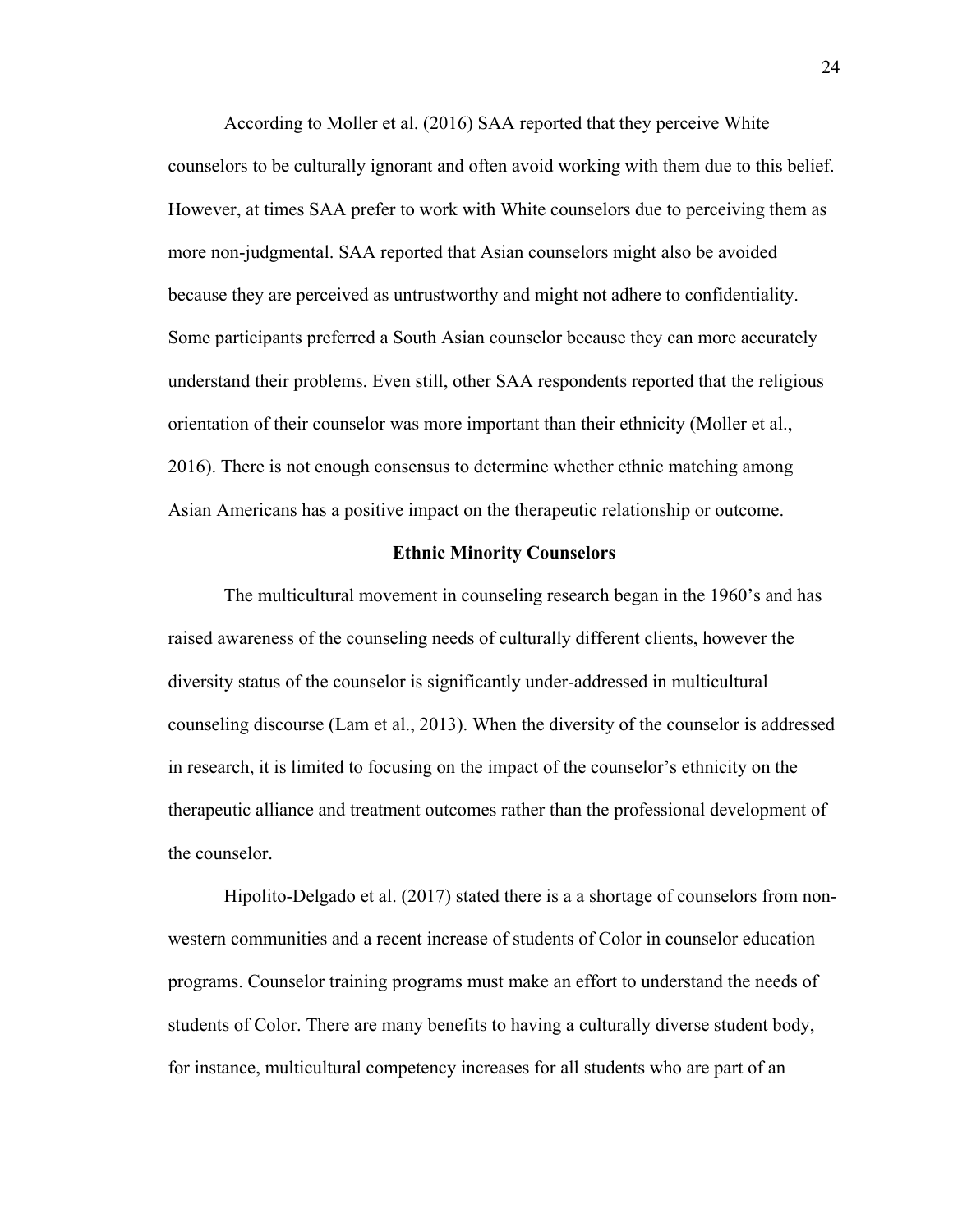ethnically diverse classroom. In order to continue the growth of diverse counseling student bodies, counseling programs must work towards cultivating an environment that encourages students from all ethnic and cultural backgrounds to feel included and understood (Hipolito-Delgado et al., 2017).

Thrower et al. (2020) conducted a qualitative study of eight multicultural and social justice counselor educators in the U.S. The author found that the "leaders reported having difficulty facilitating conversations about race when the leaders felt their own racial identity development was at an early stage" (p. 16). There are costs to students of Color when instructors are underprepared to address racial and cultural issues in a group setting. For instance, multicultural courses have traditionally focused on teaching White students and assume that students of Color require less attention in addressing their personal biases (Sue & Sue, 2013). Possibly as a result, there has been a limited amount of research investigating the dynamics between ethnic minority counselors working with White clients.

Spalding et al. (2019) interviewed ethnic minority counselors who stated that when working with White clients, race became a barrier for them either in the form of insecurity, the need to prove themselves to their client, or worry about being perceived negatively. Racial consciousness is defined as a multidimensional construct that includes the counselor's awareness of self as a racial being, awareness of the racially different client, and awareness of how the interaction of these variables might impact the therapeutic relationship. While many Black clients feel more comfortable with another Black counselor, it is often because the counselor was reported to have more racial consciousness than the White counselors (Mckenzie-Mavinga, 1991; Want et al., 2004).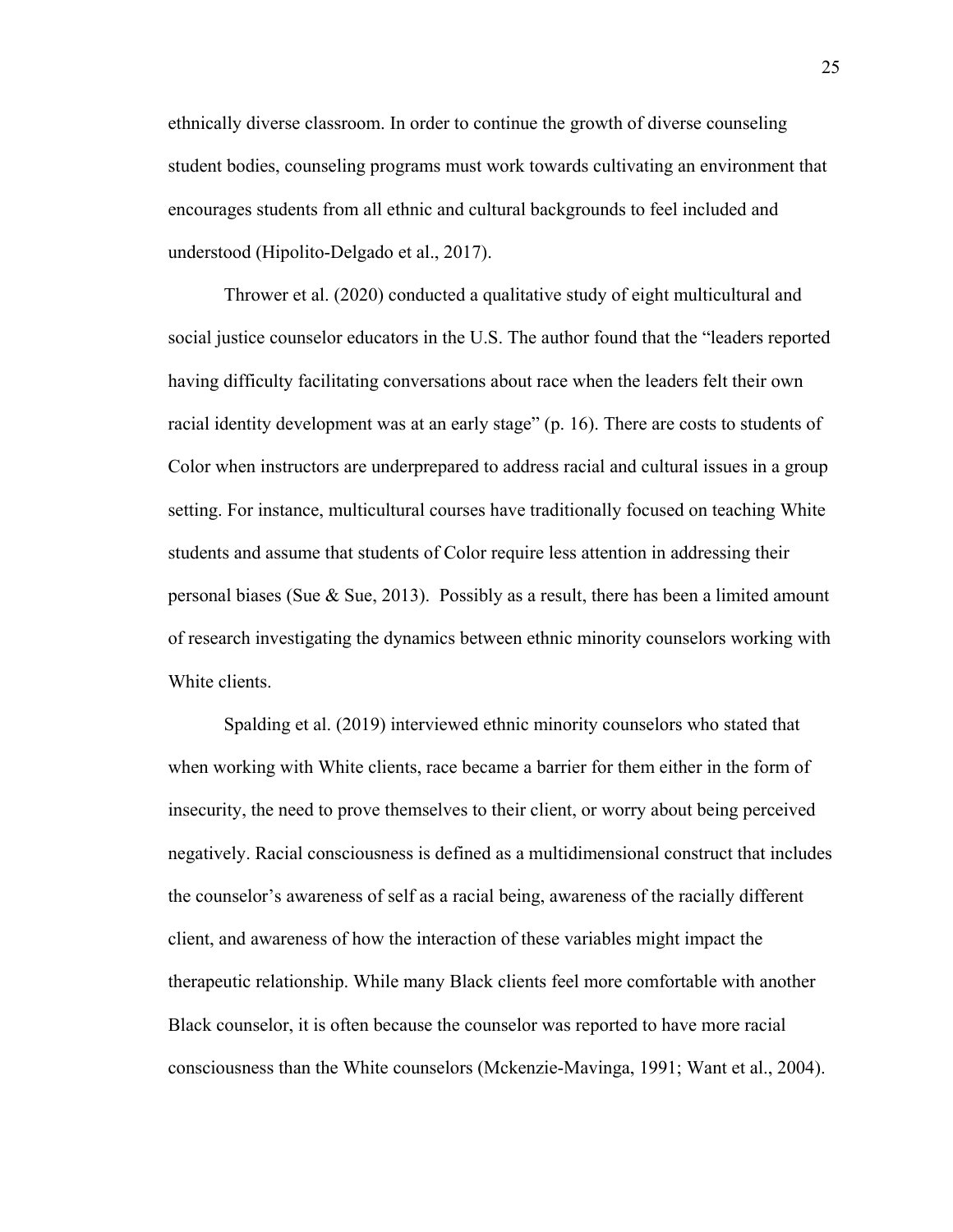For counselor trainees, racism is an important feature that needs to be addressed in counselor training programs. Students of Color cope with feelings of alienation and isolation in the classroom by either withdrawing from the learning process or advocating for their racial group. Black and Asian counselors stated that training and education has failed to acknowledge their perspectives and experiences and that they wanted to see changes in counselor training to focus on their own unique needs (Mckenzie-Mavinga, 1991). Want et al. (2004) reported on the value of racial consciousness. Trainees have stated that they would like the space to contemplate the impact of racism on their lives and how to address the issue with future clients (McKenzie-Mavinga, 2005; Smith et al., 2017). Another important factor is the importance of recognizing the trauma associated when discussing the impact of racism (Cardozo, 2006; Mckenzie- Mavinga, 2005). It is valuable for researchers to study how a counselor's ethnicity, microaggressions, and marginalization has influenced their experience in the counseling profession. Jangha et al. (2018) called for future researchers to study other ethnic minority counselors across phases of their development to provide culturally informed training.

### **Asian Counselors**

Asia is a vast continent made up of Eastern countries like China and Korea, Southern countries like India, Bangladesh, and Sri Lanka, and South Eastern countries like Vietnam and the Philippines (Lui & Rollock, 2018). Research regarding Asian counselors has focused on counselors from various Asian countries abroad (Cho & Seo, 2017; Eunsun Joo, 2009; Li et al., 2019; Park, 2020) and foreign-born counselors living in the United States (Goh et al., 2014; Li et al., 2018; Kim et al., 2001; Ko, 2016; Li et al., 2018). However, there is little to no research on American born Asian counselors.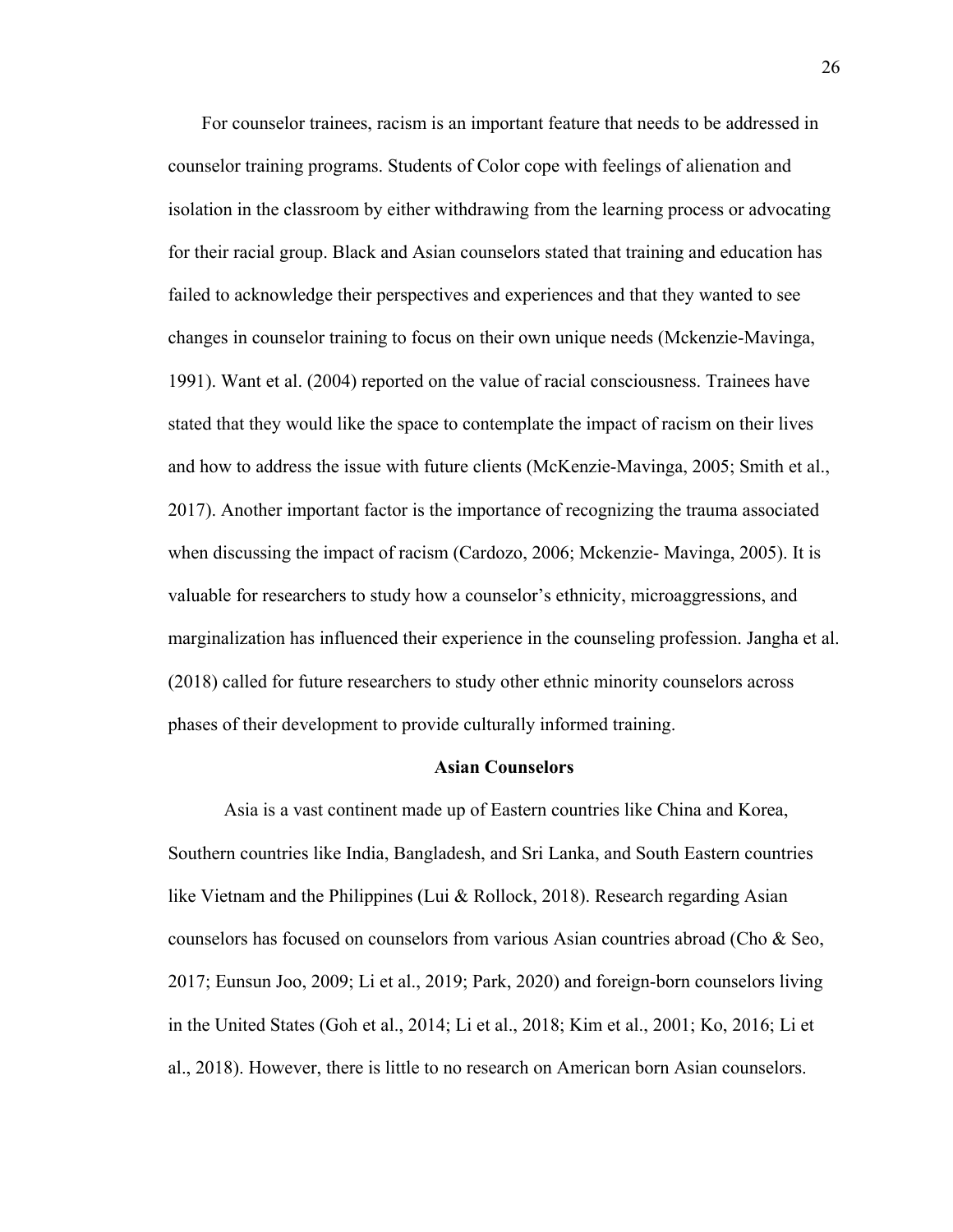Although they are often defined homogenously, there are many elements that diversify this group such as culture, religion, language, and history.

Research on counseling and counselor education in Asia is sparse due to the novelty of the profession (Datu, 2013; Eunsun Joo, 2009; Chi-Sing Li et al., 2019; Thomas & George, 2016). Researchers from Asia have questioned whether the model of the West can be applied to clients living in the East. Due to cultural differences, counselors in the East have unique needs in regard to battling mental health stigma, an inherent power-dynamic between client and counselor, and preference for a solutionfocused approach to counseling (Cho & Seok Seo, 2017; Eunsun Joo, 2009).

Cho and Seok Seo (2017) conducted a study to determine how Korean counselors perceive the therapeutic relationship. The author found that Korean counselors would characterize a strong therapeutic relationship exists if there was care and protection for the client, a genuine interaction, if they share similar experiences, have a sense of connection and communication, are involved in the client's personal life, and acting as a human being rather than a professional. In order for the clients in these countries to be properly served, theory and practice must align with their values and culture (Aga Mohd Jaladin, 2017; Duan et al., 2011; Tuicomepee et al., 2012). For example, Thailand is among many Asian countries that are now working towards aligning "western theories and practice with [their] culture and religious practice" (Tuicomepee, et al., 2012, p. 359). Asian counselors often become educated in the U.S. and bring their knowledge to their home country. They attempt to integrate their personal experience, training, and knowledge of culture to develop culturally appropriate interventions (Taephant, et al., 2015).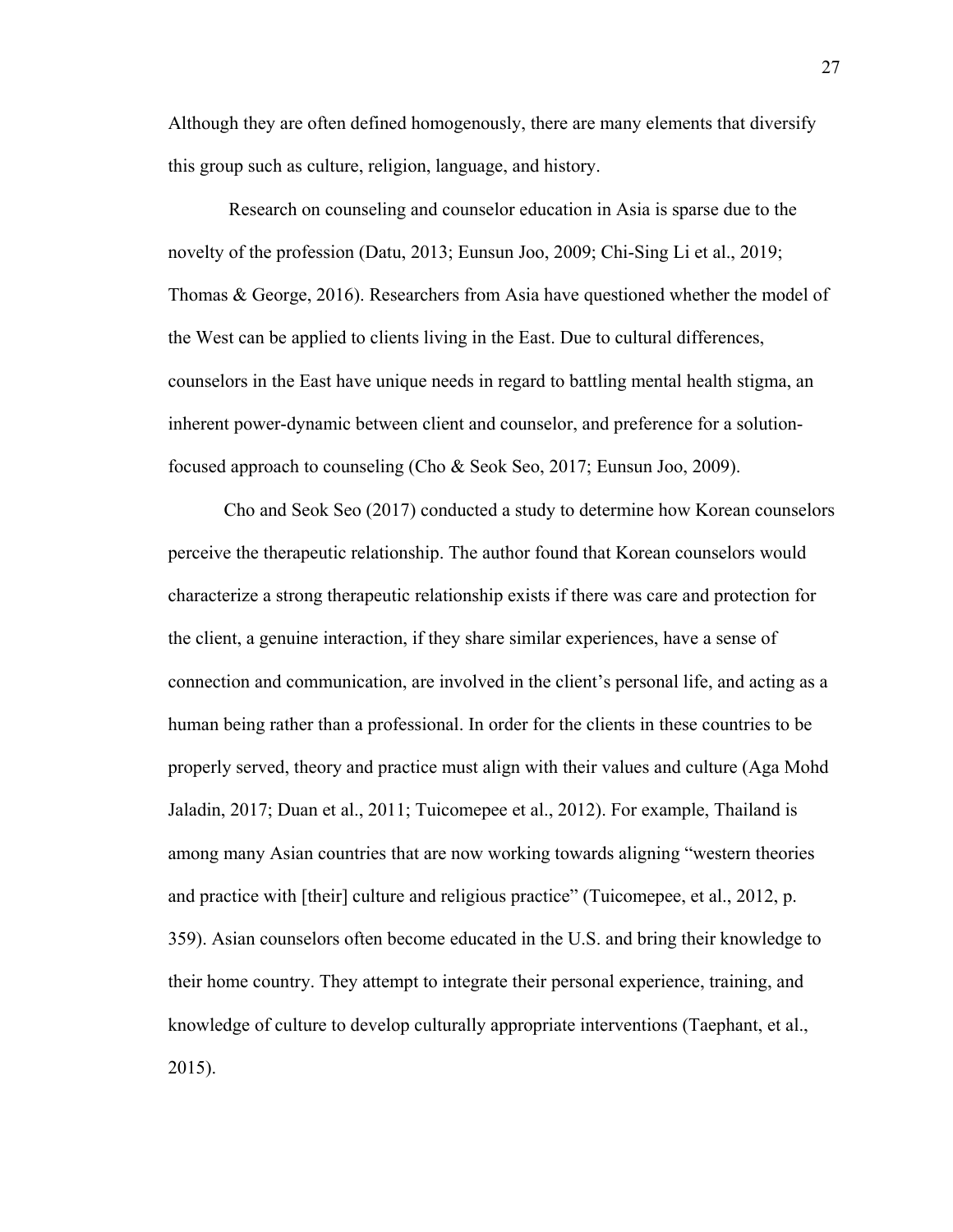## **International Students from Asia**

There has been a growing number of international students enrolling in the U.S., with many students choosing to major in counseling over the past decade. There are various benefits for being an international student studying in the United States such as the education system, leadership opportunities, experience, and accredited programs. However, studying in a U.S. counseling program can also be traumatic because of the different rules, values, and behaviors that might be in conflict with their culture (Goh, et al., 2014).

 International students who studied counselor education in the West have experienced an ethical dilemma because of the different value systems. For example, Korean female students who studied counseling in the United States reported that their career decisions were heavily influenced by their parental expectation, filial piety, and traditional gender roles (Park, 2020). Counselor education programs and supervisors should be aware of the cultural implications of their students' lives and how it might impact them. In order to address the distress that international students experience, effective and culturally sensitive mentorship is necessary (Beer, 2015; Park-Saltzman et al., 2012).

The distress is not limited to counselor trainees, but for Asian women seeking counselor education faculty positions in in the U.S. (Kim et al., 2001). Despite the barriers they have faced, these women "believed that their unique challenges provided them the opportunity to grow personally and professionally" in multicultural awareness and empathy for students (p. 158). Despite being in different stages of their professional development, foreign-born trainees and faculty experience distress that is not properly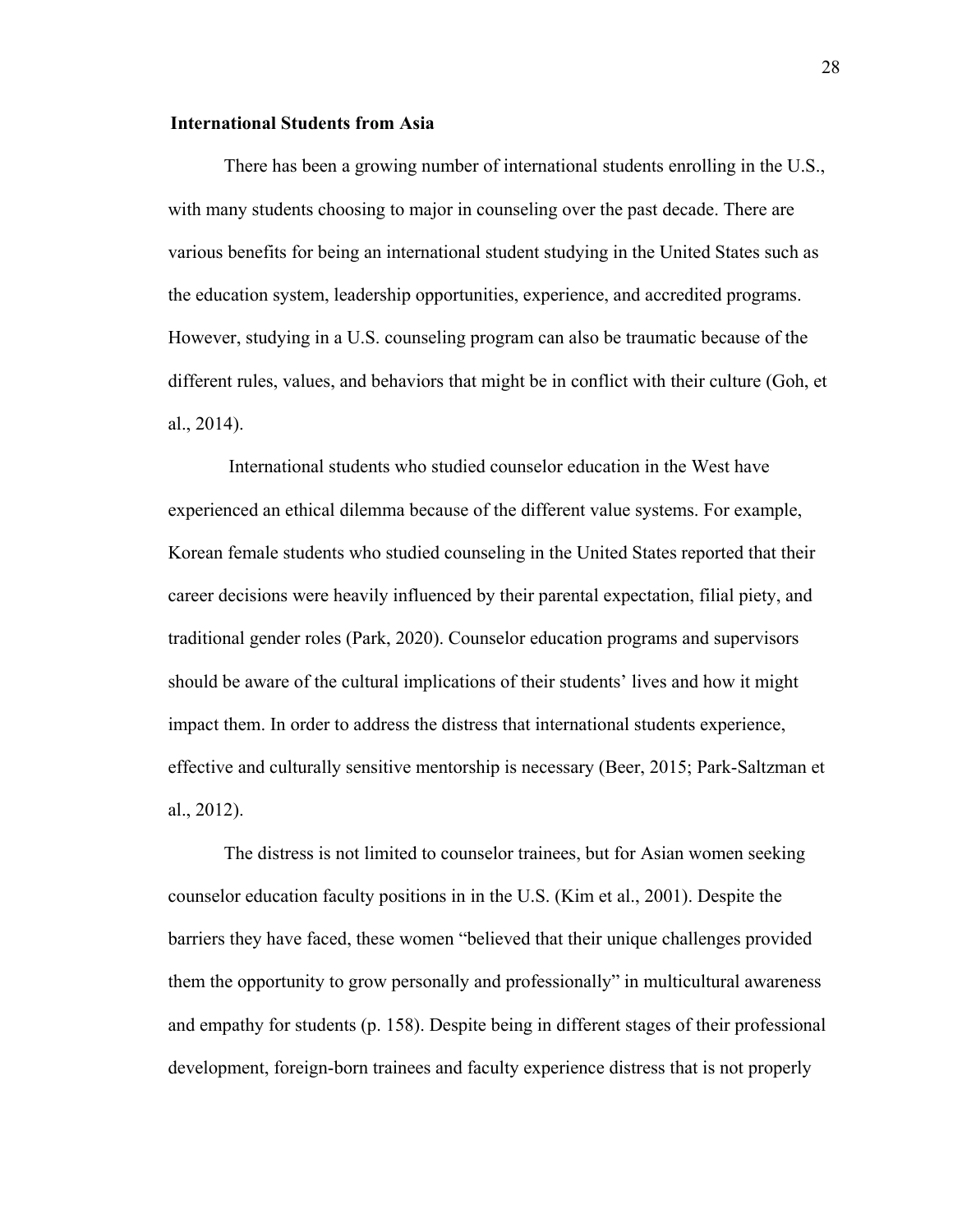addressed in the U.S. counseling profession (Chen et al., 2013; Kim et al., 2001).

According to Hye Jin Tina Yeo et al. (2019) the difficulties faced by international Asian students can be applied to American born Asian students because they "frequently reported being mistaken for international students and hearing or experiencing hostile remarks and racial slurs intended for Asian International students" (p. 50). Both American and foreign-born Asian students reported being harassed for their accent and physical features by White domestic students. In order to create an inclusive environment, educators and leaders must work towards creating a supportive learning environment, have difficult conversations, and take the differences of these students into account to support a multiracial campus (Hye Jin Tina Yeo et al., 2019).

#### **Asian American Development**

American born Asians may experience a similar cultural dilemma depending on their value for acculturation. Acculturation is described as the adoption of the mainstream culture, and enculturation is the retention of one's culture of origin (Chang et al., 2013; Kim et al., 2001). Asian Americans can both retain their Asian identity and adapt to the norms of the dominant culture (Chen & Fouad, 2013). Suinn (2010) found that enculturation can play an important role in educational development for Asian Americans. Elements like cultural orientation and family obligation can influence Asian Americans to choose a career that fulfills family obligation rather than their own interests (Chen & Fouad, 2013).

Asian Americans are often presented as a homogenous community, especially in regard to career. Therefore, a wide range of educational pursuits within the community are ignored. Often, the educational goals of Asian Americans are influenced by their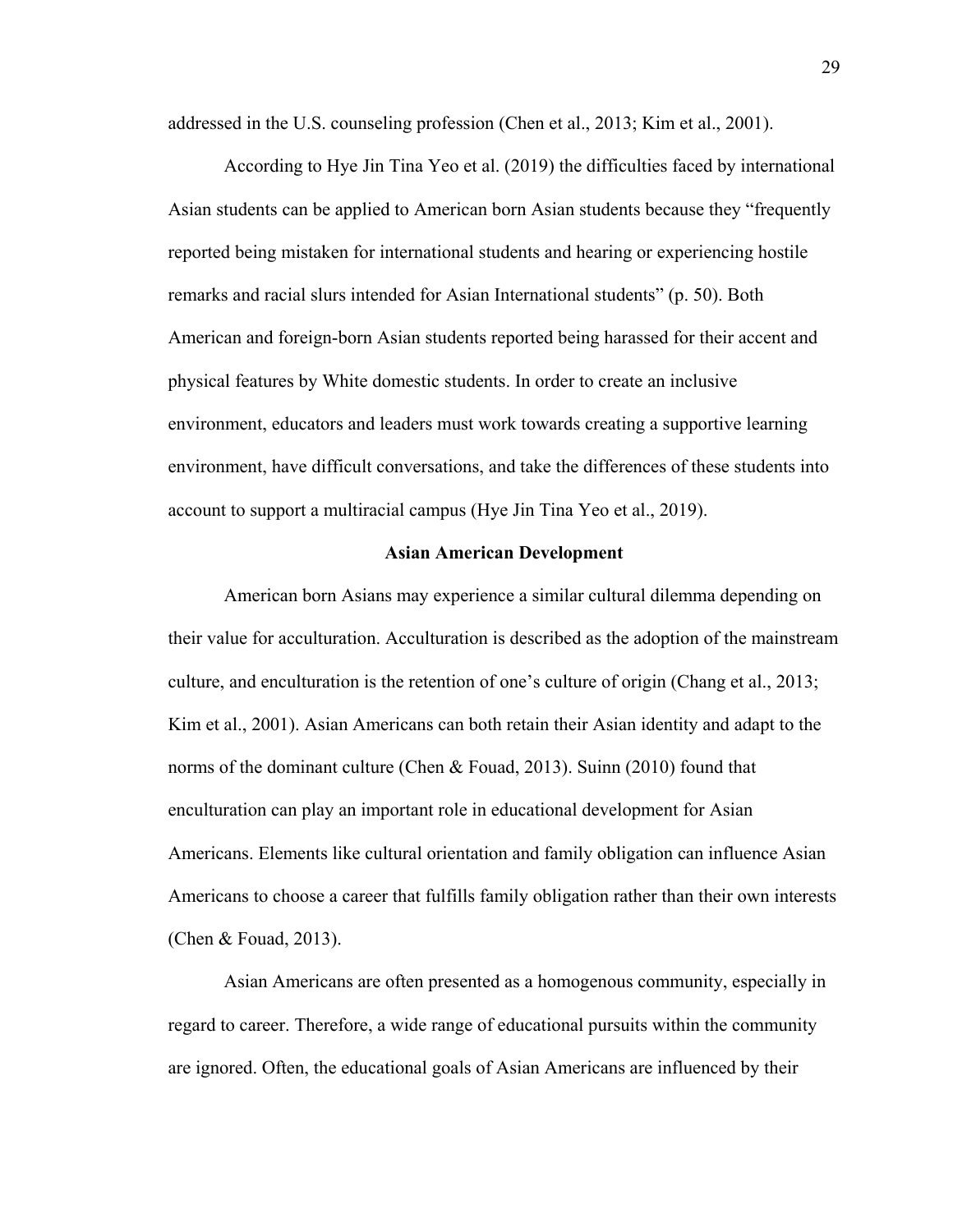cultural values and minority status (Chen & Fouad, 2013). Asian Americans (4% of the US population) make up 30% of medical scientist, 25% of computer engineers, 17% of physicians, 14% of dentists, and 1% of social service workers (U.S. Bureau of the Census, 2007). The more that an individual is acculturated, the relationship between their interests and occupational choice is stronger (Fouad et al., 2008). Asian Americans who hold positions in industries where their ethnic group is not usually well-represented reported being proud of their careers and feel their accomplishment "demonstrated to mainstream society their ability to challenge stereotypes regarding acceptable careers for Asian Americans" (p. 54). These individuals report seeing themselves as role models in the community and state that they chose careers to provide help to their community members (Fouad et al., 2008).

There are various challenges that Asian Americans face in their career development, such as navigating between their culture of origin and mainstream U.S. culture (Fouad et al. 2008). Vocational development is an important aspect of Asian American ethnic identity (Leong & Chou, 1994) and career can be the bridge between mainstream culture and their minority culture. Acculturation can increase difficulties in career decision making due to conflict with their parents (Ghosh & Fouad, 2016).

#### **Asian American Racial Identity Development**

Asian American counseling students and counselors wrestle with their own process of racial/ethnic identity development, while at the same time facing the challenge of being trained in a profession dominated by Whites. They may be asked to play roles and communicate in styles developed from the Western tradition, which may not translate readily into their own cultural context (Lam et al., 2013). In order to understand the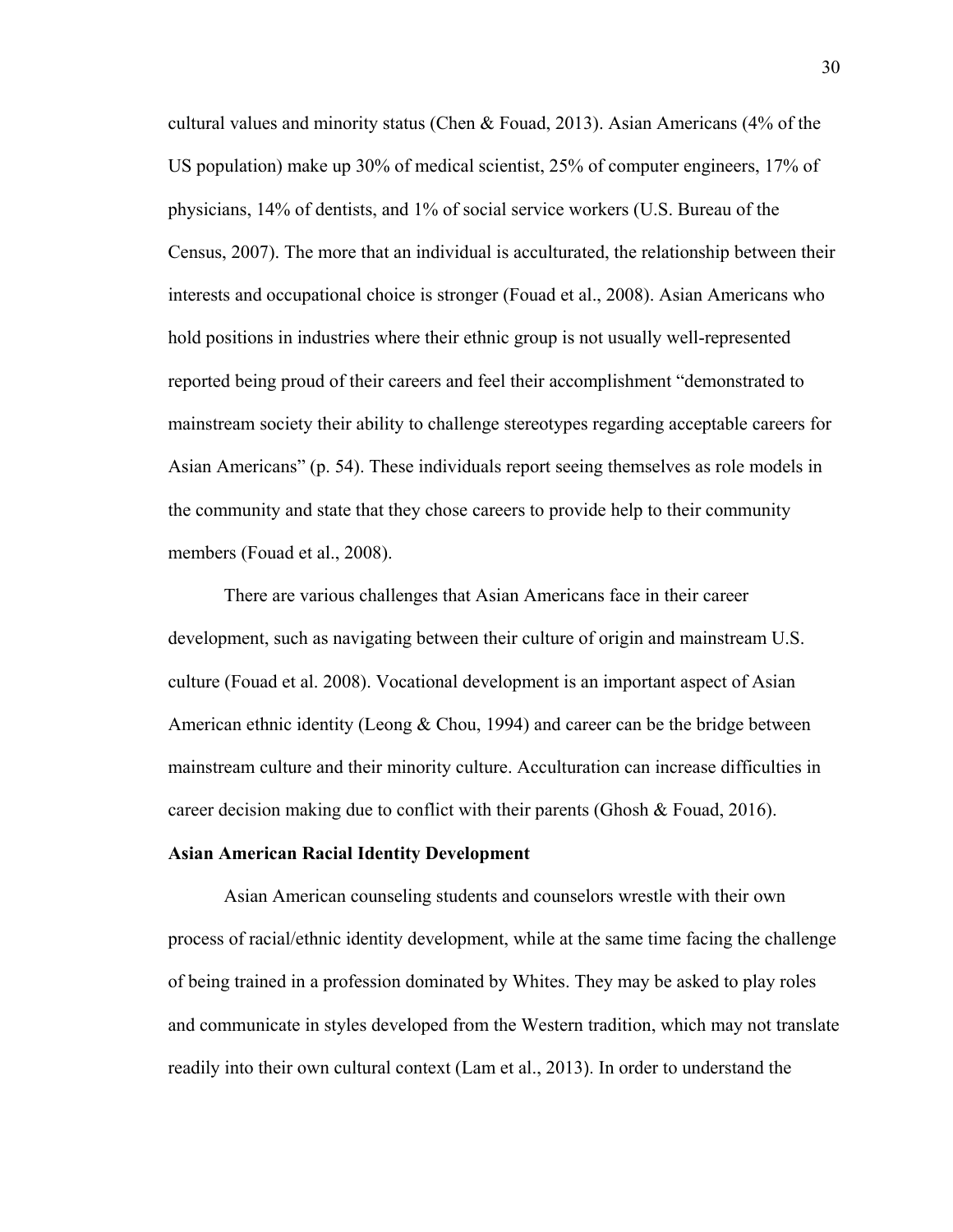experiences of Asian American counselor trainees, one needs to understand their racial identity development. How they perceive themselves as racial beings influences how they view themselves, engage with others, and navigate the racial dynamics of society (Chan, 2017). Race in the United States is often framed as relating to Black and White communities, rendering Asian Americans as invisible in racial discourse (Alcoff, 2003).

Previous racial identity models focus on the experiences of African Americans (Atkinson et al., 1998; Cokley, 2007; Helms, 1995; Iwamoto et al., 2013; Kim, 2001; Phinney, 1992). Traditional Asian American identity development models conceptualize development as progressing linearly, however others have "emphasized the interconnectedness of race with gender, faith, and other social identities and the role of environmental factors such as immigration history, family culture, and sociopolitical climate in affecting" how Asian Americans experience race and develop their racial identity (Chan, 2017, p. 14). As the Asian American population diversifies, how they make meaning of their racial identities does as well. Thus, the understanding of Asian American identity must become more complex (Chan, 2017).

Ibrahim et al. (1997) developed one of the few conceptual models of South Asian Identity Development. Although South Asians are diverse in language, religion, food, and practices, they are often categorized as a homogenous group in the United States. While this model describes the racial identity process of South Asians, it does not describe the important factors unique to individuals born in the United Stated (Iwamoto et al., 2013).

Despite the exponential growth of South Asian Americans in the U.S., research on career and professional development for this group is often overlooked. Kantamneni and Fouad (2013) call for more research to be conducted to investigate the role of cultural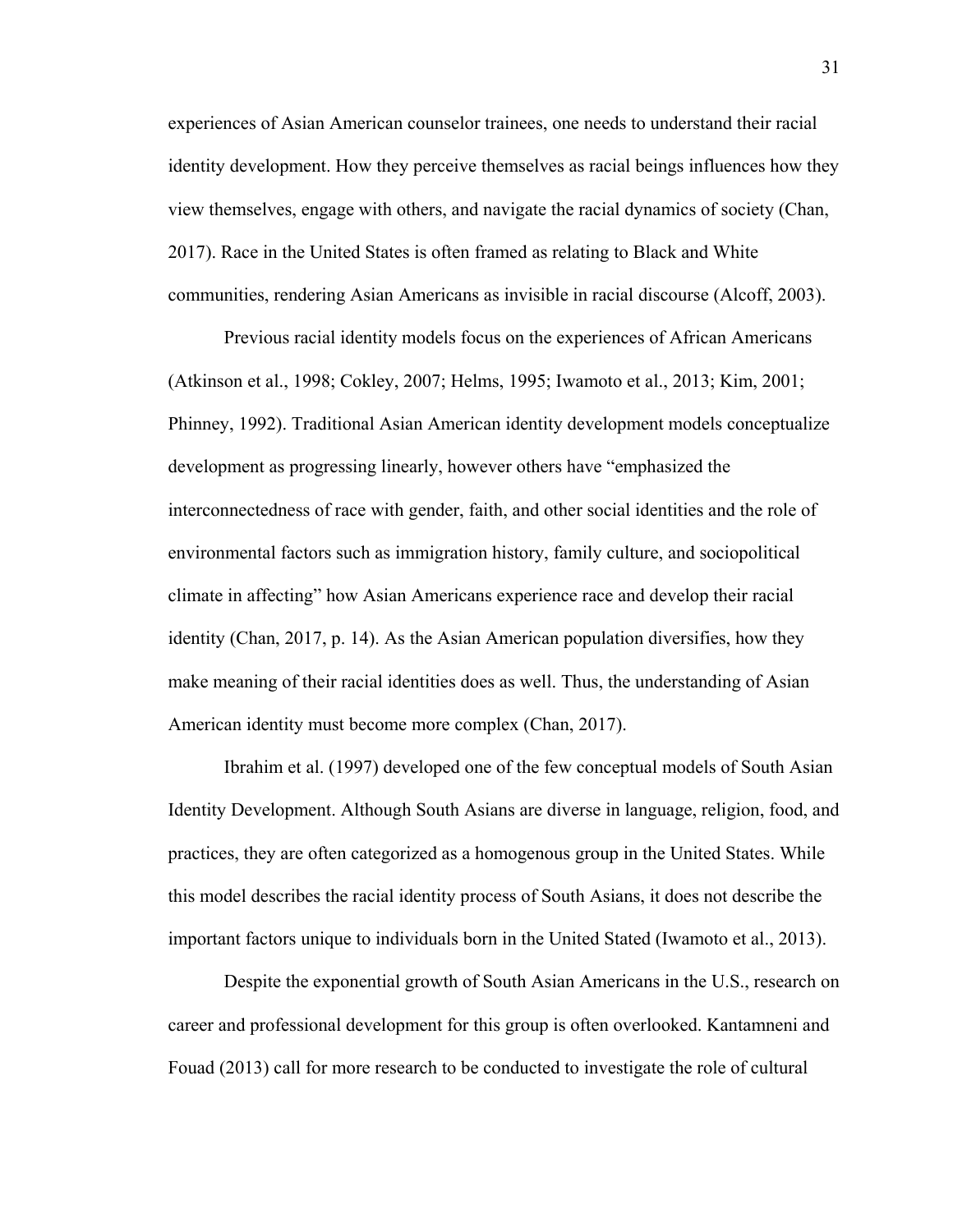factors on SAA vocational interests. Regarding professional development, SAA and Americans have differing values in regards to perspectives on workplace discrimination, mentoring, professional challenges, and career decisions (Adya, 2008). Gupta and Tracey (2005) compared interest-occupation congruence between South Asians and Caucasians and found that South Asians were less congruent. More research is needed to understand the influence of culture on South Asian career development (Kantamneni & Fouad, 2013).

### **South Asians and Mental Health**

Asian Americans are one of the fastest growing groups in the United States, with South Asians identified as the fastest growing Asian ethnic subgroup in the United States, representing 20 percent of the population (Daga & Raval, 2018; Singh & Hays, 2008; Tummala-Narra et al., 2019). South Asia is comprised of the countries India, Pakistan, Nepal, Sri Lanka, Bangladesh, Bhutan, the Maldives islands, Iran, and Afghanistan (Shariff, 2009; Singh & Bhayana, 2015). South Asians practice various religions such as Hinduism, Islam, Jainism, and Christianity. South Asian Americans describe people from these varying nationalities and religions that have immigrated to the United States (Shariff, 2009).

Literature on the mental health needs of South Asians began with the influx of immigrants to the United States in the 1970s. Panganamala and Plummer (1998) conducted a study of 101 Asian Indian immigrants and first- and second-generation Asian Indians with the purpose of exploring the attitudes towards psychotherapy. The author concluded that there is heterogeneity within the Asian Indian community regarding psychotherapy. While there were some respondents that had a negative view of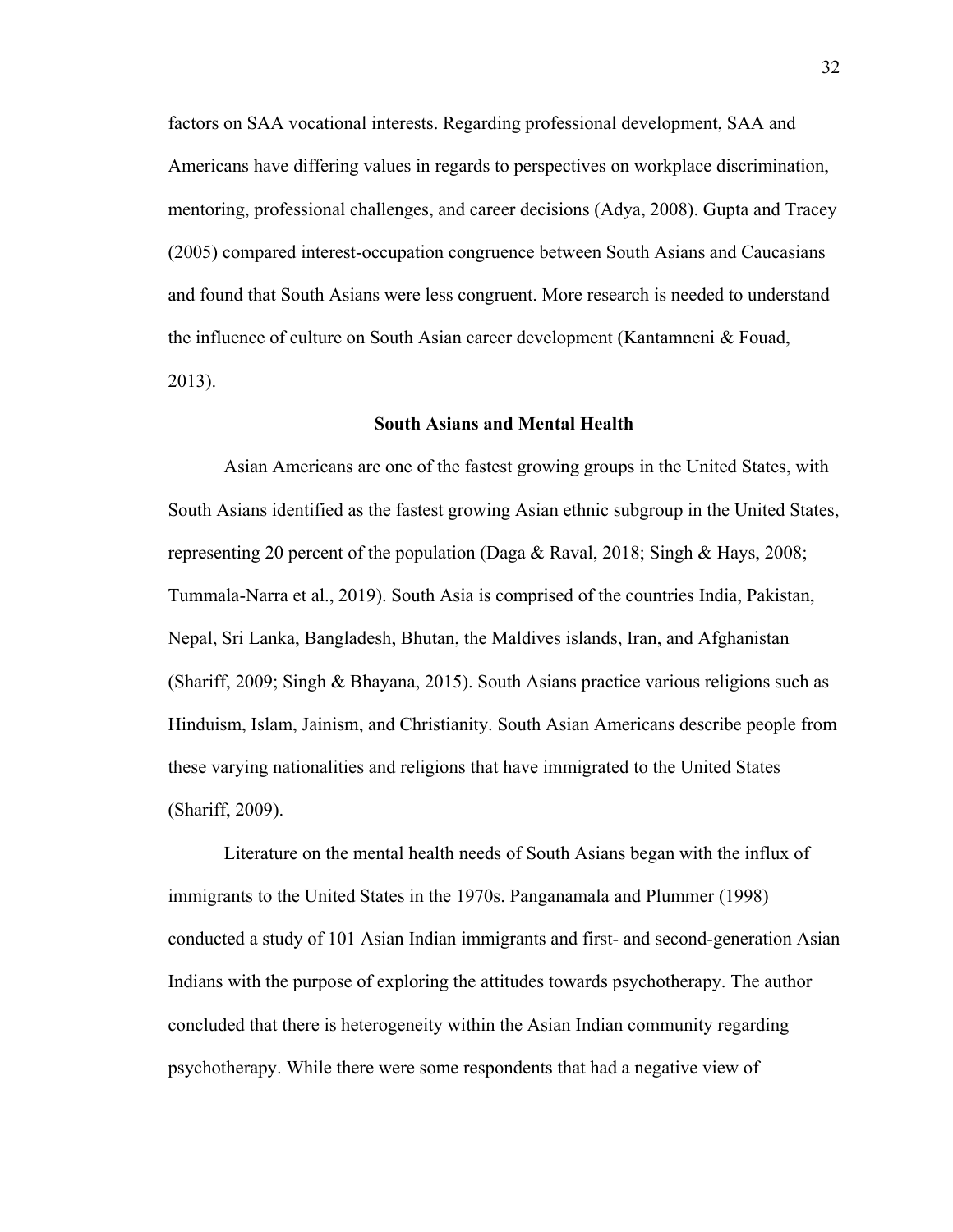psychotherapy, the results indicated that most Asian Indians have a neutral or positive view toward psychotherapy. It is important to assess individual attitudes and comfort with counseling rather than generalizing (Panganamala & Plummer, 1998).

South Asians are at a high risk for depression, self-injury, and suicide however, despite the need for mental health services, many South Asians living in the U.S. have negative attitudes toward seeking professional psychological help (Arora et al., 2016). The more an individual identifies with their South Asian values, the more likely they will have negative attitudes toward help seeking. One of the largest barriers to seeking help for mental health is the stigma of mental illness among SAA. Those will mental illness are devalued, disgraced, and unfavored. The perception of discrimination from society is extremely influential (Arora et al., 2016; Kumar & Nevid, 2010; Loya et al., 2010). Gender differences concerning mental health stigma are present within SAA groups with SAA women having fewer stigmatizing beliefs toward mental health treatment compared to men (Vogel et al., 2007).

The cultural factors that have been identified as the primary reasons for avoiding help seeking among South Asians include societal stigma and avoidance of shame, discomfort with self-disclosure outside of the family, emotional restraint, and social conformity (Loya et al., 2010). In a cross-cultural study conducted by Loya et al. (2010), it was found that SAA reported a poorer attitude and reluctance toward help-seeking, as well as personal stigma toward people with mental health problems compared to Caucasians. Educational initiatives such as psychoeducation about mental illness and contact with those that have mental illness may work in reducing the stigma towards help seeking (Arora et al., 2016; Loya et al., 2010).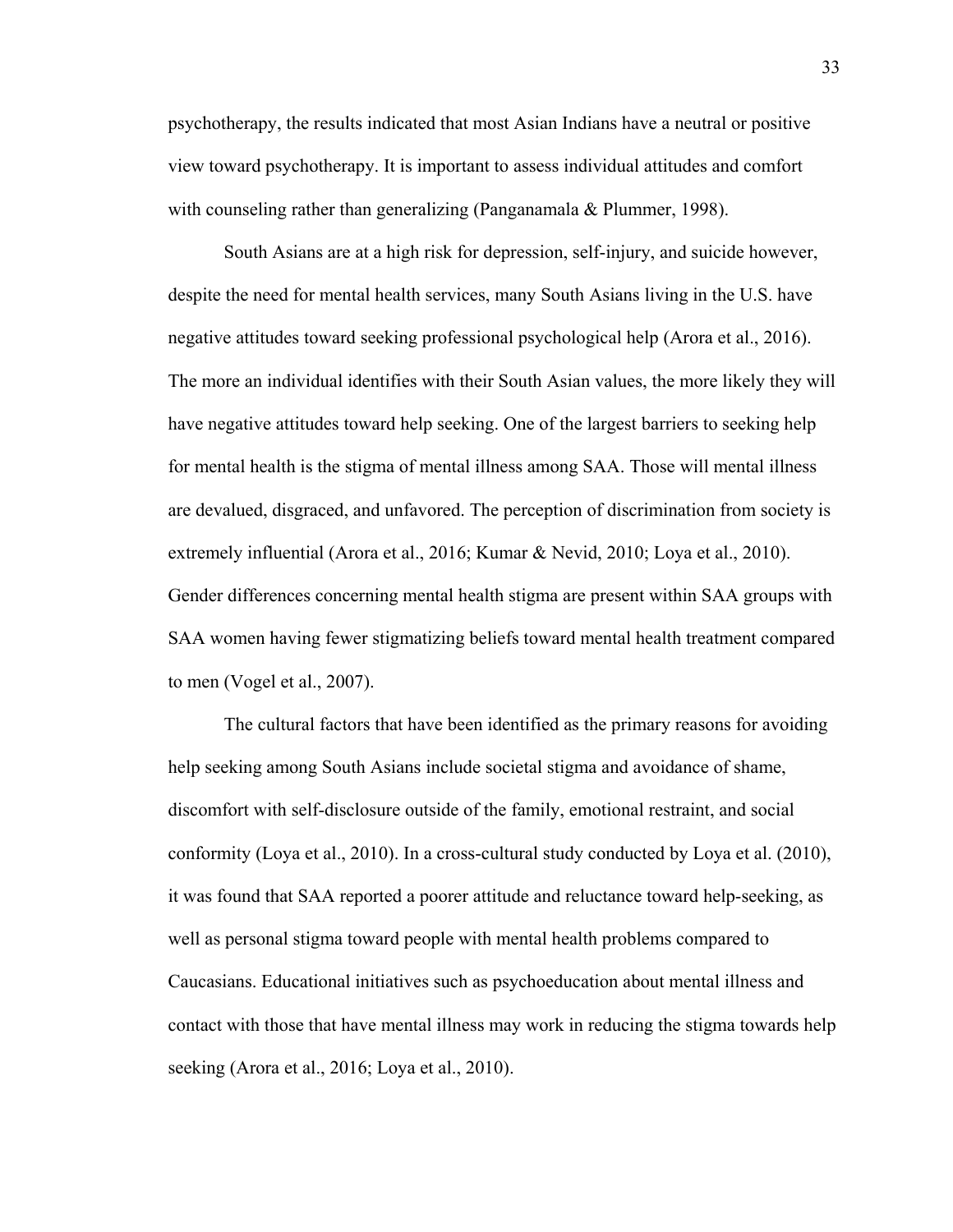Mokkarala et al. (2016) conducted a study and found that Whites had higher rates of help seeking that South Asians. South Asians were more than twice as likely to perceive character deficiencies as the cause of mental illness. Attributing mental illness to biological factors correlated with lower shame and higher perceived support for help seeking among Whites while South Asians attributing mental illness to biological factors was correlated with higher shame and lower perceived support for help seeking.

 Various reasons may be present as to why South Asians do not typically seek mental health counseling. For example, public display of emotional instability can create a negative perception of the individual and their family (Kumar & Nevid, 2010). Immigration status may also impact attitudes toward counseling (Panganamala & Plummer, 1998). South Asians that immigrated to the United States later on are less likely to have a positive view of mental health services. Those that were younger during immigration are more likely to have a neutral or positive attitude toward psychotherapy (Kumar & Nevid, 2010; Panganamala & Plummer, 1998).

#### **The Model Minority Myth**

The Model Minority is a term used when describing SAA as a group that outperforms other ethnic groups academically, socially, and professionally (Daga  $\&$ Raval, 2018). Indian Americans, the largest South Asian group, have an estimate of 70 percent having college degrees and a median family income of over \$101,000. However, this term is now classified as a myth with 7.3% of Indian Americans impoverished, reporting experiences of discrimination, and mental health difficulties. Pressure related to the model minority stereotype has led to lower resilience and a higher chance of mental health issues. The model minority image is fictional and is used to deny problems faced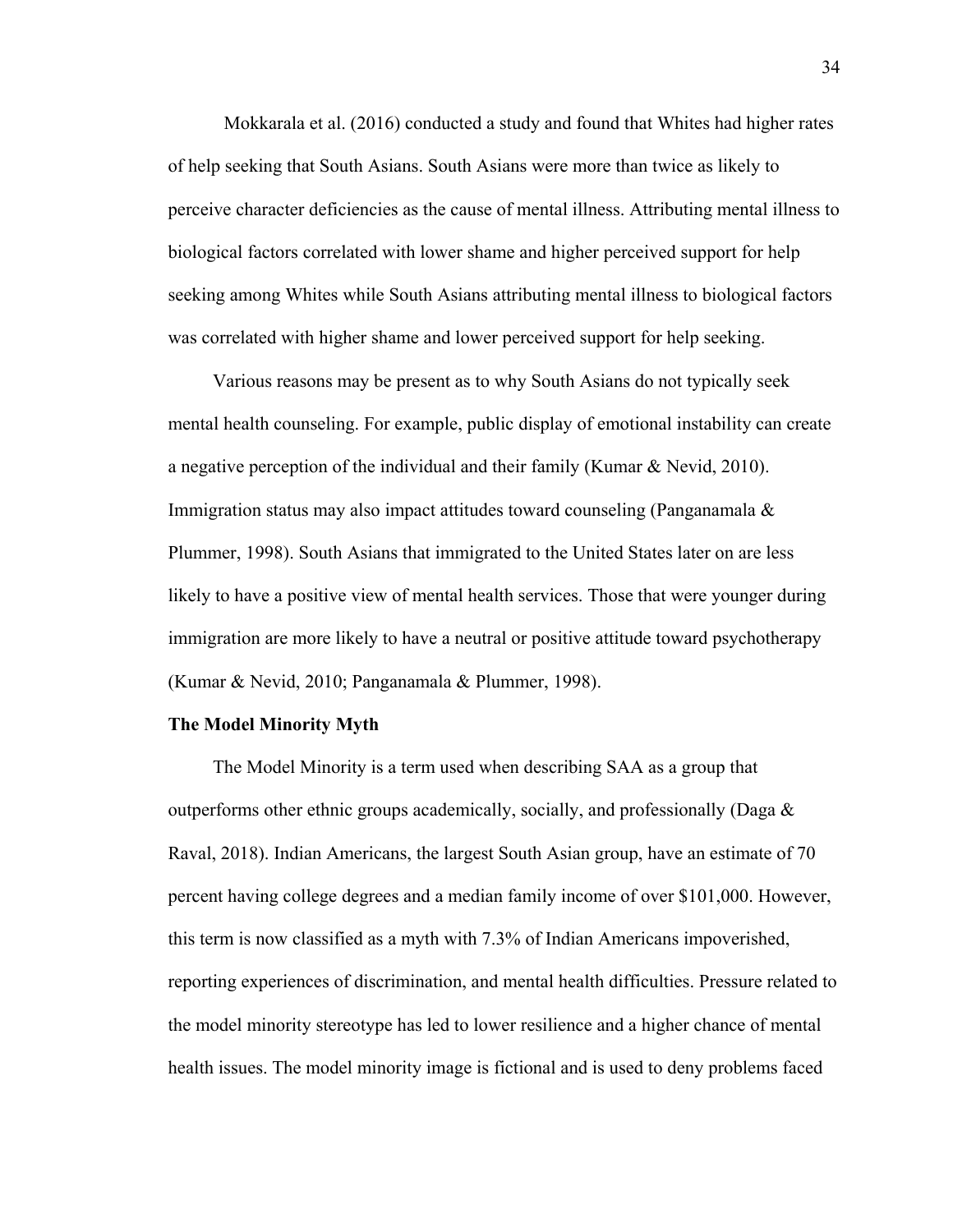by ethnic groups (Sue, 2009).

Gupta et al. (2011) conducted a study with 291 Asian Americans, 34 percent of the sample identified as South Asian. The author aimed to examine whether internalization of stereotypes, either positive or negative, could have harmful effects on an individual. Endorsing racial stereotypes can place pressure on SAA who do not believe that they can meet the standard of the model minority. Shame and embarrassment are possible outcomes if the individual internalizes the group's stereotype. Finally, SAA who endorse the myth may refrain from seeking mental health services in order to feel that they belong to the problem-free community. These results may explain why there is so much conflicting information in literature regarding South Asians. Due to fear of not adhering to the model minority myth, South Asian self-reports on mental health may not be reliable (Gupta et al., 2011).

# **Mental Health Needs Among South Asian Americans**

A content analysis conducted by Inman et al. (2014) analyzed 3 decades of psychological research for the SAA community in the U.S. The top five topics in SAA literature include psychological health, interpersonal dynamics, acculturative stress, identity, and domestic violence. The studies on psychological health were focused on depression among SAA and depression in relation to discrimination. A large amount of research has been dedicated to studying acculturative stress. Acculturative stress is subjective to the amount of acceptance received in the host country and the greater the individual's comfort with Western values. While there has been an increase in research regarding identity, there is need for more studies on understanding the process of identity formation in SAA. Finally, there was a dramatic increase in research regarding domestic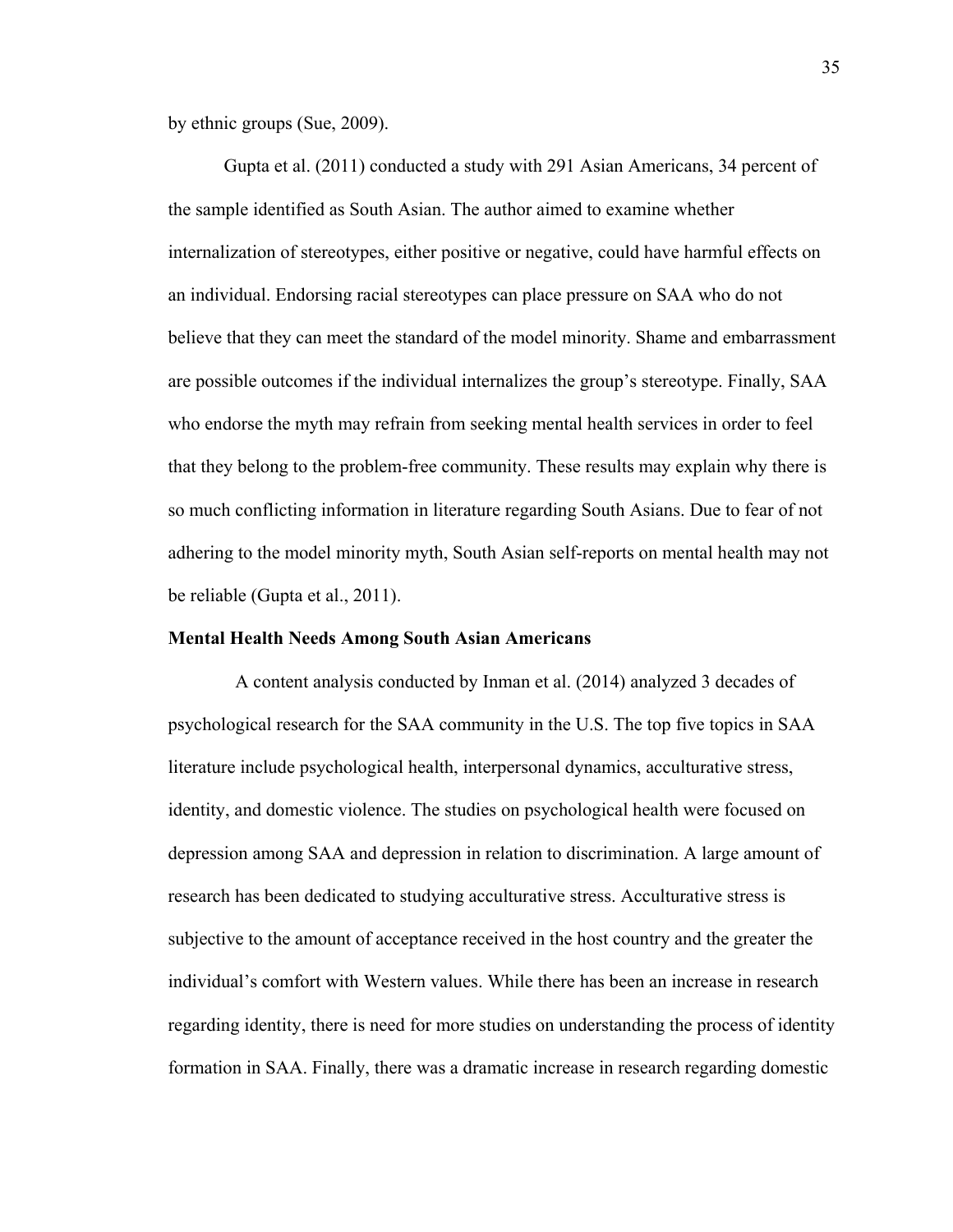violence in SAA communities between 1990-2000. Domestic violence within this community seems to be prevalent in this group when compared to other cultural groups. The high rate of intimate partner violence is alarming because of the symptoms of depression, suicidal ideation, and psychological distress experienced by trauma victims (Inman et al., 2014).

## **Discrimination**

South Asians have a history of discrimination in the U.S., recorded in the 1923 trial of the *United States v. Bhagat Singh* where SAA were denied citizenship because they were not White. Between 1987-1988 SAA were terrorized in Jersey City, New Jersey by self-proclaimed "dotbusters," as well as post 9/11 harassment and scrutiny (Nadimpalli et al., 2016). The complexity of the SAA racial experience has been invisible. Racism related stress can impact racial identity development, sense of self, and the ability to cope with racism related stress (Tummala-Narra et al., 2012).

Racism is related to higher levels of emotional stress and has a negative impact on SAA psychological health (Kaduvettoor-Davidson & Inman, 2013). There is a relationship between perceived discrimination and depressive symptoms for SAA. Racial discrimination and identification as an ethnic minority contribute to stress for South Asians. The more aware an individual is of racist messages, the more impact it can have on self-esteem. Many second-generation SAA reported that they were unprepared for the realities of discrimination (Tummala-Narra et al., 2012). When assessing the mental health needs of this population, it would be important to be aware of the level of discrimination-related stress present for the individual. South Asians that report incidents of racism and discrimination also report other mental health problems (Tran &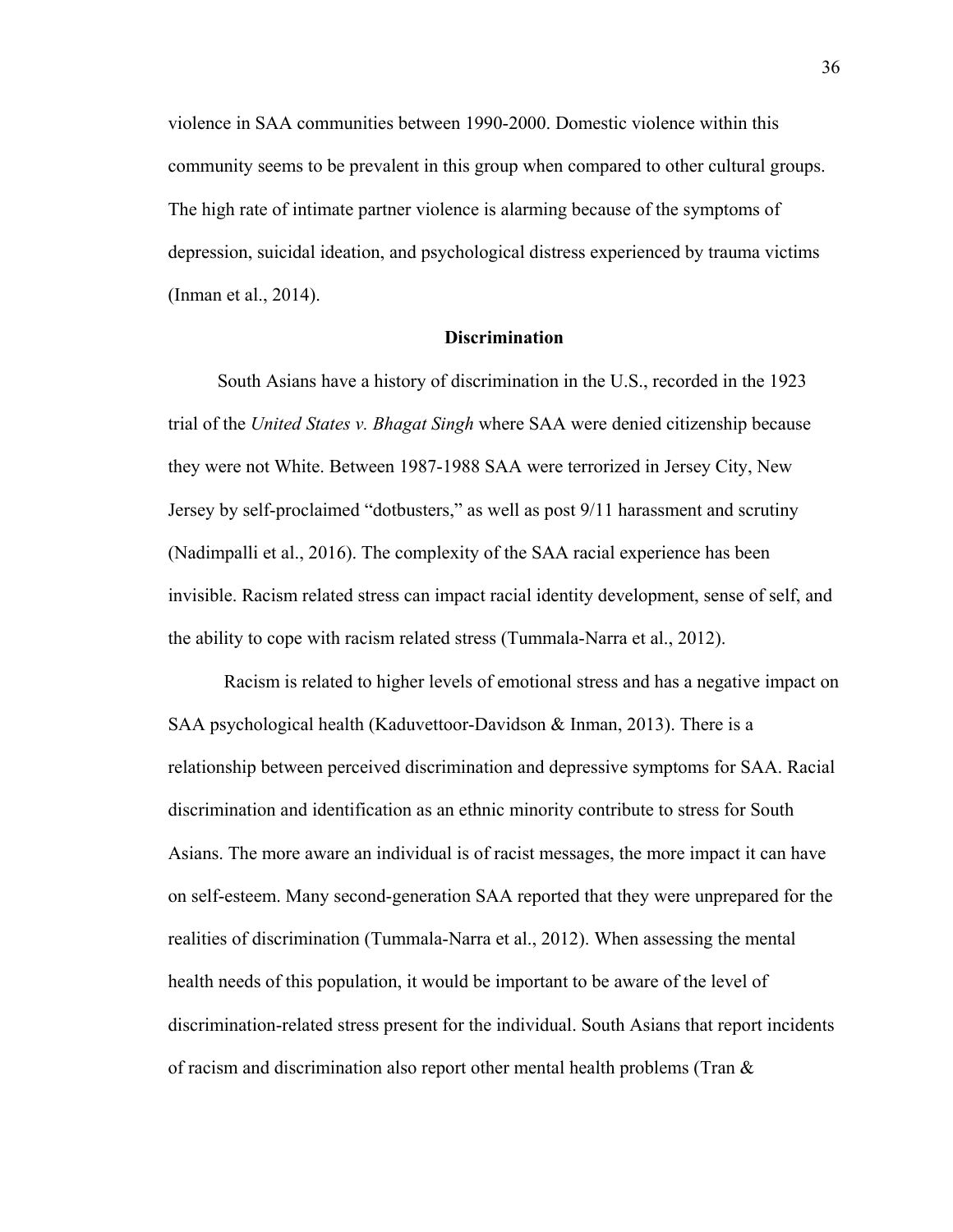#### Sangalang, 2016).

## *Acculturative Distress*

Immigration to a new country exposes the individual to a new culture that may not be in adherence to their original cultural norm (Singh & Bhayana, 2015). This lifestyle change can cause stress on the individual. Furthermore, the family system can move through stages of acculturation at different rates and intensities, which can place stress on the family system. Bi-cultural SAA can experience cultural conflicts in their interpersonal relationships and within themselves. An individual's amount of acculturative distress is dependent on how much they adhere to their heritage culture. The more the individual adheres to their heritage culture, the less likely they will experience interpersonal conflict, especially with their parents (Singh & Bhayana, 2015).

 While second-generation SAA experience difficulties with acculturation, it is also difficult for older immigrants who immigrate to the United States later in life. The stressors these individuals experience include language barriers, navigating cultural norms, dependence on their adult children, and changes in the structure of the family. Older immigrants may also be in danger of becoming clinically depressed due to the acculturative stress, a diagnosis that can go unnoticed by family and professionals alike. The role of support is an important coping skill for older immigrants. For example, senior centers have been established to provide older adult immigrants a place to feel supported and interact with their peers (Tummala-Narra et al., 2013).

## *Sexual Violence*

When studying sexual violence among South Asians, researchers often focus on exclusively domestic violence issues. Intimate partner violence among SAA women was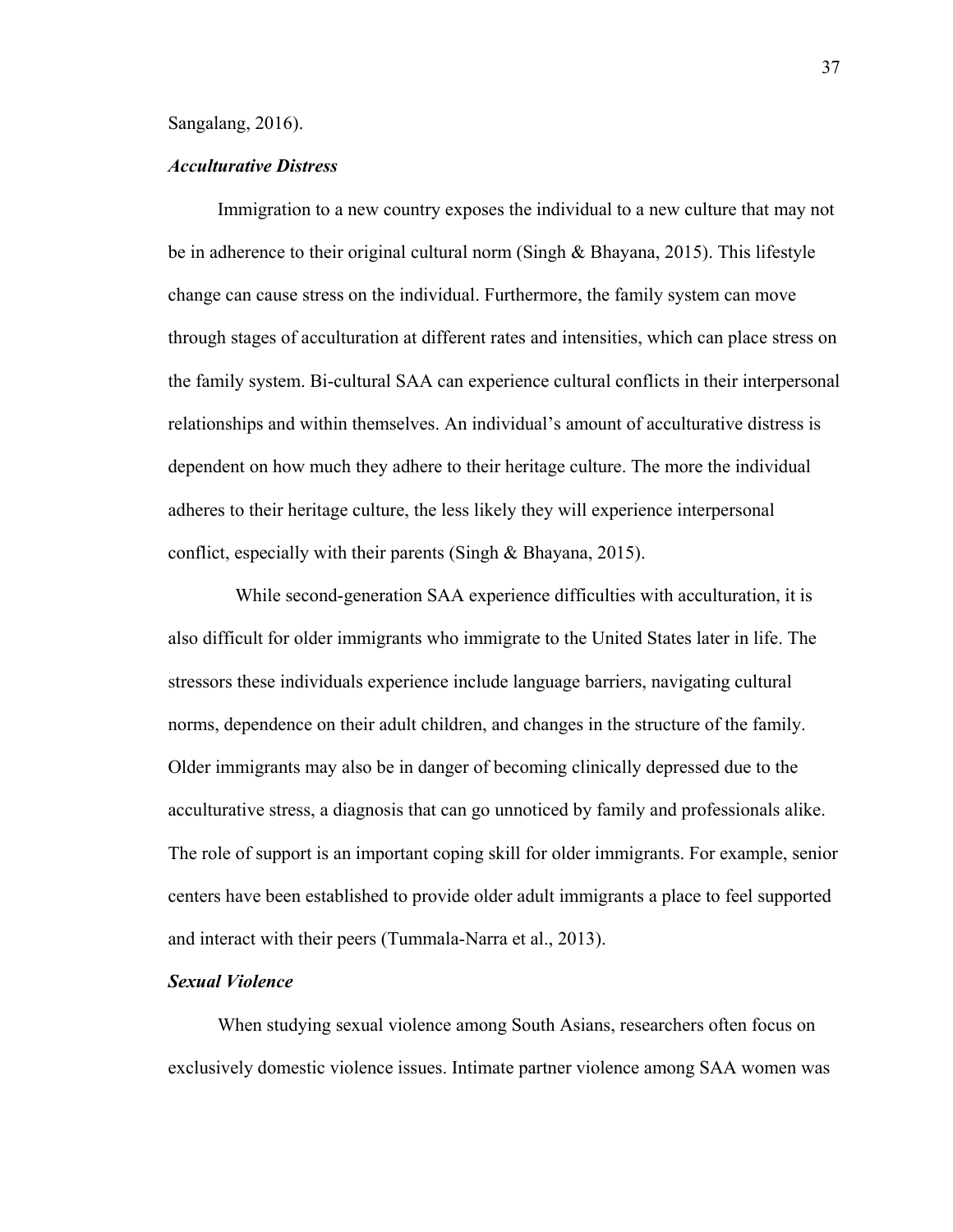as high as 77 percent (Tummala-Narra et al., 2017). Adherence to Asian values, similar to lower levels of acculturation, can have an impact on how SAAs approach sexual violence discloser. Those who adhered to Asian values were less likely to disclose emotional and sexual abuse (Foynes et al., 2014). The relationship between adherence to Asian values and abuse disclosure may be due to the fear of stigma.

Contrary to other mental health related issues for this population, SAA women in abusive relationships will often seek help from mental health professionals or the police. However, SAA would be more willing to seek help from a mental health professional rather than law enforcement. If help is sought, SAA will more likely seek informal help from family or their community. Unfortunately, the family and community of the abused SAA often encourage women to remain in abusive relationships due to cultural values and fear of shame and disgrace (Kim et al., 2001).

Experiences of childhood sexual abuse, rape, and forms of sexual violence outside of Intimate Partner Violence have been unexplored. Studies have also been limited to immigrant women and first-generation women. Indian American women are less likely to report violent sex crimes or seek mental health support when compared with women from other cultural backgrounds (Kim et al., 2015; Tummala-Narra et al., 2019). Families and ethnic/spiritual communities can contribute to both stress and support for Indian American survivors of abuse. If they choose to not share their trauma with family or friends, survivors will often rely on their spirituality to cope with the trauma. Survivors feel a lack of trust and confidence in the community to protect them, yet they feel reluctant to disclose their sexual abuse to people outside of their ethnic and religious communities due to fear of discrimination. SAA survivors of sexual abuse may also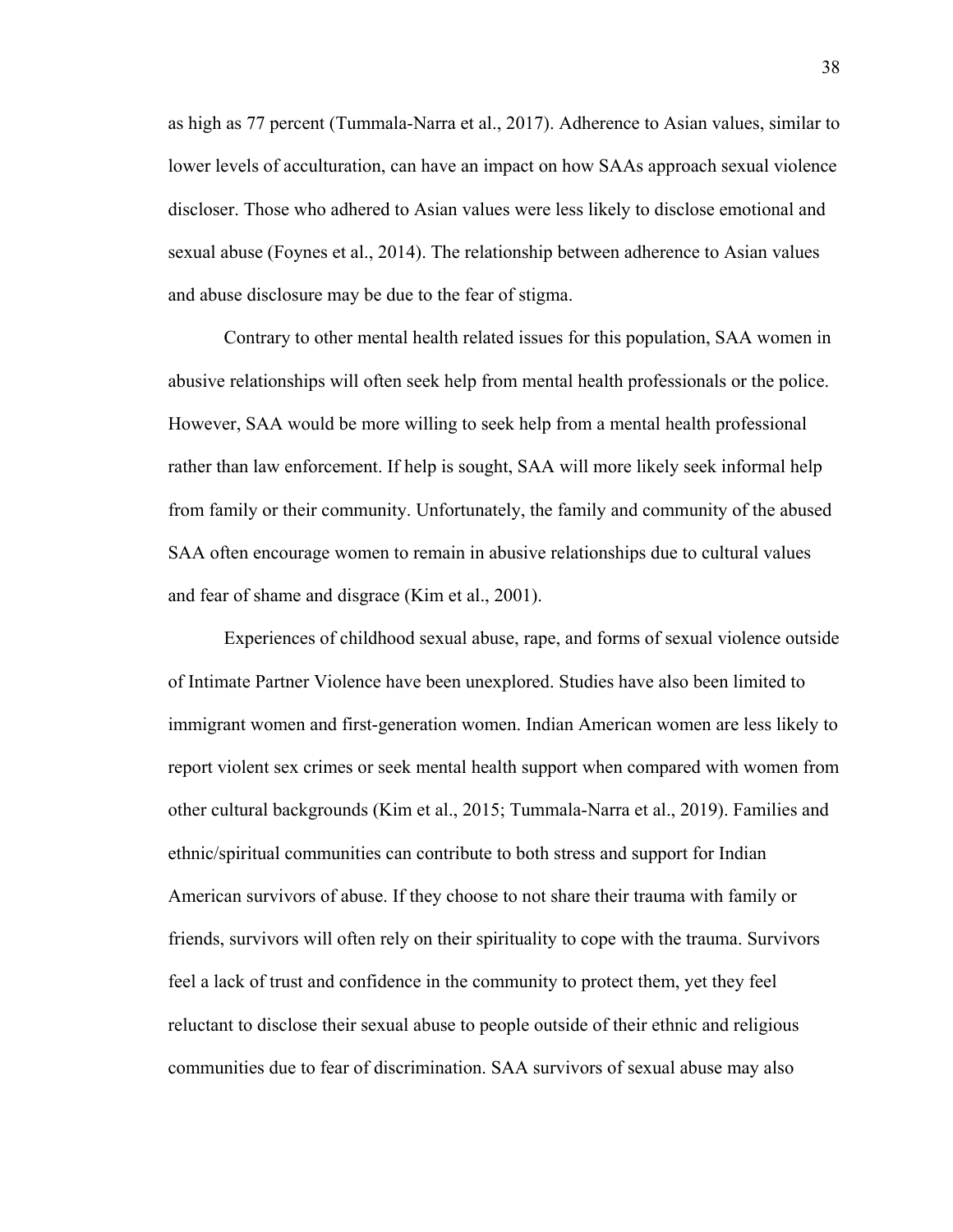believe that mental health workers would not be culturally aware enough to address their needs. Another challenge faced by survivors is navigating the problem of stigma within the SAA community. SAA may believe they cannot openly discuss their trauma and still be welcome in their families or community (Tummala-Narra et al., 2019).

The mental health needs of the South Asian community are relevant to professional counselors who are SAA for a number of reasons. Difficulties like discrimination and acculturation may be part of the racial identity development of SAA profession counselors (Prosek & Hurt, 2014). Counselor educators and supervisors must be aware of these complexities when working with SAA counselor trainees (Aponte & Kissil, 2014). SAA professional counselors might be better equipped to address the needs of this community due to culture-matching, their focus on social justice, and advocacy (Cabral & Smith, 2011; Curtis-Boles et al., 2020). The needs of the South Asian community are not being met if SAA professional are not being trained and included within the counseling field.

#### **Summary**

In summary, counselor development models and programs have not taken into account the needs of ethnic minority counselor trainees. Counselor education programs across the U.S. have become more ethnically diverse however, counselor educators and supervisors have not adapted to the needs of ethnic minority counselor trainees. Racial identity formation occurs in accordance with professional identity formation and multicultural competence development. Elements like racism, power, microaggressions, and cultural nuances, and social advocacy must be openly discussed within counselor education. It would be remiss to not address the unique needs of these students as they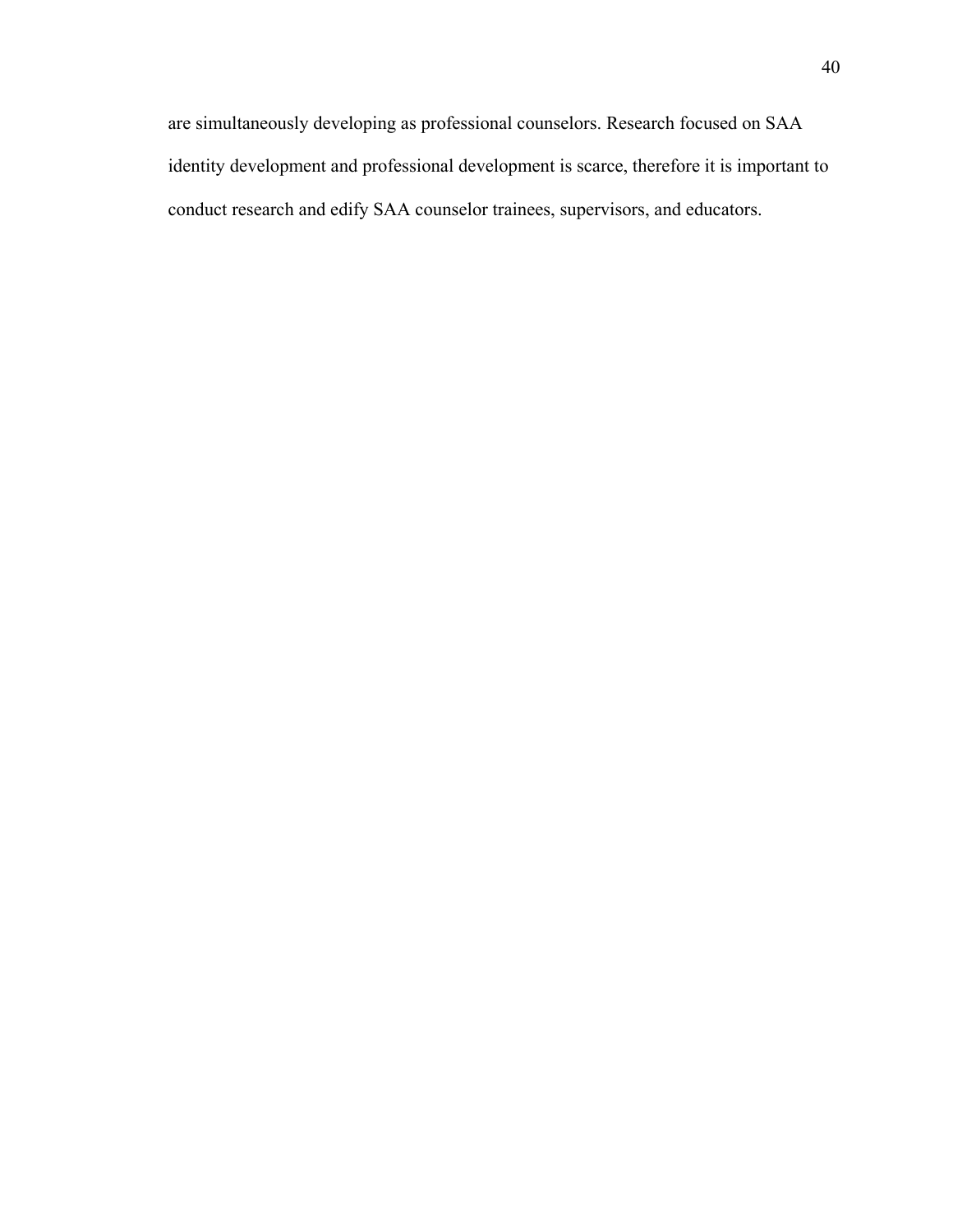### **CHAPTER III**

## **Methodology**

The purpose of my study was to describe the experiences of professional counselors who are first generation South Asian American. Specifically, I explored the personal, racial, and professional development of South Asian American professional counselors. The methodology I used in this study was a qualitative analysis in order to hear the authentic voices of the participants and generate a nuanced understanding of a given phenomenon (Lester et al., 2020).

 The following research question was addressed in this methodology: What are the lived experiences of professional counselors who are first generation South Asian American? Chapter III began with an overview of the transcendental phenomenological research design, bracketing, reflexivity, selection of participants, informed consent, instrumentation, data collection, data analysis, trustworthiness, and a summary to conclude the chapter.

### **Research Design**

A qualitative methodology was ideal for understanding the perspectives of those being studied and allows people to speak in their own voice and not have to conform to categories imposed on them (Palinkas, 2014). Creswell (2013) and Moustakas (1994) stated that the research design most beneficial for understanding the lived experiences of this group was a phenomenological design. This was particularly appropriate for understanding the unique experiences of South Asian Americans in the counseling profession.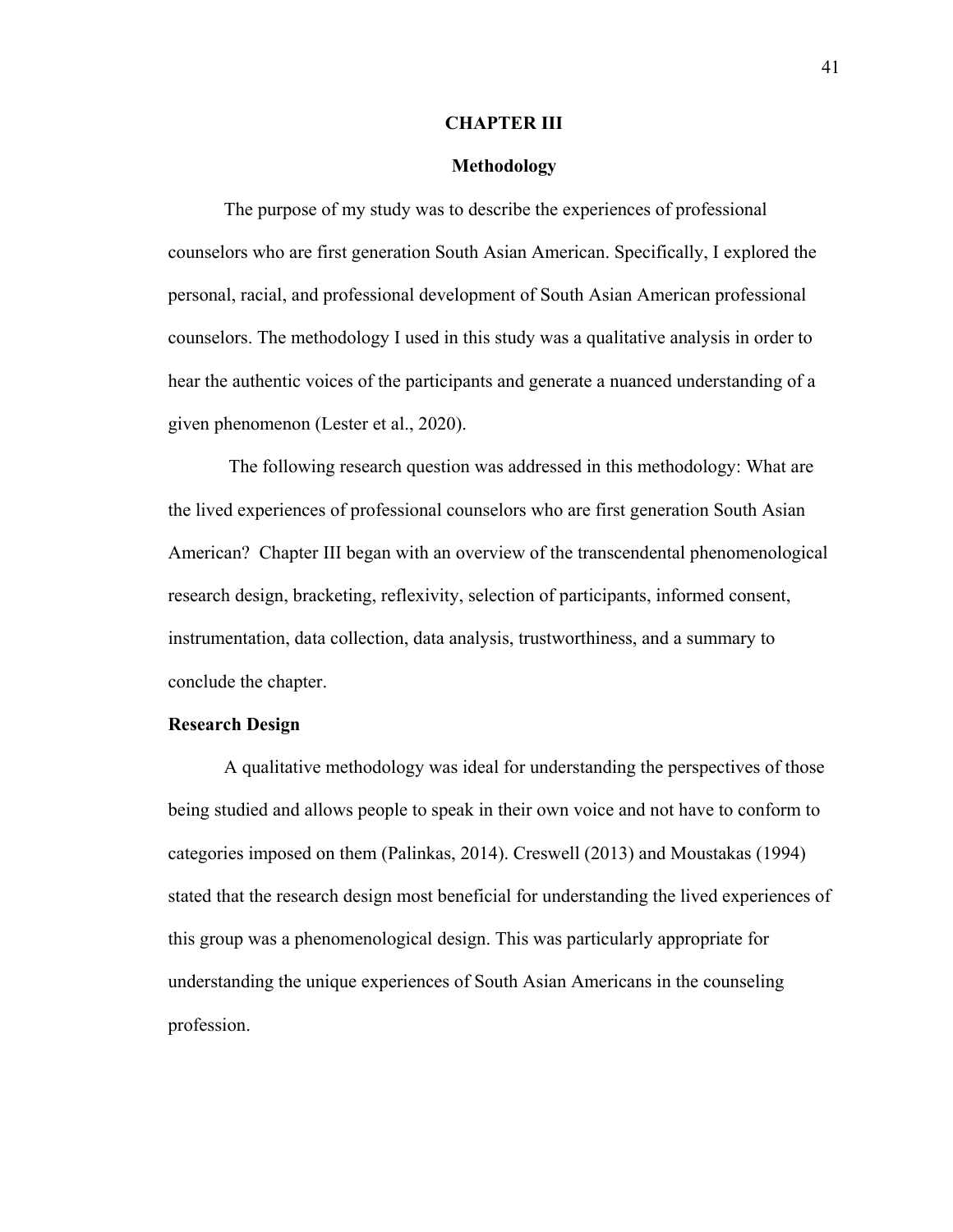Moustakas (1994) recommended that the phenomenological researcher focus on an individual's experience and from what context they are experienced. Phenomenology was rooted in the philosophical traditions of Edmund Husserl. Husserl postulated that by reaching a transcendental state, researchers would become aware of their conscious and unconscious beliefs (Husserl, 1931, as cited in Phillips-Pula et al., 2011). Transcendental phenomenology focused on the essential meaning of an individual's experience and this methodology can be used to analyze the interviewee's perceptions of a phenomenon in depth (Moerrer-Urdahl & Creswell, 2004).

### **Transcendental Phenomenology**

Husserl believed that natural science comes from a set of perspectives that are not questioned by scientists (Phillips-Pula et al., 2011). Phenomenological researchers studied how knowledge came into being and they provided clarity on the assumptions that grounded human understanding. In transcendental phenomenology, the researcher aspired to preserve some semblance of objectivity, believing that by doing so the credibility for their methodology could be assured (McConnell-Henry et al., 2009). Transcendental phenomenologists saw merit in structured approaches that mimicked empiricism which could help ensure validity. van Kaam (1966) stated that relevant research explored human behavior empirically while preserving a lived relationship.

Transcendental phenomenology was best suited for my study because the researcher is not limited by bias as they study the "reality in which individuals live, move, and are" (Pillips-Pula et al., 2011, p. 70). I had a similar experience and background as my participants, which I will go into more detail later on in this chapter. An important aspect of this methodology is bracketing experiences in order to limit my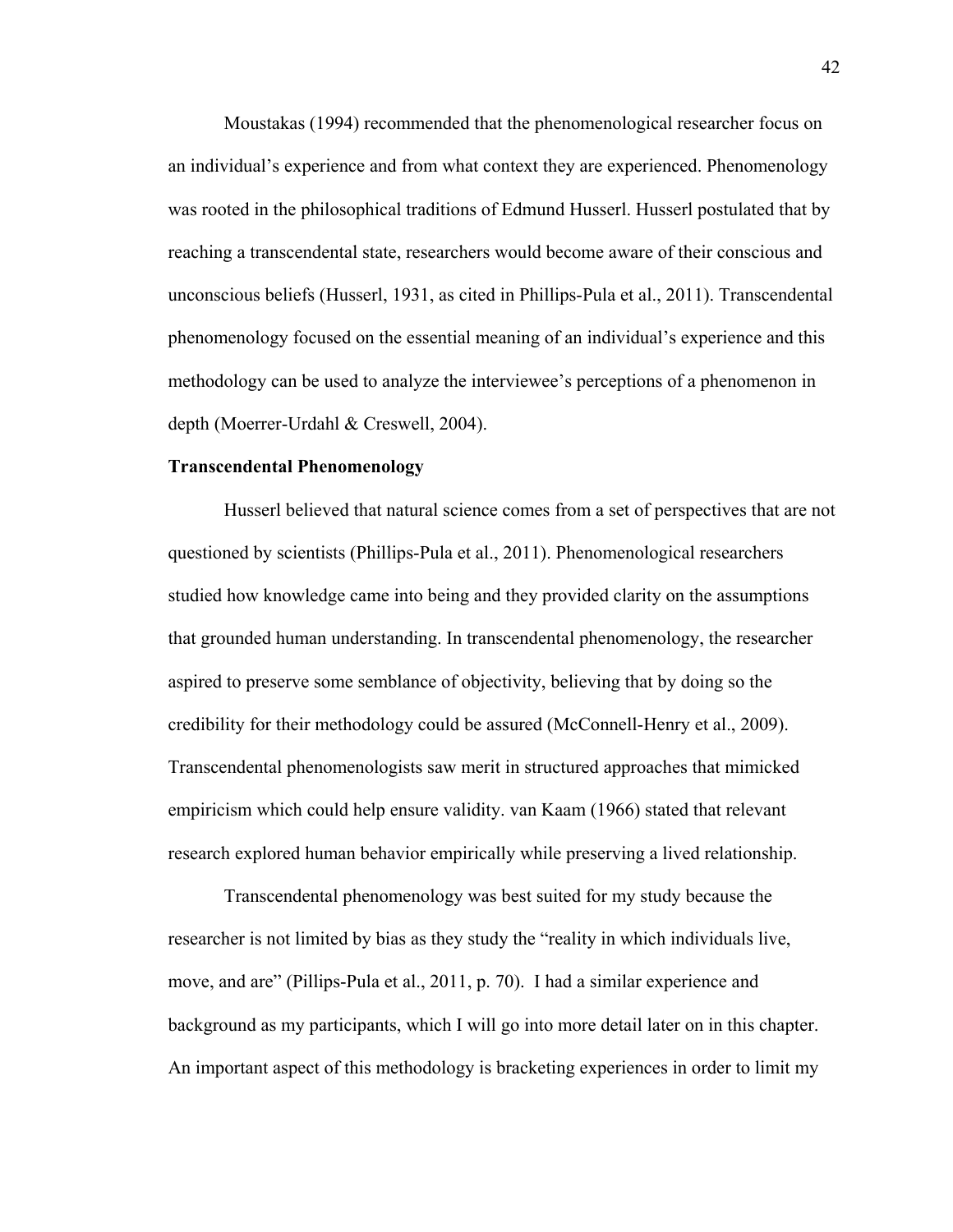bias. Through transcendental phenomenology, I was able to identify the interviewees' significant statements, themes, and develop an essence of their lived experiences.

Moustakas (1994) specified the following steps for transcendental phenomenological research: extrapolate significant statements from the participants, identify themes, and develop an essence of their lived experiences. Creswell (2012) stated that the first step in conducting a transcendental phenomenological study was to identify what would be studied, bracket the researcher's experience, and then gather data from that population. The textural descriptions, created by integrating themes into a descriptive text, will be used to capture the essence of each participant's lived experience (Creswell, 2012). Following that, the textual descriptions were combined with a structural description of their experiences (Creswell & Poth, 2018; Moustakas, 1994).

### **Bracketing**

 Husserl advocated for the use of phenomenological epoche, or bracketing, because he believed that "in order to expose the true essence of the 'lived experience' it [is] first necessary for any preconceived ideas to be put aside" (Husserl, 1931, as cited in McConnell-Henry et al., 2009, p. 8). To generate valid data, it is first necessary for the researcher to put aside any presuppositions that they might have in regard to what is being studied. Therefore, by bracketing my experiences I was objective when studying this phenomenon.

 Through reduction the researcher intends to leave behind the barriers, assumptions, and suppositions that prevent them from being able to access phenomena as they truly appear (Errasti-Ibarrondo et al., 2018). In order to reduce my bias, I utilized reflexivity. I was first interviewed by someone outside of my committee in order to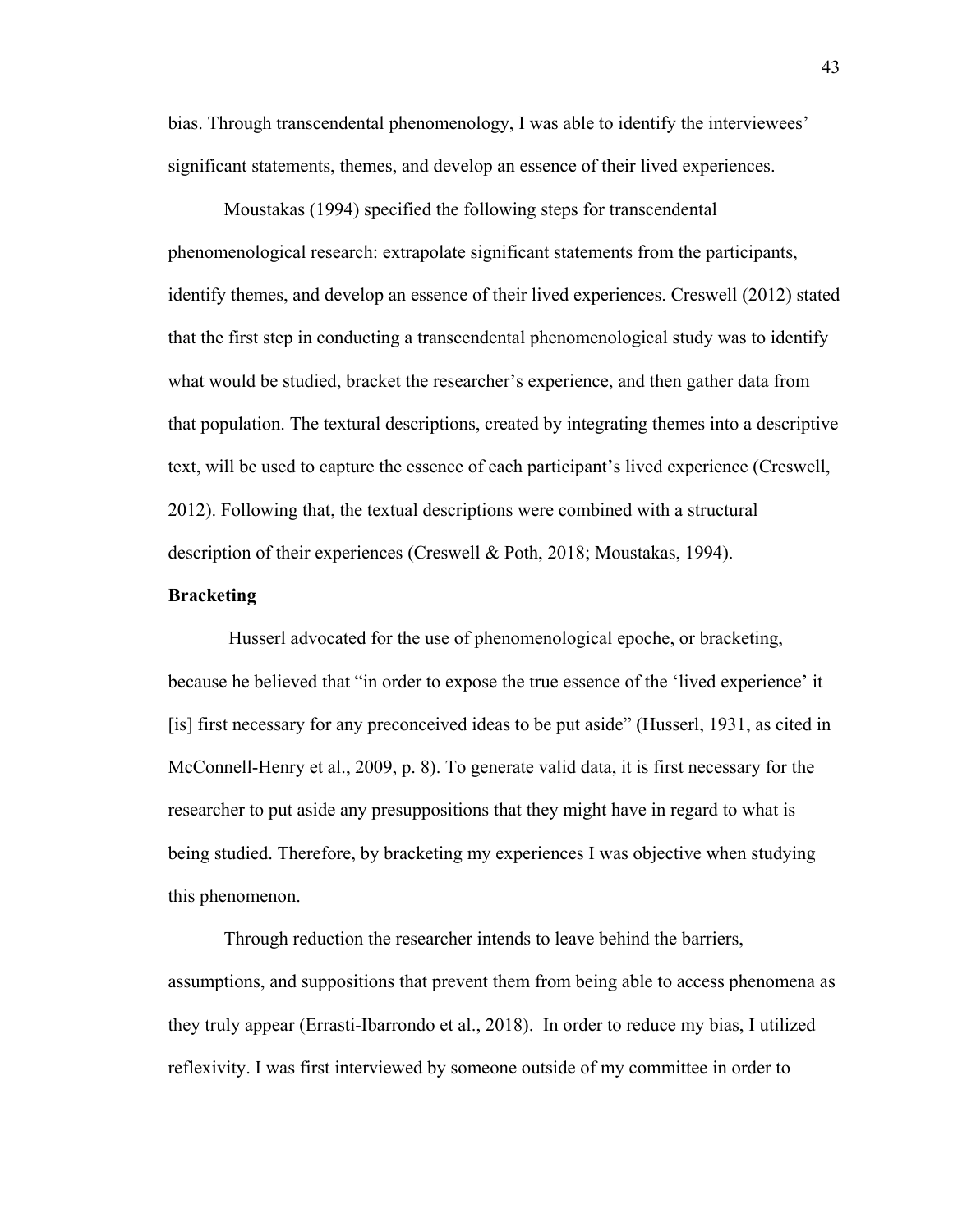identify where my influence might become an issue. I also journaled throughout the study, especially after each interview was conducted, in order to bracket my own experience. Finally, my chair, committee members, and peers approved my grand tour questions to limit an opportunity for bias. The purpose of reduction was to eliminate what is taken for granted and leave aside the barriers and assumptions that prevent us from accessing the true essence of the phenomenon (Errasti-Ibarrondo et al., 2018).

## **Positionality**

 In the following words, I share how I have been influenced by the phenomena that will be studied. I am a 29-year-old Indian American woman who was born and raised in the United States to two immigrant parents. I was raised to put my education first and achieve the American Dream, fulfill their expectations and plans for my life, and meet the expectations of my social group. I decided to pursue a bachelor's degree in Psychology, a Master's in Counseling, and ultimately my doctorate in Counselor Education. As a counselor, I have had a unique experience. I have been able to work with clients from all backgrounds, ethnicities, and religions. I have had a number of past clients that identify as South Asian and were willing to try mental health counseling because they could talk to someone who looked like them. Additionally, I have been able to speak and advocate for my community regarding their need to seek mental health help, sexual violence advocacy, and psychoeducation.

Dr. Chi-Sing Li is the director of my dissertation. He has been a counselor educator and supervisor in United States for 20 years. Growing up in Hong Kong, he has had experience and understanding of the Asian culture in general. However, Dr. Li does not have much knowledge about South Asian Americans and their experience. His areas of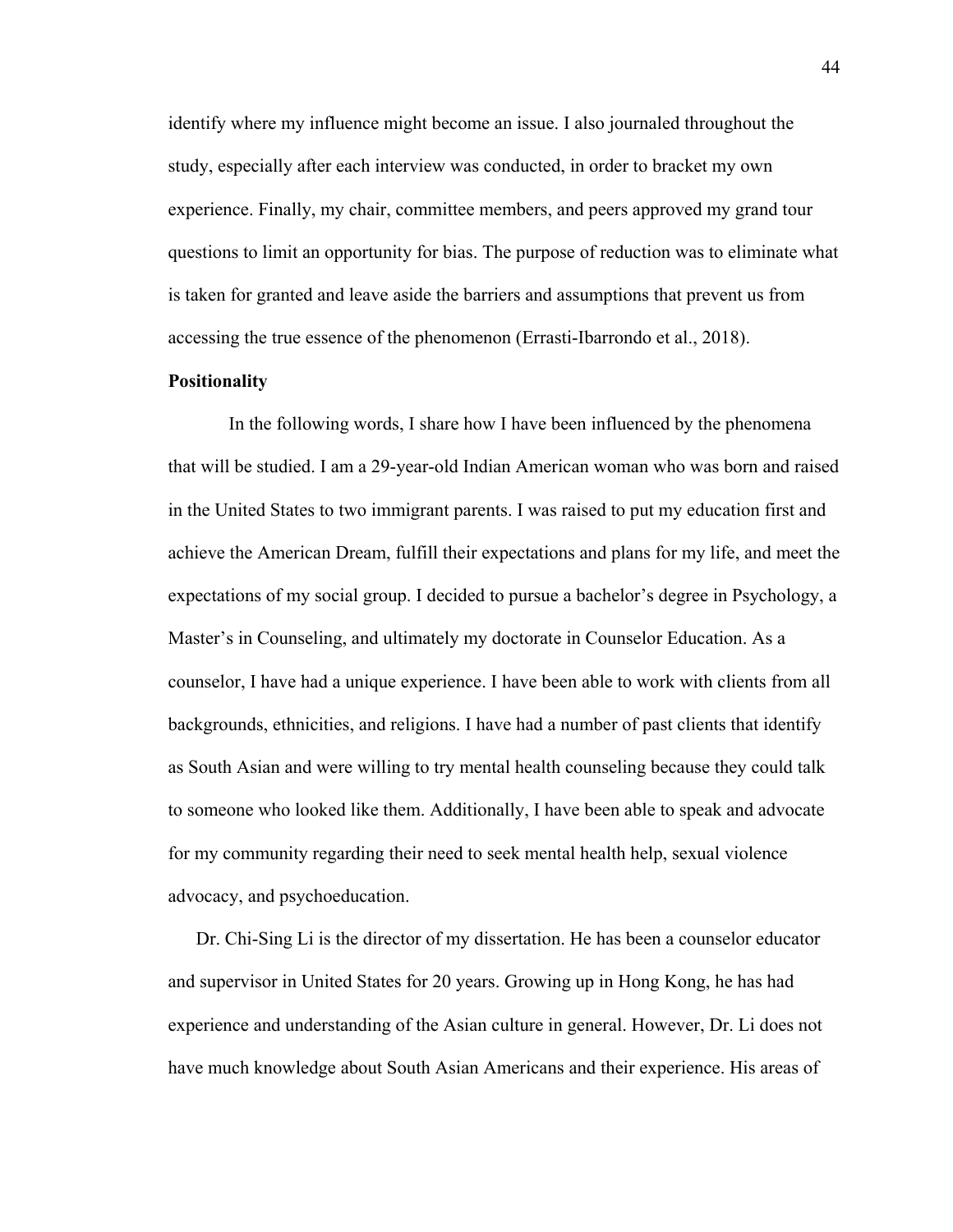research are counseling with international students, Chinese and Asian Americans, and counselor training and supervision.

 Dr. Richard Henriksen is my methodologist. His background is multiple heritage, and he has a wide range of experiences as a person and a counselor educator. His life expectations were not focused on education but on physical labor. He is currently a professor of counselor education and has a history of completing and publishing qualitative research.

 Dr. Tim Brown is counselor educator, licensed professional counselor, and former school counselor. As a school counselor, he often worked with immigrant families, including first- and second-generation immigrants, from South Asian countries. As a counselor educator he has taught and supervised counselors-in-training who were immigrants from South Asia or of South Asian descent. As a researcher, he has experience with both qualitative and quantitative research, including research focused on cultural issues in counseling.

# **Participants**

My participants must have completed their master's degree in counseling, be fully licensed as professional counselors, currently practicing, and identify as first-generation Americans with an ethnic heritage from South Asia. Through criterion purposeful sampling I recruited 11 participants, according to Creswell (2012) that was within the recommended number of participants needed for a phenomenological study to reach saturation. I also collected demographic data such as their country of origin, sex, age, years in practice, and work setting (Appendix D).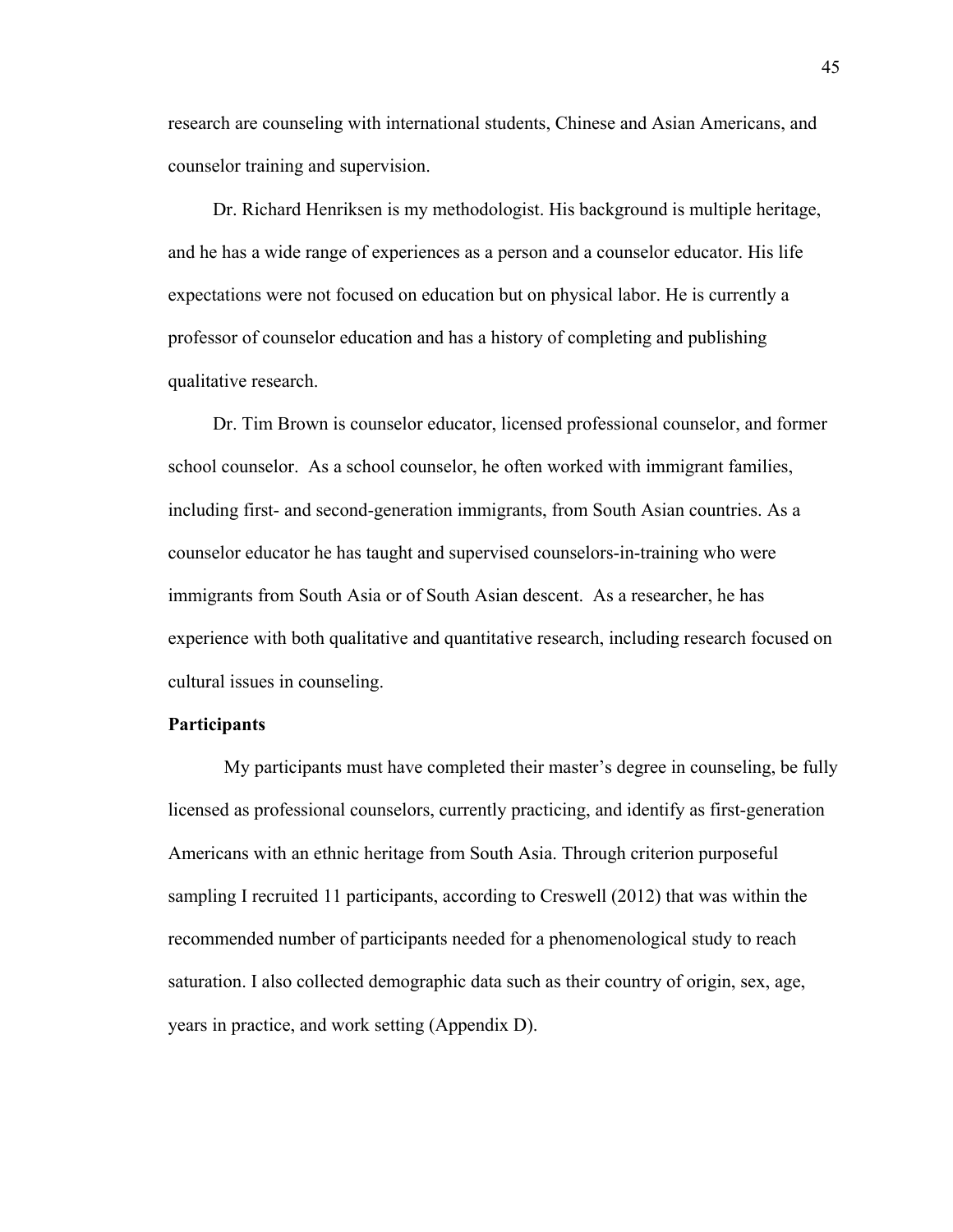In order to recruit my participants, I developed a flyer to be posted on social media that will include the purpose of my study, sampling criteria, and the researcher's contact information. The flyer was posted on both public and private social media platforms. I used the online directory southasiantherapists.org, a global directory of South Asian therapists and mental health counselors, to contact eligible participants. I also used psychology today, an online directory for professional counselors across the United States. Contact was made via email after obtaining the professional counselor's contact information. Additionally, professional counselors that I interviewed were asked to pass on the contact info to other clinicians who meet the criteria. When the professional counselors agreed to participate in this study, I sent an encrypted email to establish an appointment time for our interview along with a Zoom invite link. When necessary, I sent a follow up email to confirm the appointment.

## **Informed Consent**

Professional counselors who met the participant criteria scheduled a time to meet with the interviewer via Zoom due to COVID-19 restrictions. The participants were sent an encrypted email with the informed consent form (Appendix A). The informed consent form included information of the participants' protection, benefits, and potential conflict that might arise by participating in the study. Participants were told that they could withdraw from the study at any point without any obligation and were informed of any risks that might occur during the process of the study. Participants were told that they can refrain from answering any questions that caused them discomfort without any penalty. Signed informed consent were not required in this study, participants gave verbal consent that was audio recorded as part of the interview.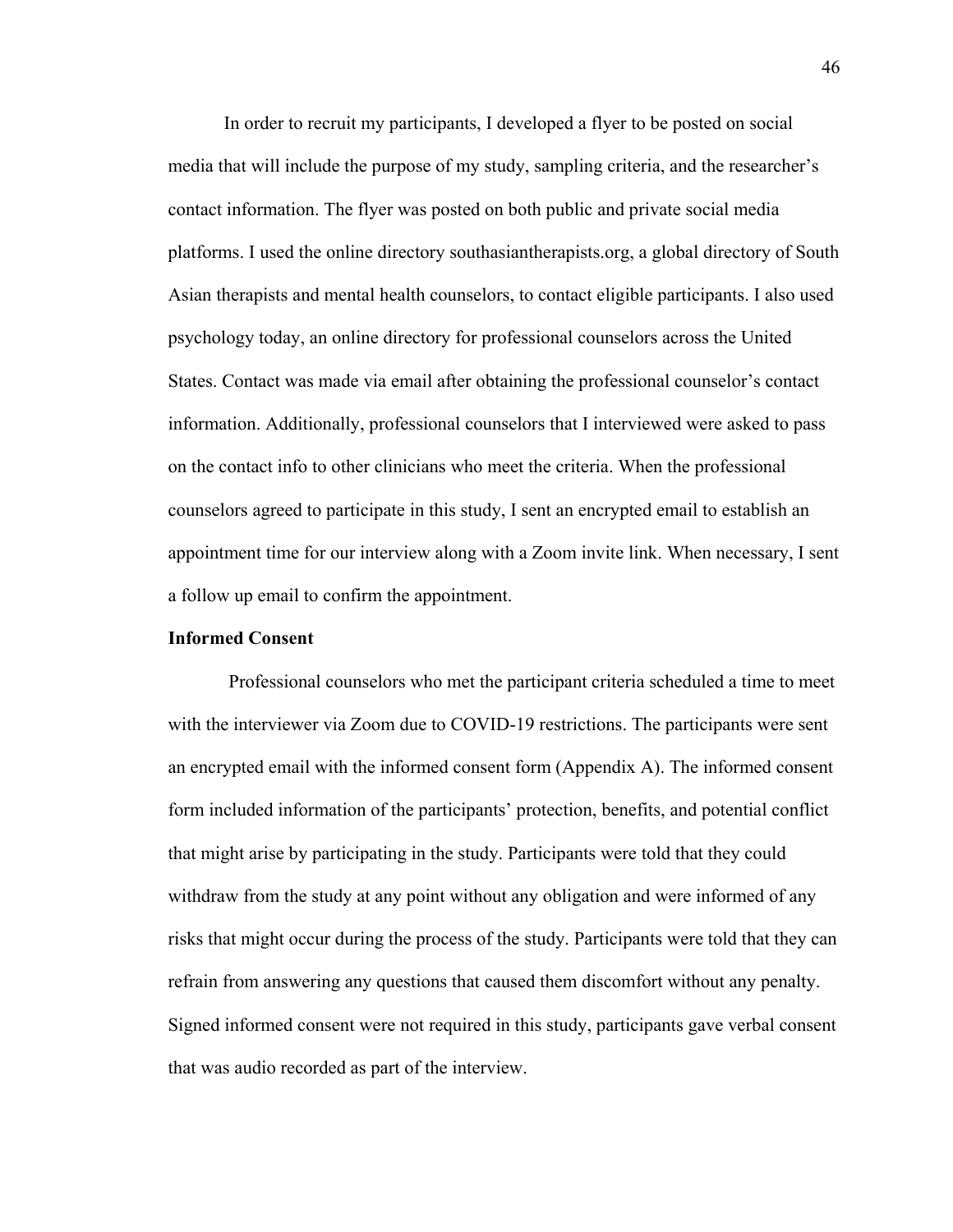# **Participant Sampling**

Palinkas (2014) stated that purposeful sampling was used in qualitative research to maximize the information gained from what is typically a smaller group of participants. Purposeful sampling techniques was the primary tool used to identify and select participants for this study. I used purposeful sampling procedures to choose the participants that would lead to saturation, "the point at which no additional data collection is needed, no new codes are developed, and themes and subthemes have been fully fleshed out" (Padgett, 2008, p. 171). I chose participants that have a South Asian heritage, were born in the United States, have a master's degree in Counseling, and are licensed professional counselors. By using criterion sampling, I was able to ensure that all of the participants had experienced the same phenomenon and are from a similar professional and cultural background.

 The snowball sampling technique was used to identify any other potential participants via those who have already been a part of the study. In this sampling method, previously identified participants nominated other potential participants to take part in the research (Creswell & Poth, 2018). This method of sampling was important in order to identify and recruit additional participants.

# **Instrumentation**

 According to Moustakas (1994), an interview was the primary tool for gathering data for a phenomenological study. I, the interviewer, was another instrument of the study because I was conducting the interviews. Finally, a demographic survey (see Appendix C) was given and included questions about the participant's pseudonym, type of licensure, employment status, racial identification, sex, age, and nationality. Englander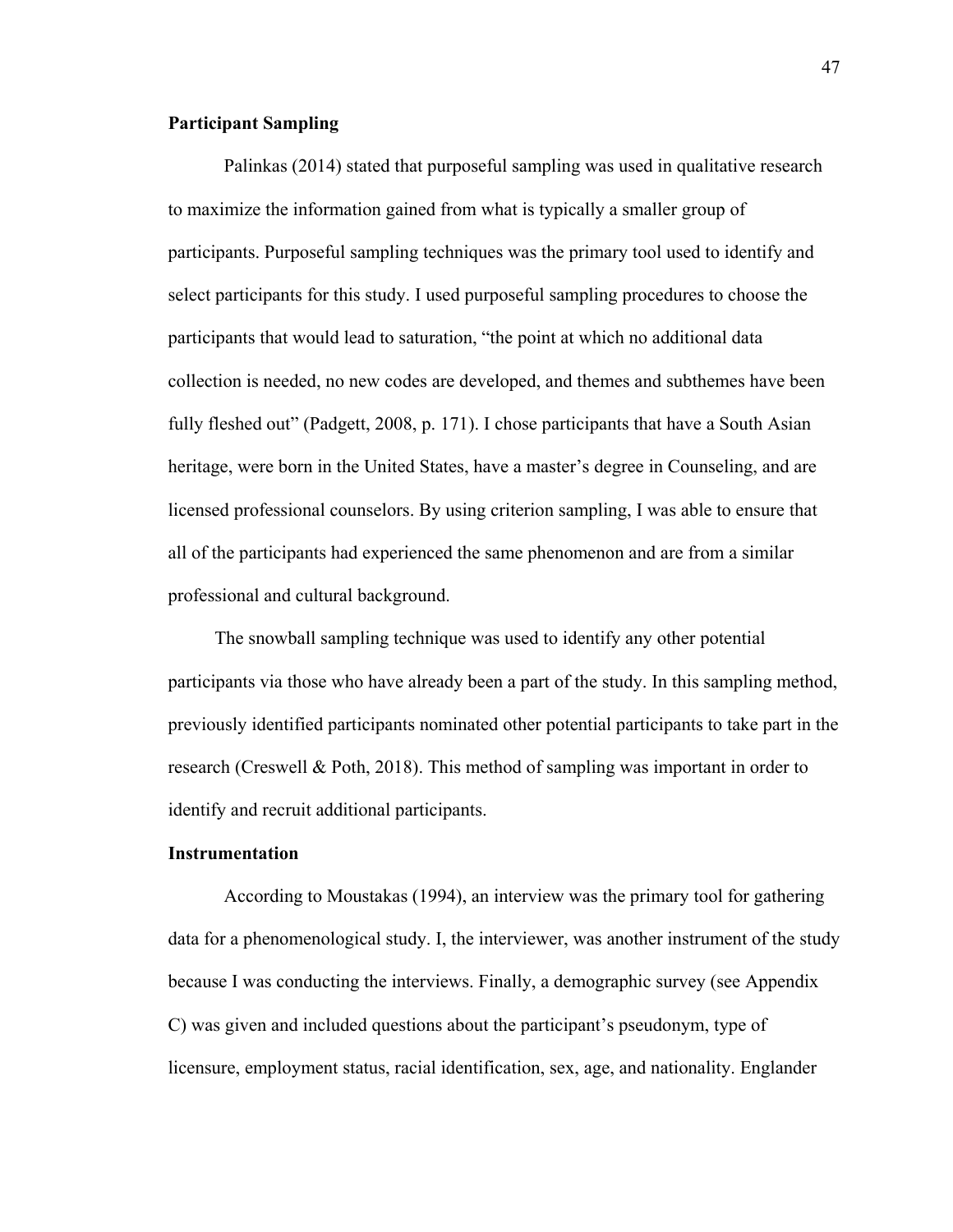(2020) stated that overly structured interviews were critiqued by researchers because there was not an allowance for an explorative approach to human scientific research. The format of the phenomenological psychological interview can be seen as semi structured in that it is structured to include necessary questions, while unstructured in that it will not just follow the predetermined questions but "instead follow the lived experience of the research participant in the context of the interaction" (Englander, 2020, p.58). I used a semi-structured questionnaire for the interviews and introduced follow-up questions as needed. I asked nine questions and my interviews lasted 30 to 60 minutes. The questions were developed based on the current literature, the tenants of critical race theory, and the multiple heritage identity development model. The interviewees were given the option to opt out of a question or end the interview entirely if needed.

The semi-structured interview participant questionnaire (Appendix B).

1. What made you interested in becoming a professional counselor? (Fouad et al., 2008; Kantamneni & Fouad, 2013)

2. What was your educational experience in counseling like and what cultural factors impacted you? (Negga et al., 2007)

3. What has been your experience practicing as a professional counselor? (Hou & Skovholt, 2020).

4. How has your cultural background impacted your work with clients? (Matthews et al., 2018; Vinson & Neimeyer, 2003).

5. What has been your experience with clients who share your cultural background? (Cabral & Smith, 2011).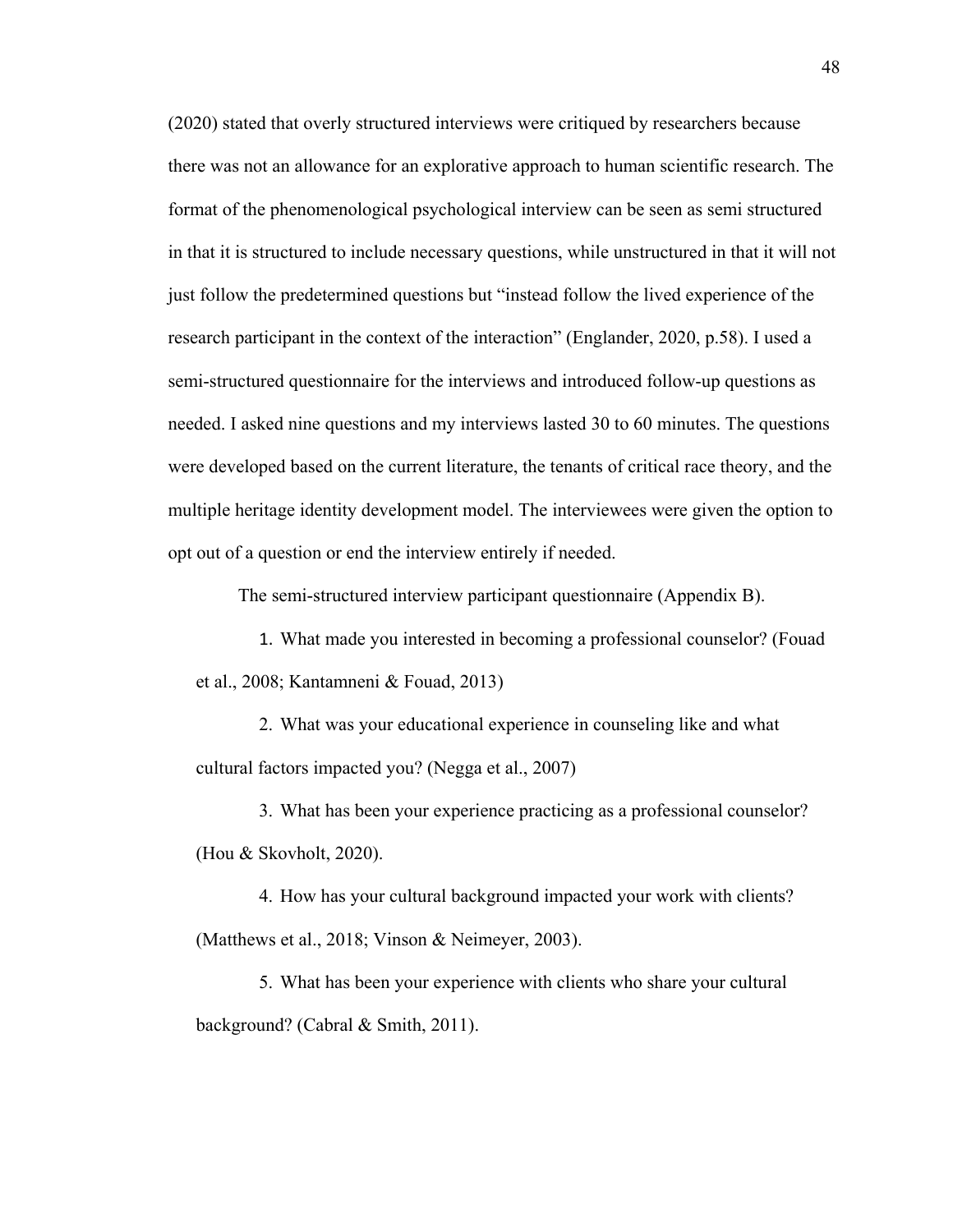6. What advice would you give to other first generation South Asian Americans beginning their career in counseling? (Watkins, 1995).

7. What advice would you give to Counselor Educators and Supervisors training South Asian American counselor trainees? (Hipolito-Delgado et al., 2017).

## **Data Collection**

I received approval from the Institutional Review Board (IRB) after completing my doctoral proposal. Data was collected through informed consent, demographic surveys, interviews, and member checking (Hays & Singh, 2012). Participants were sent a packet that included an informed consent and the demographic questionnaire. I informed my participants of the requirements, purpose, and duration of the study and reminded them that they are free to withdraw at any point.

 The audio-recorded semi-structured interview began after conducting the demographic survey. The interview was conducted over Zoom due to the COVID-19 pandemic. Participants were encouraged to prepare for the interview in a closed room and private location. Participants were reminded not to use identifying information such as names and that any identifying information will be removed from the audio-recording and transcript. Participants were also reminded that they can stop the interview at any time, refrain from answering a question, and can ask any questions.

 I took notes during and after each interview to mark important points and begin data analysis. I transcribed the audio-recordings after each interview and analyzed the transcripts for themes. I did not conduct another interview until the transcription was complete in order to build on themes and work towards saturation. I conducted memberchecking by contacting the participants after data analysis was conducted to verify the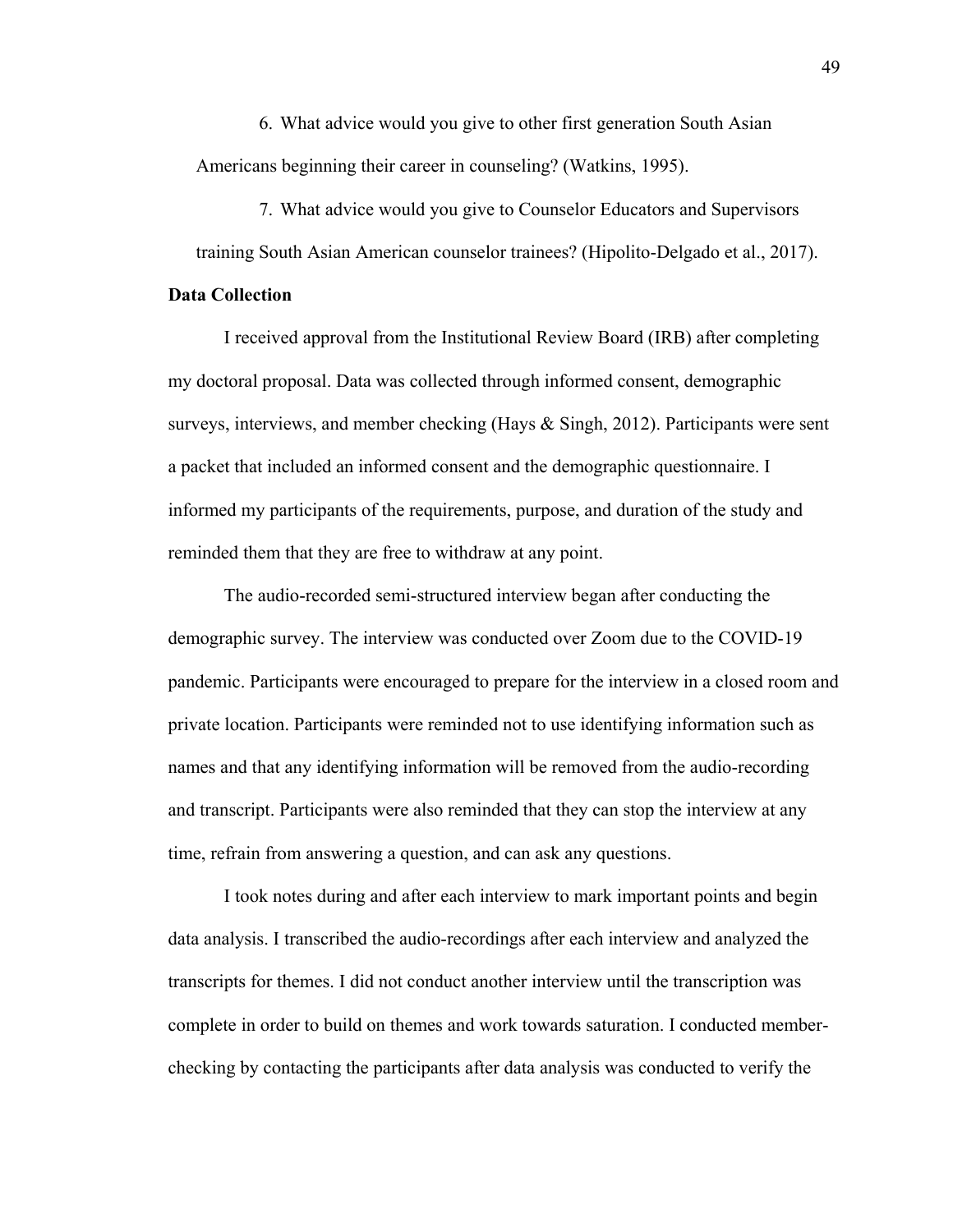results and build trustworthiness (Maxwell, 2020). All notes, transcripts, and audiorecordings were saved on separate encrypted flash drives and destroyed within three years after the completion of my defense.

### **Data Analysis**

 The data collected in this study was analyzed by using Moustakas' (1994) Modification of the van Kaam (1959, 1966) method for analyzing phenomenological data. The modified van Kaam method was made up of seven phases for examining the complete transcript of interviews: horizontalization, reduction, identifying themes, final validation of themes, textural descriptions, imaginative variation, and essence. According to Lester et al. (2020), qualitative data analysis was a nonlinear process that occurs in phases. The first phase in this analysis was to list every relevant experience of the phenomenon through horizontalization, each statement was treated with equal value (Moustakas, 1994). The second phase was to apply reduction and elimination strategies. Each expression should be tested for two requirements: whether it contains a moment of the experience that is necessary for understanding it and if it is possible to label it. Any vague or repetitive expressions that do not meet the requirements was eliminated (Moustakas, 1994). The third phase was clustering and identifying themes. I clustered the experiences of the participants into smaller themes and then determined that the clusters become the phenomena's core themes (Moustakas, 1994).

Lester et al. (2020) stated:

First, a researcher must bring together various related categories. This involves recognizing the similarities, differences, and relationships across categories. Second, with these similarities, differences, and relationships acknowledged, the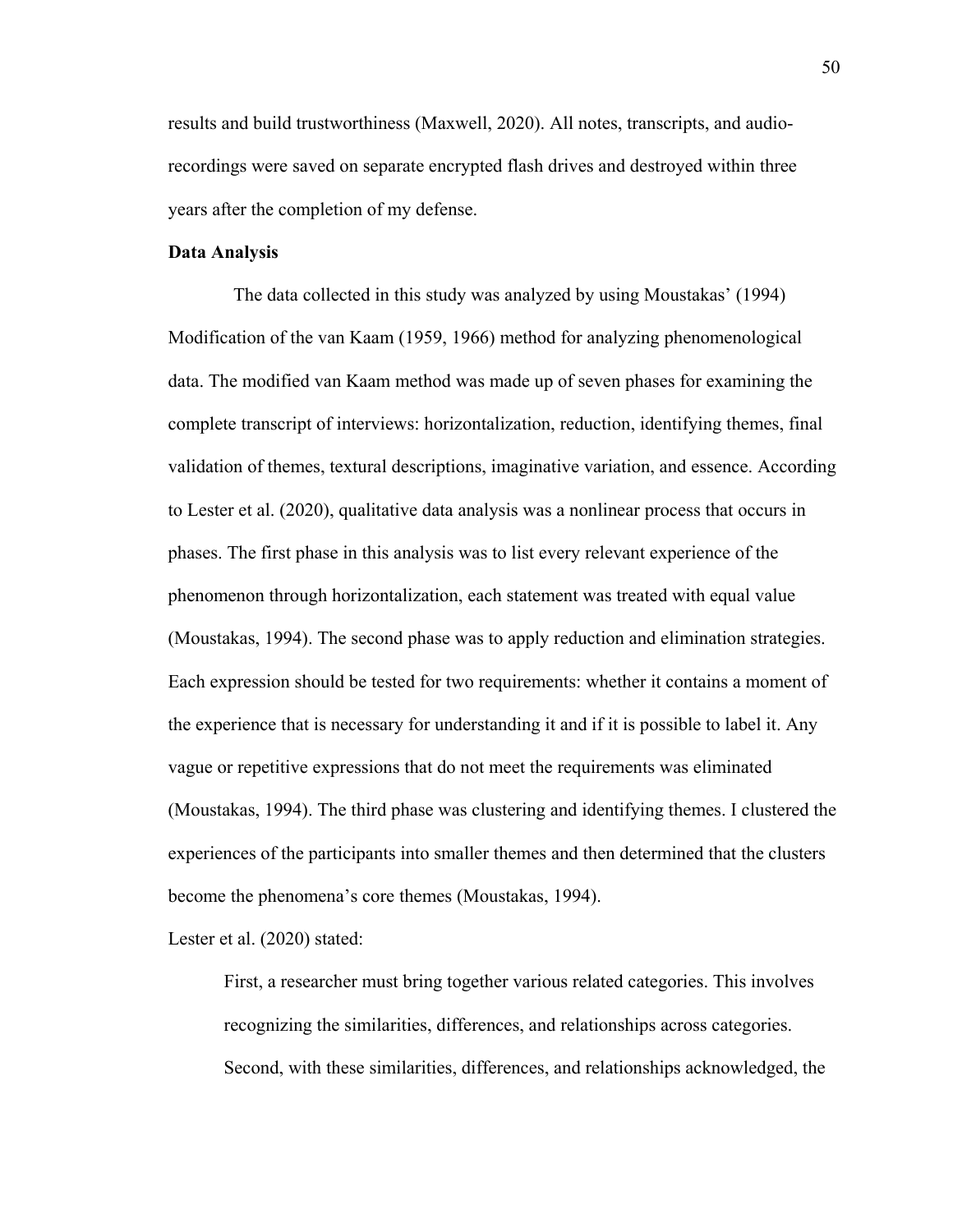researcher [will then assign] a statement to these categories. This theme name should be inclusive of all underlying categories, as well as descriptive of their content, the relationship between them, as well as being responsive to any similarities or differences observed. Themes are generally aligned with the conceptual or analytic goals of the study and therefore are designed in response to the study's primary research questions or focus (p. 101).

 The fourth phase includes the final validation of the themes. This step will include checking extracted themes against the participants' responses in the transcripts. The data are then reduced by removing repetitive or vague explanations and any themes that are not compatible with the participants' responses will be removed.

 In the fifth phase, individual textural descriptions of each interviewee's experience were developed. Creswell (2012) recommended that researchers should construct a formulated meaning from each of the themes identified in the data and then integrate the themes into a textural description of the phenomenon. I used examples from the interview that guided the results and discussion portions of the study. The sixth phase of the data analysis included constructing a general description of the participants' structure of their experience based on the textual description created in step five and begin imaginative variation. In the final and seventh phase of Moustakas' (1994) Modification of the van Kaam (1959, 1966) data analysis process I created a texturalstructural description of the essence of the experience for each research participant. The structural description is a description of how the phenomenon occurred and in what type of setting (Creswell, 2012). I then combined the textural descriptions from step five and the structural descriptions in step six to develop an essence of phenomena. To complete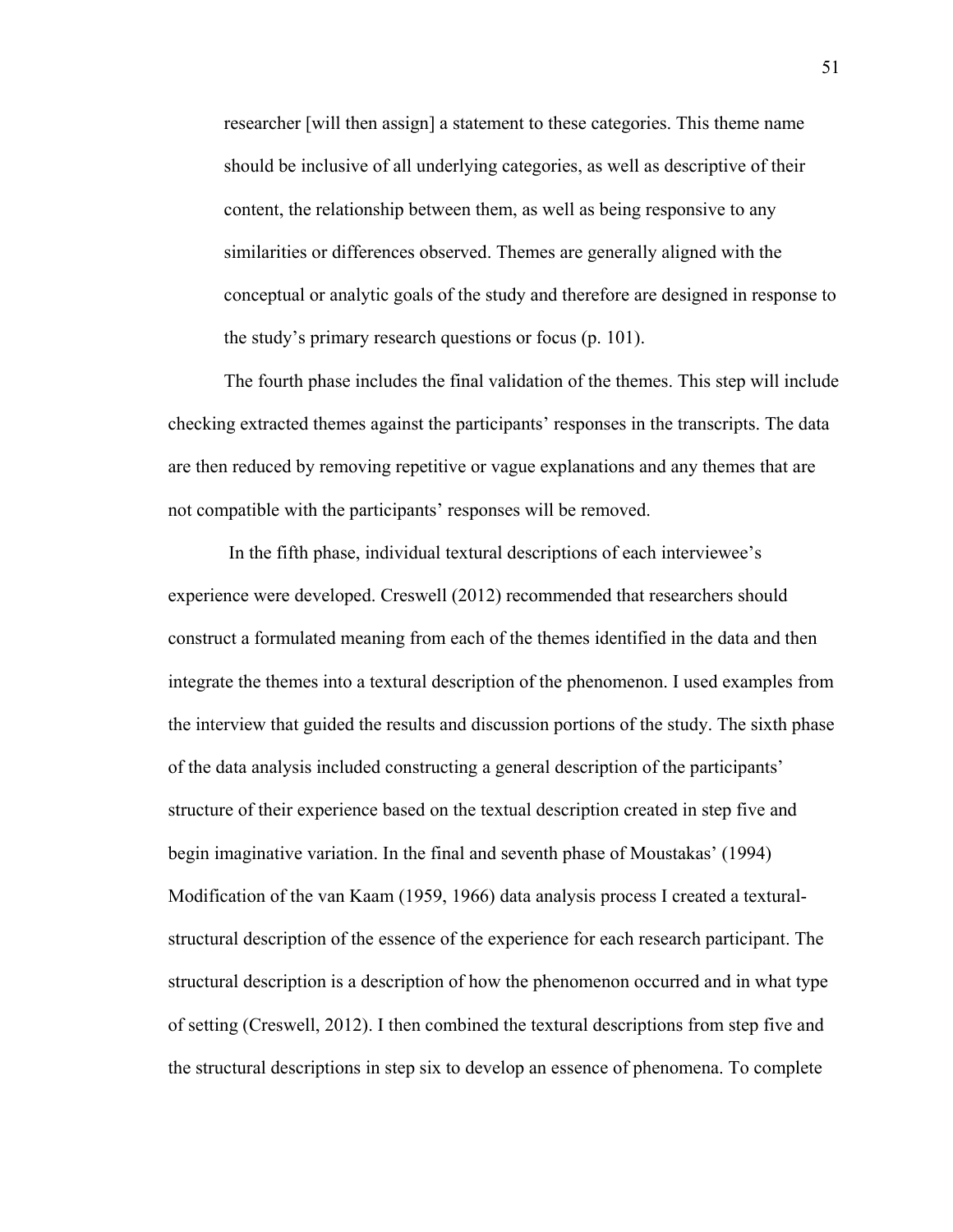the data analysis, I constructed a figure that will give a visual representation of the essence of the data analysis.

 I conducted member checking by sending the results of the data analysis to the participants for verification. I revisited the literature review after analyzing the data in order to identify any gaps in the literature. I then implemented triangulation by including my own journal entries, notes, and recordings of the interviews as data.

# **Trustworthiness**

 According to Palinkas (2014) reliability or dependability of a qualitative study "is usually achieved by establishing a specified level of agreement in identification of topics or themes" (p. 853). I achieved credibility for my study through triangulation, transferability, dependability, and member checking. A primary focus of the methodology was to increase the transferability of findings from one context to another (Palinkas, 2014).

### **Triangulation**

 According to Maxwell (2020) multiple sources of data can improve the interpretation of data and create depth for the understanding of the phenomena. I used data collection triangulation in the study by collecting data through individual interviews, field and interview notes, and demographic questionnaires. I examined all of the data obtained along with observations, notes, survey answers, and protocols. Triangulation was also strengthened through peer review in the study to provide feedback and process the results. According to Morse (2015) this process "increase[d] scope or depth of the study, because different sets of data" may elicit different perspectives (p. 1216). This form of validity further increased the chance of transferability for this study.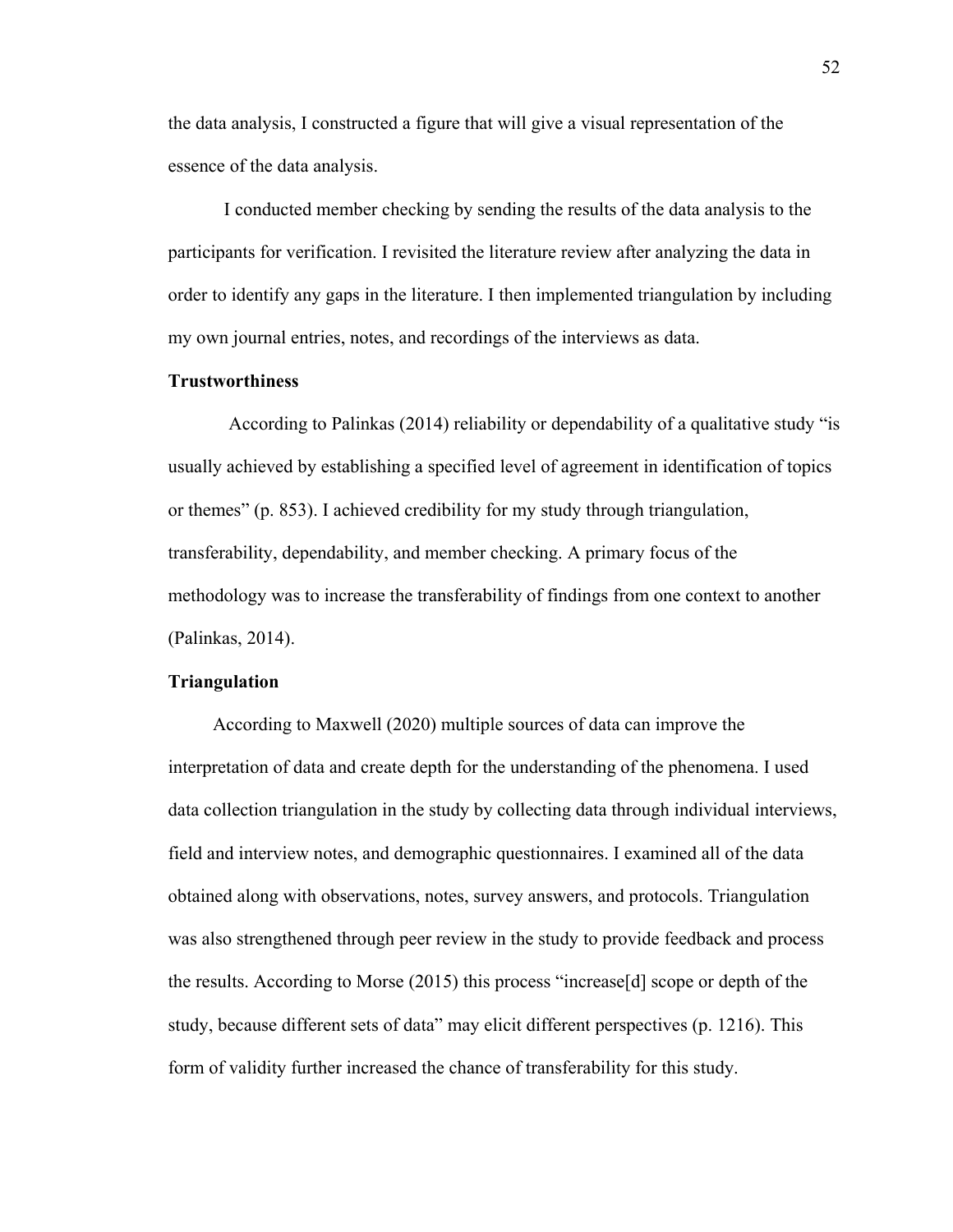# **Transferability**

 According to Maxwell (2020) transferability "implie[d] that the results of the study can be transferred to contexts and situations beyond those directly studied" (p. 5). The investigator was urged to provide sufficient details in order for the reader to speculate whether the findings can be applied to other cases. By providing sufficient detail within the methodology, future researchers will be able to replicate the study with other populations.

# **Dependability**

According to Lester et al. (2020), qualitative researchers must pursue the same type of rigor that is seen in published quantitative research. Anderson (2017) recommended 10 evaluation criteria for rigor including an audit trail, member checking procedures, triangulation, and peer debriefing. An audit trail based on Halpern (1983)'s six categories was used to establish dependability through the use of raw data, data reduction and analysis products, data re-construction and synthesis products, process notes, materials relating to intentions and dispositions, and instrument development information. Triangulation and peer review were implemented as two more forms of confirmability by consulting with my dissertation committee and other professional counselors during data analysis.

### **Member Checking**

Member checking refers to giving the competed analysis back to the participants to confirm that the results are accurate (Morse, 2015). This strategy was used to explore the validity and reliability of the results, provided validation of my interpretation of the results, and allowed time for the participants to provide clarity. Member checks were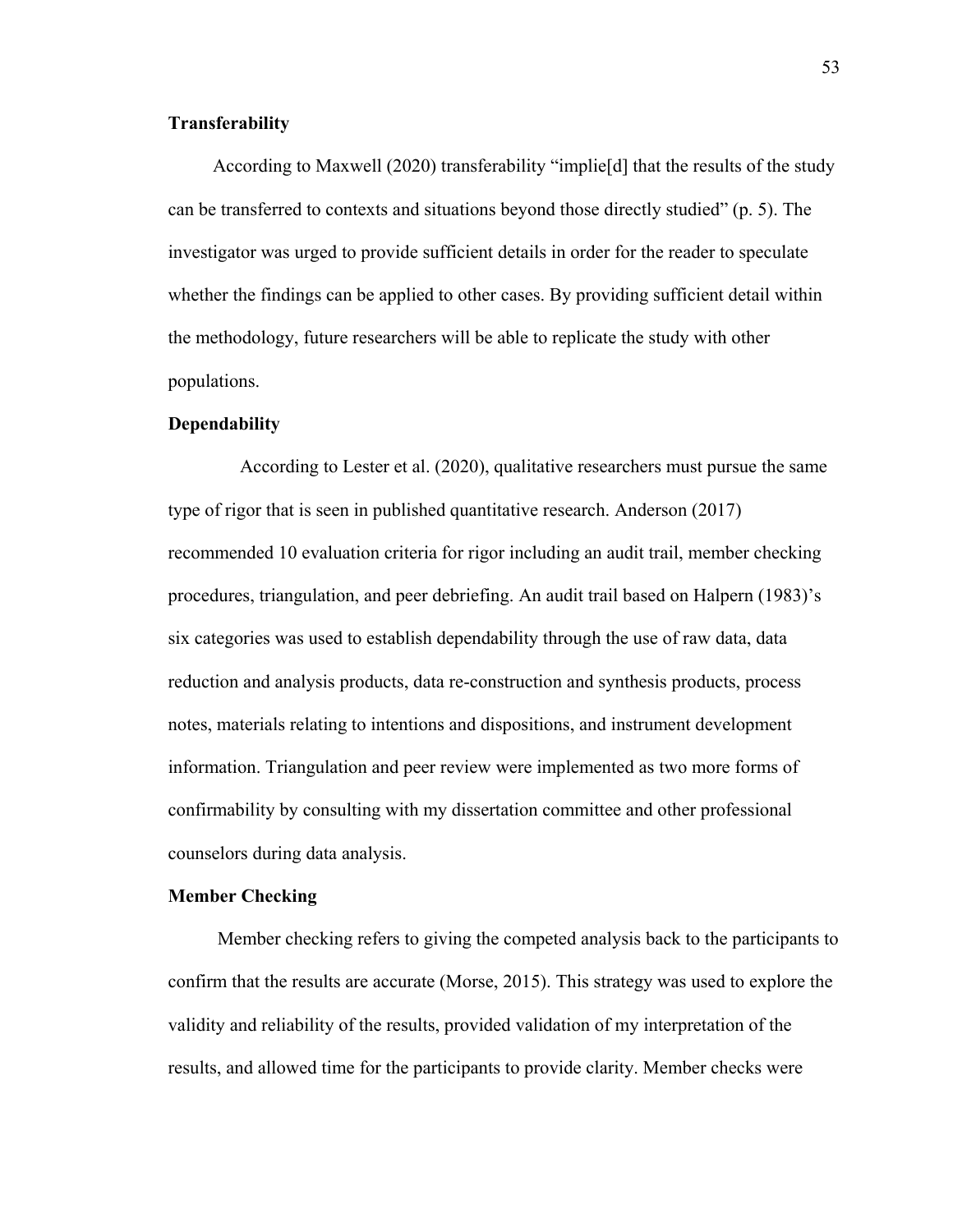conducted with all the interviewees and ensure the accuracy of their responses. Once themes are identified, the participants were asked to meet the researcher for a follow-up call to determine if the themes that were extrapolated truly captured the experience of the participants (Creswell & Poth, 2018).

### **Summary**

 The purpose of this methodology was to understand the perspectives of those being studied and to allow people to speak in their own voice and not have to conform to categories imposed on them. Qualitative methods were especially useful during the initial stages of research because investigators were able to obtain data when there was not enough previous research available (Palinkas, 2014). Furthermore, a qualitative methodology was used to gain an in-depth understanding of the phenomena. Therefore, this methodology was appropriate for this study due to the missing amount of literature on South Asians in the field of counseling.

 A semi-structured interview was the method of data collection and all the interviews were audio-recorded, transcribed, and analyzed for themes. The description of the themes became the structure of the essence, captured the meaning given to the experience, and interpreted those meanings. The essence of the experience of my participants were organized and analyzed through the Modification of the van Kaam (1959, 1966) method. In Chapter IV I presented the results of the study. Furthermore, the research question was reintroduced, the chapter will include the participants' demographics, descriptions, themes, and the summary of my findings.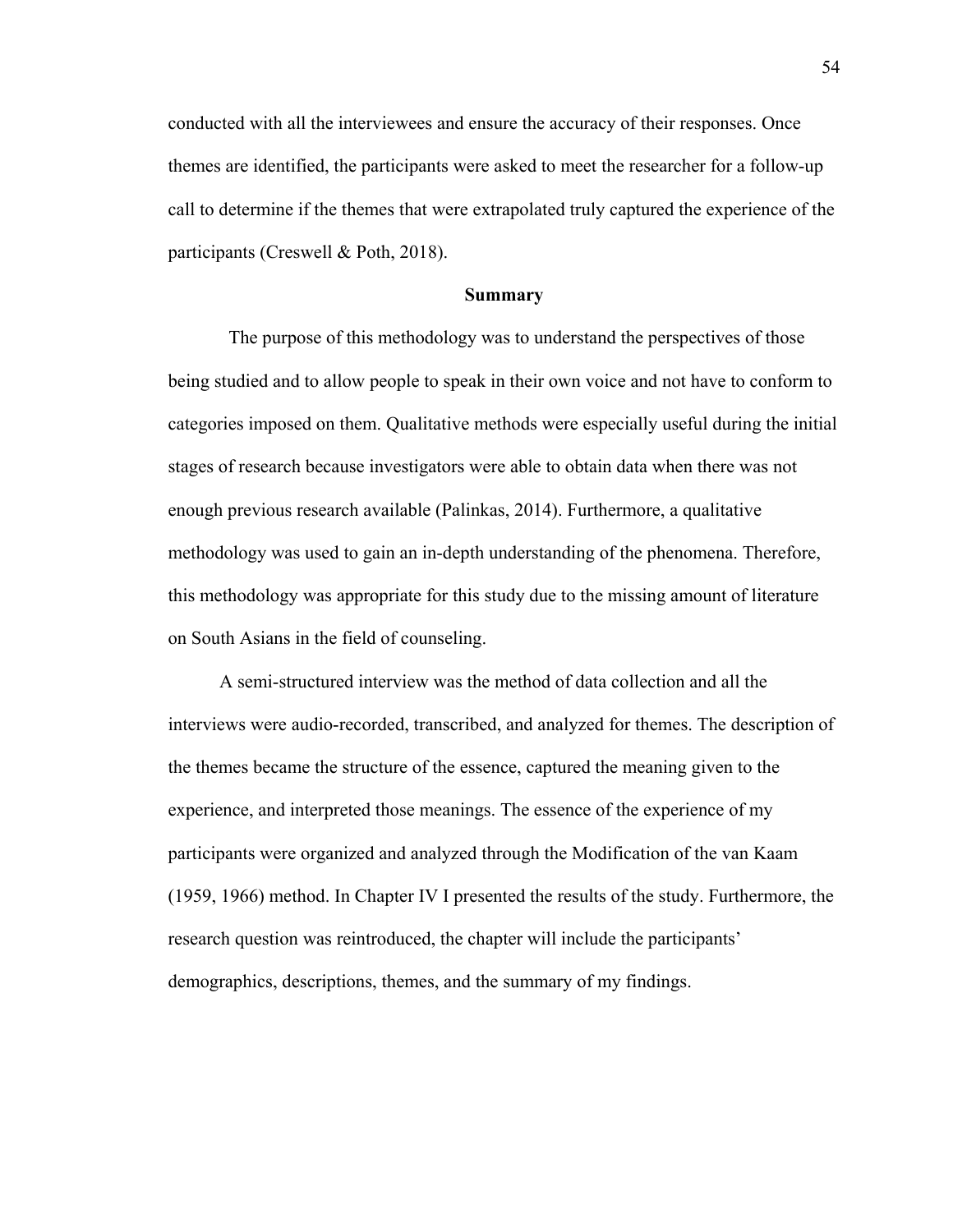### **CHAPTER IV**

### **Results**

 The purpose of this study was to describe the lived experiences of professional counselors or are first-generation South Asian American (SAA). Specifically, I explored the SAA professional counselor's development, the convergence of multiple identities, and their impact on the care of clients in the South Asian (SA) community. This study explored the career development of SAA and the barriers or enrichments experienced by their various identities. A transcendental phenomenological approach was used to explore the essence of the experience that emerged from the semi-structured interviews. The data was organized by using Moustakas's (1994) phenomenological approach and analyzed through Moustakas' (1994) Modification of the van Kaam (1959, 1966) method for phenomenological data. The research question that this study addressed was: What are the lived experiences of professional counselors who are first-generation South Asian American?

I began this chapter by describing the demographics of my participants followed by a detailed description of each of my participants. I included themes and sub-themes that emerged from the participant's transcripts, descriptors that supported the identified themes, and a synthesis of the essence of the participants experiences.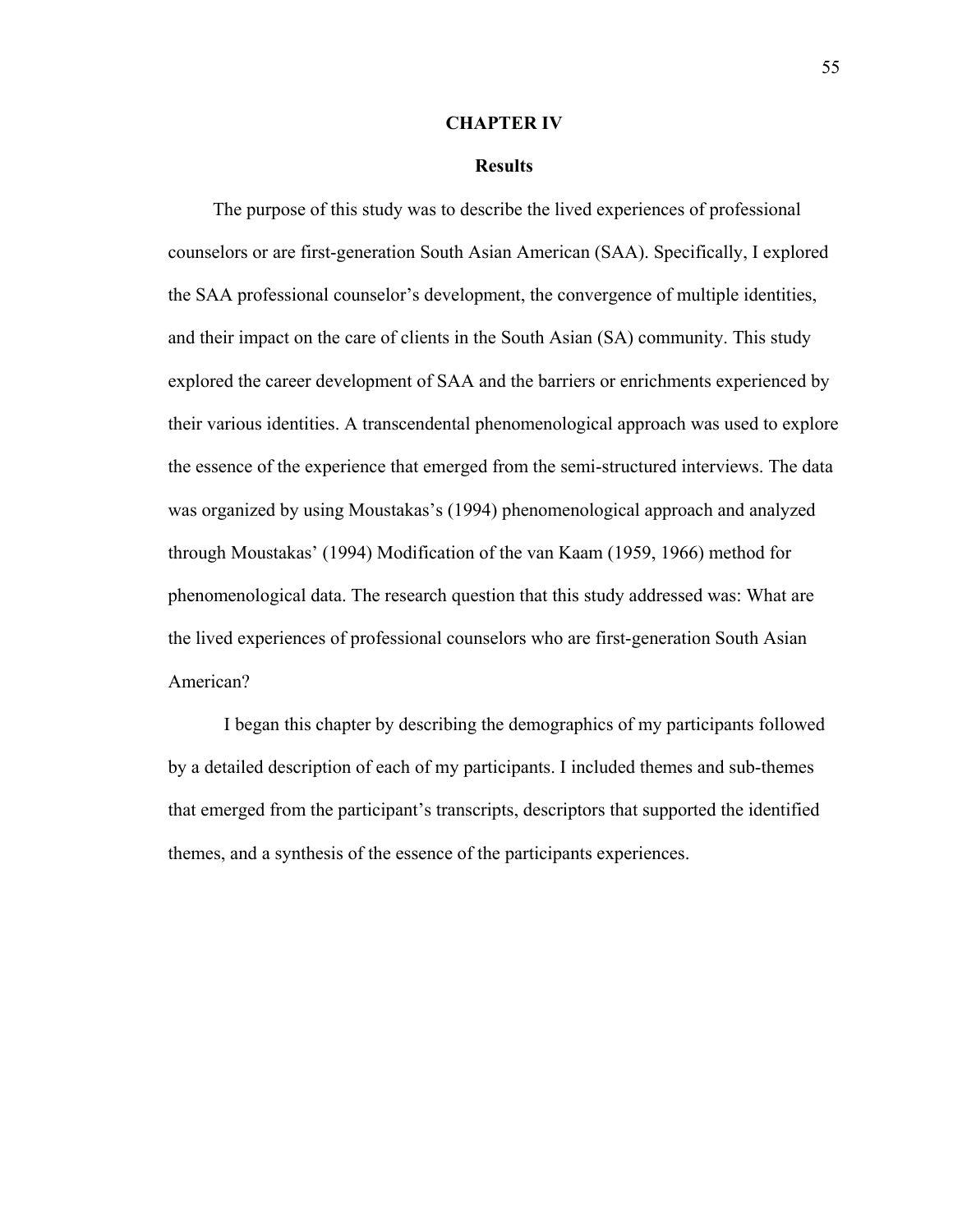Qualitative data were collected through virtual interviews, demographic questionnaires, and field notes to develop insights about the essence of the participants' experience. The semi-structured interviews took place online via Zoom due to the limitations of the covid-19 pandemic. I corresponded with each participant to decide on the best meeting day and time for the interview. In Appendix D I have created a table that accounts for each participant's pseudonym, gender, age, country of origin, and licensure. The themes that emerged from the transcribed interviews were (a) multiple-heritage identities; (b) counselor identity development; (c) multicultural competency; and (d) racial identity and counseling.

### **Participant Demographics**

A demographic questionnaire (Appendix B) was given along with the informed consent (Appendix A) in order for the participant to fill it out and send it back prior to the start of the interview. Participants were asked to describe their demographic information (i.e., age, gender, licensure, country of origin, preferred counseling theory, and prefer population/specialty). Participants ages ranged from 25-51. Two of the participants identified as male and nine identified as female. All of the participants were licensed as either licensed profession counselors (LPCs) or Licensed Marriage and Family Therapists (LMFTs) and identified as South Asian American. All 11 participants were living in different part of the United States, four of the participants were licensed the West, four were licensed in the South, two were licensed in the North East, and one was licensed in the Midwest. Two of the participants had their doctorates in their respective fields and the rest were master's level clinicians.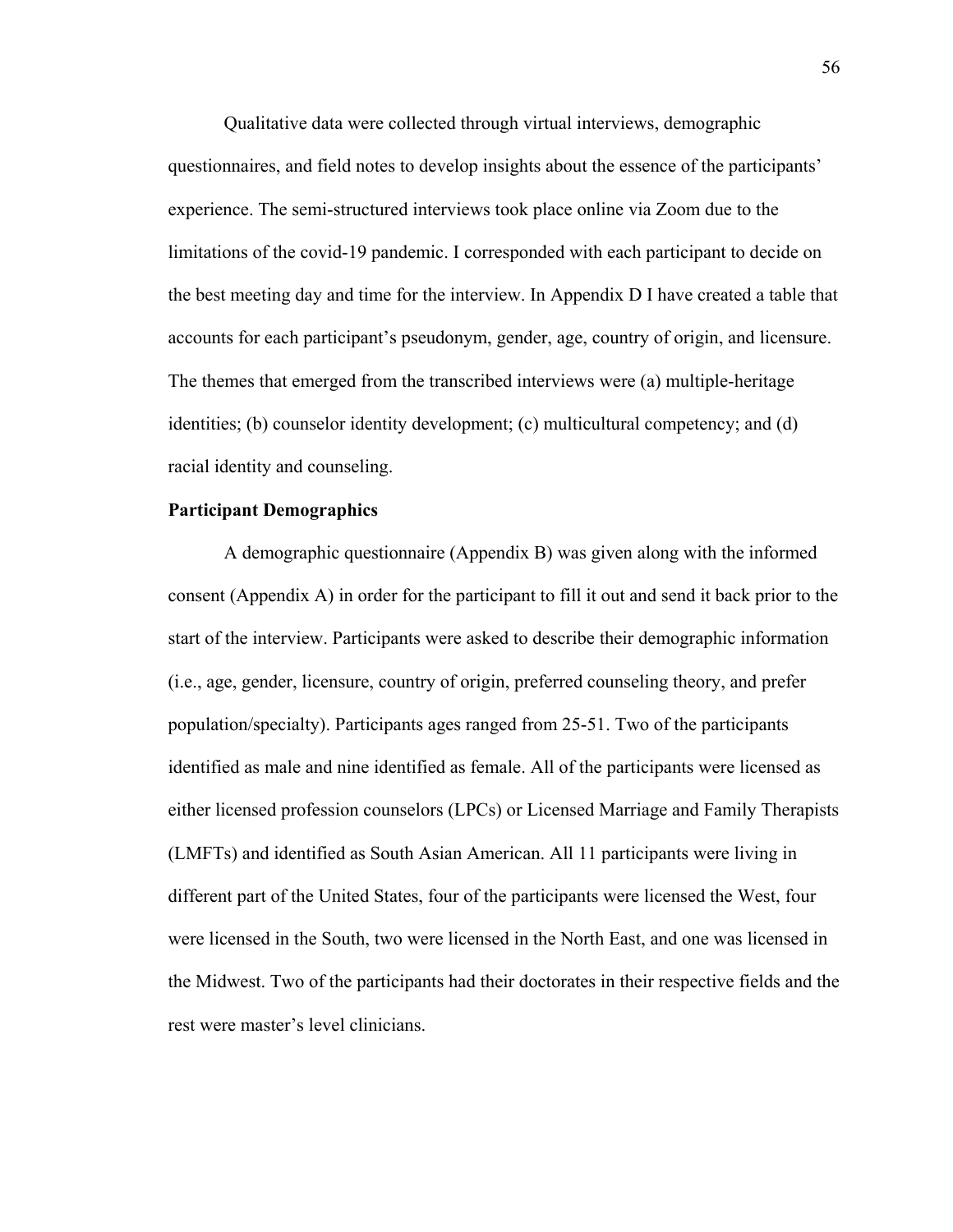### **Participant Profiles**

The demographic questionnaire was obtained either prior to the interview or within the semi-structured interview. There were 11 participants that met the criteria for my study. Data saturation was reached satisfactorily within the 11 participant interviews and a brief summary of each interviewee is detailed below. A detailed table of the participant demographics is included in Appendix D.

*Participant #1.* Aisha was a 28-year-old female who identified as a South Asian American with family origins from Sri Lanka. She was licensed as a mental health counselor in the North East and has been practicing for two years in private practice. Growing up, she had plans to be a humanitarian and join the UN but changed her career goals after deciding that she wanted a career where she could see an immediate change. Aisha also practiced Islam and entered the counseling profession in order to be a resource to South Asians and Muslims.

*Participant #2.* Anisha was a 25-year-old female who identified as a South Asian American from Punjab, India. She was licensed as a marriage and family therapist and has been practicing for two years in private practice in the North East. She became interested in the counseling profession after her father was diagnosed with depression. Anisha was extremely passionate about the profession and believed she was an advocate for those who are oppressed. Since she was both American and South Asian, she used both sets of values in order to work with first- and second-generation SAA clients.

*Participant #3.* Arsalan was a 36-year-old male who identified as a South Asian American from Lahore, Pakistan. He was licensed as a professional counselor from a southern state has been licensed for four years. Arsalan described the islamophobia he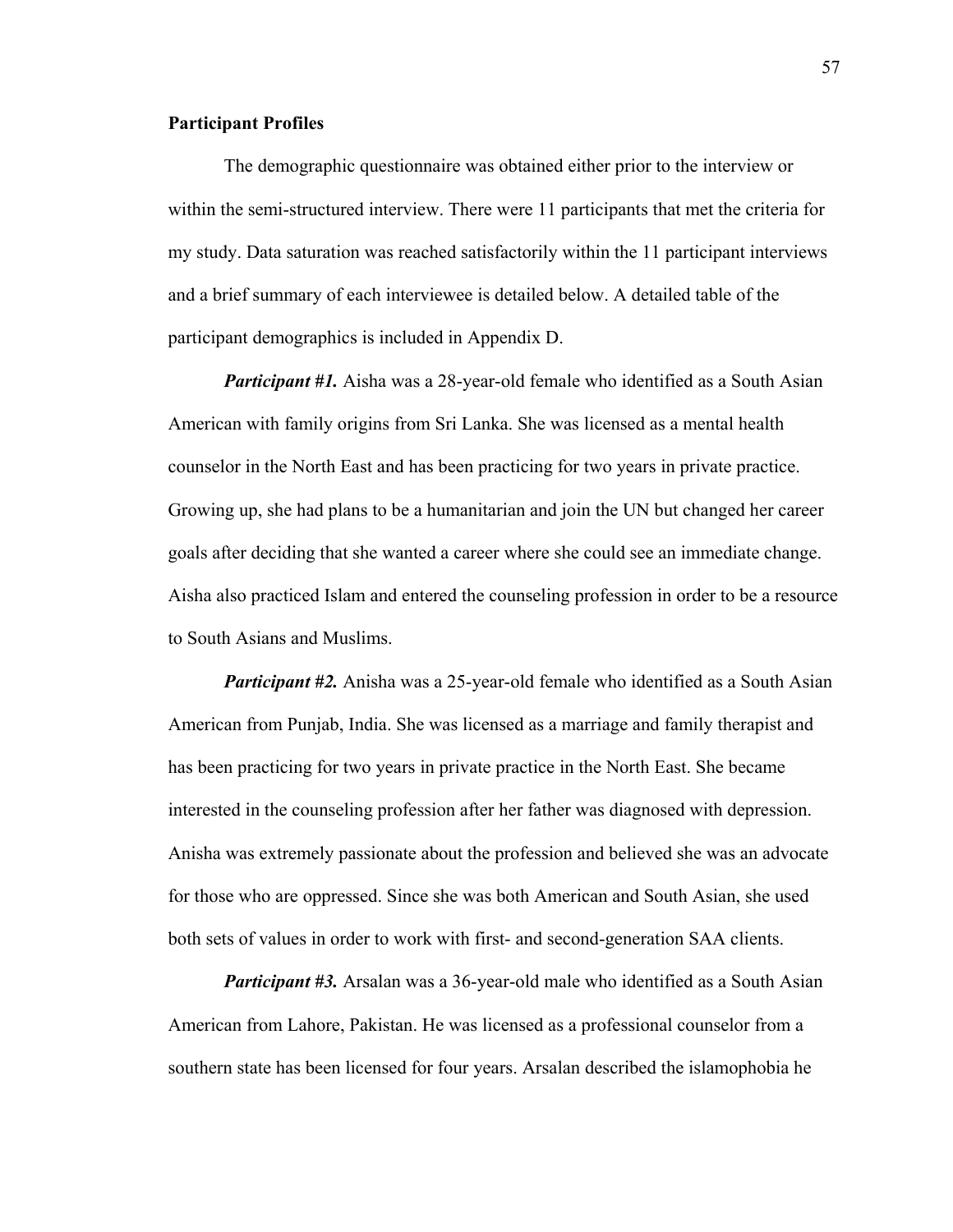experienced right after September 11 while he was in the  $12<sup>th</sup>$  grade. He made the decision to become a professional counselor for social justice and to make a difference in his community. He made the decision to move to a more diverse suburb where there is a large South Asian and Muslim population, one of the largest in the United States, in order to be available to his community. Arsalan had a race-based interaction while in his counseling master's program where a professor took offense to a correction Arsalan made during their multicultural counseling course. The incident escalated to the point where he was almost dismissed from the program. He stated that he was "really scared because [he] felt that [he] was being profiled... being stereotyped."

*Participant #4.* Azma was a 51-year-old female who identified as South Asian American with her culture of origin from India. She was licensed as an LMFT in a western state and has been licensed for 20 years. When in her counseling program, she stated that she would filter what she talked about regarding her culture because her cohort would not understand her experience. When talking about the difficulty in her marriage they would suggest that she leave him, not understanding the stigma of divorce in her community. In her 20 years as a marriage and family therapist she has seen the stigma around counseling weaken in the South Asian community. She stated that "there has been a drastic change, in just the way people are defining therapy and how they view therapy."

*Participant #5.* Hira was a 29-year-old female who identified as a South Asian American from Pakistan. She was licensed as a professional counselor in a southern state for over a year. She felt lucky to have parents that were open-minded and progressive when it came to education and her deciding what career she wanted to pursue. When she made the decision to change her career path from medical school to mental health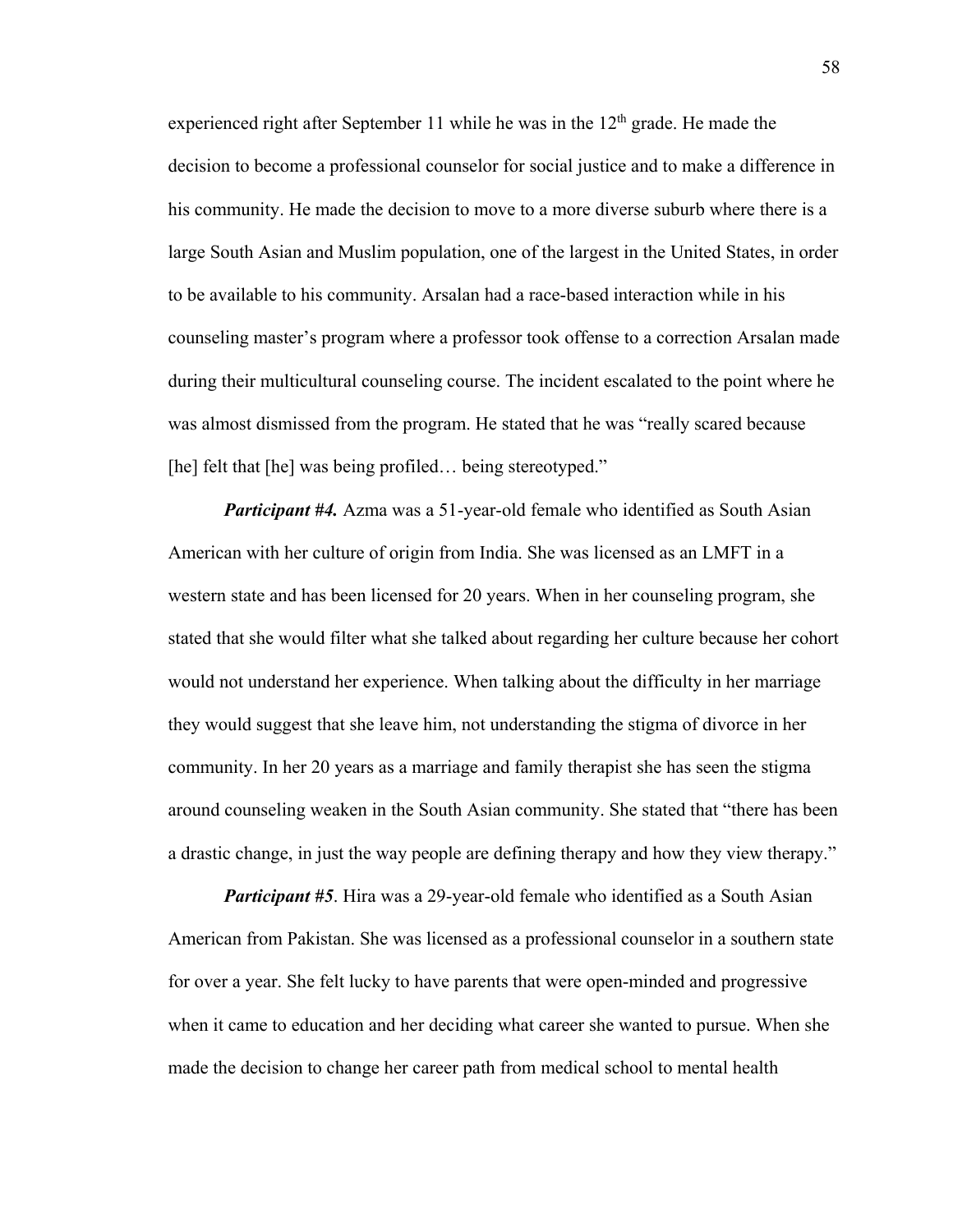counseling, her family was very supportive. As a novice counselor, one of her biggest fears was whether wearing her hijab, headscarf, would impact her work with clients. She made the decision to remove her hijab because she did not want them to only see her as a hijabi female person of color and doubt her ability to speak English eloquently.

*Participant #6.* Jenny was a 29-year-old female who identified as South Asian American from India. She was licensed as a professional clinical counselor from a western state for one year. She became interested in the counseling profession after noticing the mental health issues that were specific in the South Asian community like acculturation issues, trauma from immigration, and how they impacted her family and others. She reported that when she works with people that share her cultural background, she has to be more aware of her countertransference, but she does notice that her strengths come out when working with SA clients. Her current workplace had made her part of a committee that worked towards diversity and inclusion, something she urged all supervisors and leadership teams to develop.

*Participant #7.* Michelle was a 37-year-old female who identified as South Asian American from Karachi, Pakistan. She was licensed as an LMFT in a southern state and has been licensed for 12 years. Michelle has worked in both a west Texas town and a larger metropolitan city in Texas, both her experiences were vastly different. She described one race-based incident that occurred during her practicum in west Texas, a White male client told her "Michelle, I would never have picked you as my therapist, but I am so glad I did because I would never have thought that we had so much in common." Michelle stated that she was shocked that her client saw her differently because she just saw herself as a person and not by her race. She had very few White clients see her in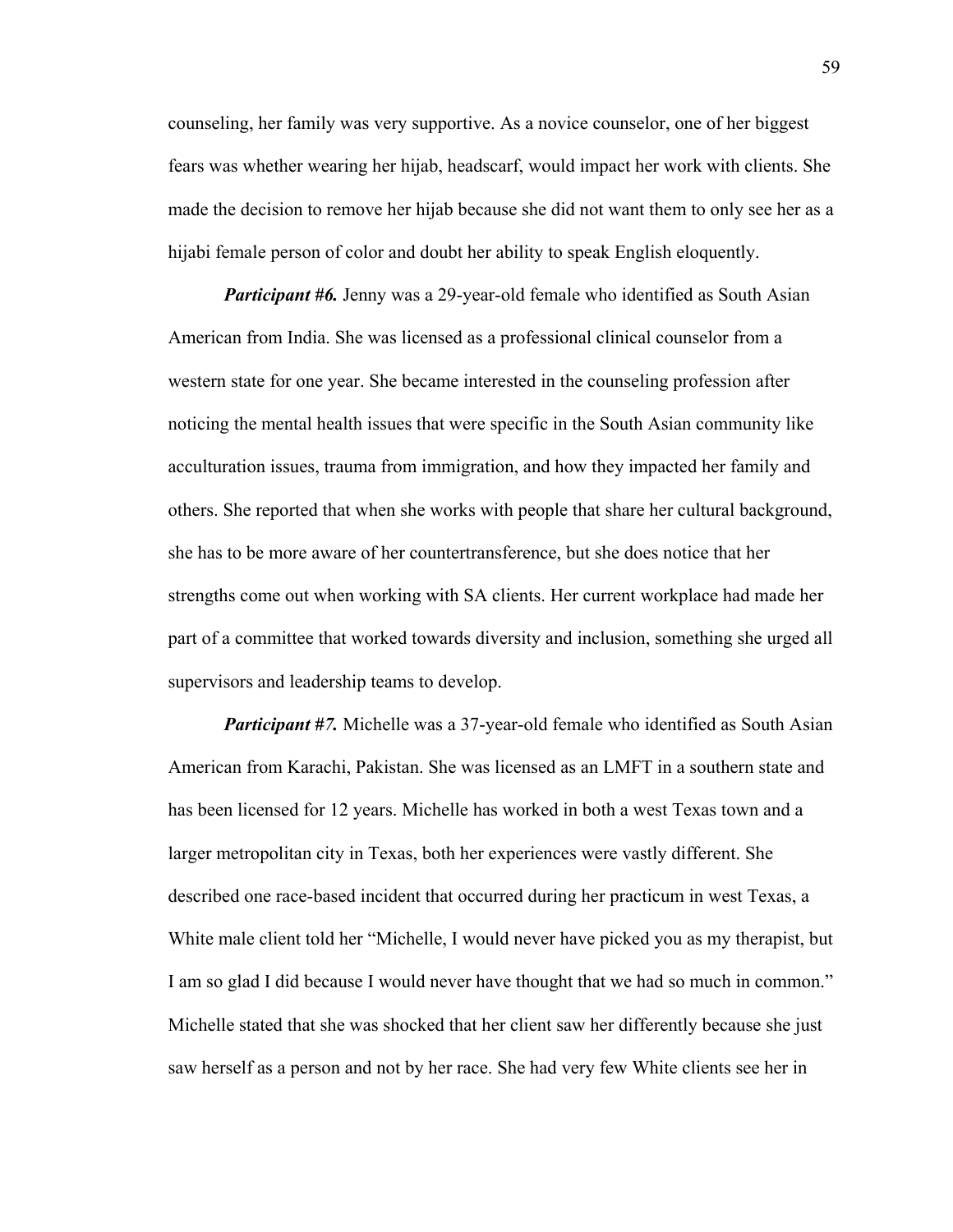west Texas but had a diverse caseload when working in the metropolitan city. As a Christian, Michelle talked about how she felt like even more of a minority, while she could relate to South Asian clients on language and culture, she could not relate to everyone based on religion.

*Participant #8.* Priya was a 29-year-old female who identified as South Asian American from India. She was licensed as a clinical professional counselor in the Midwest and has been licensed for five years. She originally wanted to be a doctor but realized it was not the career for her after taking a few pre-med classes. During her last few years of college, she chose to shadow a few health care professionals, through most interested in social work, and finally mental health counseling. A race-based incident occurred while working under her preliminary license in community mental health. After only working there for a few weeks, a few clients went directly to her supervisor and said they were uncomfortable working with her because she was different from their background, religion, and "doesn't have the same face." The supervisor did not handle the situation well and said that Priya was at fault. Although the supervisor was also a person of color, she did not empathize, problem solve, or support her through that situation and Priya had to seek support elsewhere.

*Participant #9.* Rohan was a 41-year-old male who identified as South Asian American from India. He was licensed as a marriage and family therapist in the West and has been licensed for 12 years. While identifying as a South Asian American, he also mentioned identifying as a Christian, homosexual, male. Throughout his career people have asked why he does not refer to himself as a "Christian counselor," an "LGBTQ+ counselor," or a "South Asian Counselor", but he wants to do it all. People in the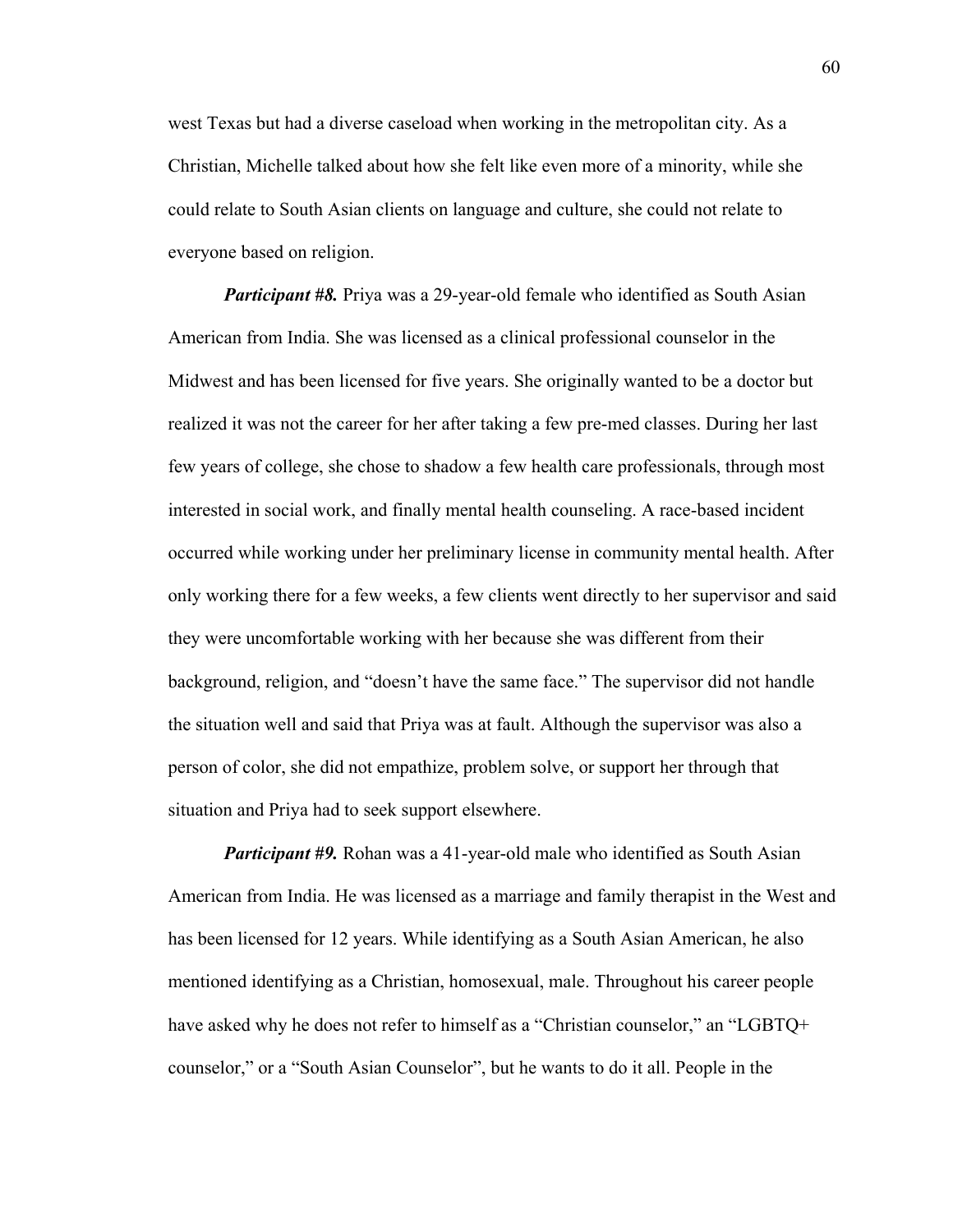LGBTQ+ community have said that because he does not specialize in working with LGBTQ+ clients he must be uncomfortable with his homosexual identity and unsafe to work with. He stated that this happens in the South Asian community as well because he identifies as Christian, a minority among clients who identify as Hindu, Muslim, Jain etc. He has spent a lot of time developing a network of SAA counselors in California and has now developed a group of colleagues that he can collaborate with on clients and research.

*Participant #10.* Vidhya was a 44-year-old female who identified as South Asian American from Rajasthan, India. She was licensed as an LMFT in the West and has been licensed for five years. Vidhya was a tech entrepreneur prior to deciding to change careers. She had always been interested in social sciences but did not consider becoming a marriage and family therapist when she was younger because it was not an acceptable option in the SA community. She noticed that her children were being bullied in school and were learning bad habits from their peers, this intrigued her to learn more about the human mind, which led her towards becoming a counselor. Vidhya noticed that her SA clients felt comfortable working with someone from a similar background because they no longer had to explain cultural nuances to get to the root of their issue. However, there were SA clients who would call for consultation and not pursue working with her because they were more acculturated and felt more comfortable with a non-SAA counselor.

*Participant #11.* Zahra was a 38-year-old female who identified as a South Asian American from Hyderabad, India. She was licensed as an LMFT in the South and has been licensed for over ten years. She was the middle child of five children, grew up in a Muslim household, and was encouraged to become a medical doctor from a young age. However, after an experience in the Peace Corps, she decided that a career as a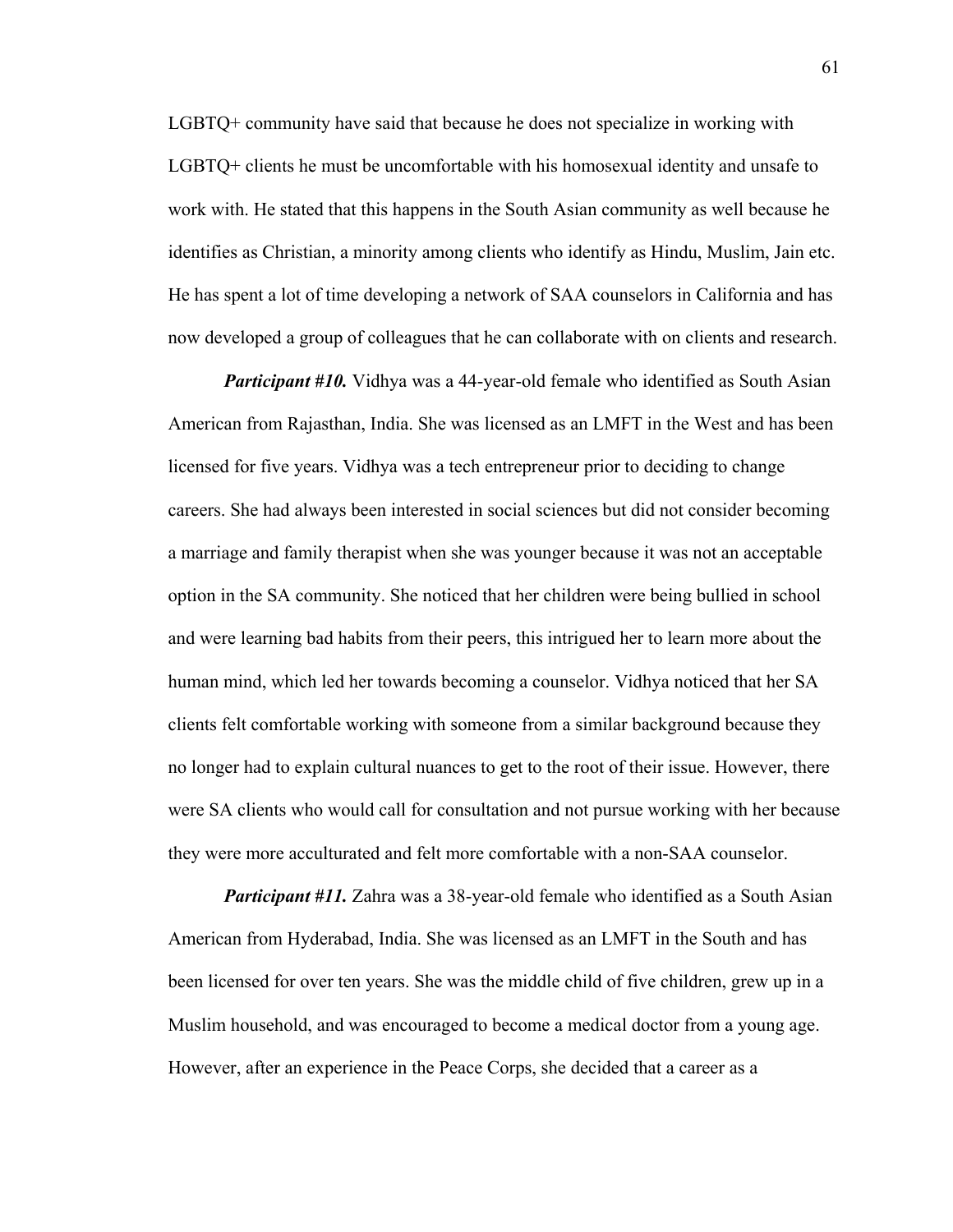professional counselor was more meaningful. Zahra mentioned how much she loved working with SA clients because she was able to truly understand their experience. She did not feel that her marriage and family courses fully prepared her to work with SA clients and that "even when [she] was in graduate school and [was] learning stuff about family systems, [she] just thought, okay, this is not going to fly." Concepts like enmeshment and boundary setting did not fit the reality of her SA clients.

# **Emerged Themes**

Once the semi-structured interviews were complete, I transcribed each of them. The grand tour questions were as follows (Appendix B):

- 1. What made you interested in becoming a professional counselor?
- 2. What was your educational experience in counseling like and what cultural factors impacted you?
- 3. What has been your experience practicing as a professional counselor?
- 4. How has your cultural background impacted your work with clients?
- 5. What has been your experience with clients who share your cultural background?
- 6. What advice would you give to other first generation South Asian Americans beginning their career in counseling?
- 7. What advice would you give to Counselor Educators and Supervisors training South Asian American counselor trainees?

Follow-up questions were asked as needed. After the transcription was complete,

I identified the core themes and shared them with the participants to give them the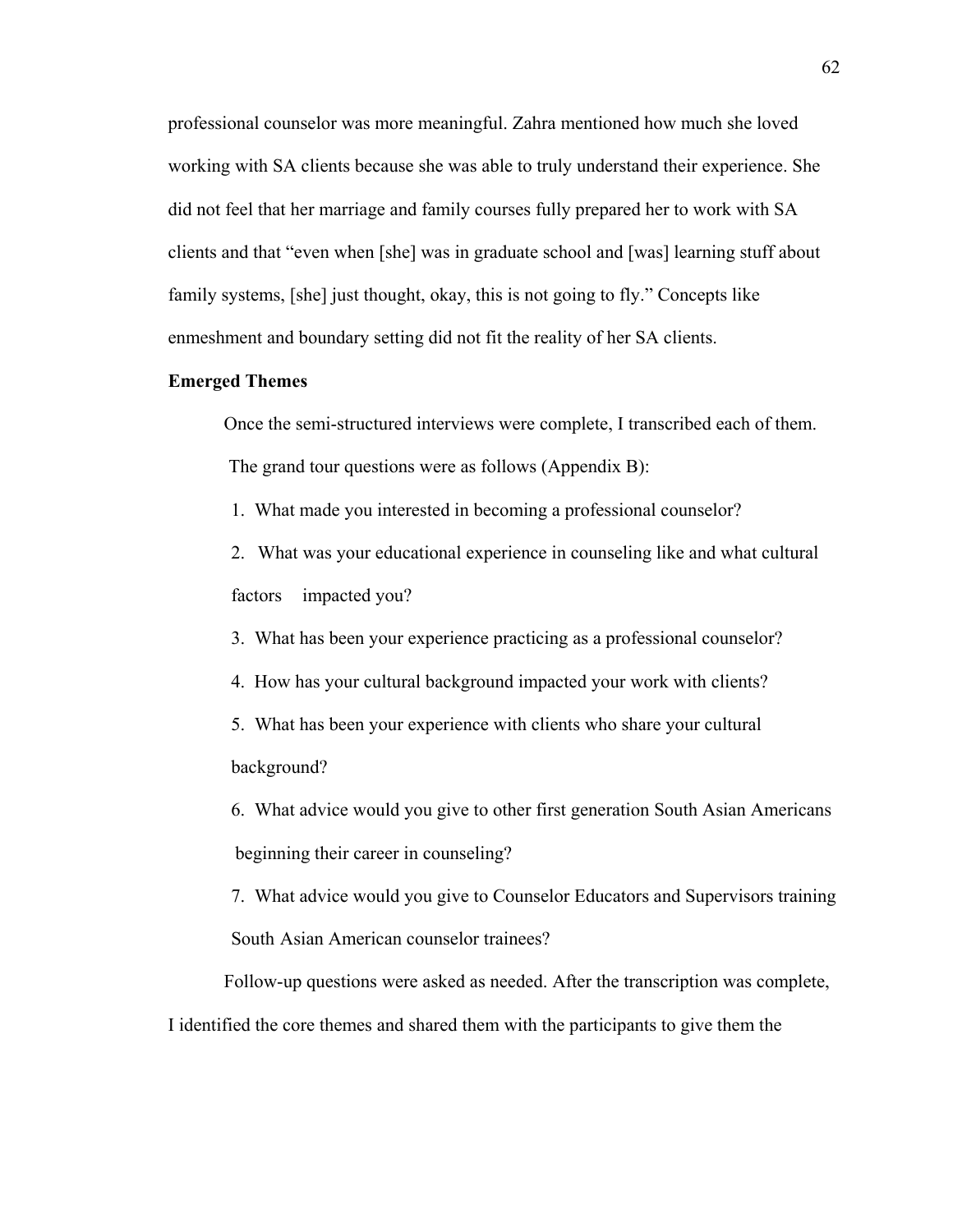opportunity to agree or disagree. All of the participants confirmed the accuracy of the themes and gave minor feedback. The themes that were identified as follows.

## **Themes Endorsed by Participants**

A. Multiple Heritage Identity Development

- a. Assertion of Cultural Identity
- B. Counselor Identity Development
	- a. Movement from Career Confusion to Clarity
	- b. Purpose for Choosing the Profession
	- c. Reliance on Support System
	- d. Impacts of Discrimination
- C. Multicultural Competency
	- a. Integration of Eastern and Western Intervention
- D. Racial Identity and Counseling
	- a. Attitudes Toward Counseling in SA Community
	- b. Culture Matching
	- c. Boundary Crossing

# **Multiple Heritage Identity Development**

 The first theme I identified was the simultaneous development of multiple identities occurring for the SAA professional counselor. Some identities were more important to the individual than others, but all were in the process towards integration. For instance, some SAA counselors were early in their racial development, while others were focused on understanding how their other identities, (gender, career, religion, sexuality etc.) played a role as well. All 11 participants identified multiple identities and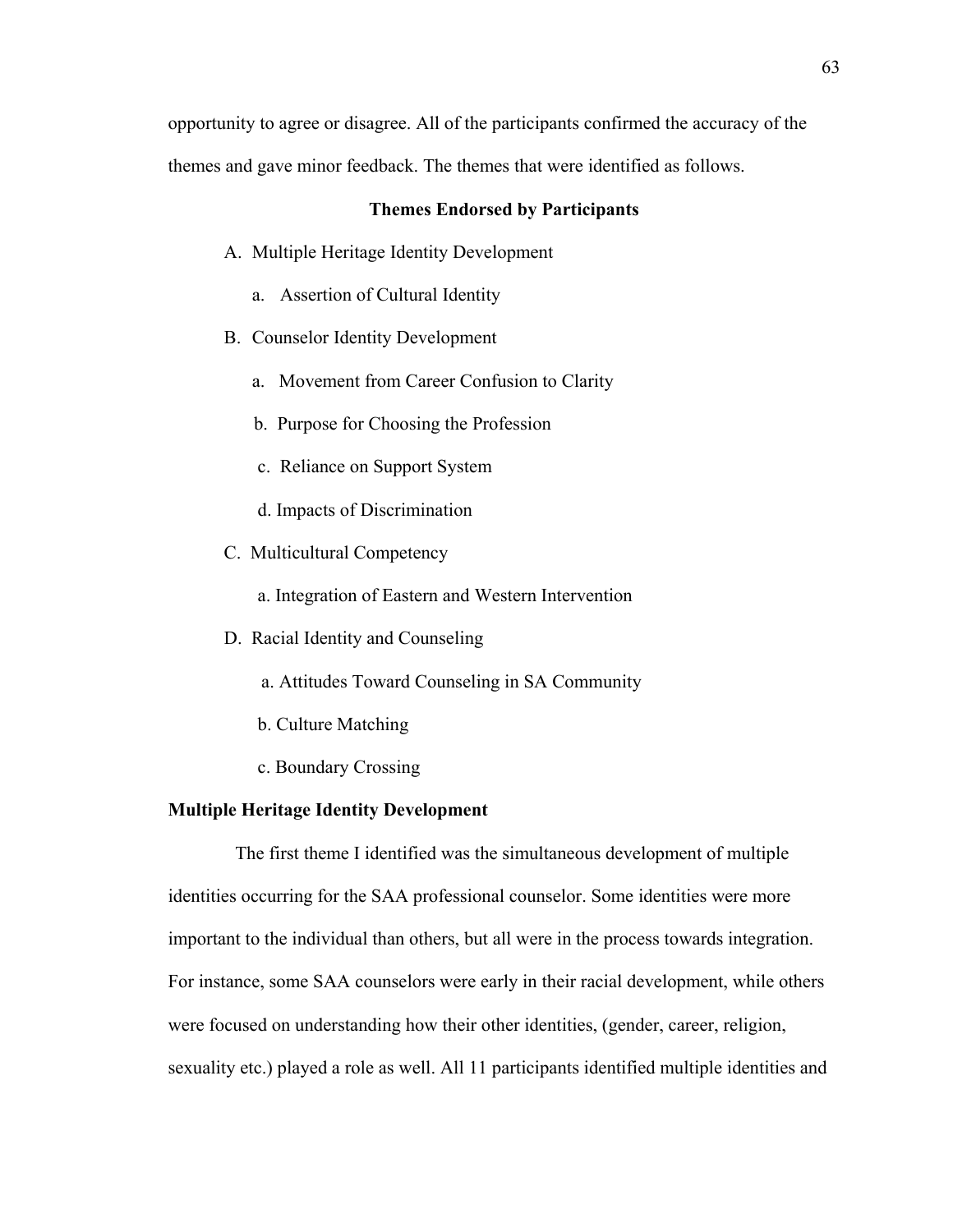how they impacted them professionally. I also identified one sub-theme: (a) assertion of cultural identity, which was discussed by 10 out of 11 participants.

Multiple heritage identity development was a theme present in each participant's experience. Anisha mentioned the growing awareness of having more than one identity when she stated:

I felt like I was lived this double life of loving Justin Bieber and the Jonas brothers, but then watching Priyanka Chopra. It was like I lived these two separate lives because I had grown up in a very Jewish community. I was the only girl of color in this neighborhood.

Priya, like the other participants, noticed how her multiple identities impacted her work with clients and stated, "I've definitely gotten more comfortable kind of addressing, okay, I'm Indian. Yes. I have an American accent... being more comfortable speaking about that more openly versus like what's going to happen if, if [the client] bring[s] it up." The identities mentioned were not limited to ethnicity and nationality. Vidhya stated,

I come from a joint family and a family of 15 members. So a huge family. I have two kids, two boys, and one is in college and the other one is in the high school. My husband is a tech entrepreneur. I was a tech entrepreneur too, before becoming a psychotherapist. These elements of identity impacted the SAA therapist in different ways.

Michelle recalled how she was not as aware of her racial identity and that it was disconcerting when her client was focused on her race when she had not been, "I think for me, it was this, um, realization that my clients see me differently than maybe I see myself because I see myself as just a person."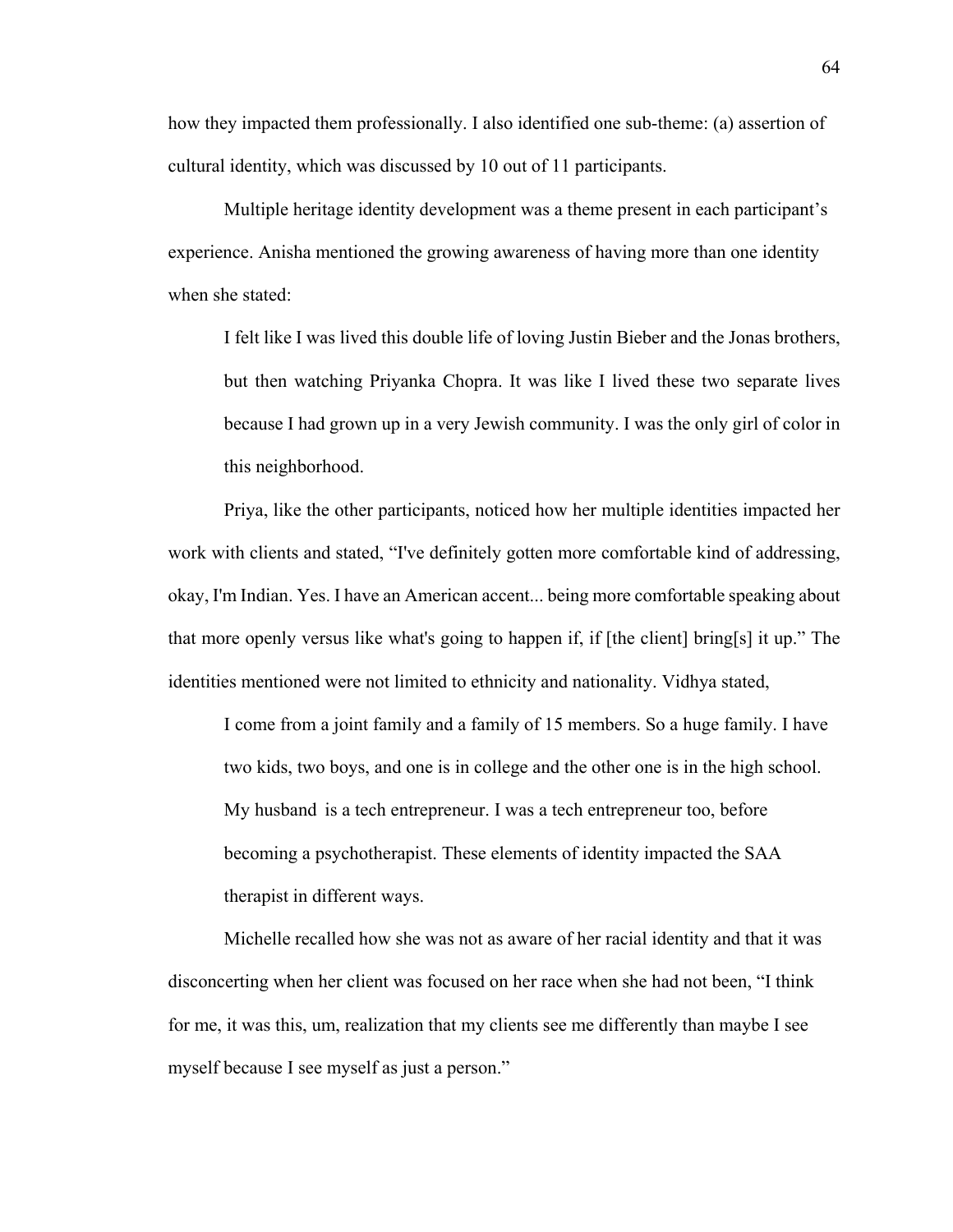Rohan shared how he hoped to embody all of the identities that were important to him within his therapeutic practice:

I've been in private practice now nine years. That's when I really looked at who did I want to be? I'd probably I'd even go to 10 years because I started thinking about it 10 years ago. I had all of these competing factors, my colleagues, and even personal friends who were like, you need to be an out therapist or a South Asian therapist or a Christian therapist. And I'm like, why can't I do it all? You know? And like, and I, actually, one thing I've seen through my career in private practice is because I don't put it on my like, like I don't say that I specialize in, right. I've actually had members of the community, like, wonder if I'm uncomfortable with my identity. And some like, especially in [LGBTQ+] communities have been like, well, if you're not going to like put it out there then maybe you're not a safe therapist, which ouch, like it's been interesting. And also, I felt like, Ooh, like some type of weird discrimination is the only word that comes to mind.

*Assertion of cultural identity*. The multiple heritage identity development also impacted the participants' need to assert their cultural awareness. For 10 out of 11 participants, there was a need or expectation to educate society, classmates, supervisors, counselor educators, bosses, and colleagues about their SAA experience. Arsalan recalled a moment in his clinical mental health counseling program:

I think it was like when I was in grad school, I was always bothered by other students kind of stereotyping South Asians and Muslims, you know, they'd be like, Oh, I have this Indian client. And you know, the parents had an arranged marriage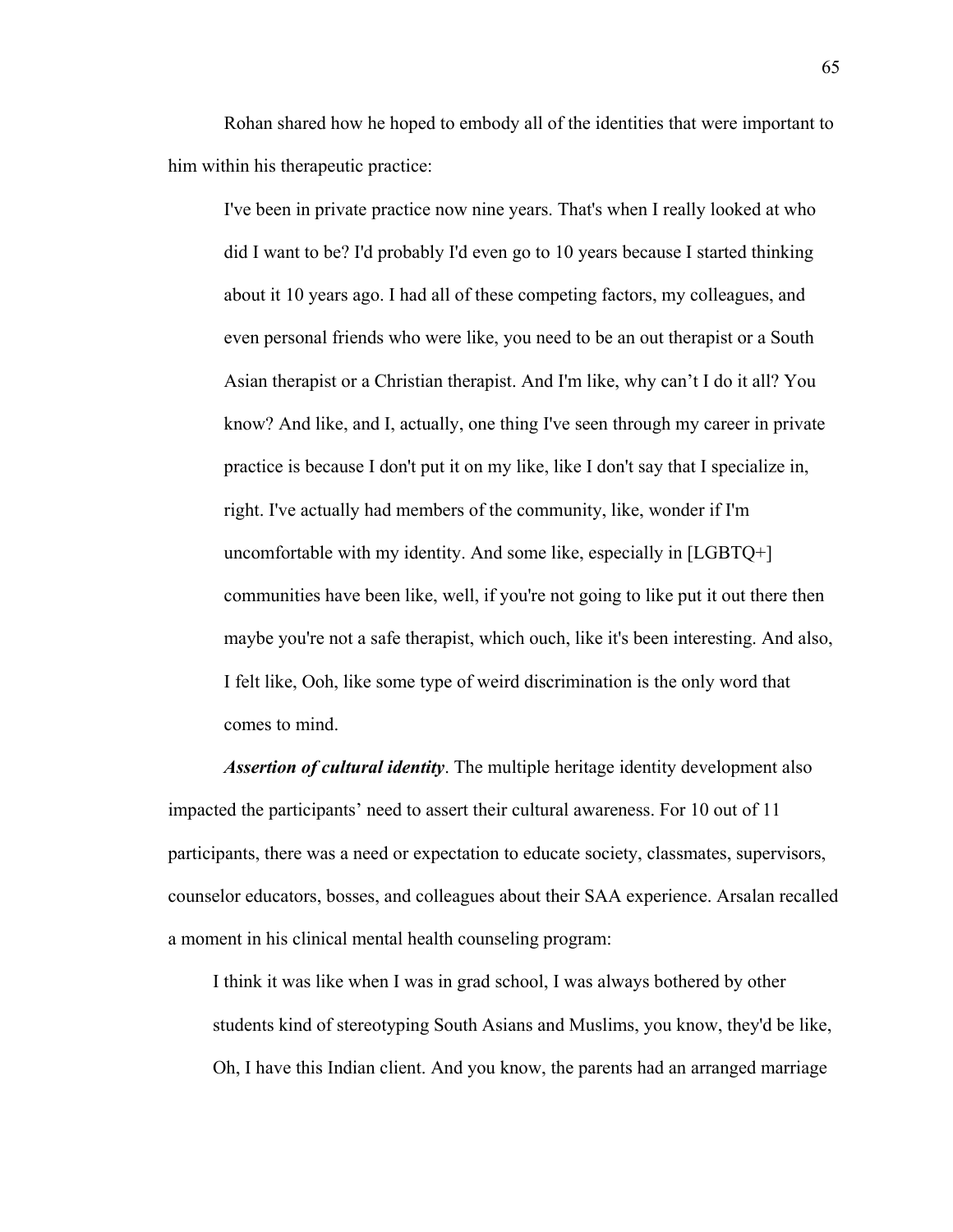and all that. And then, then the whole class becomes a discussion about arranged marriage uh, I'm like, there's a difference [between] forced marriage and arranged marriage. [My] parents didn't have an arranged marriage. They had a love marriage and they, they see that as something exceptional, like, 'Oh my God. Wow. Like how so?

Five of the participants talked about how they felt responsible for educating their classmates and professors on multicultural issues, Anisha stated it simply, "we have to educate them in order for them to educate others." Rohan shared how the expectation to educate his classmates on his identity left him unsure of how to process his own development:

But I felt like in some classes professors would call me in as the expert or whatever, which also was like, nice. I also felt like there isn't anybody to give me that mentoring. So, on that level, again, launching into my doctoral career…as being South Asian and as being out, like, I felt like I didn't know what the future would hold for me. And I've had to find my way as a professional of color, who also holds multiple intersecting identities.

 For some participants, asserting their cultural identity caused some anxiety. Hira shared an internal conflict she experienced regarding a professor that left her feeling helpless:

But for two semesters, she mispronounced my name and it wasn't that she was intentionally mispronouncing my name. She genuinely thought that that was what my name was and I never corrected her. I was like, Oh, if I correct her, I don't want to call her out in front of everyone. I don't want to correct her because I don't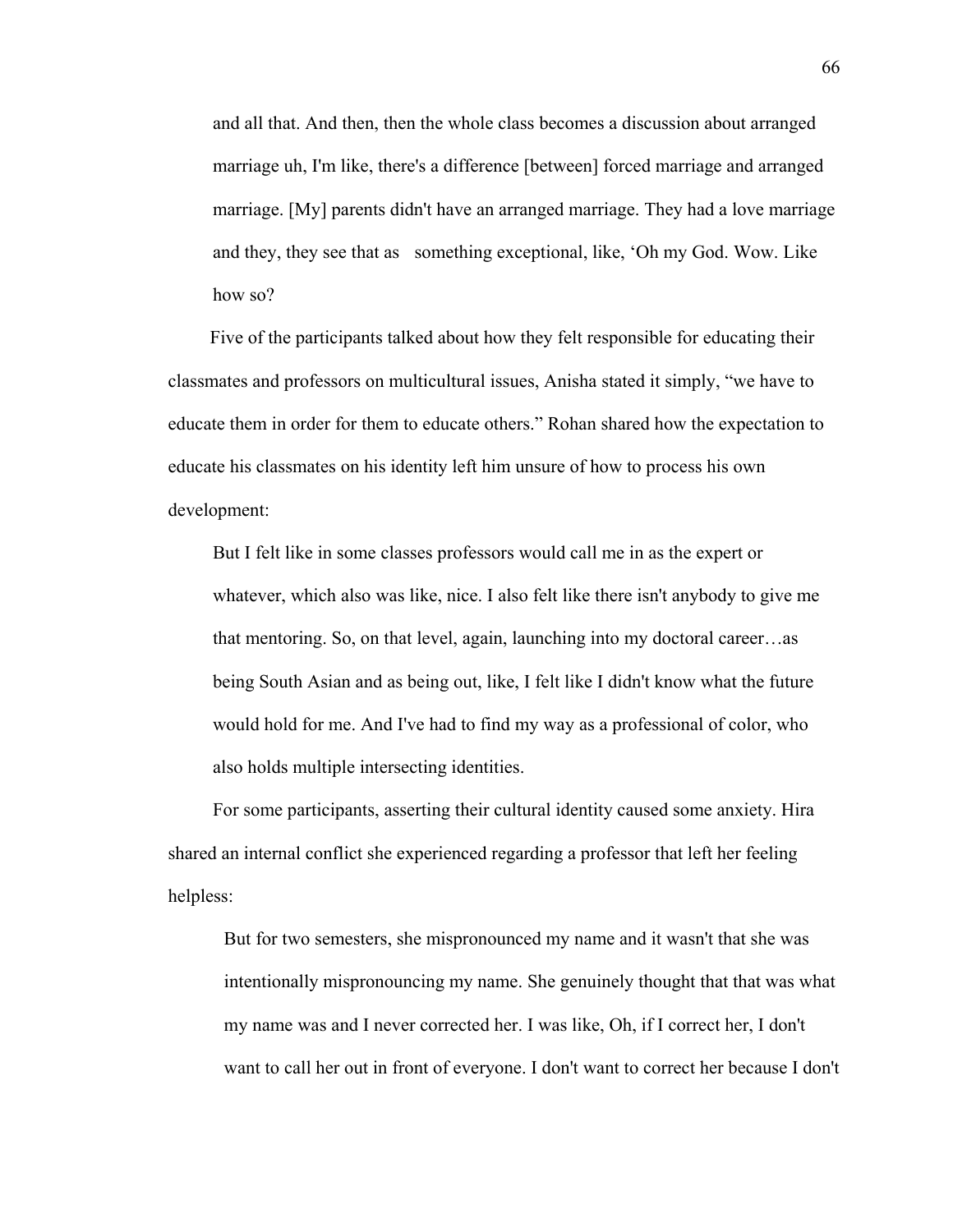want to offend her. Whereas she never stopped me from correcting her. I could have gone up to her and said that, 'Hey, that's not my name. This is how you pronounce my name.

### **Counselor Identity Development**

Counselor identity development was the second theme I identified from the participants' interviews. There were also four sub-themes endorsed by the participants as having a significant impact on their professional development: (a) movement from career confusion to clarity; (b) purpose for choosing the profession; (c) reliance on support system; and (d) impacts of discrimination. Sub-themes (a) and (b) were identified by all 11 participants and sub-themes (c) and (d) were identified by 10 out of 11 participants.

The journey from novice counselor to experienced counselor was expressed by all 11 participants. When talking about their experience as novice counselors the SAA counselor talked about feeling anxious and unsure of themselves. Anisha stated,

I'm still really confused. And I feel like I want to do so much. And I feel like I want to narrow it down. I'm giving advice to myself and others. It's really hard to do everything. Yeah. But I'll, I'll find it one day. For now, I'm good.

Zahra recalled how anxious she was when working with difficult clients for the first time:

They were mandated, you know, so it was where, I mean, of course, like some clients were motivated, but a lot of them were also resistant, you know, because they were mandated to come. Um, they were just coming because of the court. And so, you know, there were challenges in that because it's like, okay, well you don't want to be here, but you know, especially as a new therapist, it, it wasn't easy.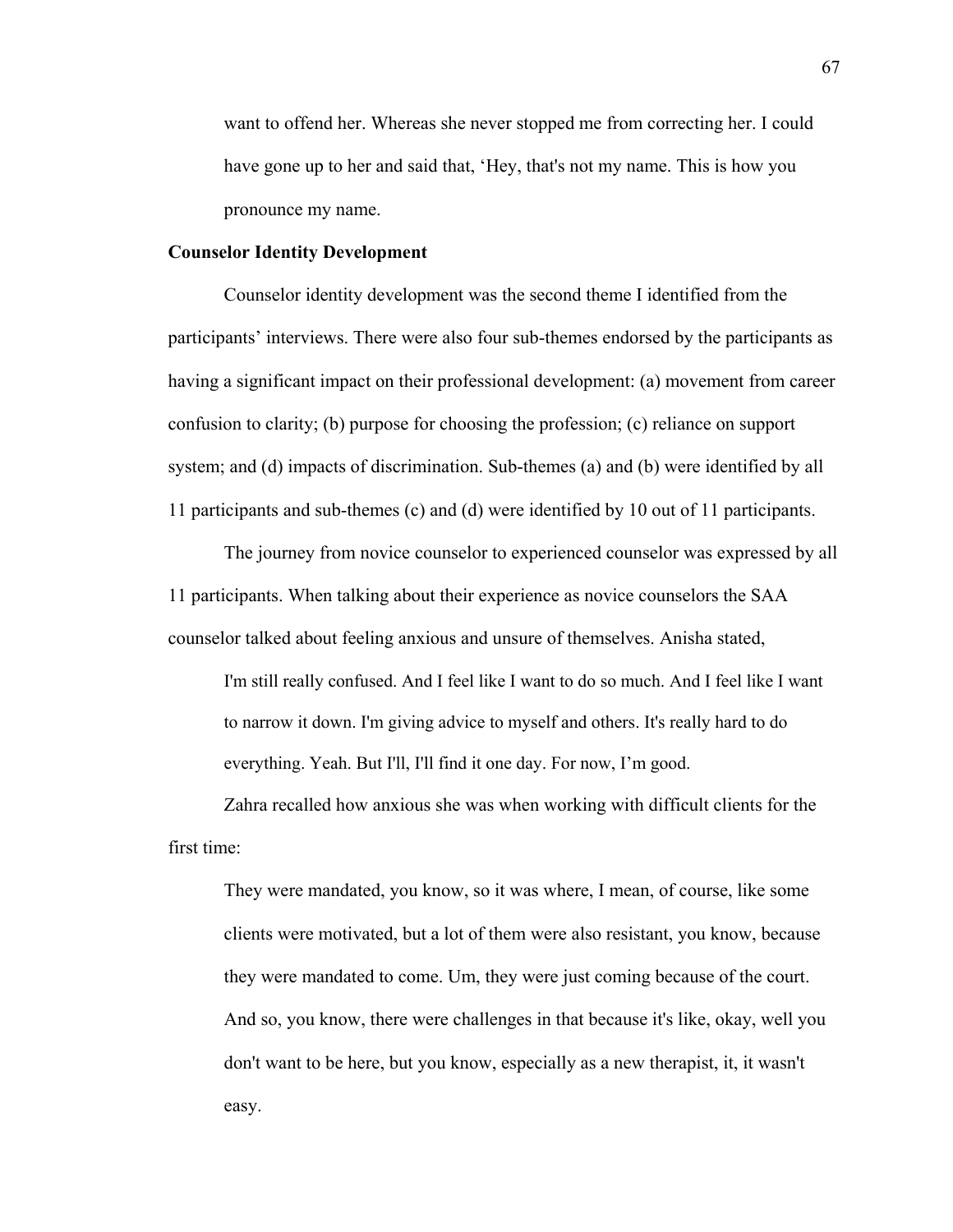The mature clinicians were able to integrate their personal and professional identities and felt more confident. Arsalan stated,

Now I get to finally work with the population that I wanted to work with, which were South Asians and Muslims. And, um, those are the majority of my clientele. And, uh, yeah, it's been a really great experience. I feel like, I just, I feel like I'm doing what I wanted to do back in undergrad, you know, this is how I envisioned it, but that's where I saw myself. And it's really nice to, to be here and really looking forward to, you know, talking to clients and helping them through their issues.

Azma recalled how she used to feel very intimidated when working with South Asian men because some of them have the philosophy that "women are unable to educate or help or support South Asian men." When asked how she addresses this issue with clients now after working 20 years, she stated,

 It's easier because I'm more confident about my skills, um, because of my experience, but it still will come up and I just, I guess I just wonder if that will ever change and just, I still question it, but I, yeah, I moved past it quicker than I did before.

Seven of the 11 participants mentioned how their SAA identity influenced their counselor development. Hira recanted an uncomfortable experience in the sexual concerns course of her counselor education program:

And I did take the sex therapy class. Now I didn't have a wealth of information on that because just in general, being a Pakistani Muslim female, that's not something that, that wasn't a topic that was like open growing up in my household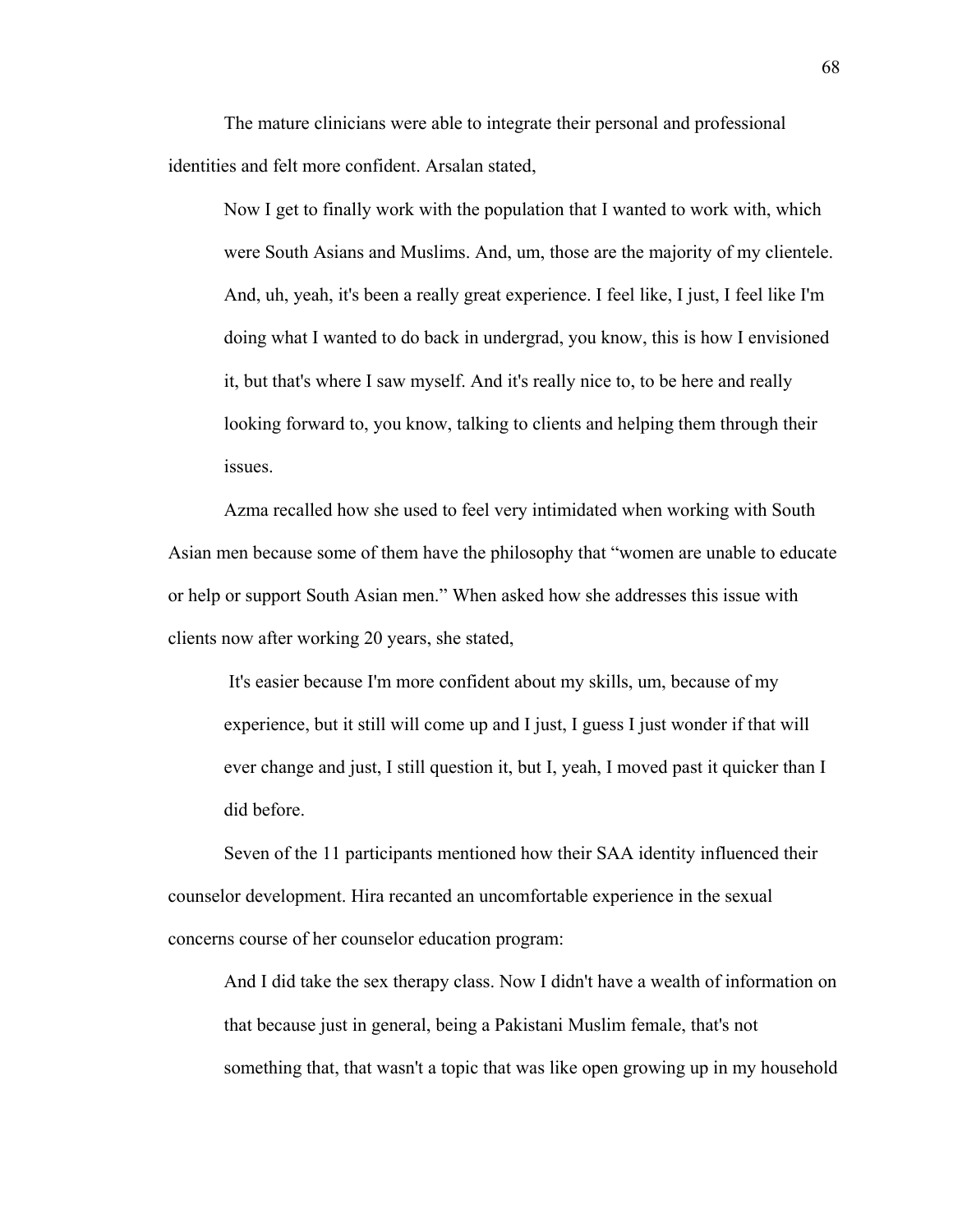or that wasn't the topic that was disgusted in general in society as well. That wasn't something that people were like talking about and whatever information you gathered was like from movies and stuff like that. So, I didn't have a lot of knowledge in regard to that. And so, I remember that class was a bit difficult for me because you know, a lot of classes, you have assignments where there's a lot of self-reflection that you need to do. And, I was just like, I don't know what to talk about in this particular case.

Jenny recalled her beginnings as a novice counselor:

 I was also then dealing with my, my own personal cultural identity and working with, clients. I have to be, you know, you show empathy and understanding and really listen, who may see me then see, think that I'm different or think that I don't get it or don't understand or coworkers, like how do you talk about really sensitive subjects or how do you, how do you raise that awareness, you know, without sort of becoming personal or inappropriate and like in a workplace, none of that, none of those conversations were really happening. So it was just kind of like, this is the elephant in the room.

Vidhya stated, in regard to knowing how to work with SA clients, "part of me believes like maybe these things should have been addressed even when we were in school, that would make it easy for us to be like, be ready when we are launching ourselves." Overall, lack of racial identity development and education influenced their professional development as counselors.

*Movement from career confusion to clarity*. The first sub-theme that was identified within counselor identity development was the movement from being confused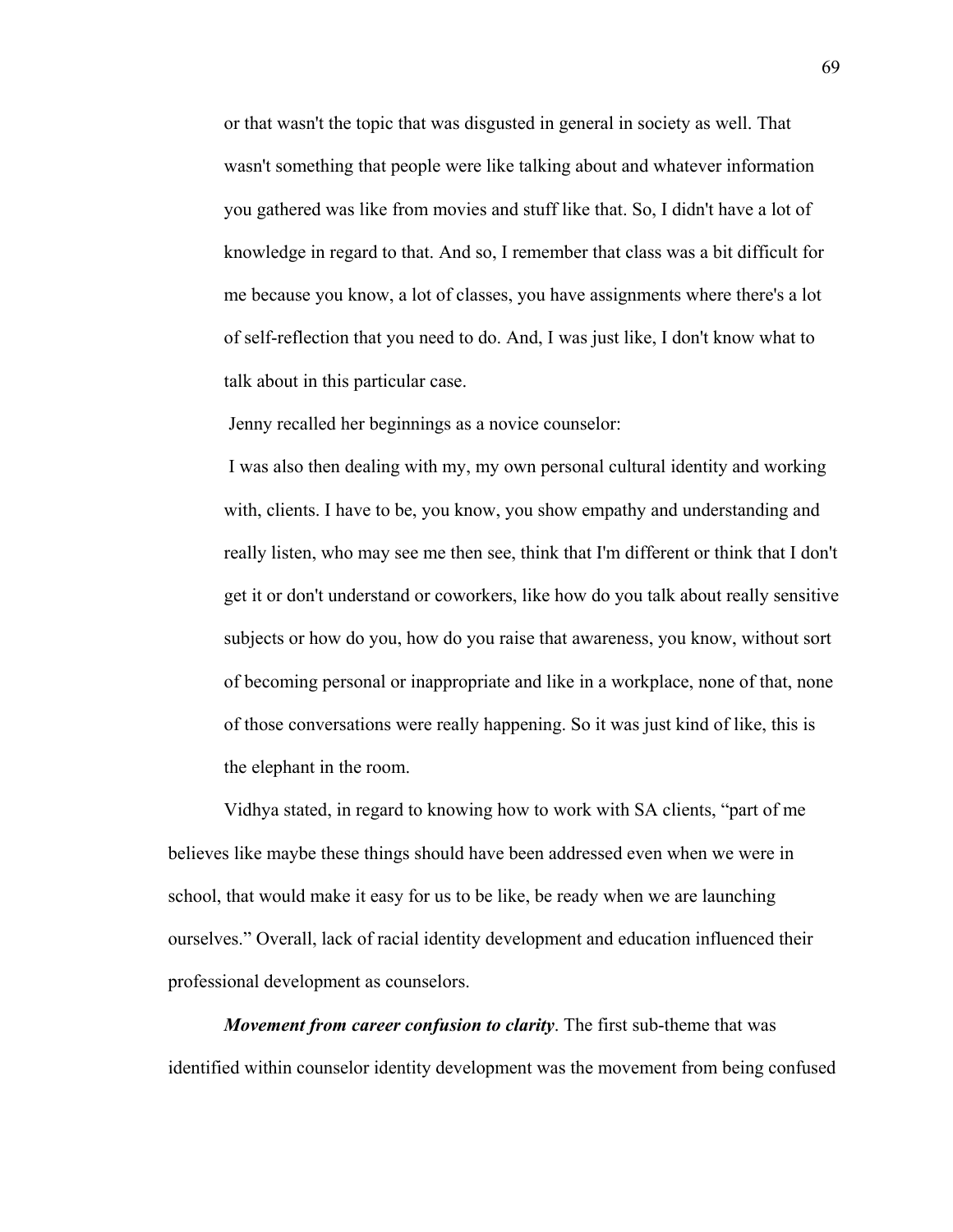about their career choice to finding a clear direction. All 11 participants indicated that their decision to become counselors began with an initial uncertainty, often contemplating various options until they ultimately found that a career as a professional counselor fit them best. The clarity of their career choice was triggered by an event, person, or deeper understanding of self.

Michelle recalled how her professional development began:

I went into mental health really kind of like as if, look, my dad's a physician, right. Like pretty, pretty common. Right. So like my sister was the first child was going to also be a physician. And then for me, um, there was a lot less pressure on kind of what are you going to be when you grow up kind of thing. I remember I had a friend in, I want to say high school who came to me one day and she started telling me about her cutting behavior, um, which I just, you know, like for any 16 year-old coming from our culture, that just seems like so different from anything that was really in my realm of normality, um, that it should have really freaked me out, but it didn't, there was an instinct to lean into that. Like, tell me more about that. What are you going to do? Um, and really was kind of like a flash that went off for me, which, you know, basically told me like, yeah, I think you would really like to go into mental health. Um, and so that's why when I went to college, I chose to go for general psychology, and really in the pursuit of, um, health psychology, I really started to become very interested in, well, if you change one person, what happens to the rest of their family? Because we are so family oriented as, South Asian people, um, and thinking about my family, like if I worked on myself, that's cool and whatnot, but what happens to my family? Like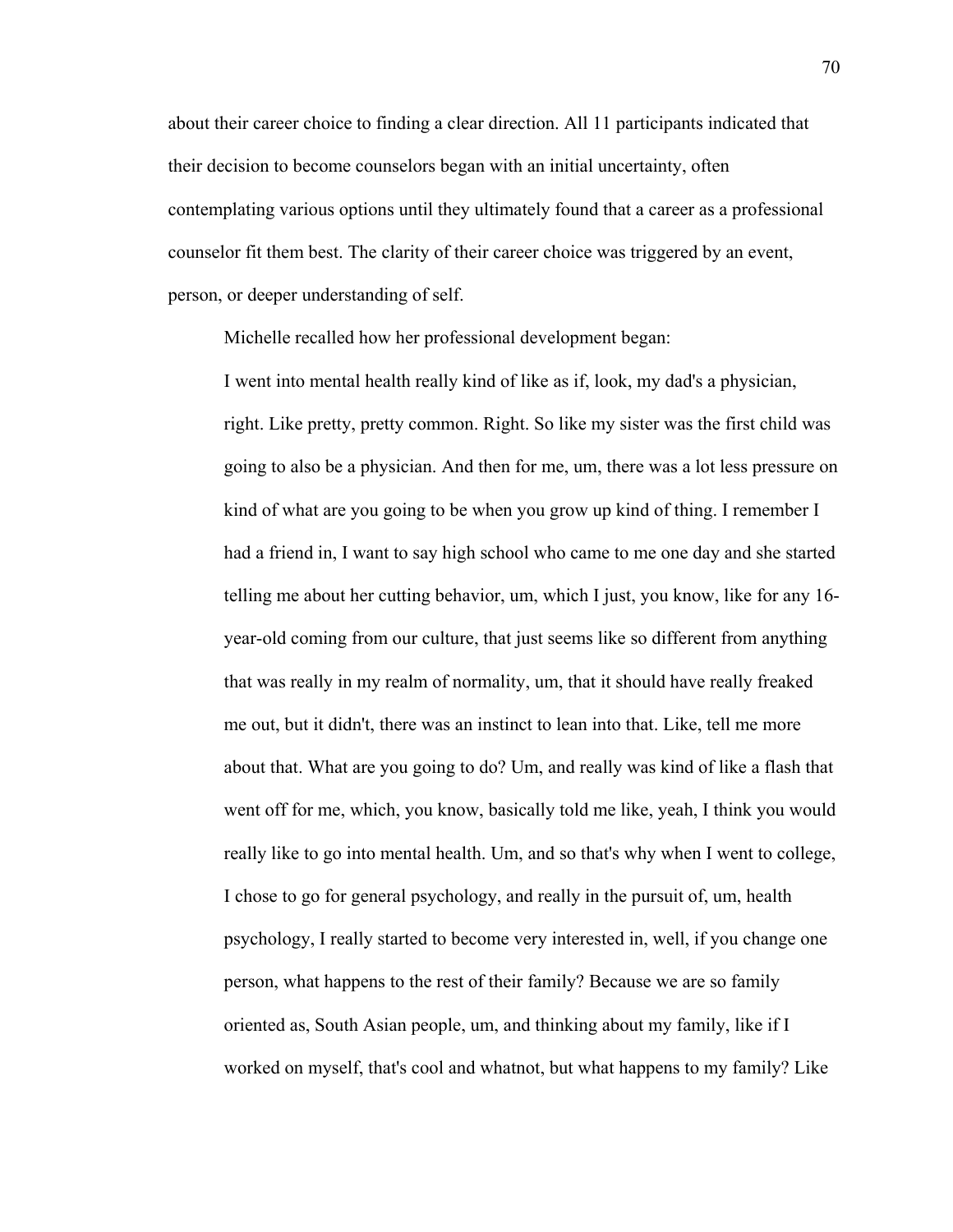if they continue to be who they are, then what happens to me in that system. And so that was the kind of thinking that really started me off on the path of that MFT, um, where I felt like that was really more aligned with how I viewed the world and our culture, um, and mental health.

Arsalan, who initially planned to have a career as a filmmaker, had a similar experience:

When I went to college, uh, my dad, um, you know, was, he was interested to know what I wanted to do for a living and everything, what I wanted to pursue. And, um, I was into filmmaking at that time and I saw myself as being like a filmmaker director and everything, and my parents were there, were supportive of it. Um, after they saw some of my work as my friends and I would shoot short films and everything, but my dad was like, okay, well, what do you want to do as a backup? Like, what's your backup plan? And, um, so I was like, I hadn't really thought about that. Um, so I ended up taking some psychology classes and the first psychology class I took just really, uh, appealed to me. And I, you know, just really fascinated by, um, the thought process, the behavioral, you know, things like why people behave the way they do, why is a person the way they are and how their early life experiences shaped who they are. So that was very interesting to me. Um, so I ended up double majoring, like I was doing filmmaking and psychology. Um, and, uh, and I just remember like, you know, I had this, I had this plan to go to LA, I had won like a couple of awards with my films in the past. Um, but I had this epiphany just one day when I was like driving home from, you know, meeting all these other aspiring South Asian filmmakers. Like I've never, I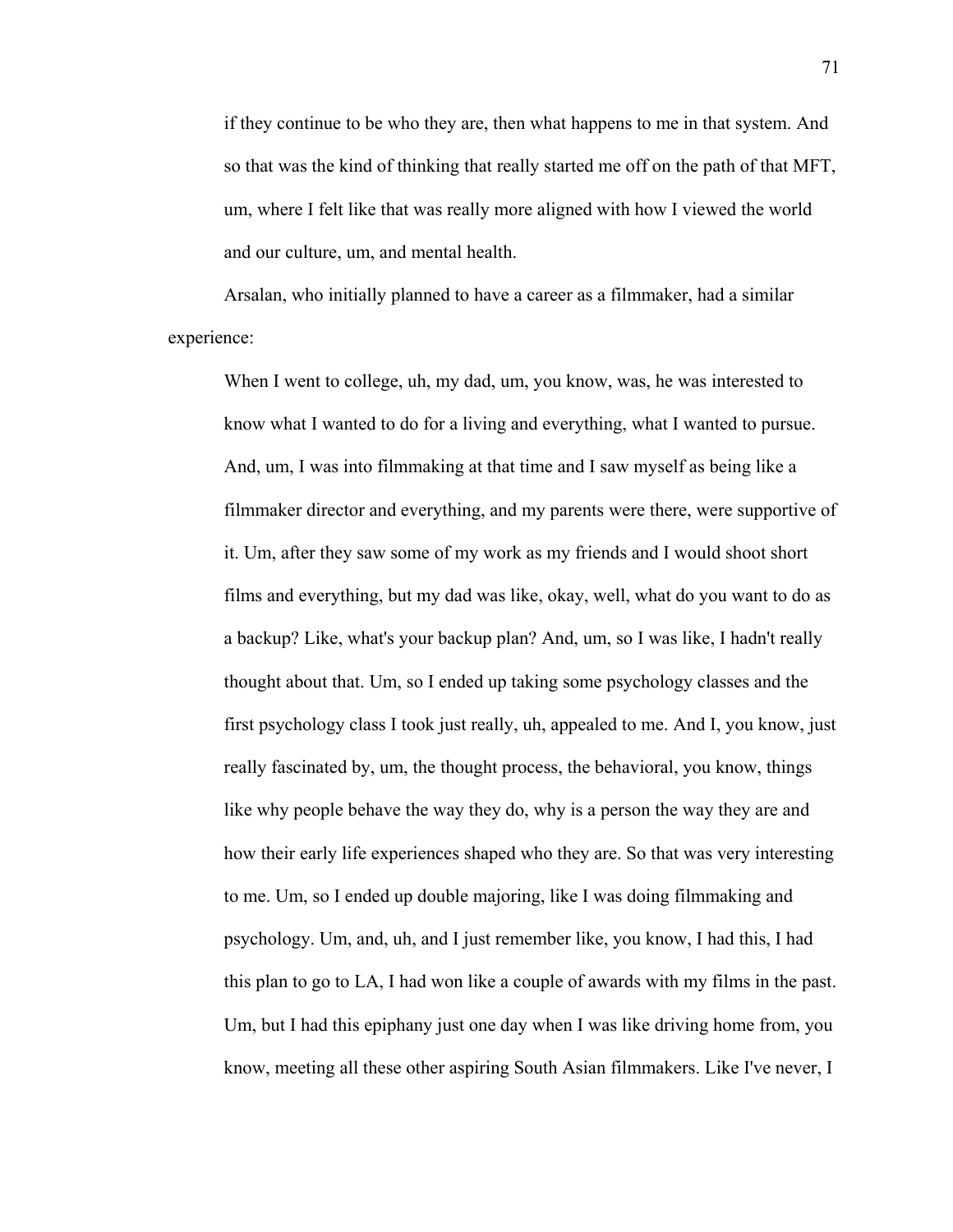was in New York and I was never in a room with that many South Asian filmmakers before, you know, um, and I just kind of saw their lifestyle and just how much of a struggle it was and how they're working all like working like at restaurants and just struggling to, you know, pay the bills and, you know, uh, pay the rent and all that. And, um, I just remember just thinking about how, like, you know, the digital age has really opened up a lot of opportunities for people like, especially with YouTube. So I was like, I'm happy doing, I love doing independent filmmaking. There are drawbacks to it, of course. But, um, I had this passion for counseling, you know, this idea of being a counselor. And I remember like one of my ethics classes in undergrad, I just envisioned myself like, um, I don't know what it was about that class. Like it's, I guess we were watching a bunch of videos, um, but just see just, I could see myself in an office and just working with, you know, one-on-one with people and just really making a difference. But, um, even more than that though, like I, like, I have a lot of, um, like social justice principles are very important to me.

Zahra's journey, like many of the participants, began with plans for medical school:

[My parents] really encouraged us to, just to be doctors like, you know, how all Desi's are. Um, and so, but for me, I thought about it, but I didn't end up pursuing it. I went to college in Illinois my undergrad was in teaching in elementary education, but I minored in psychology. I did the peace Corps in the Philippines after undergrad. So when I was there, you know, I was a teacher trainer and I enjoyed what I did, but I felt like my calling was psychology. So when I came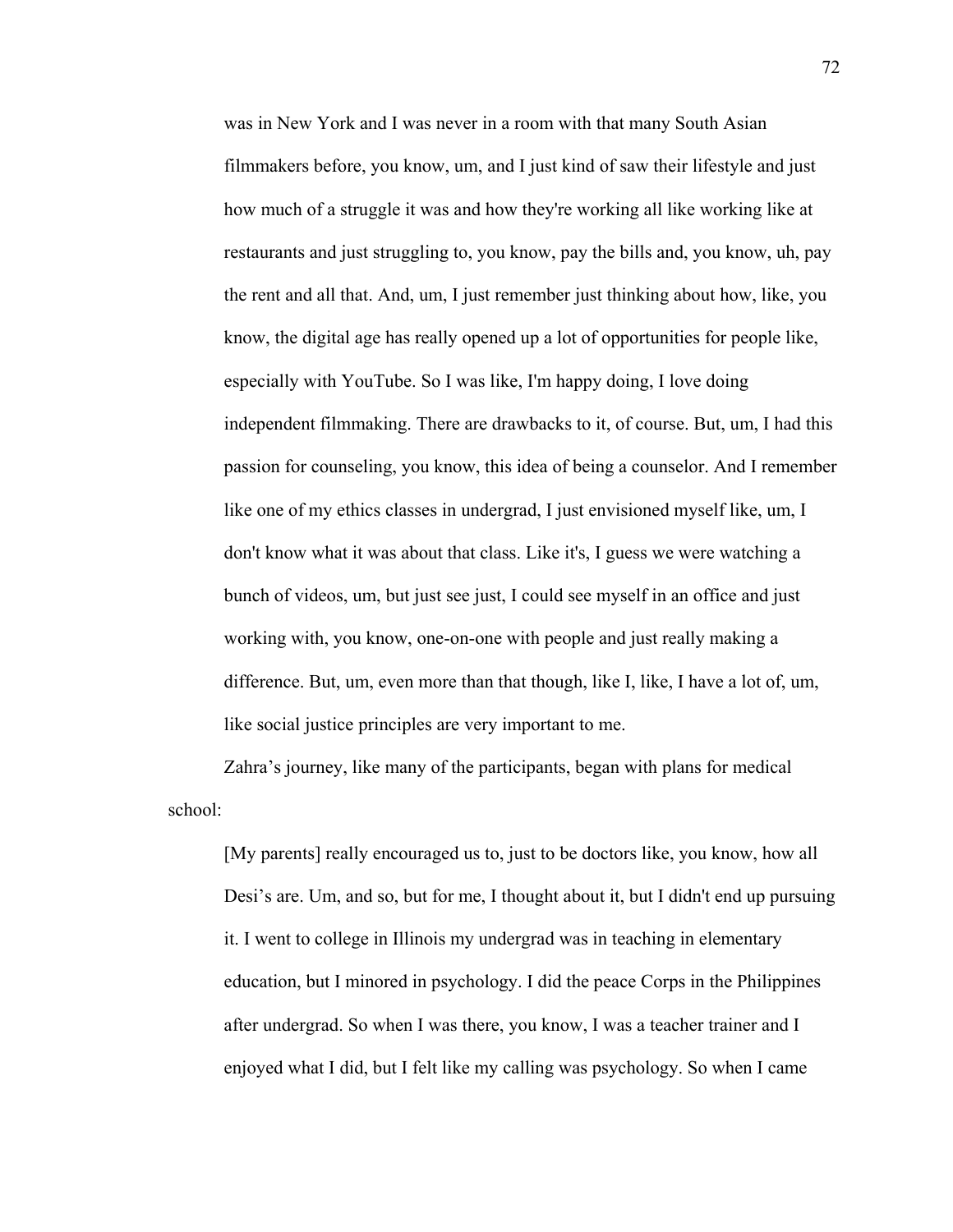back from that, I said, you know what? Like the thing I appreciated most about my experience in the Philippines were the relationships I made, I felt like on our death bed, what do we think about, we think about our relationships. We don't think about making more money or like having been at work more, you know, we think about our relationships. So then I knew I wanted to, to change to something in psych, but I didn't know exactly what area, because there were so many different areas. And then I came across marriage and family therapy and I was like, Oh, wow, okay. Like, this is what life is about.

*Purpose for choosing the profession.* The second sub-theme was endorsed by all 11 participants because the decision for becoming a counselor was often marked by a clear passion and calling for the profession. They believed they could be a resource for their community and could not see themselves working in another profession. They also stated that they had a natural ability as a counselor that was either identified by themselves, friends, or family. Aisha stated, "I really wanted to feel like, you know, to be a resource for South Asians, as well as Muslims." In regards to being passionate, Anisha stated,

I'm going to sound so cliche. I really love what I do. Um, I truly, truly love it to a point where I'm really passionate about it and that's why I kind of did this interview because I was like, I just want to get it out there that this is so important.

All 11 participants mentioned that they believed they had a natural affinity towards counseling, Rohan stated, "I just found like amongst my friend group growing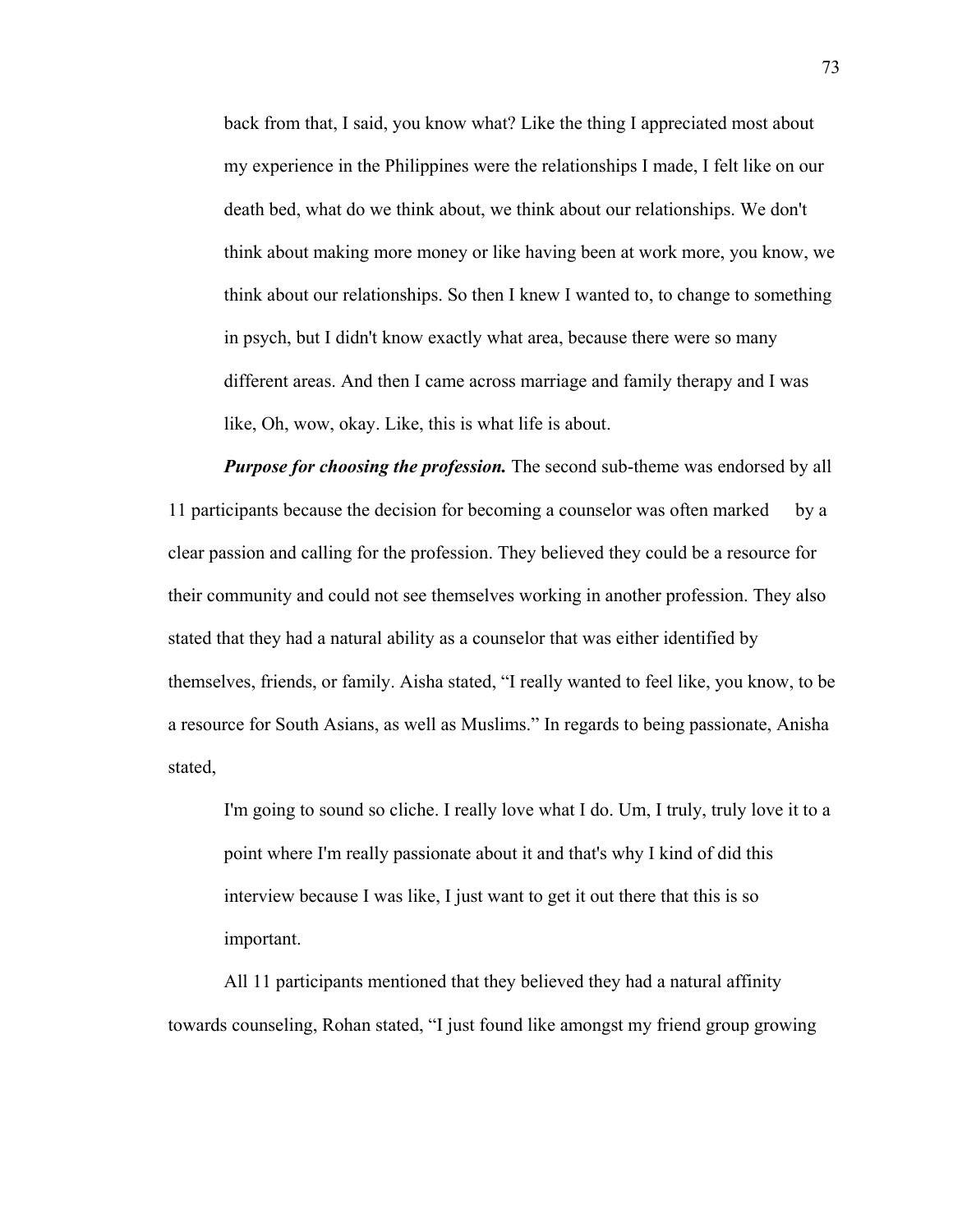up, whether that's in elementary or high school, I always found that people would turn to me to talk about like things going on in their life." Zahra also confirmed,

 I'm definitely doing what I'm meant to do. And I feel like a big part of it. Of course. I mean, being a middle child, you know, I think you can adjust to different personalities. So you are more, usually more open-minded in that way, I think, or just easy going.

*Reliance on social support.* The third sub-theme I identified was the importance placed on whether support was present throughout the SAA counselor's development. Azma recalled going through a crisis during her master's program and the importance of having her cohort's support through that difficult period, "I remember going through infertility and also marriage problems, uh, it was, it almost felt like I had these 25 people who were my counselors and we would share our stories and we would gain support from one another." During Aisha's master's program she faced an encounter with a professor in which she experienced racial discrimination, she stated, "I'm glad that I had support, um, with like my other classmates who also were like, you know, she's insane." Their support and validation enabled her to get through the class and move forward in the program.

Six of the 10 participants who mentioned support were specifically speaking about parental support. Some, like Hira, recall that their parents provided affirmative support during their professional development,

My parents had one thing they'd say, Hey, pursue whatever you want to, as long as it's something that you're passionate about, like, we support you a hundred percent. So when that decision actually came about, like, you know, shifting from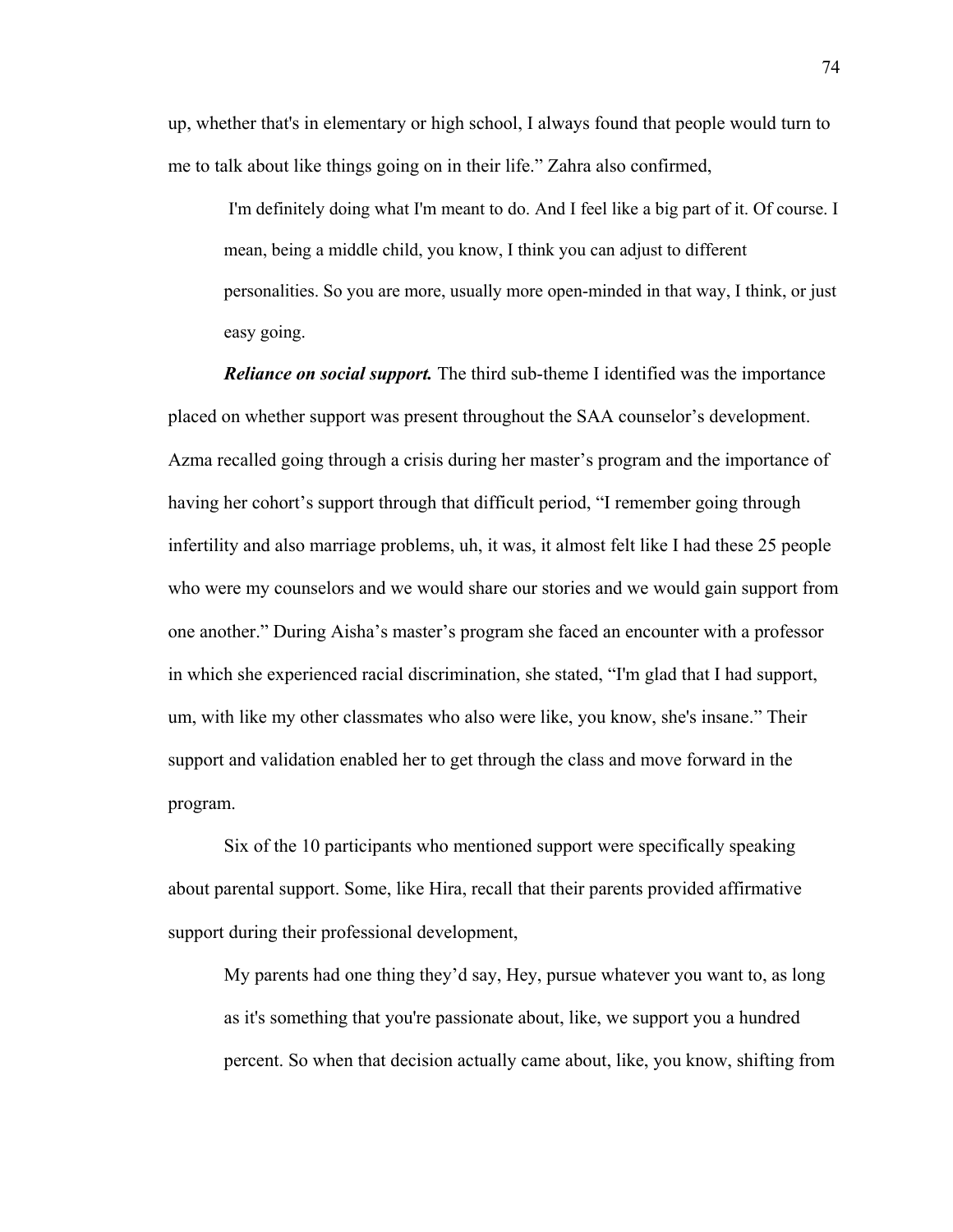med school to going into mental health counseling, my family was very supportive.

 However, three of the participants mentioned that their parents were not supportive of their career path. Priya stated,

And so since my master's program, that's certainly been an evolving discussion with my parents and helping them understand the work that I do. Obviously not sharing like personal client details, but just like broadly, like this is a presenting concern. Like you can benefit from this.

Rohan recalled what it was like to tell his parents about his career decision: Um, when I told my parents, they were like, why do you want to do this? And I said, well, because, um, I think mental health was really important. And they were like, don't you want to look at another career? And like, you're going to hear a lot about people and their problems. And isn't that going to be a lot? For me, it wasn't, and I convinced them otherwise and I sold them to the idea that like, well, I'm not going to be a medical doctor, but I'm going to be a doctor and it's still a health science, you know? I mean, and that's the way I sold it. I can't tell you that my family completely understands it. My mother to this day. I mean, I started my graduate education in 2001.So we're talking 19 years ago. Like, I can't tell you that my mother or my father completely understand why I do what I do.

*Impacts of discrimination*. The fourth sub-theme that was identified by 10 out of the 11 of the participants was how their development as counselors was impacted by discrimination from either society, their counseling program, faculty, colleagues, bosses, or clients. The discrimination they experienced had a range of severity, from having a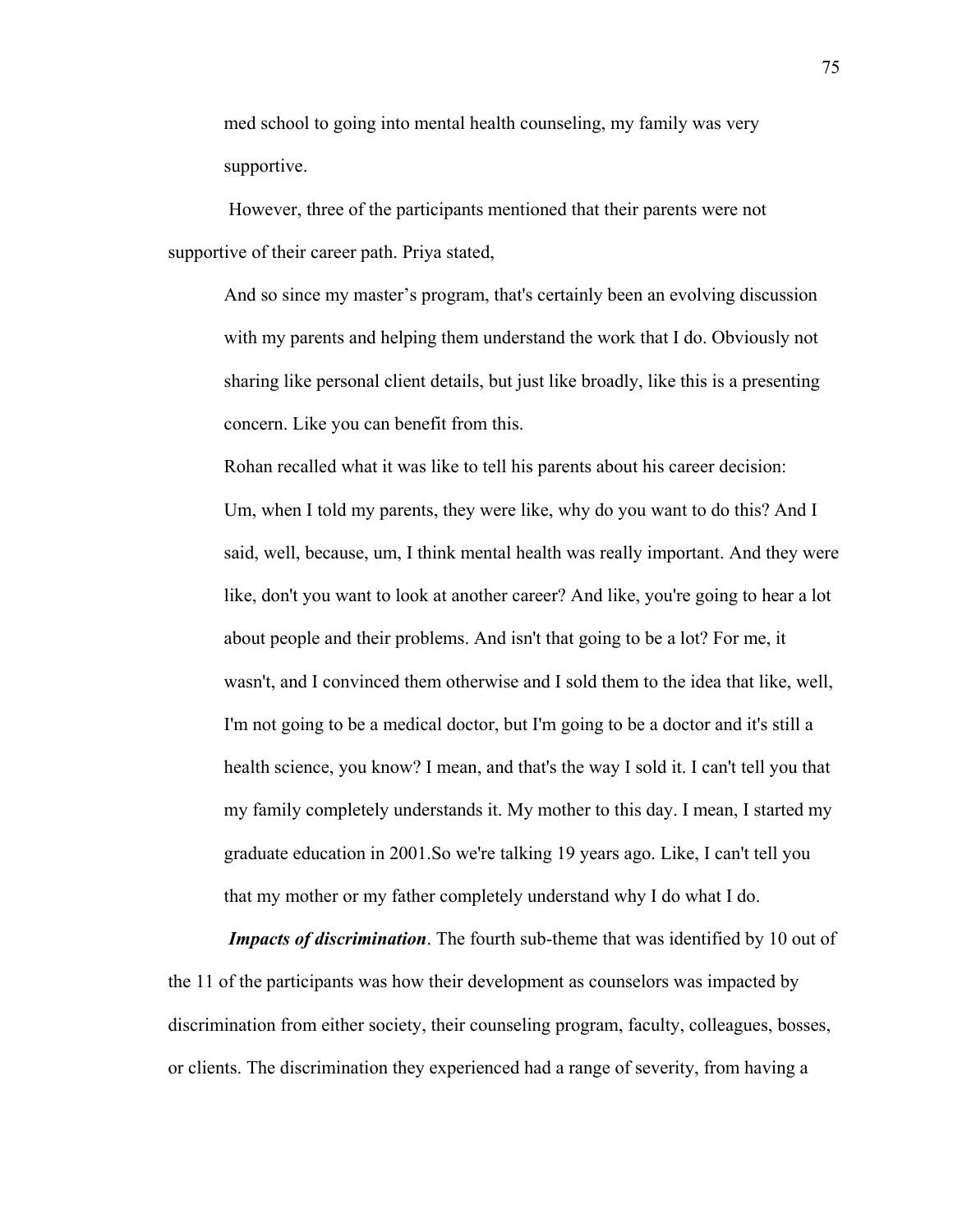power struggle with faculty or experiencing microaggressions that were not addressed. These experiences impacted their sense of self, view of the world, and professional development. Throughout counselor development, from novice to experienced counselor, the SAA professional counselor experienced a discriminatory event that complicated their professional development. Three of the ten participants experienced these discriminatory events before they left their training programs.

Arsalan recalled an event that happened as a counselor education student during his multicultural counseling course:

It was in the beginning of this semester. I was like, man, this is going to be my favorite class. You know, uh, definitely like this is why I got into counseling. This is my favorite topic. And, um, the professor was using this language. He was using this term illegal aliens. Right. And I simply raised my hand and I just said that the actual, you know, the term illegal alien is actually dehumanizing for a lot of people, especially people who are criminalized by that language. I said, the conversation has shifted. And the language now is undocumented immigrants. And I think that if we were counseling people, we should use undocumented immigrant instead of illegal alien. And I would just to my shock, he just looked at me and he's like, uh, don't be so over-sensitive about the language. And I said, I'm not being over-sensitive, I'm just saying that if we're building rapport with clients, and if I were to use that term, and they're from a group of people, um, that's criminalized by the language, I'm going to damage the rapport right there. And, uh, then he just towered over my desk. And in front of the whole class, he said, now you're just lecturing. He's like, this is my class. And then he goes over to the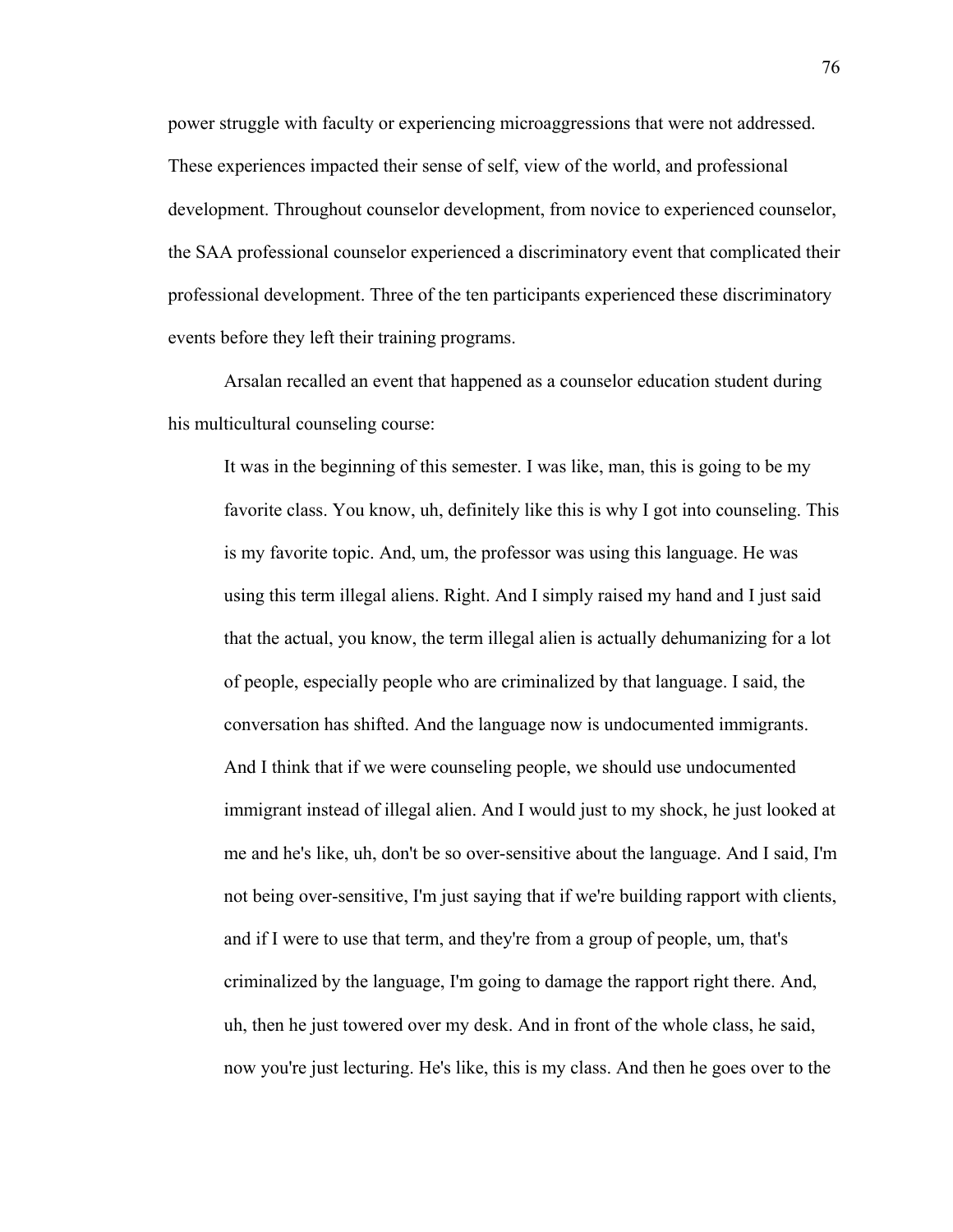board, he draws like a scale of multicultural development. And he's like, your multicultural development is all the way at the end here, because you have a problem with the way other people, um, with other people's views. He said that, uh, he's like, if you don't care about multicultural competency, then there's a door right there. You're, you're welcome to leave. I said that you always tell us to encourage us to participate and I'm participating. Right. But if you don't want me to participate, then I'm not going to participate…He wouldn't apologize to me. Um, I tried to get the Dean involved, the Dean tried to mediate it, and he just told her and, and me that he was not going apologize, that he had done nothing wrong. Arsalan reported that he was then called into a meeting with human resources and the chair of graduate education for disciplinary action. He recalled,

I was just really, like, I was just really scared because I felt that, uh, I mean, I really felt like that was, uh, being profiled. I felt like I was being stereotyped, I think just, uh, because it wasn't just like the illegal alien thing too. Like there were things he was saying about Muslims. Like he had admitted in, in class that when 9/11 happened, he admitted that he had a bias against Muslims, you know. I had to write a skills development paper, but I was so worried about my career because I felt that it was going to incriminate me and that it was going to ruin my career. I had so much anxiety about it."

While a student counselor intern, Michelle recalled this experience:

He was referred to me by one of my friends actually… [He] just told me one day, you know, um, Michelle, I would never have picked you as my therapist, but I'm so glad I did because I would never have thought that we had, so we would have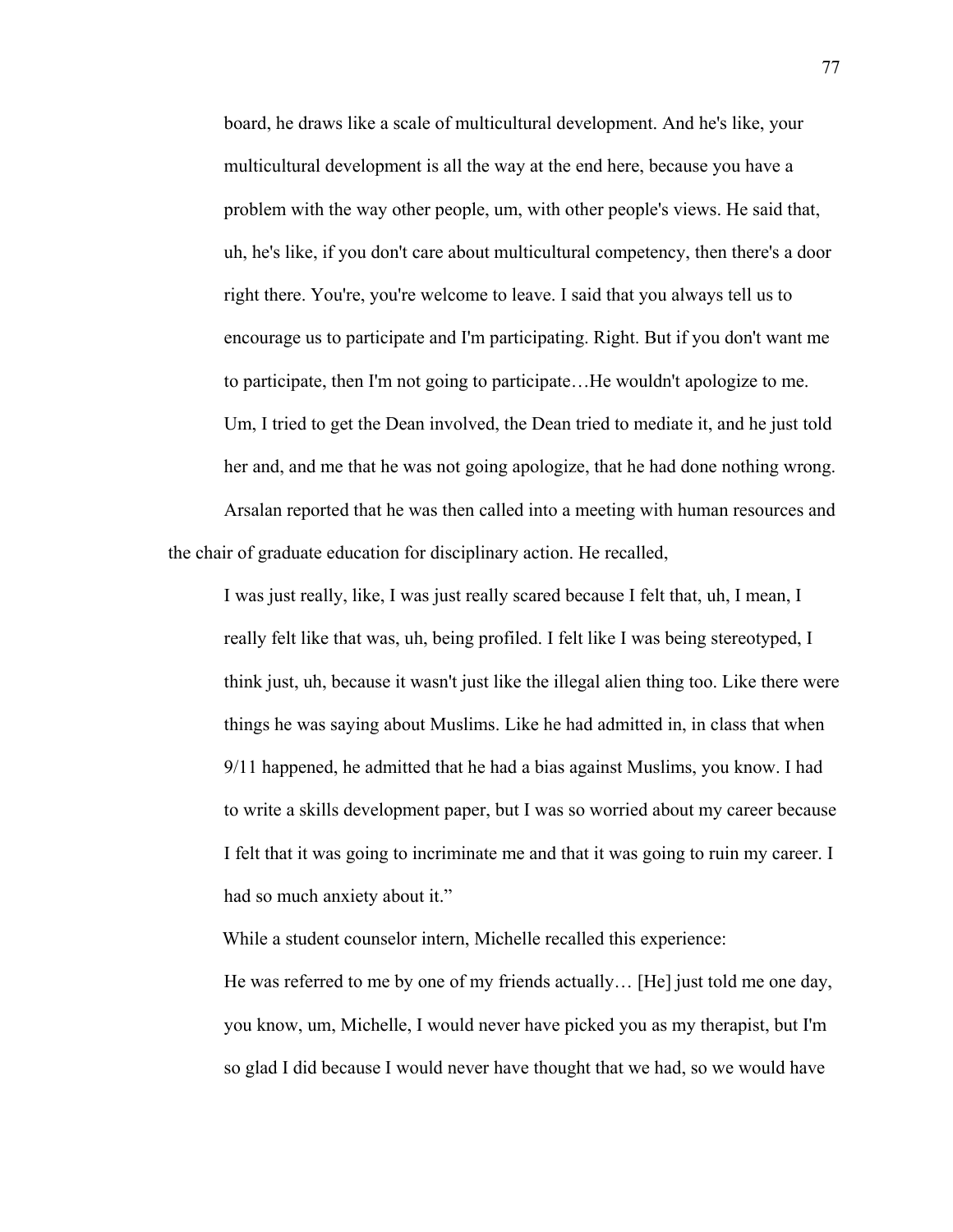so much in common. Um, and I remember thinking, wow, that's a really weird thing to say to somebody. Um, and so I remember processing it with my practicum group and people saying, wow, that's like really racist, um, or what have you. And so there was a lot of labels thrown around, but I remember that being kind of one of those moments of like, wow, um, my clients see me differently… I think for me, it was this, um, realization that my clients see me differently than maybe I see myself because I see myself as just a person. Um, but then to hear feedback like that, um, is difficult.

Priya recounts an experience while being a counseling intern: Within the first three months of me having graduated from my master's, I'm completely a newbie in the field. Don't really know too much about how this works in a professional setting. I had probably within a span of three to four weeks, like a few different clients go to my, go to my supervisor directly and not address it in sessions with me saying that my therapist is a different background from me and, um, different religious background as a practice doesn't have the same face. And then my supervisor actually ended up turning it around and putting the blame on me that I was the one who was, um, kind of at fault in a sense for having this mismatch... And I'm like, I wasn't even aware that these

people were having these thoughts. I can't read their mind. I ended up getting penalized for it.

Hira recalled a discriminatory incident that occurred while she was working as a licensed professional counselor: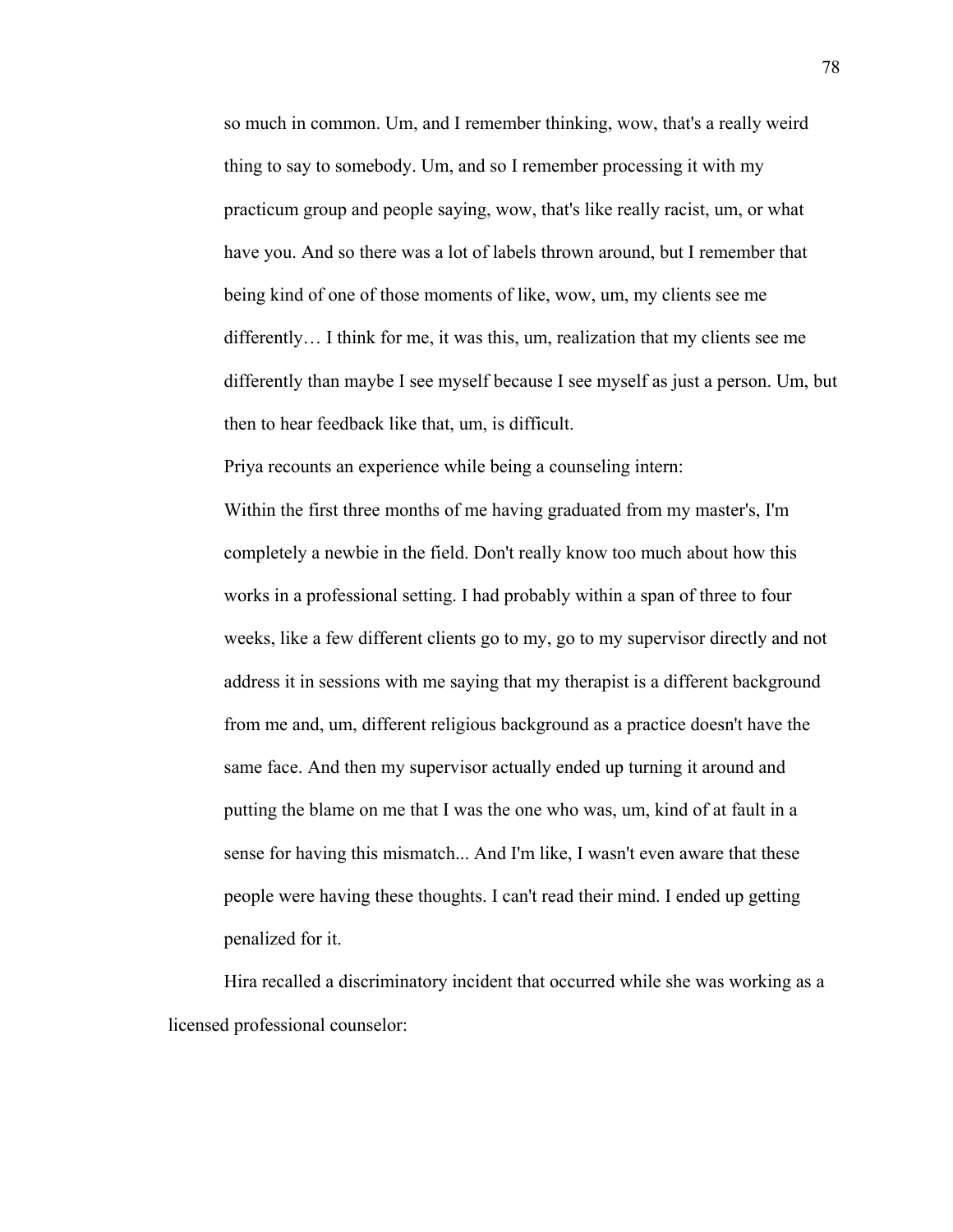People say that, Hey, your name is so difficult. Can I give you a different name? Because I can't pronounce your name. To me, those are like the things that I've like dealt with in the profession, in the professional field. And I think that that's where I take notice a lot of things. And that's where I think there needs to be a lot of education in regards to that.

## **Multicultural Competency**

The third theme that was identified was the multicultural competency of the participants. Ten out of the 11 participants mentioned how their multicultural course and counseling program contributed to their multicultural competency in the field. One subtheme was present and mentioned by all 11 participants was (a) integration of eastern and western intervention.

When talking about her multicultural course Aisha stated, "to be honest, I really don't even remember. Um, yeah, so I feel like it didn't even make a big impact." Arsalan talked about how had a terrible experience in his multicultural counseling course. He stated that his professor "did not even cite any curriculum. He was just like talking from experience. Like, it was very weird. It was just like, Oh yeah, I watched a lot of comedy shows…" Azma recalled what it was like for her to be the only South Asian in her counseling program:

I had to educate a lot of people in my program, which I felt proud to do cause my, you know, to let them know, Hey, I had an arranged marriage and well, our culture really supports couples be together and, divorce is definitely, um an option, but it's just the last thing that we discuss. And it's not the first thing we discussed, you know, and just the whole arranged marriage and what that looks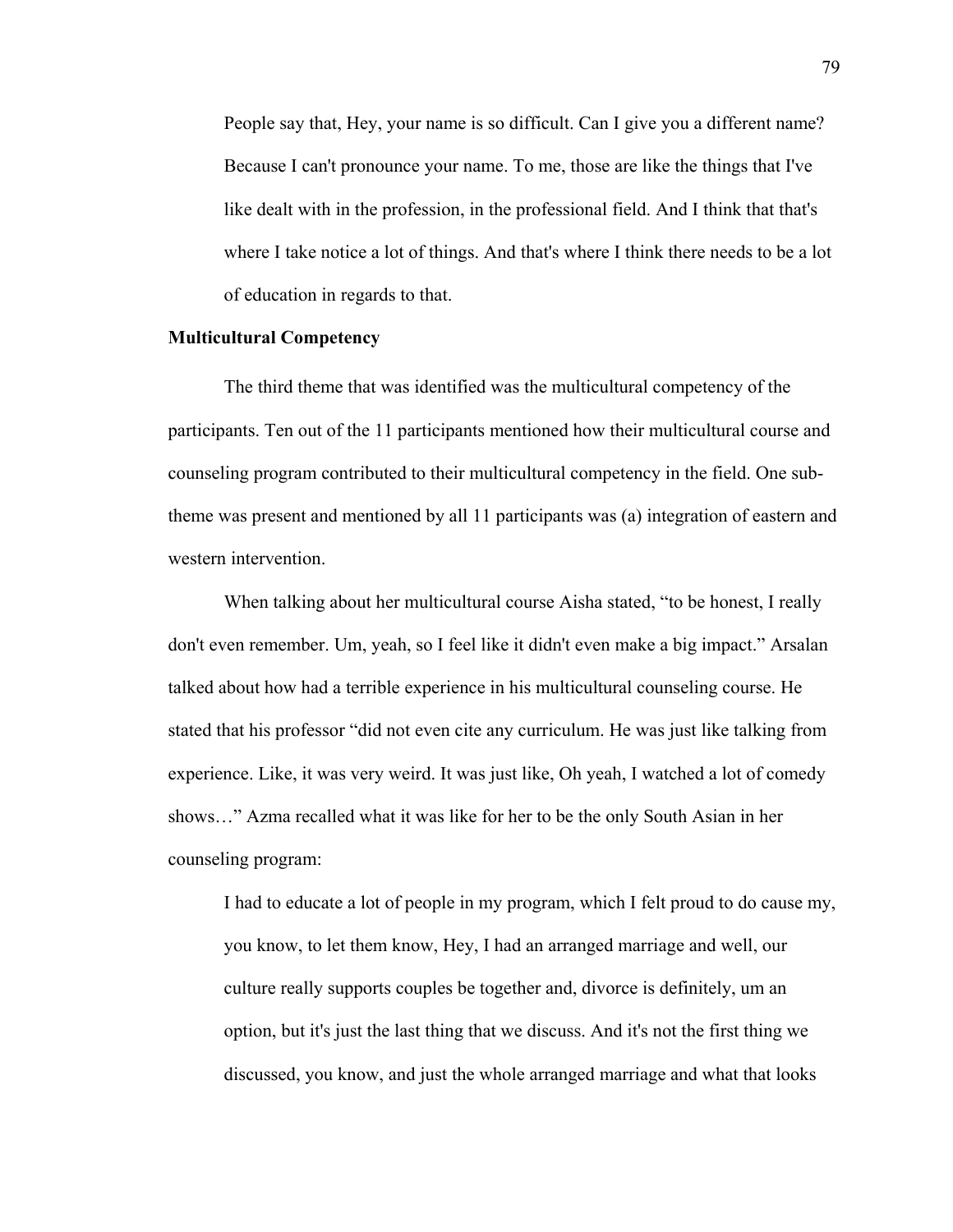like and what my wedding was, was like. So I was the only Indian student in the cohort, in the program. I'm not the only Asian, but Indian. And so it was just, like I said, a lot of, um, like explaining about my culture, especially the cultural competencies and cultural diversity classes that we had. So, um, they probably gained more information than I did because it was something new for them. Hira suggested one way to address this issue, "one course in diversity is not enough to be able to go out there in the real world, and then be able to talk about these very real issues and concerns, because that's just in general, that one course I think is, is a problem." Rohan stated, "My master's program was in marriage and family therapy. I felt that the undergraduate education was stellar and it prepared me for that. Like, I felt very confident about, and during the field, I also, um, felt that that education was so solid. Like my master's program was solid and I appreciated what I've learned now. Some, some downsides was that there was only one class in diversity counseling."

*Integration of eastern and western intervention.* When working with clients from SA backgrounds, the participants had to develop interventions that combined the knowledge gained from their programs as well as eastern values. When conceptualizing a client and their family, it was important to take into account their cultural values that might have been different from the family theories taught in their programs. SA clients would seek the SAA counselor for their ability to integrate both world views in session. Jenny stated, "Therapy is still a very white, you know, Eurocentric sort of field. I think that it is changing, which is really great to see."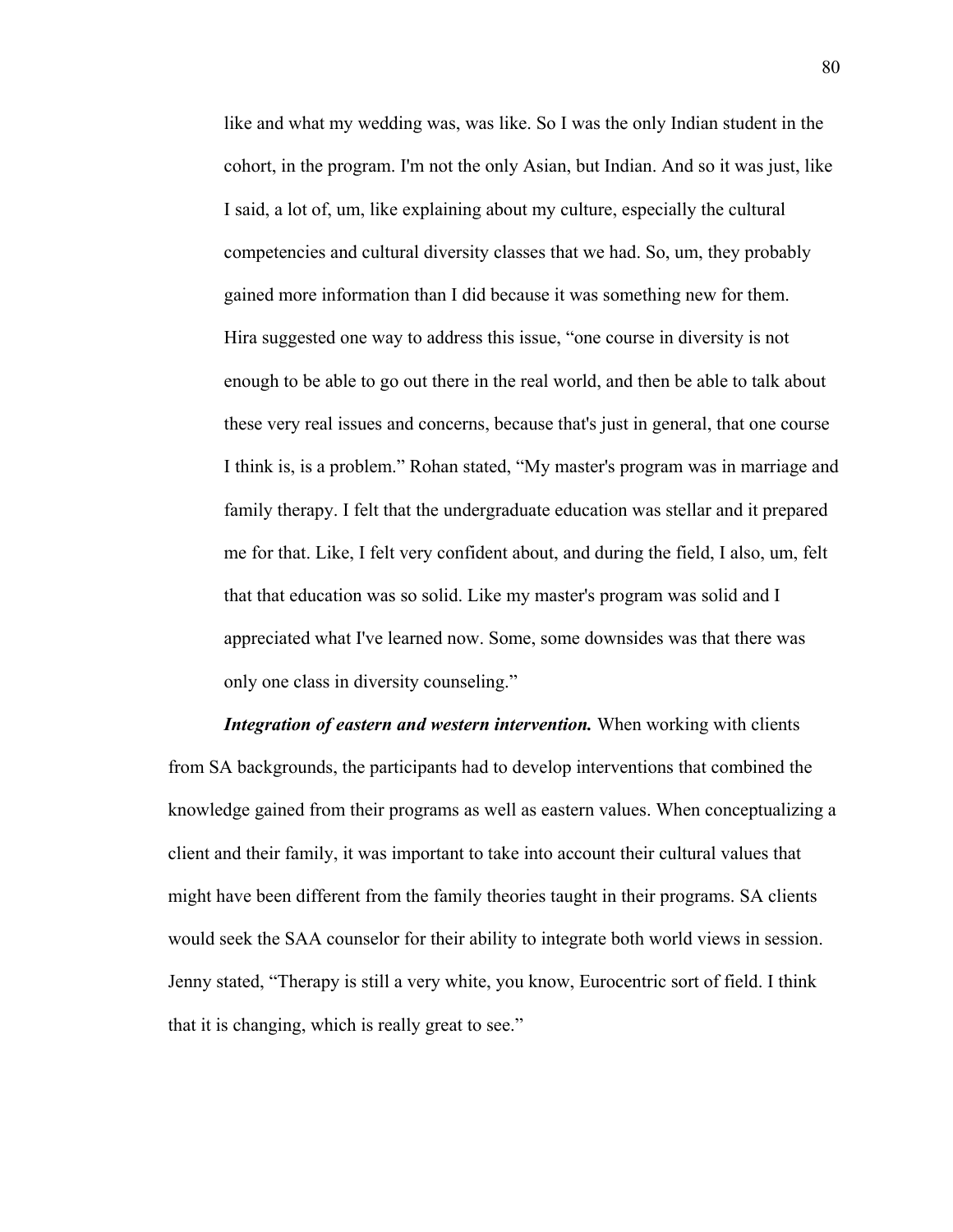Michelle recalled:

So, we have this wealth of knowledge, whether it's from our, you know, our family members and the way they live or things we've experienced ourselves that we can totally draw on in order to help clients. Right. Um, so talking to people about, well, who do you have in your family? What does your family say about this? Um, I don't know if a lot of people talk about that, but we certainly do. Right. Because our family is going to have an opinion on everything that we do. Right. Um, and when I ask clients that they will, you know, there's so much, again, they're bringing resources to the table that we're not tapping into because we're not seeing it from, you know, maybe a different cultural perspective. Rohan recalled how his own experience also informed how he approaches SA clients:

Then this is the other piece that I think is really important, recognize that many of the models of psychotherapy are not going to be, are not going to fit the family of origin that you grew up in. Because I just remember a lot of the families. I mean, I practiced using all the MFT theories, but then some of them I'm like, yeah, this would never have worked in my family. You're going to tell us to like differentiate or to like create boundaries or whatever, I'll even use this example. I went to a therapist very briefly who, when I first came out, like I was going through some conflict with my family. And they're like, why is family important to you? Why don't you just cut them off? They're so toxic. And I'm just like, you're telling a South Asian person to just like completely cut themselves off from a family. And I was like, wow. Okay. And then, and this was after just like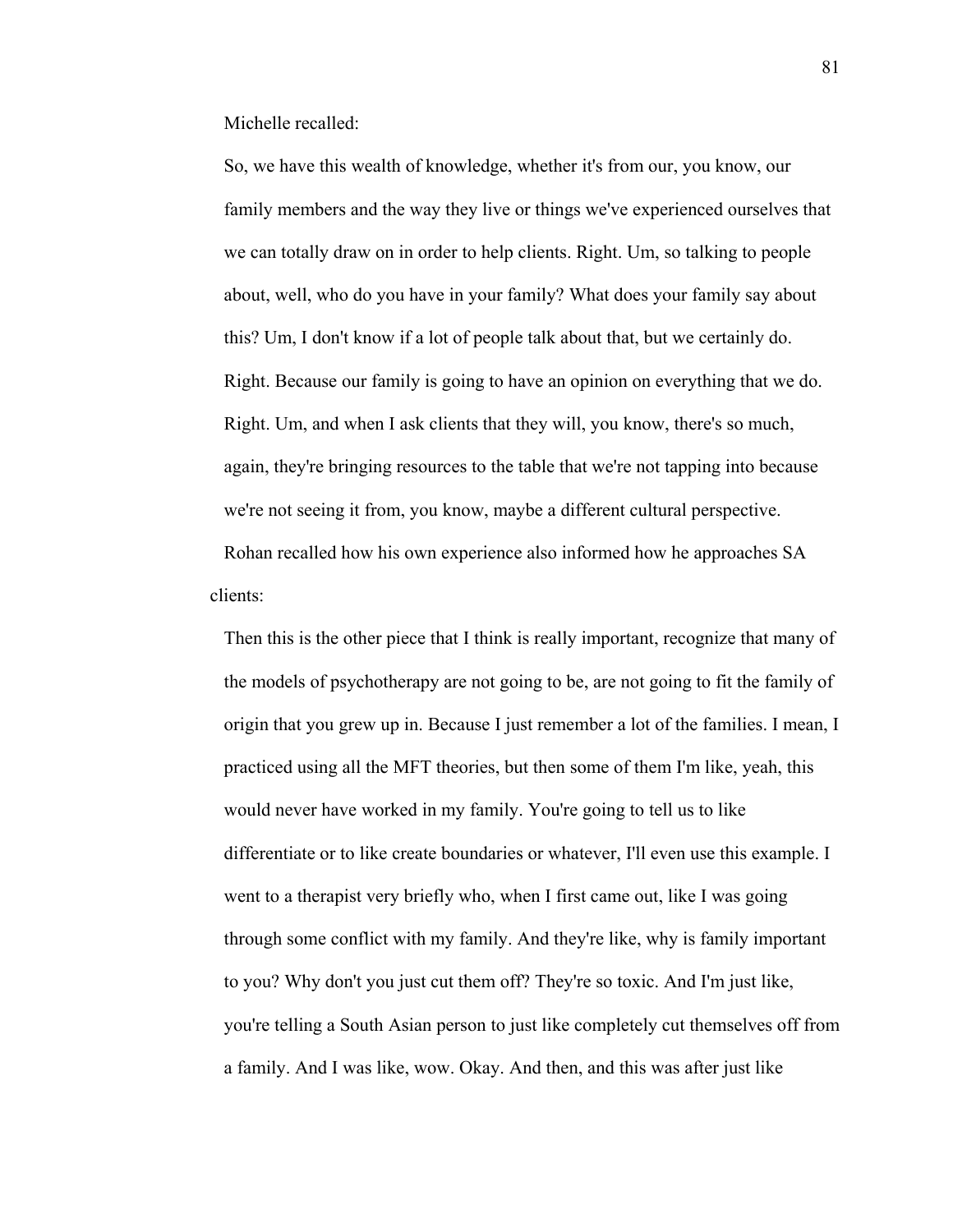halfway through the first session and doing an assessment and I'm like, Ooh. So I just, again, I just bring that up because, um, I think you start like wondering and going, how do I fit with this with my experience?

# **Racial Identity and Counseling**

 The fourth theme identified in this study was the impact of racial identity on counseling for both the client and clinician. All 11 participants mentioned at least on aspect of how racial and ethnic identity has influenced the SA community, counseling between the SAA counselor and SA client, and factors that impact the therapeutic relationship. Ethnic identity impacted the way the counselor saw themselves, their purpose as counselors, and ability to help their community. There were three sub-themes present as well, (a) attitudes toward counseling in SA community, (b) culture matching, and (c) boundary crossing.

Hira stated,

I used to wear a headscarf when I first started my therapy profession over time, I made the decision to kind of remove my hijab, which was just a personal decision. And so one of my biggest fears was that people are going to come in, they're going to see that I'm a person of color. They're going to see that I am a hijabi female person of color, and they're going to probably, you know, immediately think that I am not knowledgeable or I'm not eloquent in speaking.

*Attitudes toward counseling for SA community.* The SA community has a history of stigmatizing professional counseling. All 11 participants were either focused on reducing the stigma of counseling in their community as their reason for joining the profession, noticed a change in stigma since their career began, or were discouraged by it.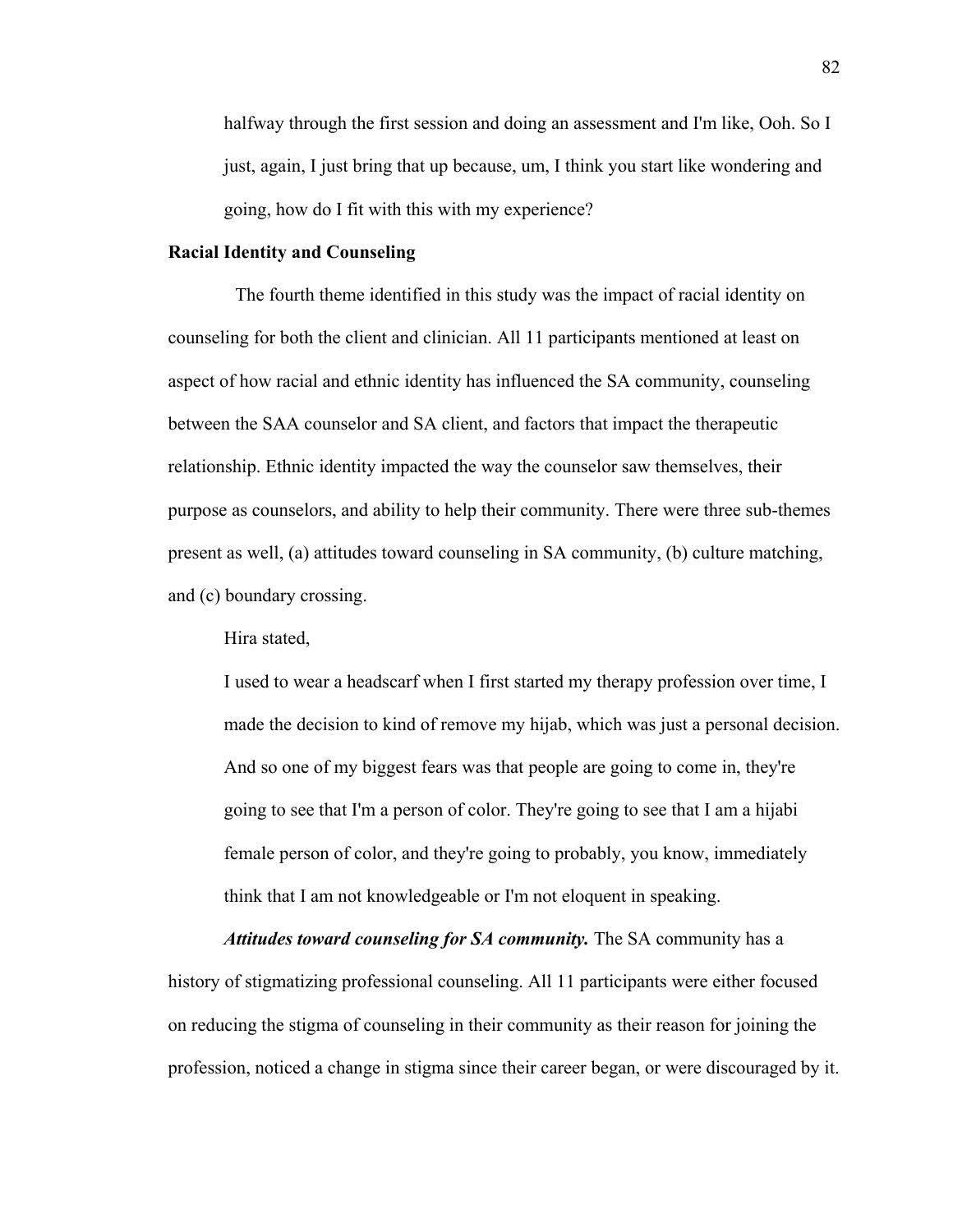Azma recalled how the attitude towards therapy has changed in the SA community over the past 20 years:

I'm very proud of my community, when the word counseling would come up, you know, people would say, Oh, I don't need counseling. I have my friend, or I have a sister have my aunts, and I had to have to explain to them that that's not therapy, you know, so I said, well, a lot of education again, just like, okay, well, I'll tell you what, you know, I can explain what therapy means. And still, it was a struggle to actually define that for people in my cultural community to understand what therapy meant. Also there would be some very interesting comments, like just talking. I mean, just why aren't you, you know, well, I talk to people all the time, you know, it's like, why would I, why would I pay to talk to you? I talk to people all the time. It's, it's interesting, you know, and also that fear of, Oh, will this information be shared or, you know, so if I see you down the street or, especially in the Indian community, there's that fear of, um, information being leaked out into society, because I think a majority of the culture is very conscious of social status and what their social status looks like, you know? And so that was a fear that lots of people had. So, this is, I'm talking about maybe 10 to 15 years ago, but now it's, there's, there has been a drastic change, I think in just the way people are defining therapy and how they view therapy.

Zahra recalled how stigma towards mental health impacted her personally, My dad, he, you know, he passed away. Um, it's been like almost four years. He was someone who he struggled emotionally for years and I saw it, you know, I mean, he had a lot of loss in his life and he was definitely depressed at the end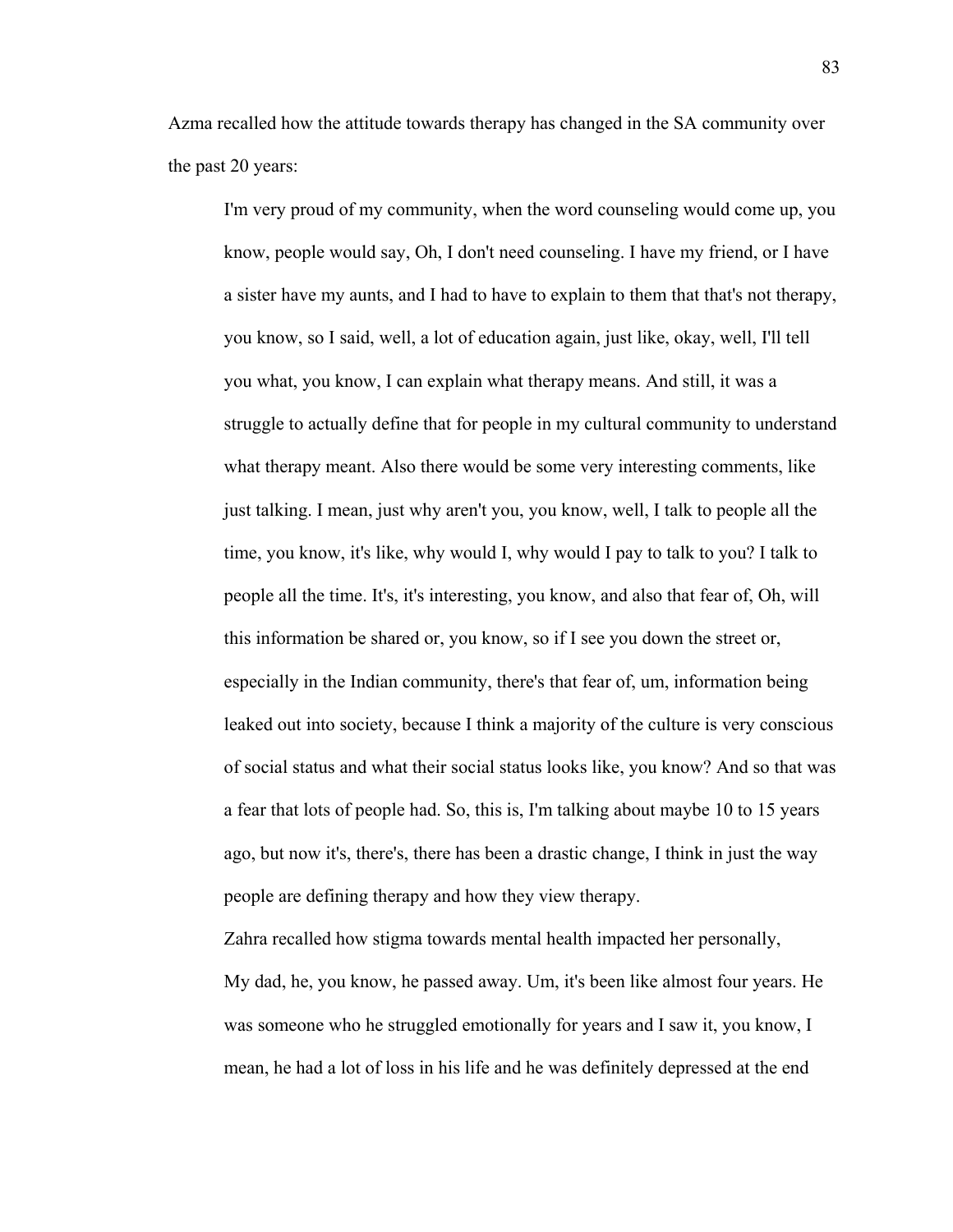and, you know, I, of course like I would encourage him to seek help, but like in the culture, you know, and that generation, like, they just don't, they just don't see a way out of it.

Arsalan stated, "I mean, there's this whole idea that yeah, there's stigma in our community, but then this whole belief that like our people don't look, we don't seek counseling, I've learned very quickly that that's not true. There's a demand for it."

*Culture matching.* All 11 participants stated that SA clients who sought out the SAA therapist stated that they benefited greatly from the match in culture. They believed that their counselor understood their cultural background and that they did not have to educate their counselor like they had to with a non-SA counselor. The SAA counselor also enjoyed the culture match because it felt easier to counsel someone from their own background due to the similar experiences, values, and ability to build rapport easily. Some SA clients did not prefer a counselor who matched their cultural background because they could not trust the counselor to keep confidentiality or did not feel comfortable.

Zahra recalled what it was like for her to see SA clients:

I identify as a desi Muslim therapist. I mean, I'm not like so religious or so traditional or anything, but I know obviously the cultural, um, component to it. And so I love working with desi and Muslim clients. I mean, I have like a range, but I really love working with them because I feel like instead of knowing this much, like I know this is much more, you know, um, and so many times, even when I was in graduate school and we were learning stuff about family systems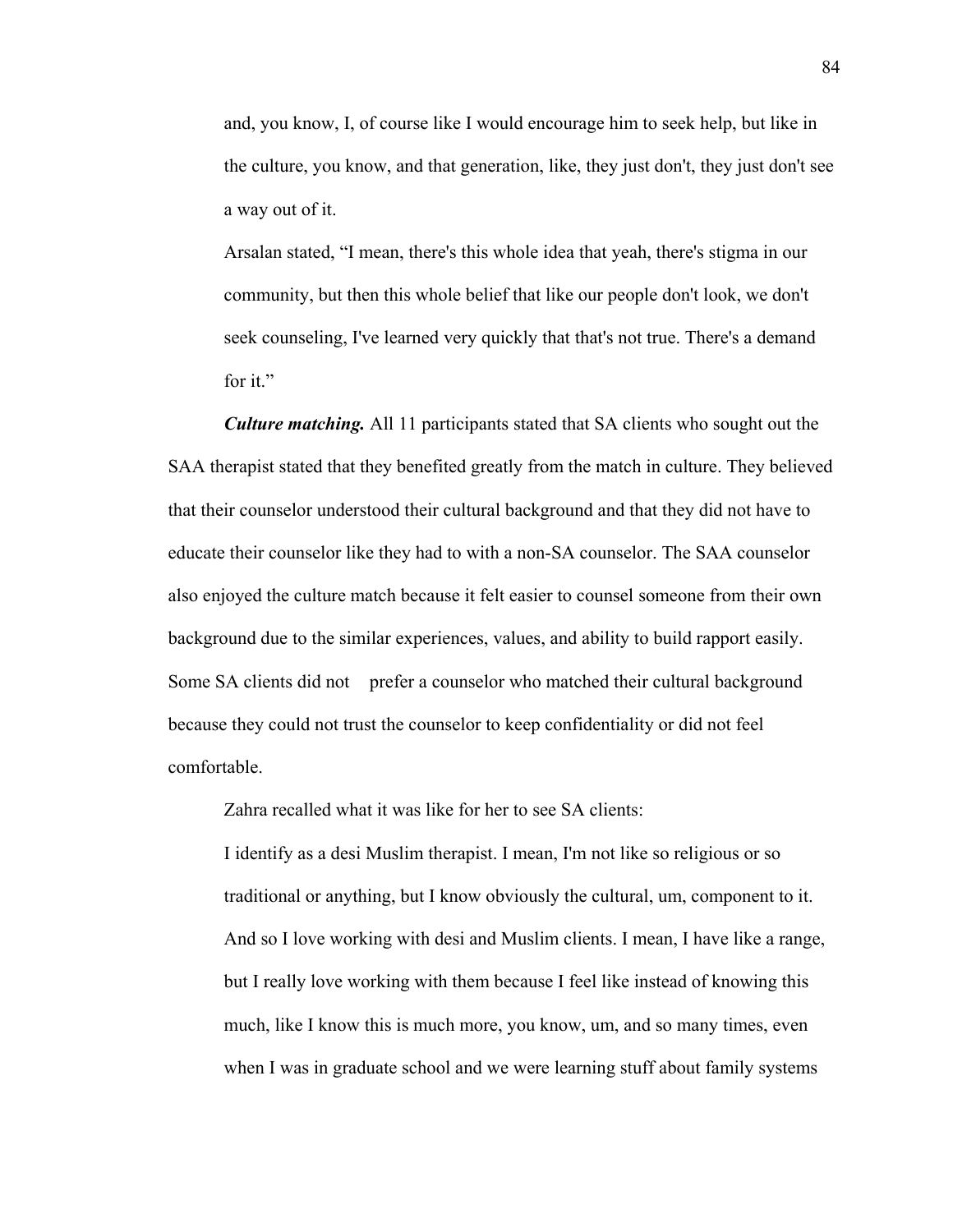and all that, and I just thought, okay, this is not going to fly, but like making these boundaries in our culture, you know, in my family. And so I think just understanding that piece, like really helps you when you are working with, Desi, um, you know, like Desi clients, um, because you know, so much more and you can just, you know, like if I, if I was, you know, not Desi and I would be looking at and listening to like couples or, you know, how they bring all the family is so enmeshed all of that, like they just wouldn't get it. They wouldn't understand the dynamics, but I get it.

Arsalan stated:

They don't feel comfortable talking to somebody outside their cultural background because they don't want their parents to be seen as like in a stereotypical light. Like they want help dealing with the toxicity, but at the same time they don't want like this kind of like this, you know, this white gaze on it, right. Like this kind of judgmental perspective on it."

 Michelle stated that culture matching is not limited to just SA clients: I have had people tell me, I sought you out because you were a Brown person. And so people are telling me that this is important to them. And when I say Brown people, I mean, I mean all kinds of brown people, right. So right when they say representation matters, it really matters to people.

 Three of the 11 participants talked about how culture matching was not always sought after by SA clients. Rohan recalled how this occurred in his own practice: I will say I've actually worked with a few South Asian clients that I'm not sure if

it's their own preference, or even if there's like some type of internalized

85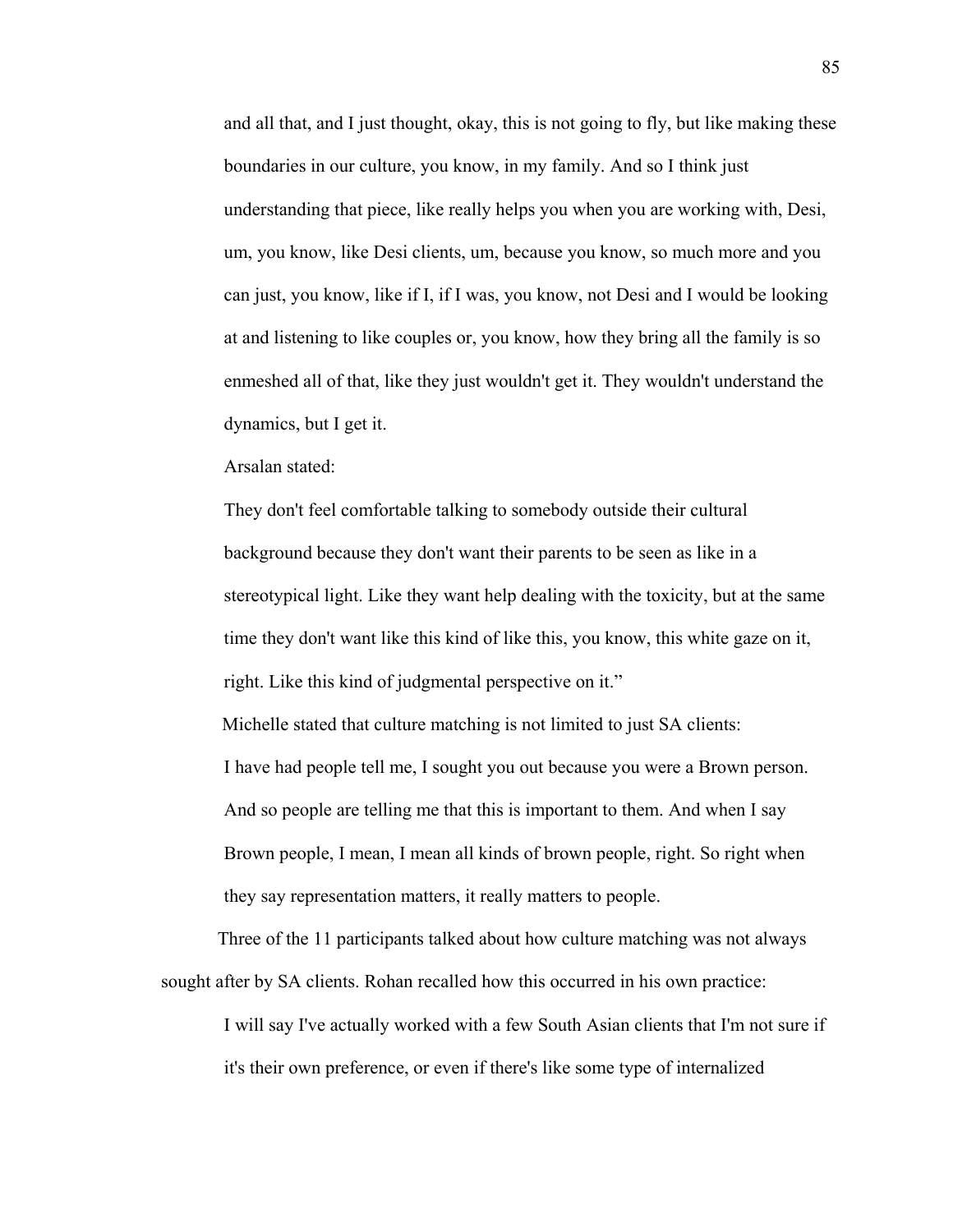discomfort with their own culture or whether, because I identify as South Asian and they identify as South Asian that maybe, perhaps they feel like maybe I would judge them and all that.

*Boundary crossing.* The third sub-theme identified was boundary crossing, seven out of the 11 participants stated that when working with SA clients there was a higher likelihood for the SAA counselor to experience countertransference, over identification with the client, and seeing the client as a community member. It was important for the SAA counselor to bracket their experience, understand their biases, and ask questions in order to prevent from assuming that their client had the same values and experience as their own.

 Priya recalled what it was like to begin working with SA clients in her private practice:

It's certainly been the balance between over identifying with them being like, Oh my God, you feel the same way my mom does that too. Your mom does that. Okay. Like, wow, Indian parents are South Asian parents. Okay. They're all the same. Um, and kind of maintain me like this. Like that's like one extreme that I've had that I've been like, okay, you need to reel it back a little bit. Let's maintain some professional boundaries with this versus, um, kind of moving to the other swing where it's like, let me just be like, yes, we have the same background and trying to stick to my boundaries and things like that.

Jenny recognized the same issue in her own practice:

That's part of part of my countertransference as a therapist is that when I, when I can, the more I can relate, the more relief I feel, but it's also like, it's, it doesn't feel as challenging. So, it, on one hand working with people who are not from my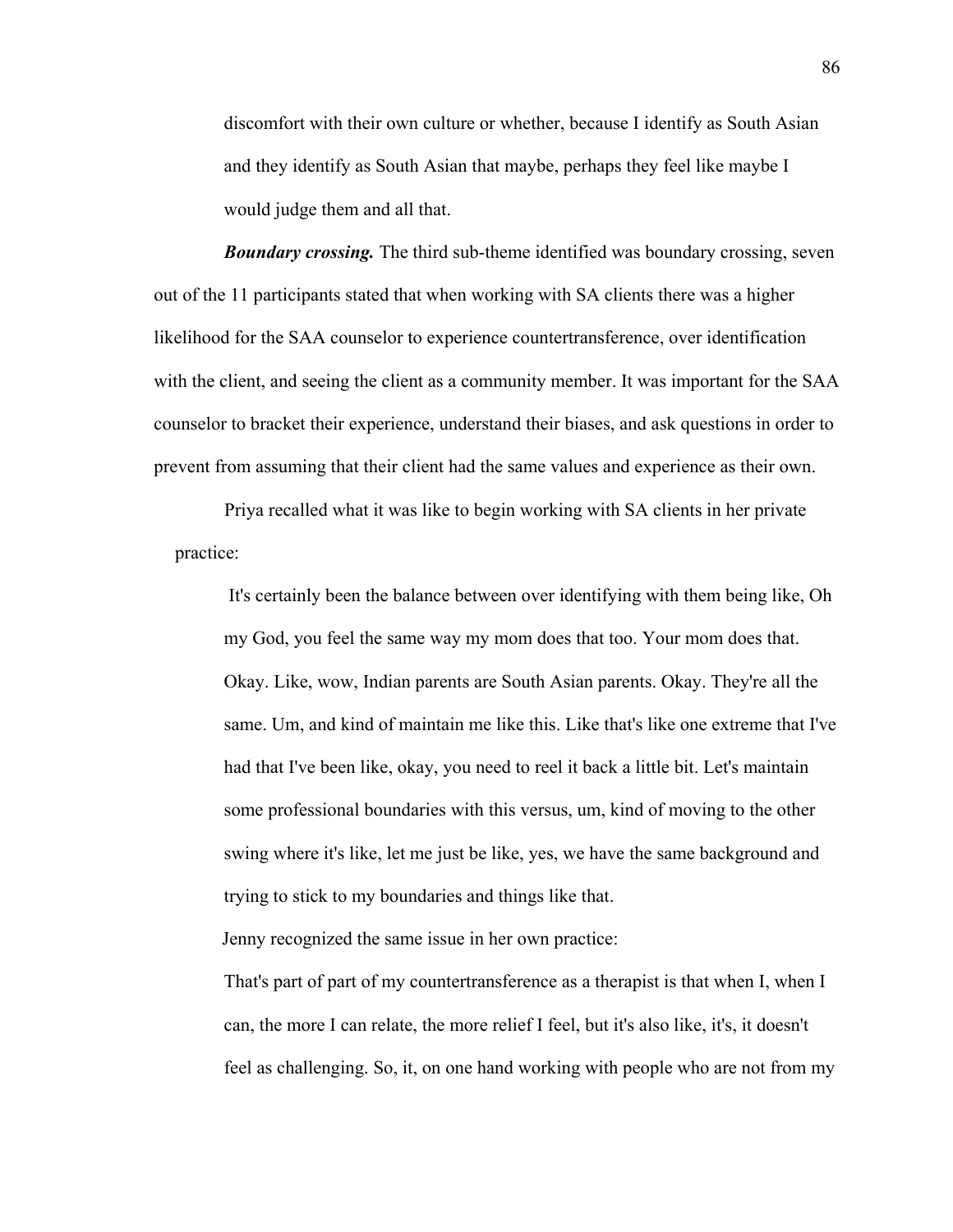cultural background, challenges me and helped me grow as a therapist. But on the other hand, I feel like my strengths really come out with clients that are from similar background as me.

Arsalan stated what it takes for him to maintain professional boundaries: So, um, I never go into it thinking like, okay, I'm going to just assume that this person has, I don't know, has a parent who are, you know, had an arranged marriage for example, or like I always check in to, you know, ask those questions just because I don't want to go into it with assumptions because I think cultural competency, just because I'm Brown doesn't mean I'm culturally competent by default. Right. It's nice to hear people tell me that they're so glad that they have, they feel comfortable talking to about cultural factors and I noticed like sometimes there's some transference and countertransference that goes on where it's like, Oh man, like I'm thinking like, yeah, it sounds similar to what my parents went through and then I use self-disclosure very strategically, you know, whenever I feel like it's beneficial for the client.

 Some participants were not as aware of their countertransference, like Anisha when she said,

But I think I bring a lot of that when a lot of when I have clients that are like, you know, I, you know, got into this marriage and I don't really have a background or I didn't do anything. It breaks my heart. Um, and that's the one thing I will tell girls is like, you need to stand up, I don't care what you do. I don't care if you're a business owner, do something for yourself, be an independent person first and then be somebody's wife. That's what you want if that's what works, but you need to do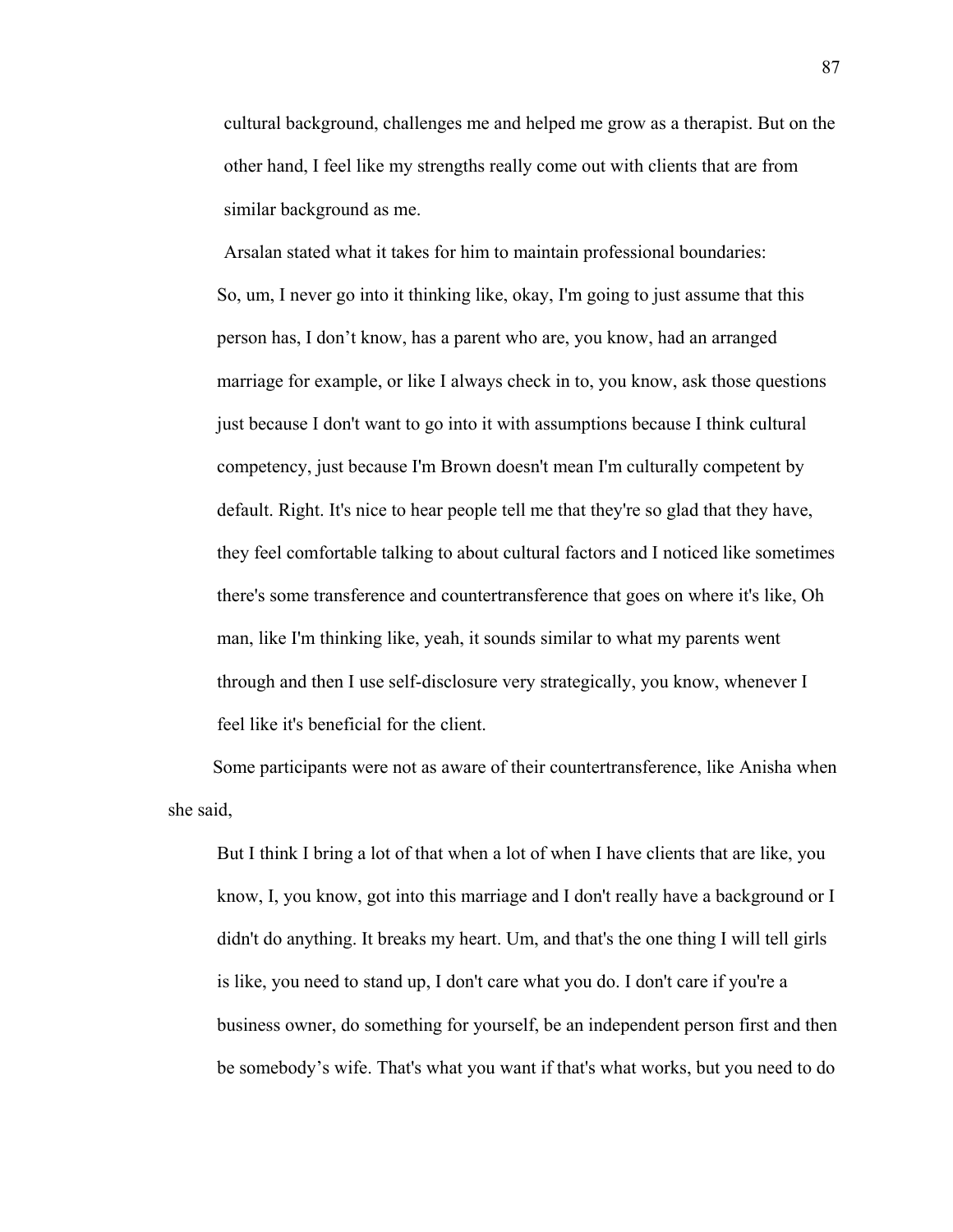things for yourself because that's how I was raised. I really, I feel like I really implement that in my therapy. And I'm just like, come on girls, like we got this because we have to stand together.

### **Synthesis of the Experience**

The research question that was answered for this study was: What are the lived experiences of professional counselors who are South Asian American? I sought to find the essence of how South Asian American professional counselors developed their multiple identities (see Figure 1), integrated their personal identity with their professional identity, and how academic and clinical race-based interactions were experienced.

 The essence of the participants' experiences in this study indicated that South Asian American professional counselors' cultural factors impacted each stage of development from choosing a career to clinical practice and maturation. The complexity of the individual is based in holding multiple interconnecting identities, none of which can be isolated or compartmentalized. Ethnicity and culture were the predominant identity mentioned by the SAA professional counselor, a major component of Critical Race Theory. The participant's race impacted their educational experience, especially in regards to discrimination and multicultural competency. However, it was not the only factor that the participants' focused on. The participants' multiple identities were being simultaneously developed. While some were more cognizant of their identity development than others, each one was on a journey towards integrating all of their identities. This process is a major tenant of the multiple heritage identity development model.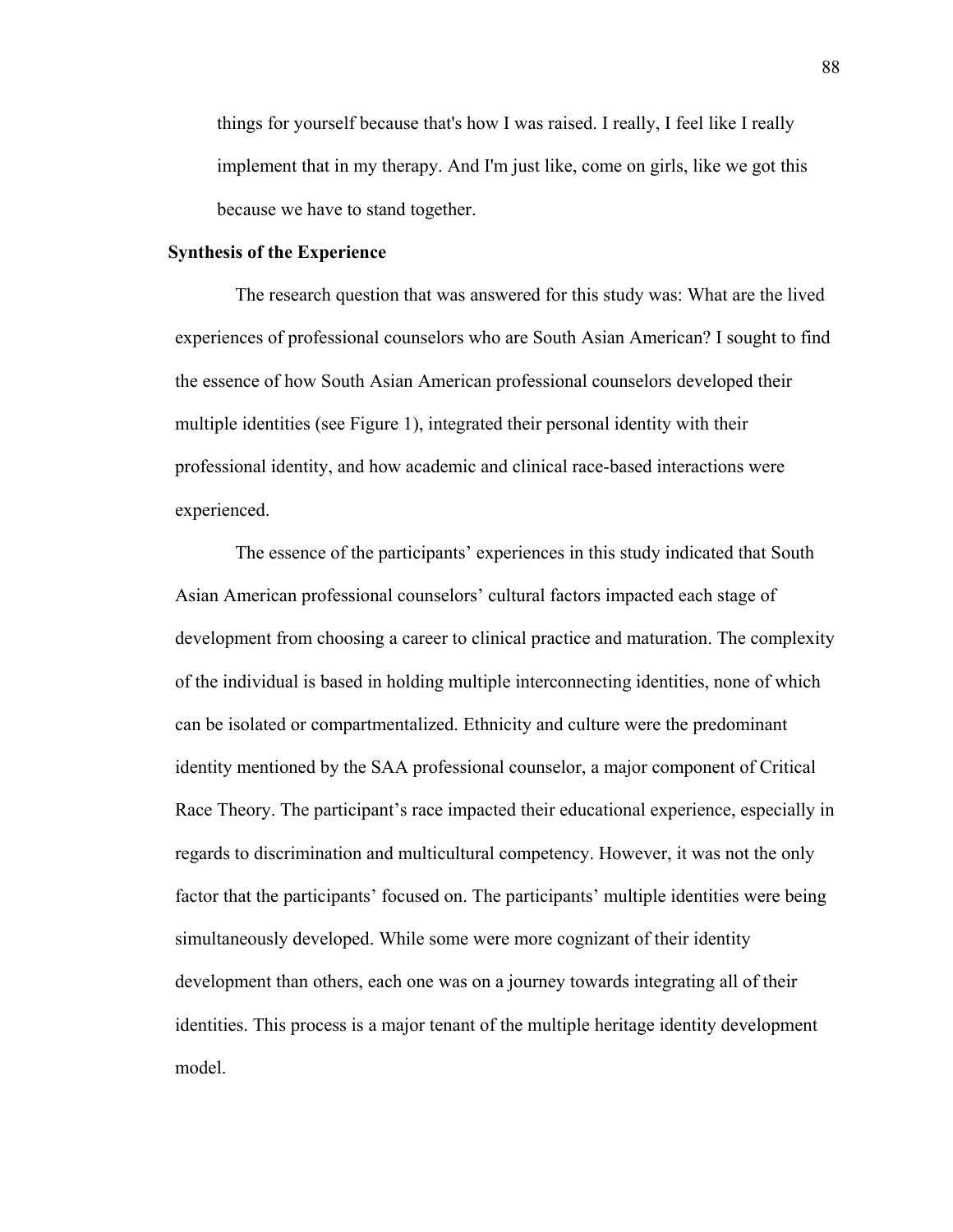The textural-structural descriptions of participants in this study captured the uniqueness of the participants' experience and the essence of the lived experiences of professional counselors who are SAA. Each participant described how their cultural background, familial values, and focus on community well-being, were the driving force behind their professional development. There was a shared belief that they could be a resource for their community, a calling that they had to fulfill based on a purpose deeply imbedded into their perception of self.

## Zahra stated:

It's also healing for me because like I said, in our culture, we don't really grow up, you know, learning how to do feelings. And so to, to be able to really help educate people on that and to have them experience that like that is really, really fulfilling. So it has been so amazing. I love what I do even. I mean, I don't necessarily have to work now, you know, because I have my small kids, but I just, I can't imagine not.

The personal calling and purpose for the profession is further confirmed when the SAA professional counselor began working with the community. Priya recalled:

I've heard this from a lot of my own clients who saw non-Asian therapists basically, where they'll talk about their family dynamics and they're like, Oh, well you need to like stand up to your parents or like, say this to your parents. And it's like, I don't do that. I don't speak in that way to my parents ever. Um, so like they know it on paper but, what that actually translates to in real life for a lot of South Asian people, South Asian women, primarily who I've been working with so far, um, and putting what we know from the textbooks and stuff into what that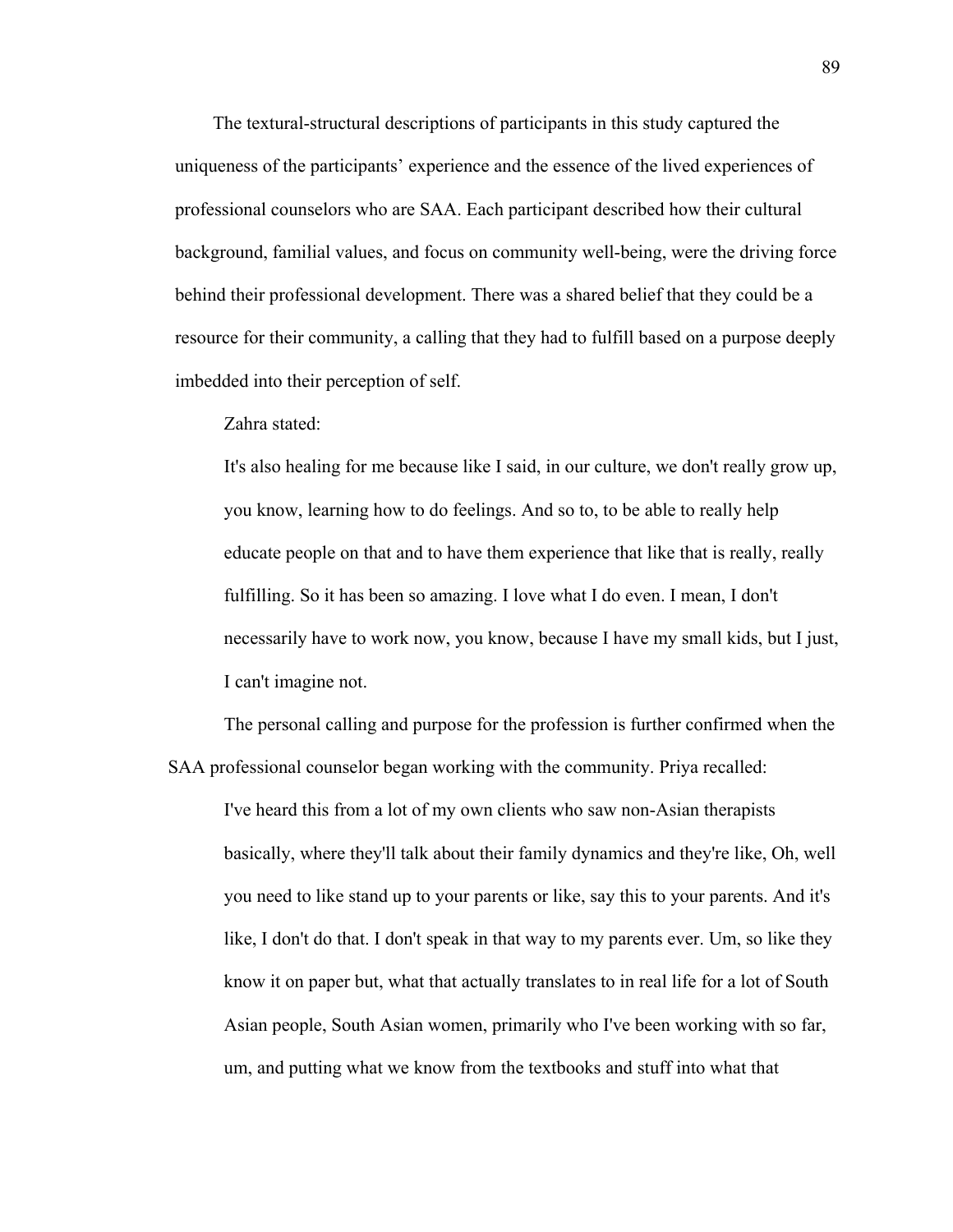actually looks like in practice, I think has been like the main gap that I've seen from, um, my own conversations with my colleagues, but also, um, clients that have come to me then this is so different working with a South Asian therapist, um, compared to, um, a previous therapist, like one of my clients hadn't told her parents that she was seeing a therapist and, um, ended up getting into a fight and an argument with her parents. And was like, this is why I have to go to therapy. And her parents were just like, wait, what? You're going to therapy. And obviously they have some sort of notion in their mind and she's like explaining like, yeah, I'm just really stressed that this, our relationship, isn't helping anything. And then towards the end, she's like, no, I have an Indian therapist. And her parents just like completely changed like, Oh, so she understands, um, like kind of what you're going through and you don't have to like, explain everything that's going on…just from what she's told me, they were a little bit more understanding in terms of the idea of her going to therapy because she had an Indian therapist.

 The experiences of these 11 participants were that South Asian American professional counselors used their many converging personal identities to inform their lived experiences. There were many factors that influenced the participant's experience as they were all professional counselors in the United States. Their lived experiences were further impacted by the race-based experiences they faced while developing as counselors.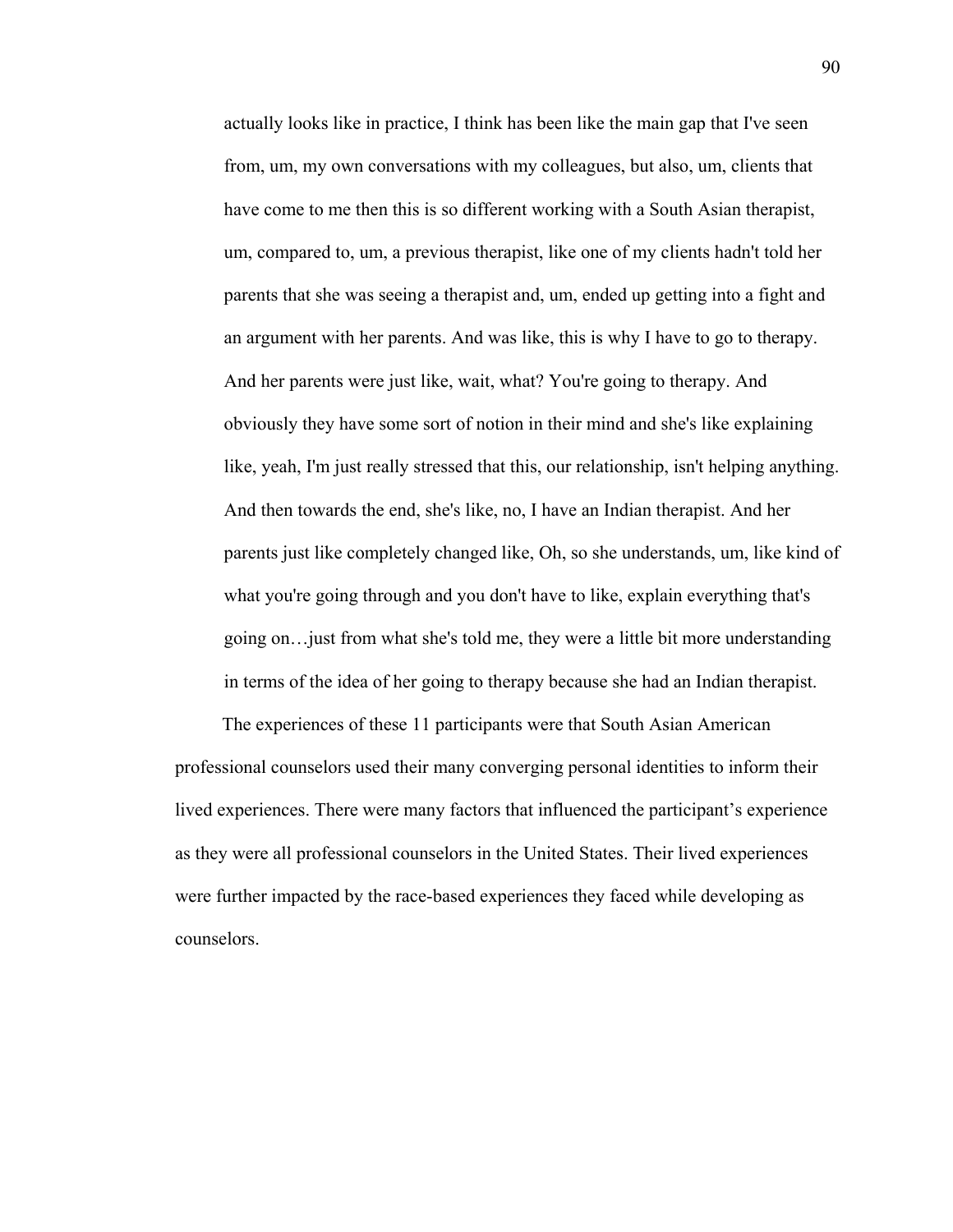

# **Figure 1**

*Synthesized Lived Experiences of South American Professional Counselors. Note: This figure illustrates the themes that captured the experiences of professional counselors who were first-generation South Asian American.* 

### **Summary**

In this chapter, I included the four themes that emerged from the 11 participant's transcripts, descriptors that support the themes identified, and a synthesis of the essence of the participant's experiences (Moustakas, 1994). Semi-structured interviews with South Asian American professional counselors were conducted in order to understand their lived experiences. Through the interviews, I was able to explore the essence of the experiences of South Asian American professional counselors. The participants'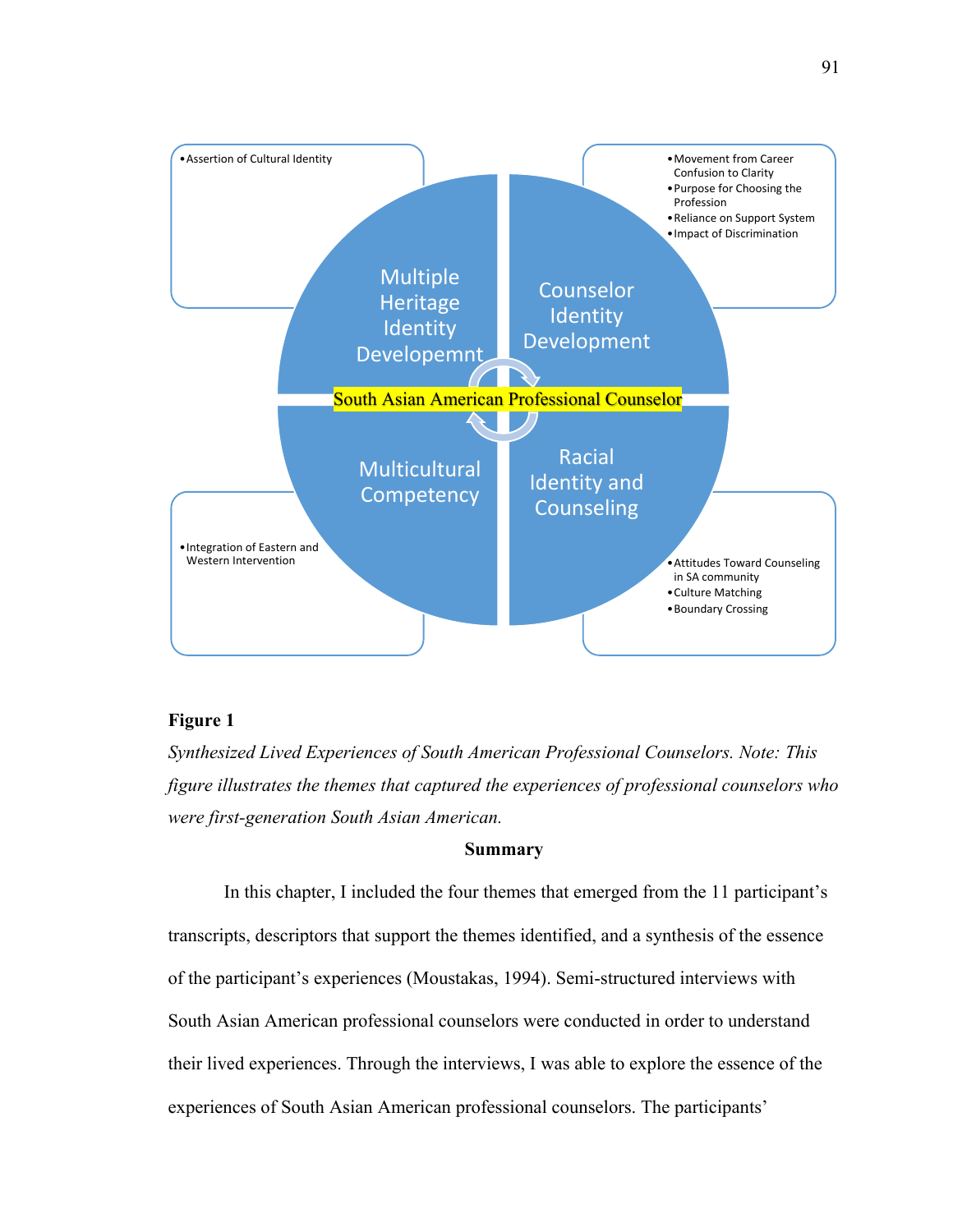statements were analyzed through Moustakas' (1994) Modification of the van Kaam (1959, 1966) method. The essence of the participants' experience emerged from the themes and sub-themes found from the verbatim transcripts.

In Chapter V, there is a summary of the study and discussion of the findings. There is also a report of the implications and recommendations for South Asian Americans who are training to be professional counselors or are professional counselors. Interventions and approaches for counselor educators and supervisors are discussed as well. Finally, there is a presentation of the research question and final conclusions.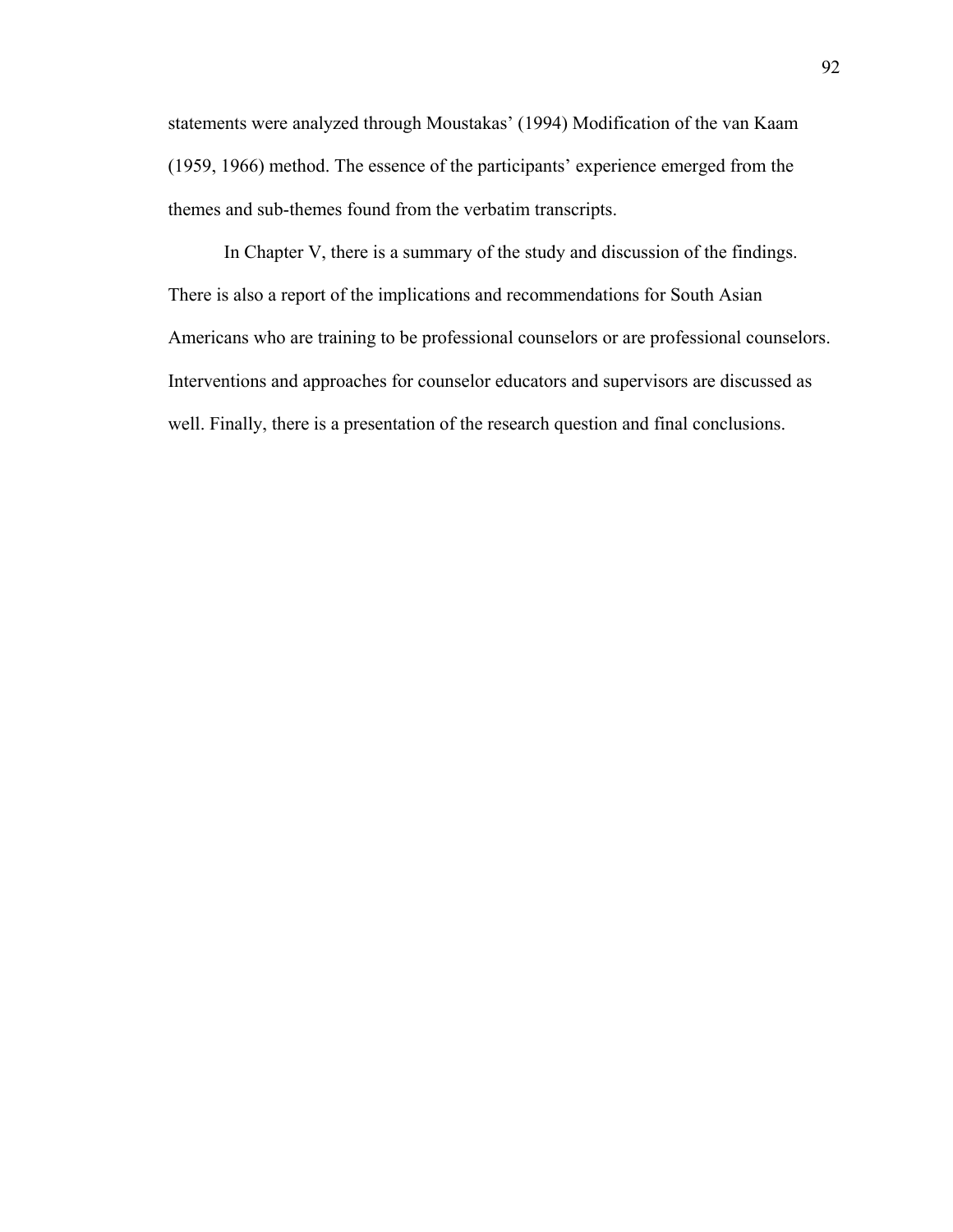#### **CHAPTER V**

### **Discussion**

The purpose of my transcendental phenomenological study was to explore the lived experience of professional counselors who were first-generation South Asian American (SAA). Through this methodology, I captured the participants' perceptions and developed insight into the essence of their experience. This chapter contains a summary of my study, an analysis of the theoretical framework, and a discussion of what was found in the transcribed interviews. The chapter concludes with recommendations for future research, implications for counselor educators and supervisors, and a summary.

#### **Summary of the Study**

The transcendental phenomenological design was used to explore the experience of professional counselors who are first-generation SAA regarding their multiple intersecting identities, the impact of those identities on their professional training, and work with clients. I used purposeful sampling to ensure that my participants fit the criteria. I interviewed 11 professional counselors from across the United States with cultural origins from South Asia, namely India, Pakistan, and Sri Lanka. My participants had a wide range of ages, licensure, and religious affiliations. To remain as unbiased as possible and maintain integrity, I focused on bracketing my own experience and suppositions as a first-generation South Asian American professional counselor. I did this through member checking, peer debriefing, triangulation, and journaling before and after the interviews.

 I conducted the semi-structured interviews and transcribed them through transcription software. I analyzed each transcribed interview before conducting the next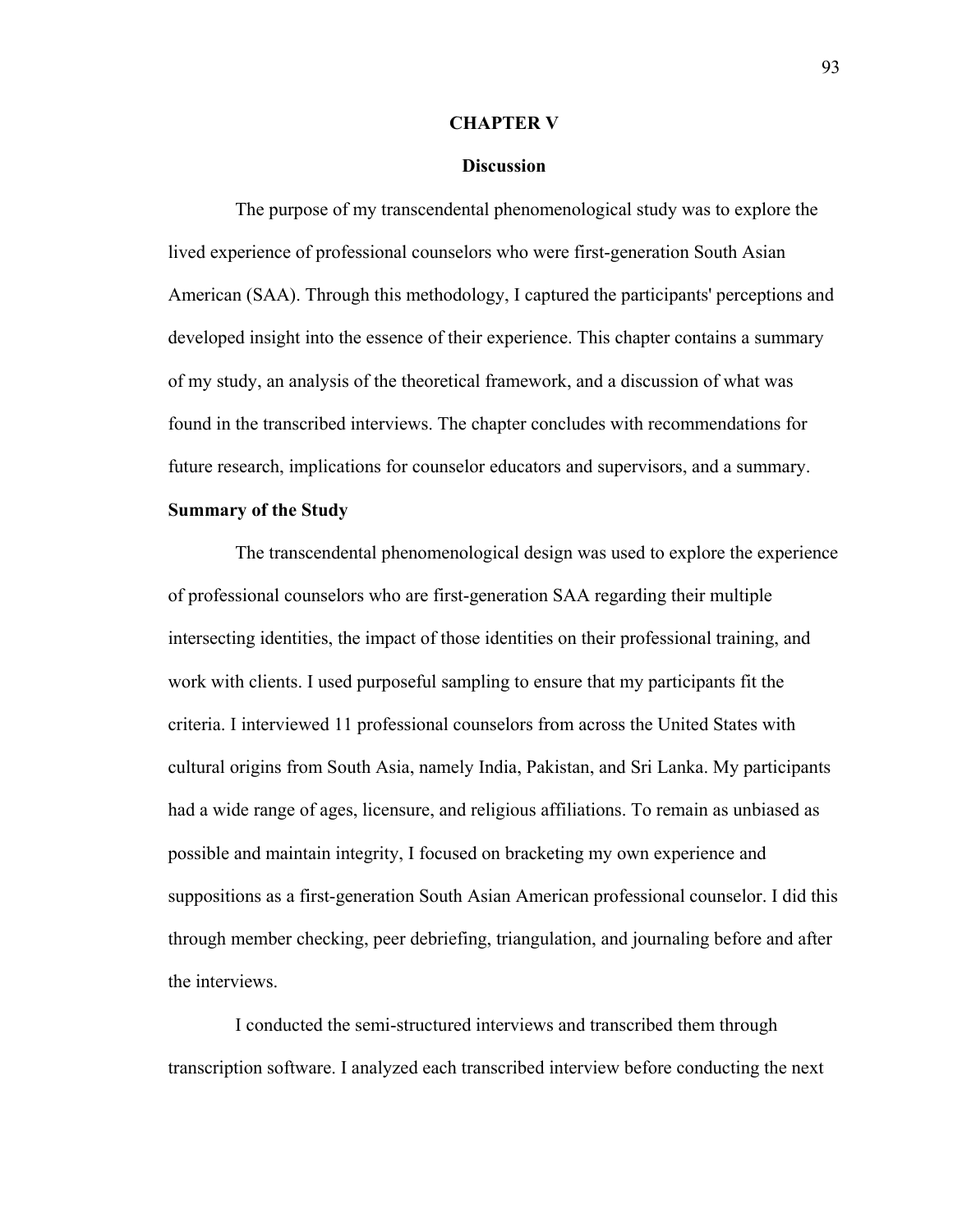one to develop appropriate follow-up questions and build on the themes that began to emerge. Four themes and nine sub-themes emerged from the data. The four themes were: (a) multiple-heritage identity development; (b) counselor identity development; (c) multicultural competency; and (d) racial identity and counseling.

The theme of multiple-heritage identity development had one sub-theme, (a) assertion of cultural identity, endorsed by 10 out of 11 participants. The theme of counselor identity development had four sub-themes, (a) movement from career confusion to clarity; (b) purpose for choosing the profession; (c) reliance on a support system; and (d) impacts of discrimination, the first two were identified by all 11 participants and the last two by 10 out of the 11 participants. The third theme of multicultural competency had one sub-theme, (a) integration of eastern and western intervention, which all the participants endorsed. The final theme, racial identity, and counseling had three sub-themes (a) attitudes toward counseling in the SA community, identified by all the participants; (b) culture matching, endorsed by all the participants; and (c) boundary-crossing, identified by seven of the participants.

### **Theoretical Framework**

Two theoretical frameworks were used to examine the perceptions of professional counselors who are first-generation SAA, critical race theory (CRT) and the multiple-heritage identity development (MHID) model. CRT was an important framework to incorporate based on the pedagogy of creating equitable training (Haskins & Singh, 2015). The MHID model was appropriate for this study due to the multiple intersecting identities of the participants (Henriksen & Paladino, 2009).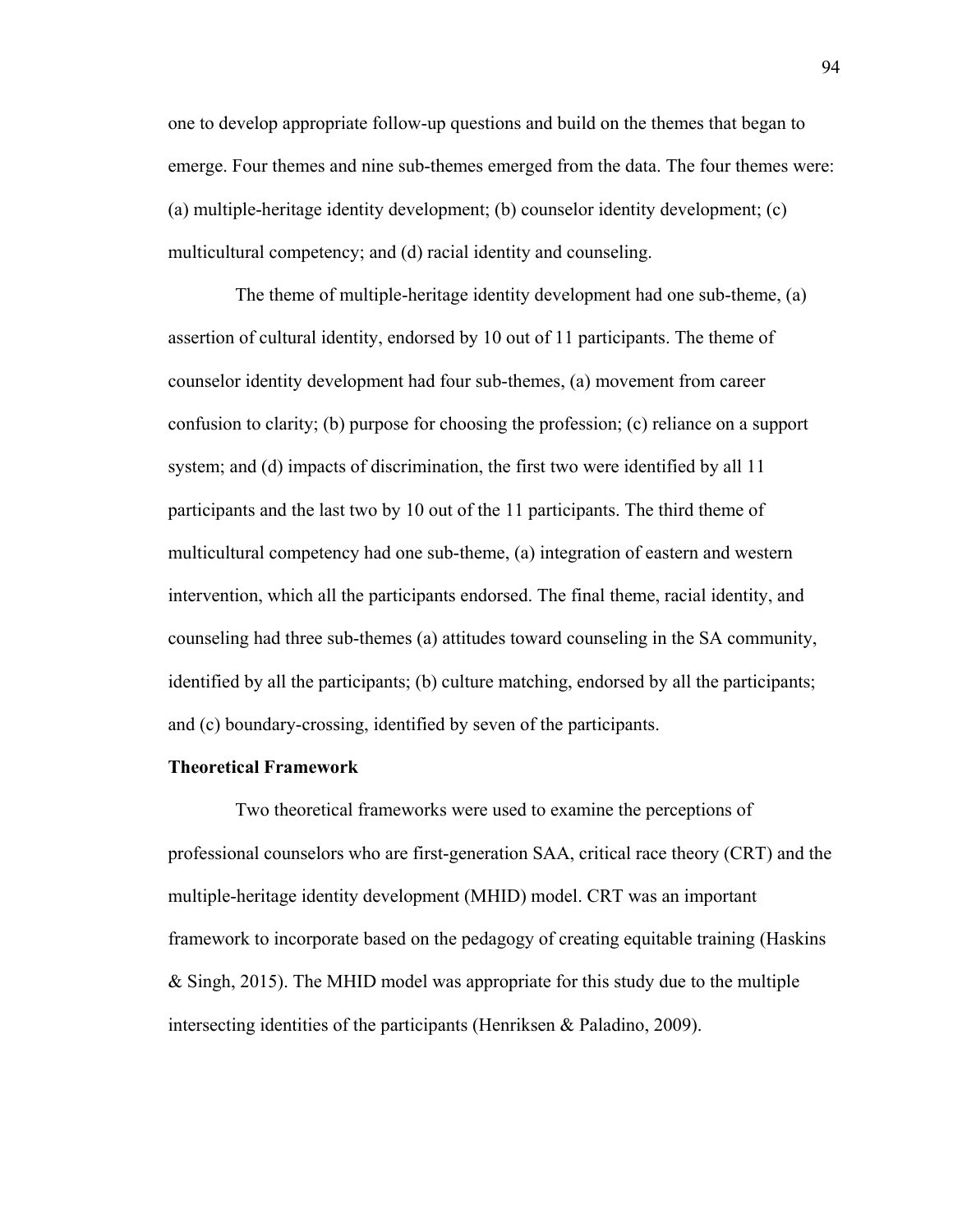*Critical race theory.* The tenants of CRT may be beneficial to counselor educators who want to develop a counseling pedagogy that addresses issues of equity and social justice in the counseling classroom (Delgado & Stefancic, 2001; Haskins & Singh, 2015). Accord to Taylor et al. (2009), an aim for CRT is to provide marginalized students a voice by revealing their narratives of oppression and resilience. This purpose is reflected in the aim of my study, to give a voice to counselor educators who are not represented the first tenant of CRT addressed the intersectionality of multiple marginalized identities (Anderson & Collins, 2017) and feelings of alienation and despair that can occur in the educational experience (Delgado  $&$  Stefancic, 2001). These concepts were extremely important to my study as my participants voiced their difficulty navigating these race-based issues. My study also supports the third tenant of CRT, counterstorytelling, through the phenomenological method. According to Haskins and Singh (2015), the individual's ability to name their own reality is critical in order to give them the opportunity for empowerment and healing from racism and oppression. Of the 11 participants, ten identified moments of discrimination that occurred at some point in their professional development.

Through CRT, I was able to uncover the multiple ways that participants were impacted through their racial lens throughout their development as professional counselors. The interviewees shared how their race and ethnicity was experienced in society, as a trainee, and clinician, making their race a core aspect of their professional development. Michelle recalled how she experienced this in her counselor training program: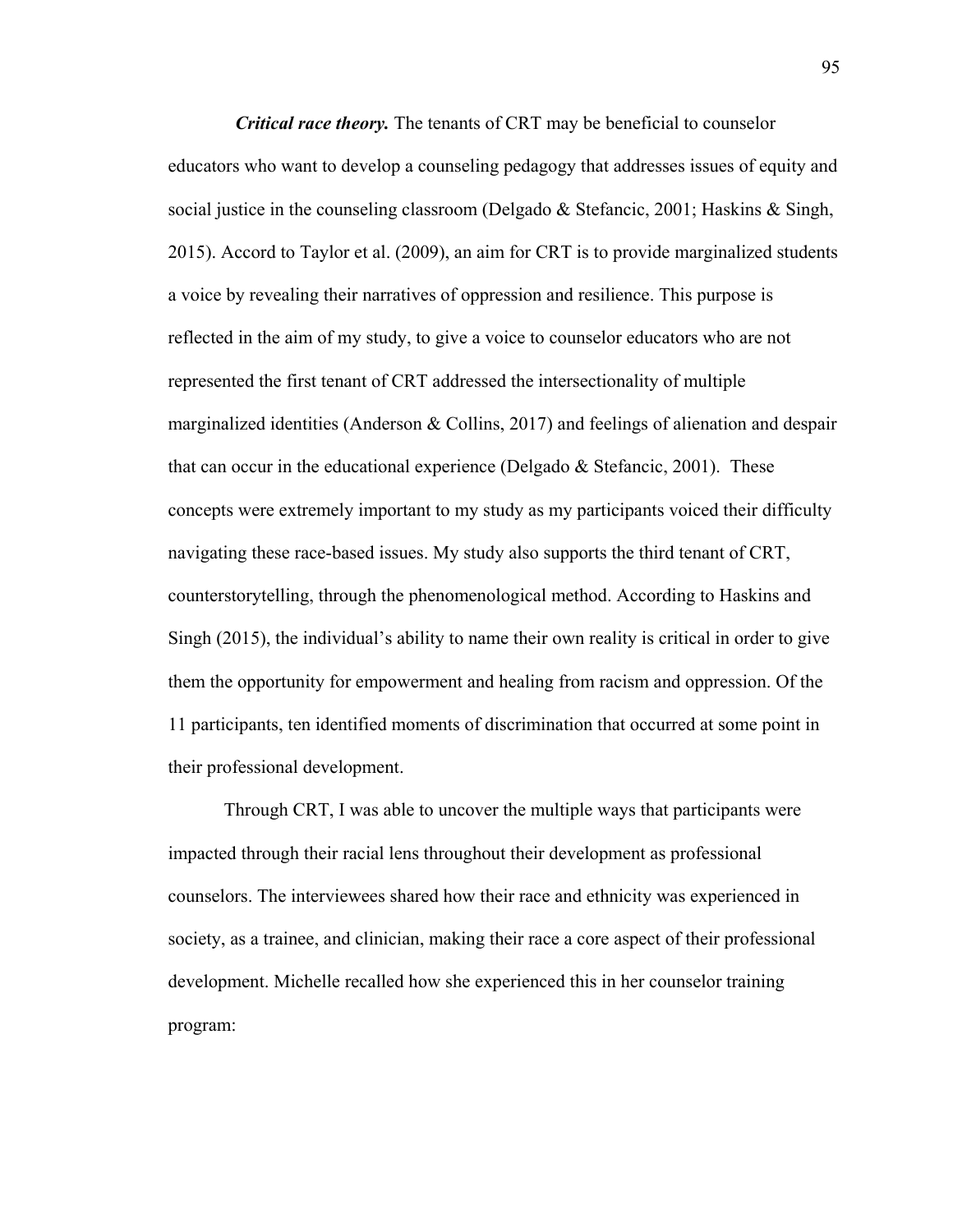I was the only person of color in my program. Um, I think there was one other person, but she was a third-year doc student. And so I never really saw her very much. That's kind of how that started. And so, what would happen a lot is in courses when we talked about issues of ethnic minorities, like everybody would turn to look at me, um, because I was, you know, the one that most readily fit that bill. Um, and so I ended up being, seen as kind of like a mouthpiece for different cultures. So I ended up being that person a lot and I remember not liking it very much.

This instance illustrates moments for the participants when the institution, counselor educator, or supervisor failed to show that they were equipped to teach racially, ethnically, and linguistically diverse students. According to CRT, the continued production of educators and supervisors who are not multiculturally competent is a product of racist systems (Rogers-Ard et al., 2013). Matias (2016) stated that when teaching race-related content, educators focus on the emotional needs of White students rather than ethnic minorities. Azma recalled how this was the case in her multicultural competencies course, "they probably gained more information than I did…because it was something new for them." Like other participants, Azma indicated that the focus of the multicultural competency course was on educating White students about other cultures, rather than addressing the needs of ethnic minority students.

*Multiple heritage identity development model.* The term multiple-heritage individual was used to describe a person who had "multiple aspects of heritage, including race, ethnicity, religion, language, gender, and national origin" (Henriksen & Paladino, 2009, p. 13). This term encourages clinicians, educators, and supervisors to be aware of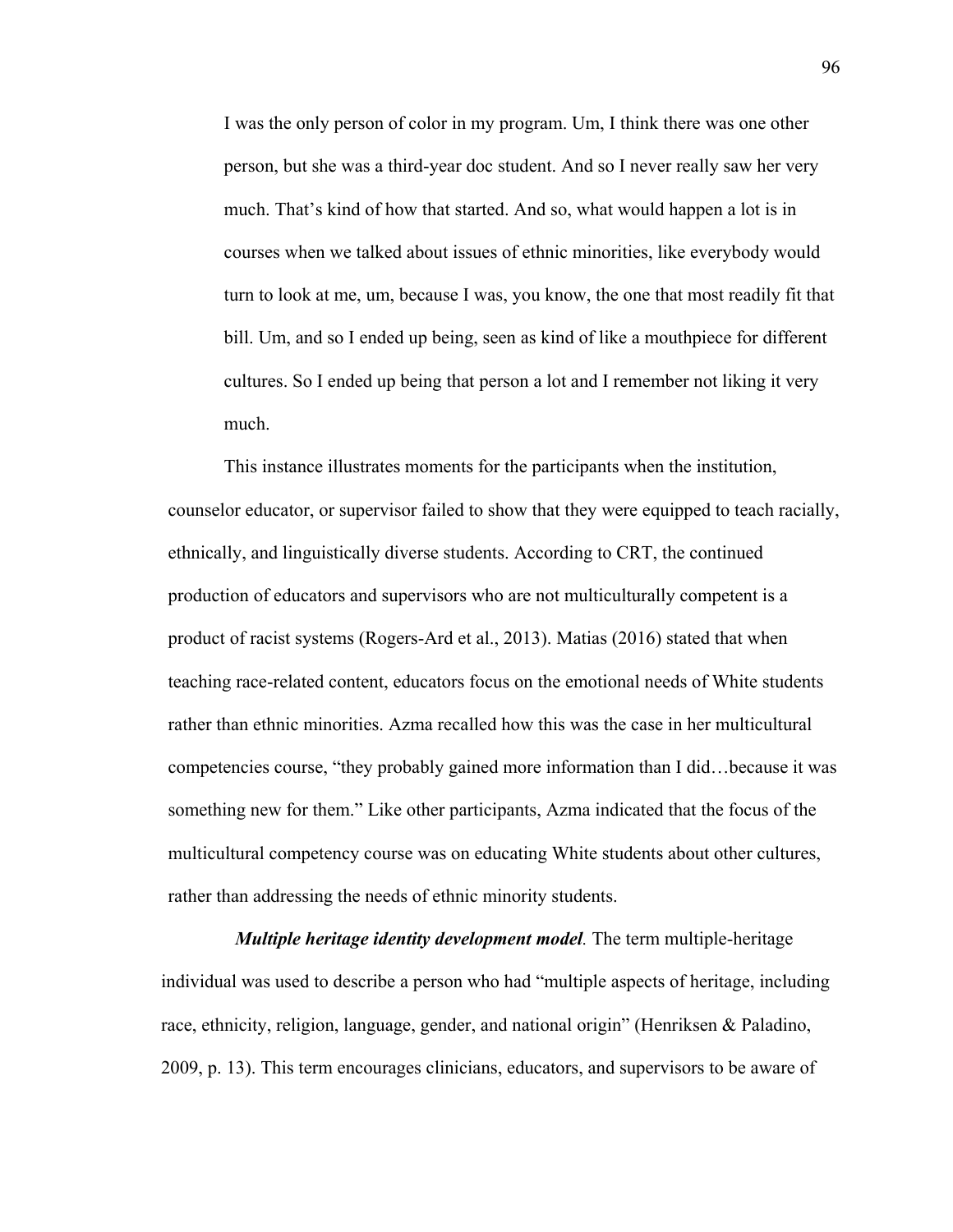multiple influences that could be impacting the individual, rather than limiting their focus on one identity like race. While race and ethnicity were important to address in my study, the influence and interaction of the participant's other identities like gender, nationality, religion, age, and profession were important as well. The MHID model was developed by Henriksen and Paladino (2009) to illustrate the integration process that occurs for individuals who are multiple-heritage as they move from the stage of neutrality to an eventual recognition of all their identities. The MHID model is made up of non-linear periods that can be revisited by the multiple-heritage individual. Each of the 11 participants fit the definition of multiple-heritage based on the demographic information in Appendix D. Each person was on a different stage in the integration process. Michelle illustrated how she moved from neutrality to acceptance of her multiple-heritage identity:

I remember processing it with my practicum group and people saying, wow, that's like really racist, um, or what have you. And so there was a lot of labels thrown around, but I remember that being kind of one of those moments of like, wow, um, my clients see me differently. Um, so like maybe my white clients, or really, I think for me, it was this, um, realization that my clients see me differently than maybe I see myself because I see myself as just a person. Um, but then to hear feedback like that, um, is difficult.

Michelle illustrated how she began her practicum experience with the belief that she was "just a person" and that her racial identity did not have to a factor in defining who she was. However, through the race-based interaction with her client, she moved from neutrality to an acceptance of herself as both a woman of color and a professional counselor. According to Henriksen and Paladino (2009), in the second phase of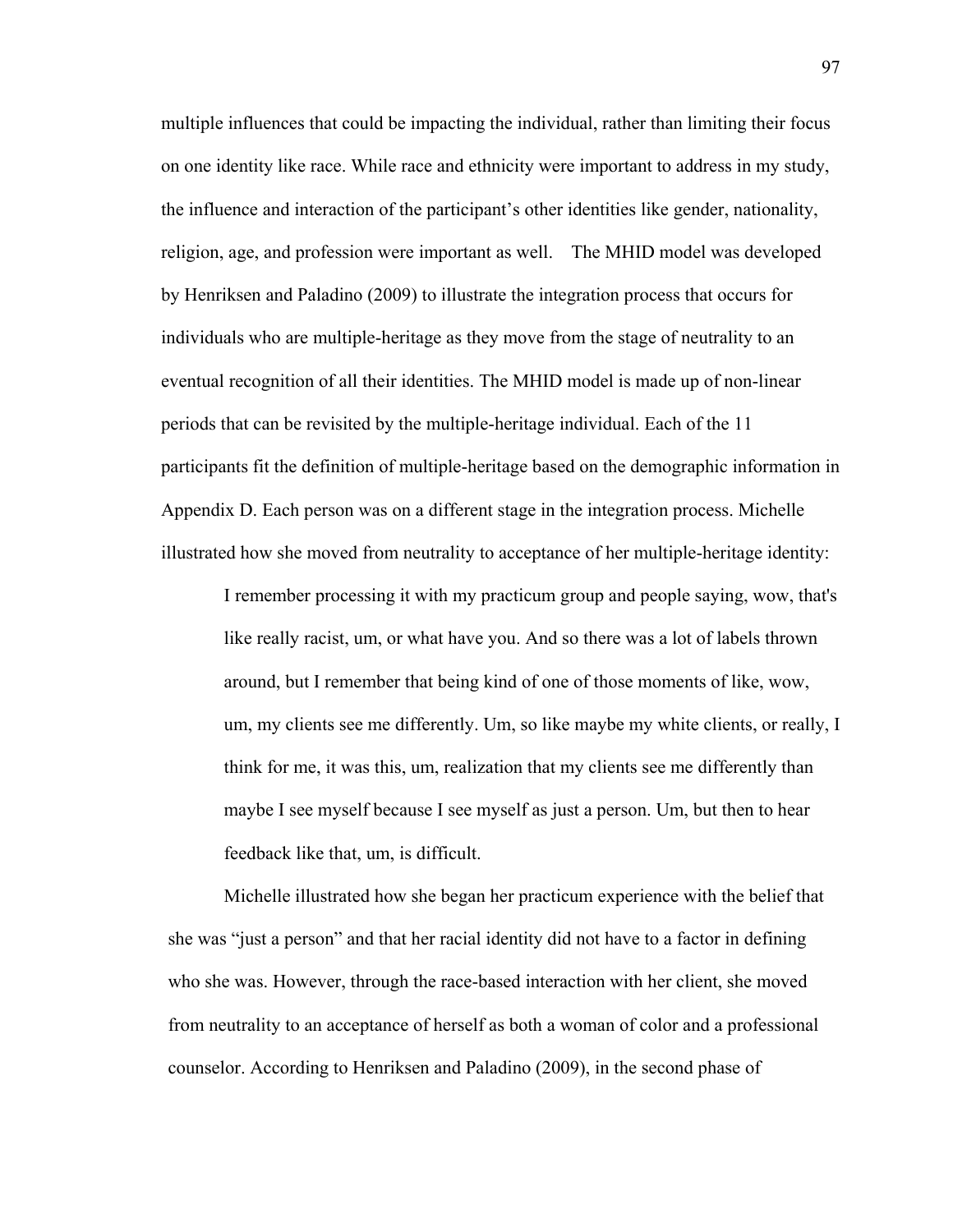*Acceptance*, the individual accepts the socially enforced identity and their difference from others. Priya provided a statement that indicated her movement on the MHID model from acceptance to awareness of her multiple identities:

 I've definitely gotten more comfortable kind of addressing, okay, I'm Indian. Yes. I have an American accent. So certainly, that's a part of it, but I don't come from like the same cultural background and being more comfortable speaking about that more openly versus like what's going to happen if, if they bring up, um, somebody from their background that I have no clue about and being more kind of open and like, Oh, I don't know too much about this. Let me do some work on it. Or if you care to explain just a quick summary of what you're discussing and I think it's certainly been a learning curve.

Priya's multiple-heritage development involved her racial identity, nationality, and professional identity in her work with clients. She also illustrated how racial identity development enabled the clinician to be multiculturally competent. According to Delsignore et al. (2010), multicultural competency involves racial identity development because it requires the involvement of the whole person.

One tenant of the MHID model is the need for acceptance, which is defined as the "overwhelming desire to be acknowledged for their multiple heritage identities" (Maxwell & Henriksen, 2012, p.25) This was further illustrated in the sub-theme "assertion of cultural identity." Azma alluded to this when she stated:

Because of my cultural background, it was a little bit, um, I was hesitating because I felt [my cohort] wouldn't understand my story and my culture. So even if I share what I'm going through, I was not sure how people would react. Like for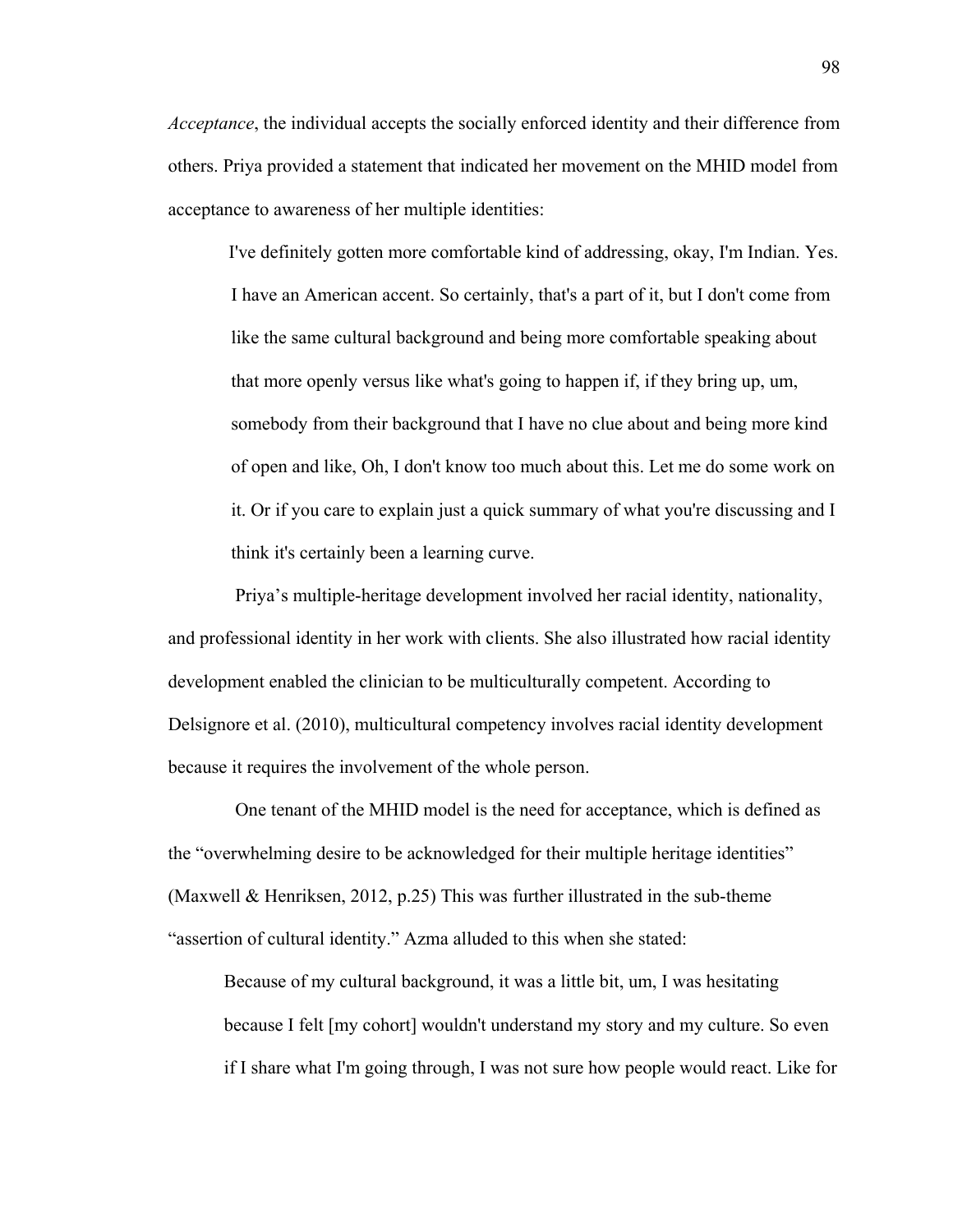example, some people, you know, were questioning why I was still with my husband, um, at that time, why don't you leave them? You know, why are you still with him? And so, yeah, it was difficult for me to, um, just talk about my life because I wasn't sure if that would be understood. Um, so I had a lot of, I had to educate a lot of people in my program, um, which I felt proud to do to let them know, Hey, you know, I had an arranged marriage and well, you know, our culture really supports couples to be together and divorce is definitely an option, but it's just the last thing that we discuss. And it's not the first thing we discuss, you know, and just the whole arranged marriage and what that looks like and what my wedding was like.

The MHID model helped guide my study due to the unique experience of my participants. Similar to their racial development, the development of their multipleheritage identity is directly related to their multicultural competency (Matthews et al., 2018; Vinson & Neimeyer, 2003). Counselor educators and supervisors that are aware of the needs of multiple-heritage students and trainees can better meet their unique needs.

The creation of my research question was guided by my review of literature: What is the lived experience of professional counselors who are first-generation South Asian American? This research question was answered by conducting 11 semi-structured interviews with participants obtained through purposeful sampling. By follow Moustakas' (1994) Modification of the van Kaam (1959, 1966) method, I extracted themes and sub-themes through the audio-recorded interviews and transcripts. The essence of the statements emerged through data analysis of the interviews. The four subthemes that emerged from the seven grand tour questions were (a) multiple-heritage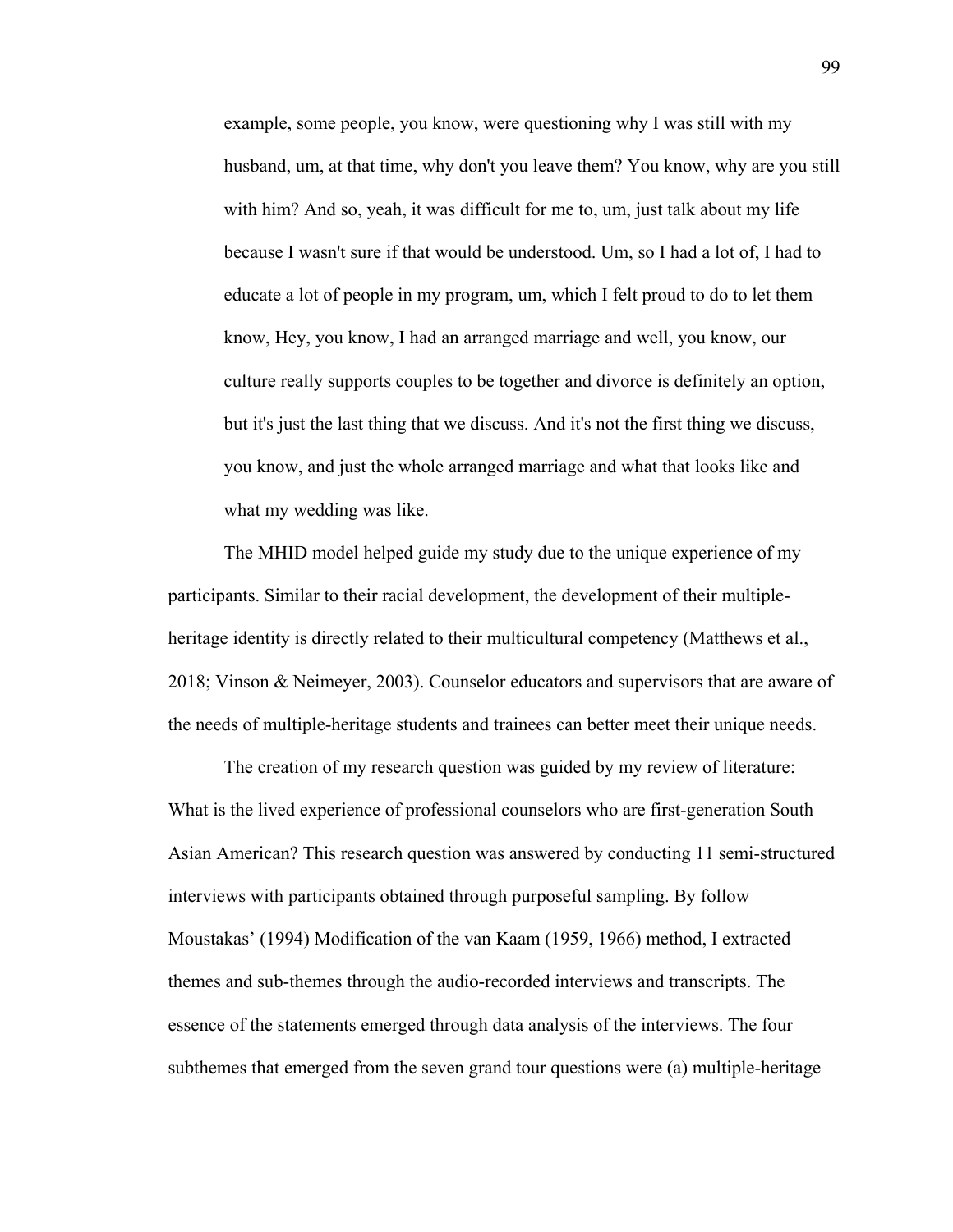identity development; (b) counselor identity development; (c) multicultural competency; and (d) racial identity and counseling. In the next section, I explain the essence statement for each of the identified themes and sub-themes.

## **Discussion of the Findings**

Through the transcendental phenomenological approach, I was able to begin addressing the gap in literature in regard to understanding the lived experiences of professional counselors who are first-generation SAA. The goal of this research was to reveal the essence of how a professional counselor's multiple identities can impact their professional development and work with clients.

The essence of the participants' experience in this study depicted how the SAA professional counselors' identities impact each stage of professional development, starting with the initial decision to become a professional counselor. Furthermore, the participant's multiple identities impacted their work with clients. The MHID model is at the center of the participants' experience as they work towards integrating their personal and professional identities. This integration process is more complete later on in their counselor identity development (Alves & Gazzola, 2011). Based on the semi-structured interviews, essential statements were identified, each theme was discussed in terms of CRT and the MHID model, as well as the important and unique findings of the study.

*Multiple heritage identity development.* The first theme of multiple heritage identity development represented the participant's movement from awareness to recognition of their multiple identities. All 11 participants were aware of their multiple identities and the influence of their identities on their profession. Nine of the participants reported that their race, religion, and profession were all intersecting identities that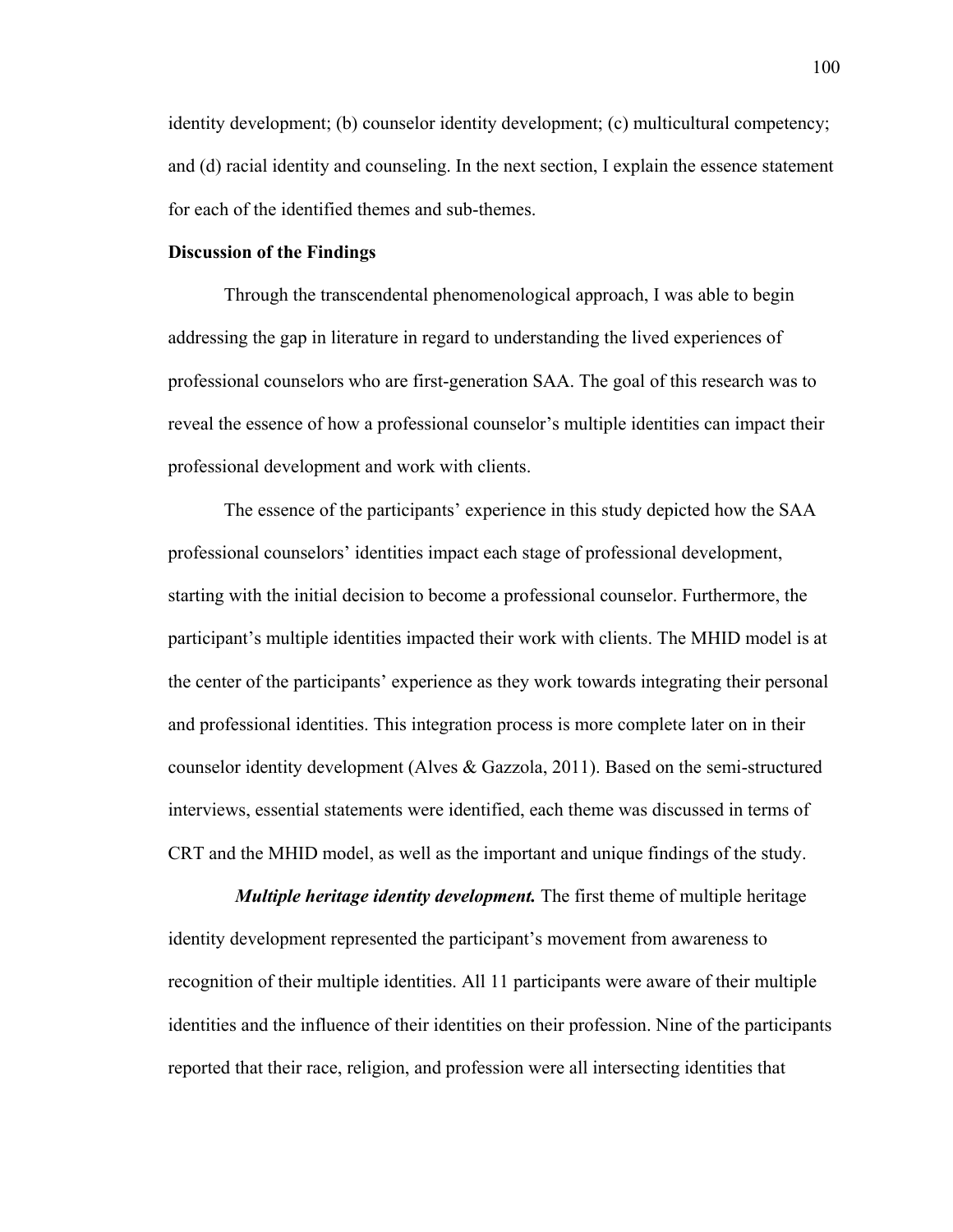influenced their purpose for joining the profession and overall work with clients. The full recognition of all their identities was hindered by a race-based incident in their counselor education program, with clients, supervisors, colleagues, or society as a whole. The subtheme, assertion of cultural identity, is part of the second stage of the MHID model *Acceptance*. All 11 participants stated that there was the desire to educate and assert their experience as South Asian American. Six of the participants stated that their participation in the interview was an opportunity to share their story, further asserting their cultural identity. These themes can be applied to other ethnic minority clinicians and vital for providing adequate multicultural counseling courses. Through this study I have found that a new approach is needed to develop multiculturally competent clinicians and educators.

 In regards to CRT, the participants would assert their identities in educational settings to educate their White classmates and to engage in counter storytelling. Ten of the participants stated that being able to explain their cultural identity was a positive experience and that they hoped their insight would benefit their peers. These experiences were not limited to their counseling programs, five of the participants mentioned that counter storytelling was necessary beyond training programs. Race-based incidents in the clinical world, among staff, supervisors, clients, and colleagues, indicated that the South Asian American professional counselor had to continue educating non-South Asian American staff on their cultural experience. Through this study I have found that counselor education programs can change by focusing on the needs of non-White students. As ethnic minority students are increasingly enrolled in counselor education programs, it is important to meet their unique needs.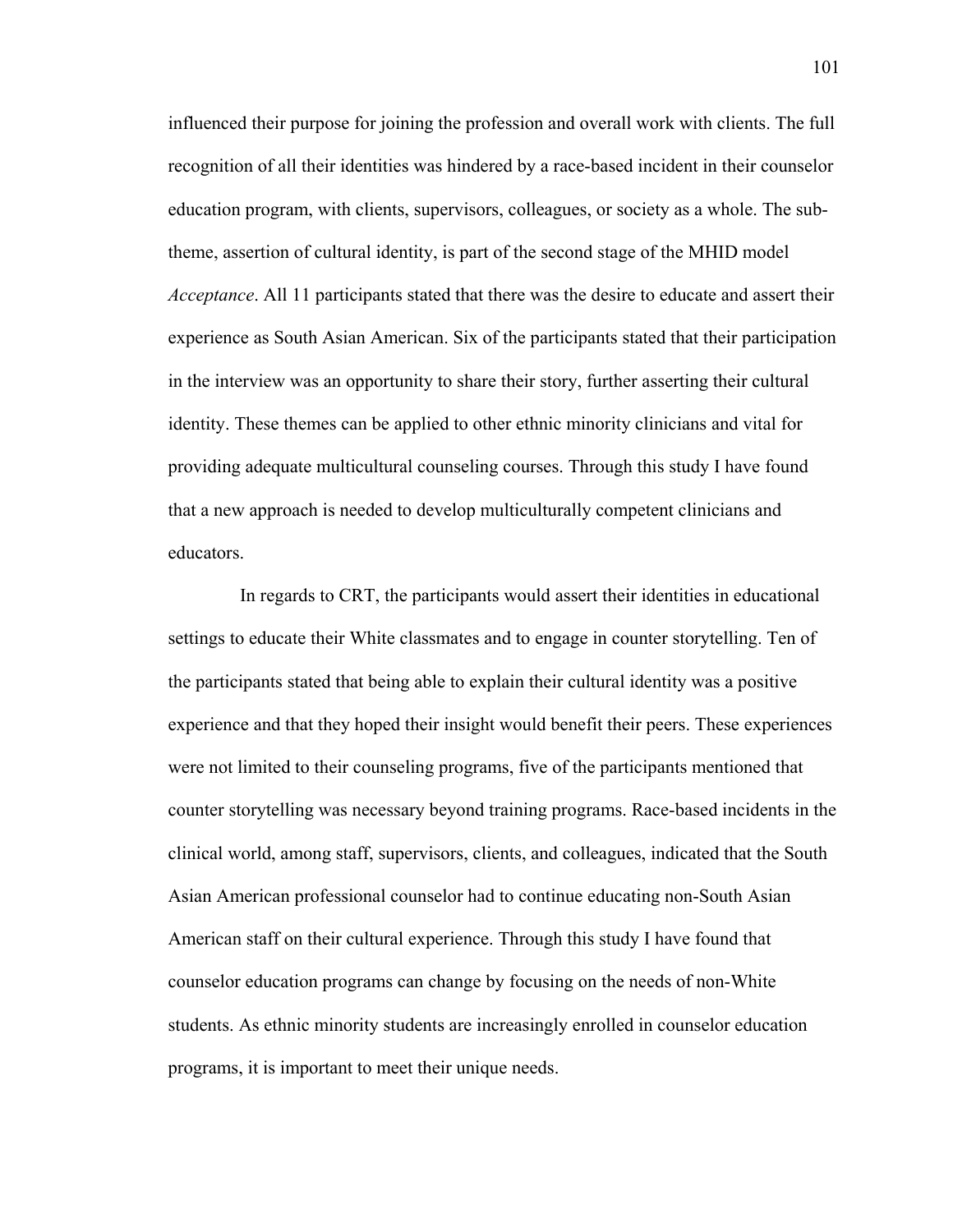This researcher has discovered that a new model is needed for educating ethnically diverse counseling trainees. Namely, a new model that can address the unique cultural competency needs of minority groups. As counseling programs become more ethnically diverse, educators, supervisors, and administration must adapt to the needs of their changing student body. The complexity of the counselor trainee has been addressed in counselor literature (Grafanaki, 2010), however the complexity of multiple heritages has not been addressed in the way that this study has. The participants in this study identify multiple, intersecting, identities that can sometimes be at odds with one another. Eastern and Western heritages, religion, sexuality, and profession were some of the main identities mentioned by the participants. Research has been conducted on how counselor development is impacted by personal identity development and that counselor educators should be aware of how culture and values can impact the professional development of trainees (Alves & Gazzola, 2011; Sue et al., 2012). This study provided further evidence for this, as the irrevocable connection between personal identity and professional identity were, were especially evident as the participants were both multiple-heritage individuals and also identified as part of an underrepresented group. The influence of their personal identity was evident from the start of their training and through professional growth and development.

*Counselor identity development.* The counselor identity development theme was the second theme identified and the largest theme of the study. The first two subthemes of movement from career confusion to clarity and purpose for choosing the profession were endorsed by all 11 participants. The sub-themes reliance on support system and impacts of discrimination were endorsed by 10 participants. The professional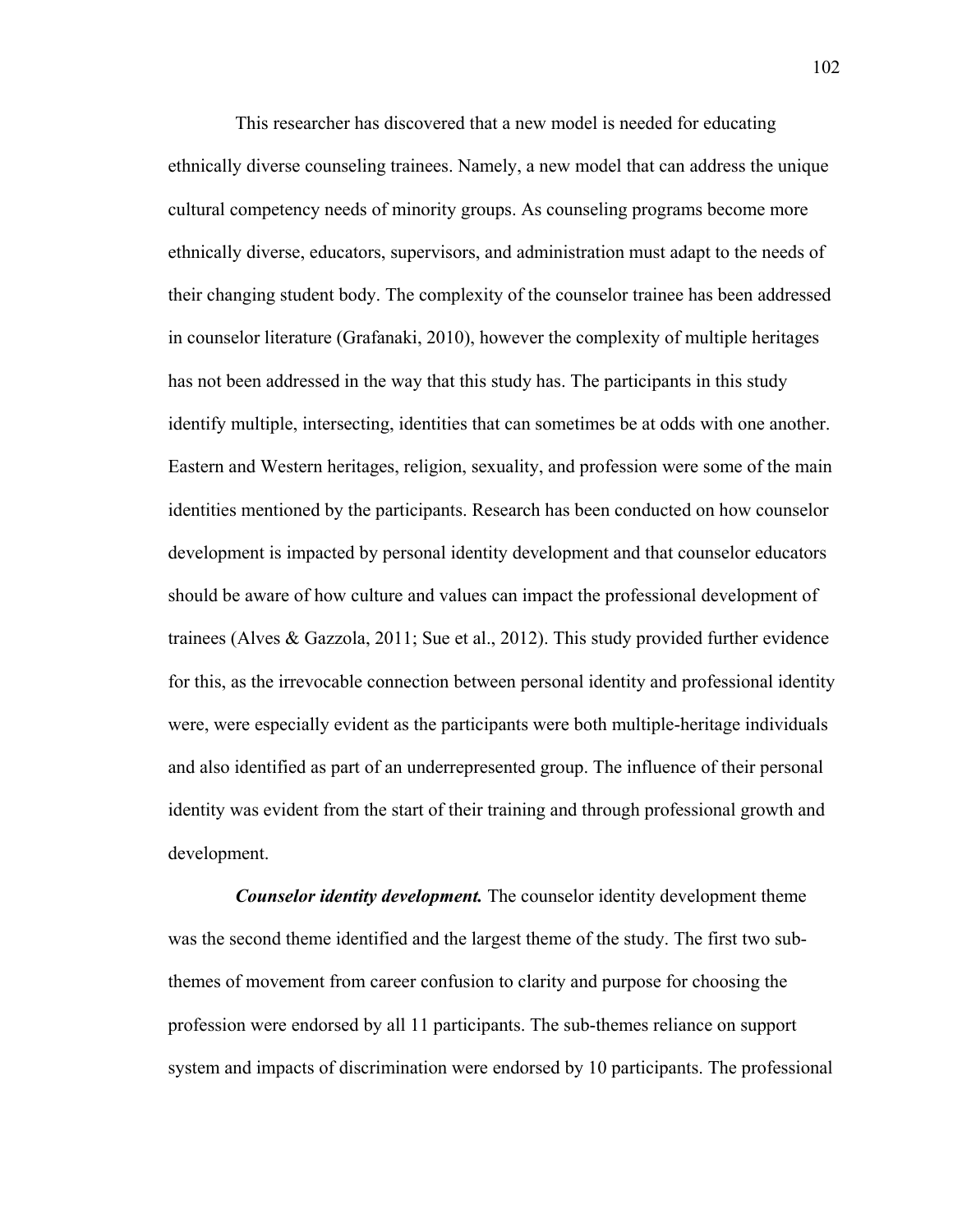counselor's race impacted all four sub-themes, thereby indicating a relationship between counselor identity development and cultural identity. In accordance with CRT, counselor education programs that do not take the trainee's race into consideration are doing them a great disservice (Haskins & Singh, 2015). Especially in regard to the impacts of discrimination, applying the tenets of CRT can help counselor educators attend to the needs of South Asian American students in regard to equity and social justice in the classroom.

Application of the MHID model can bring further clarity to these sub-themes as well. Overall, this theme represents the acceptance and recognition of the individual's professional and personal identities. For example, for nine of the participants, the confusion present when choosing a career was usually due to a clash between what the participant's community and family believed was a proper career choice versus what the individual wanted to pursue. For all 11 participants, clarity was achieved by accepting that they had skills that could make them a potential resource for their community. The integration of their professional identity and racial identity was present in all four subthemes. In regards to social support, this was evident when six of the participants mentioned the importance of parental support as they perused their career, a common aspect of Asian career development (Ghosh & Fouad, 2016). Two of the six participants stated that there was a disturbance in their professional development because their parents did not support or understand their career choice.

The impacts of race-based issues were evident throughout the counselor's identity development. Li et al. (2018) found that race and ethnicity were factors that impacted counselor training. The findings of this study affirm that race and ethnicity impact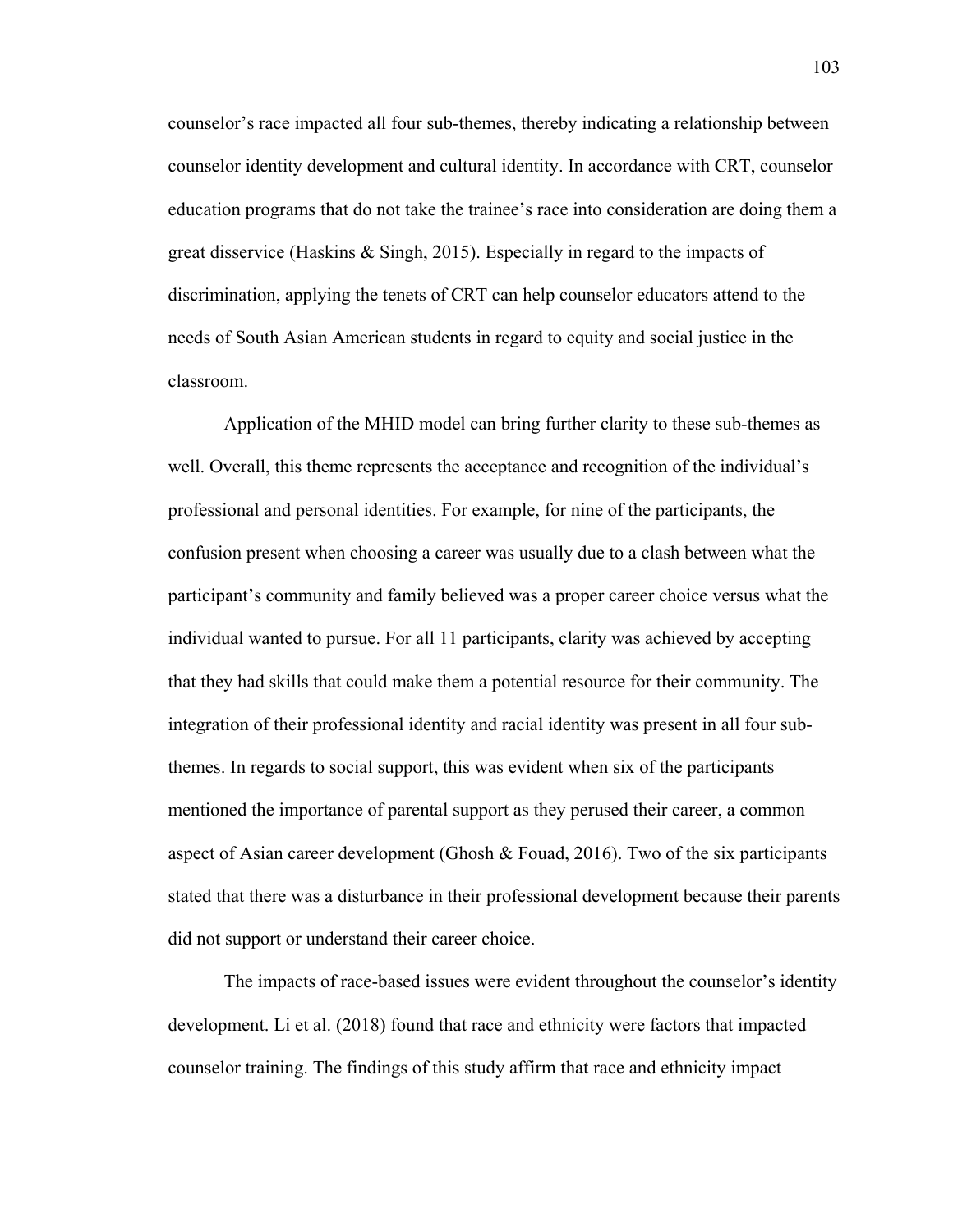counselor training, but evidence is provided that race and ethnicity impact the entire counselor development and professional experience for the South Asian American professional counselor. Race and ethnicity were factors that impacted the participant's career choice, ability to cope through their development, choice of population and specialty, counselor education, supervision, and work with clients. Researchers have found that discrimination has been a factor for counselors of color (Cardozo, 2006; Mckenzie-Mavinga, 2005; Smith et al., 2017). Through this study, I have found that South Asian Americans can experience discrimination within the counselor education system, in supervision, among colleagues, and clients. These experiences add an extra layer of complexity and difficulty to the counselor development of the trainee. While working through the anxiety and growth of typical counselor development, they must also navigate issues of discrimination and microaggressions.

*Multicultural competency.* The participants indicated that their multicultural competency was not adequately addressed in their counselor education programs. Instead, much of their time was spent educating others rather than receiving education themselves. According to CRT, students of color feel ill prepared because of irrelevant course content that is not pertinent to marginalized students (Odegard & Vereen, 2010). This principle was illustrated in the sub-theme "integration of Eastern and Western intervention", which was acknowledged by all 11 participants as a self-taught way to meet the needs of South Asian clients. Although South Asian students were not taught how to work with South Asian individuals and families in their training program, they felt confident in being able to combine the knowledge provided by Western counseling practices with the cultural needs of their clients. The sub-theme was relevant to the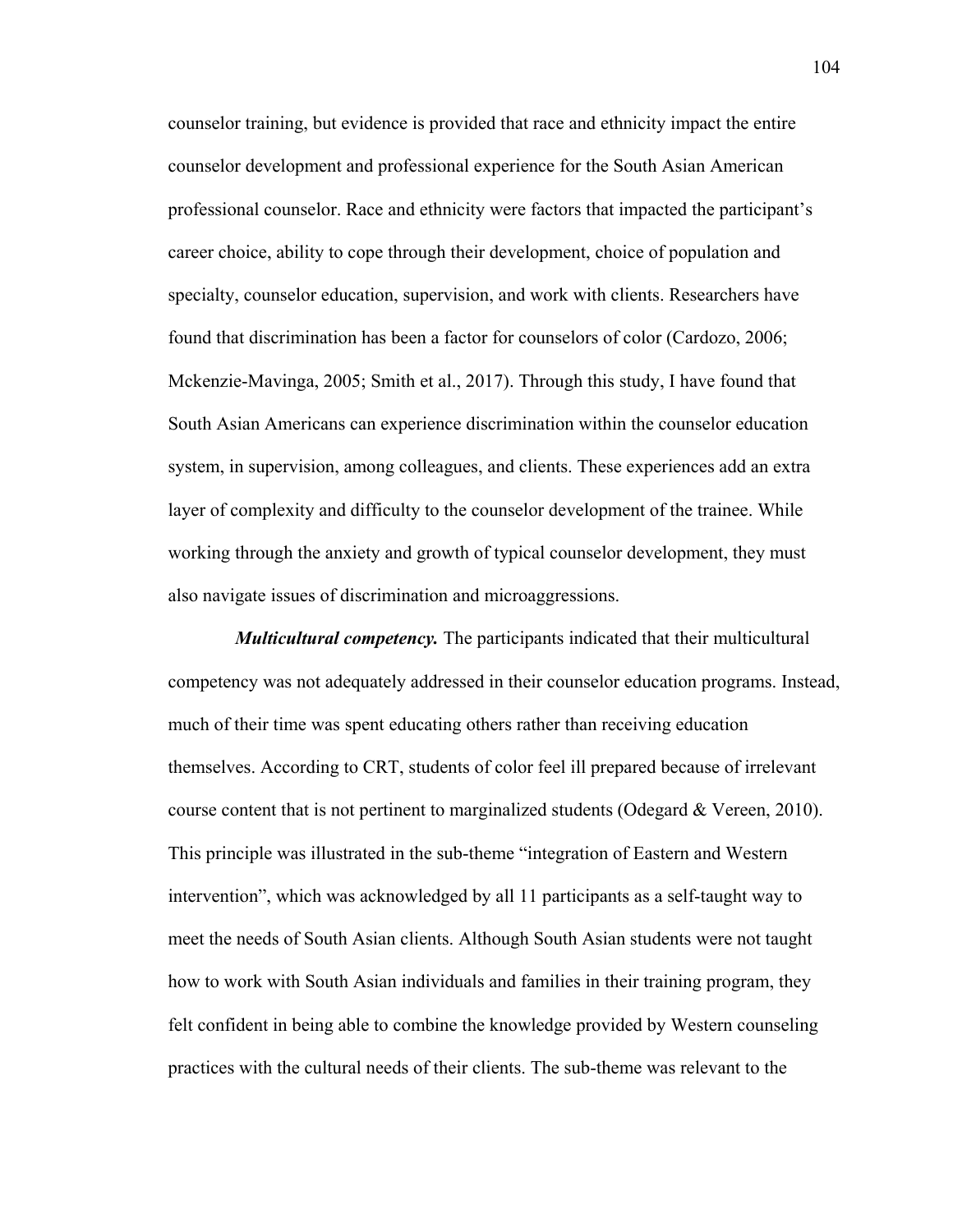MHID model as well, the professional counselor must be aware of their multiple identities to be comfortable with integrating Western and Eastern philosophy. The participants were aware of the need for integration while in their counselor training programs.

 The South Asian American professional counselor's multiple-heritage awareness enabled them to address the unique clinical needs of South Asian clients. Supervisors that work with South Asian American counselor trainees should be prepared to guide their trainees in this area. As indicated by all 11 participants, Western theories are not enough for conceptualizing South Asian clients and families. Therefore, strict utilization of Western theories may be counterintuitive and further perpetuate "White hegemonic societal practices that silence the voices of marginalized ethnic and racial groups" (Haskins & Singh, 2015, p. 298). The ability to integrate the cultural needs of their clients with education from their training programs may encourage the South Asian American professional counselor towards the *Recognition* stage of the MHID model. Arsalan was able to reach the *Recognition* stage of the MHID model in regards to his race, religion, and profession. The awareness of his multiple heritage identity is what led him to become a professional counselor, was the focus of his clinical purpose, and culminated in his desire to work with clients with a similar background.

 Researchers have found that counselor trainees of color have not found their multicultural counseling courses to be of value (Lam et al., 2013; Mckenzie-Mavinga, 1991; Sue & Sue, 2013; Want et al., 2004). Through this study, I have found that my South Asian American participants have this belief as well. Rather than focusing on needs necessary for their cultural competency, the class time is spent focusing on the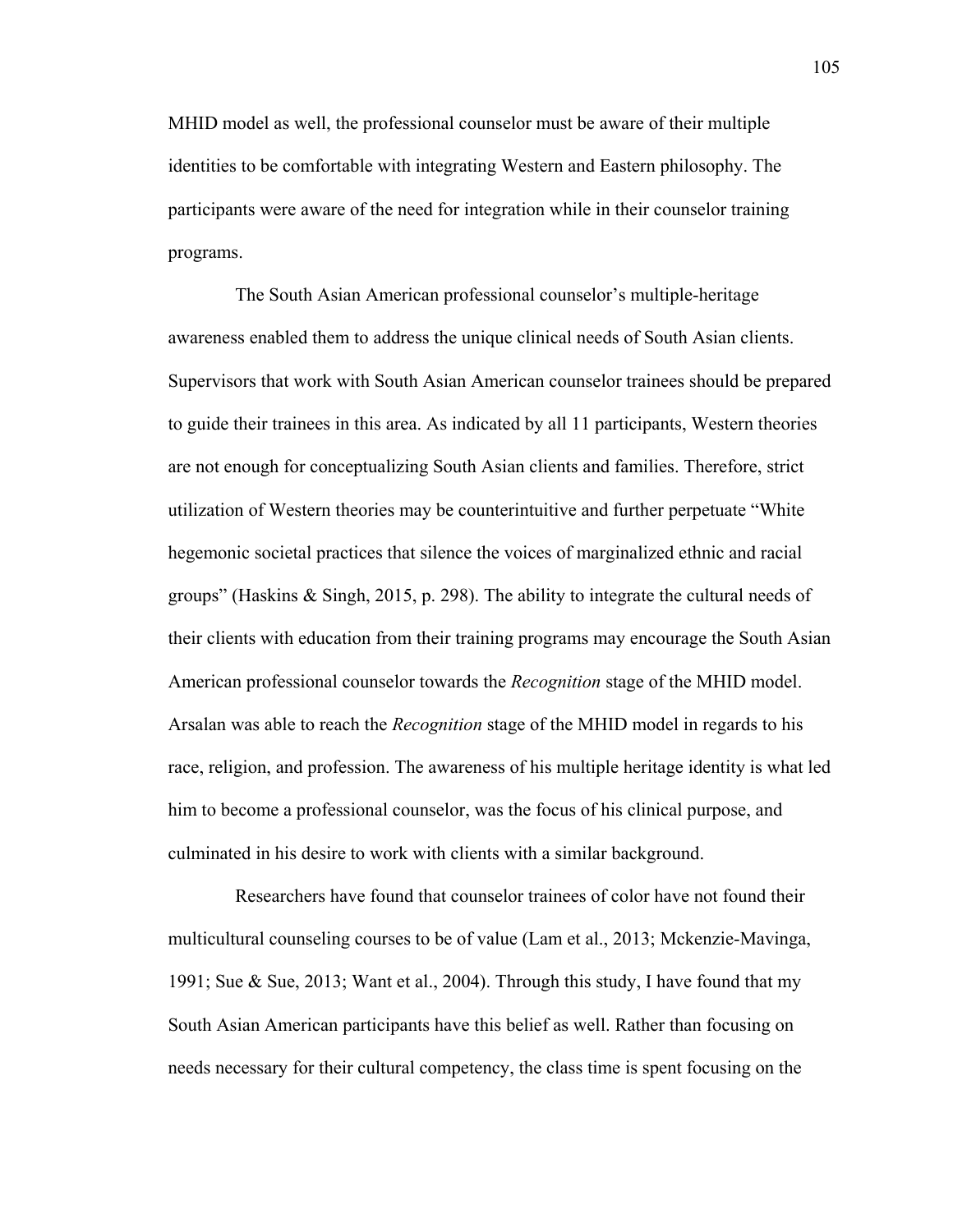needs of White students, even to the point where the participant felt responsible to educate them as well. For their cultural competency, the participants wanted more education on how to work with South Asian clients that had unique needs compared to what Western theories taught them. Furthermore, although the participant was not trained to integrate Eastern philosophies with Western education, it was necessary for them to grow that skill set while in practice.

*Racial identity and counseling.* The final and second largest theme of the study indicated that race impacted the counseling experience for both the participant and their client. The first two subthemes, attitudes towards counseling in the South Asian community and culture matching, were endorsed by all 11 participants, and seven of the participants endorsed the final sub-theme, boundary crossing. The centrality of race is a core aspect of CRT and a deeper understanding of these sub-themes can help challenge current training approaches related to multicultural competence (Haskins & Singh, 2015).

Researchers that have studied the attitudes toward counseling for South Asian have found mixed results, often indicating that South Asian are not interested in receiving mental health counseling. However, all 11 participants have stated that this community does seek out help from professional counselors. Therefore, there is a need for researchers and clinicians to be aware of how to best serve this population. Further, as indicated by the sub-theme culture matching, all 11 participants stated that clients experience a clinical benefit when working with counselors that match their ethnic background. The South Asian community is seeking mental health help from other South Asian professional counselors; therefore, it is imperative for counselor education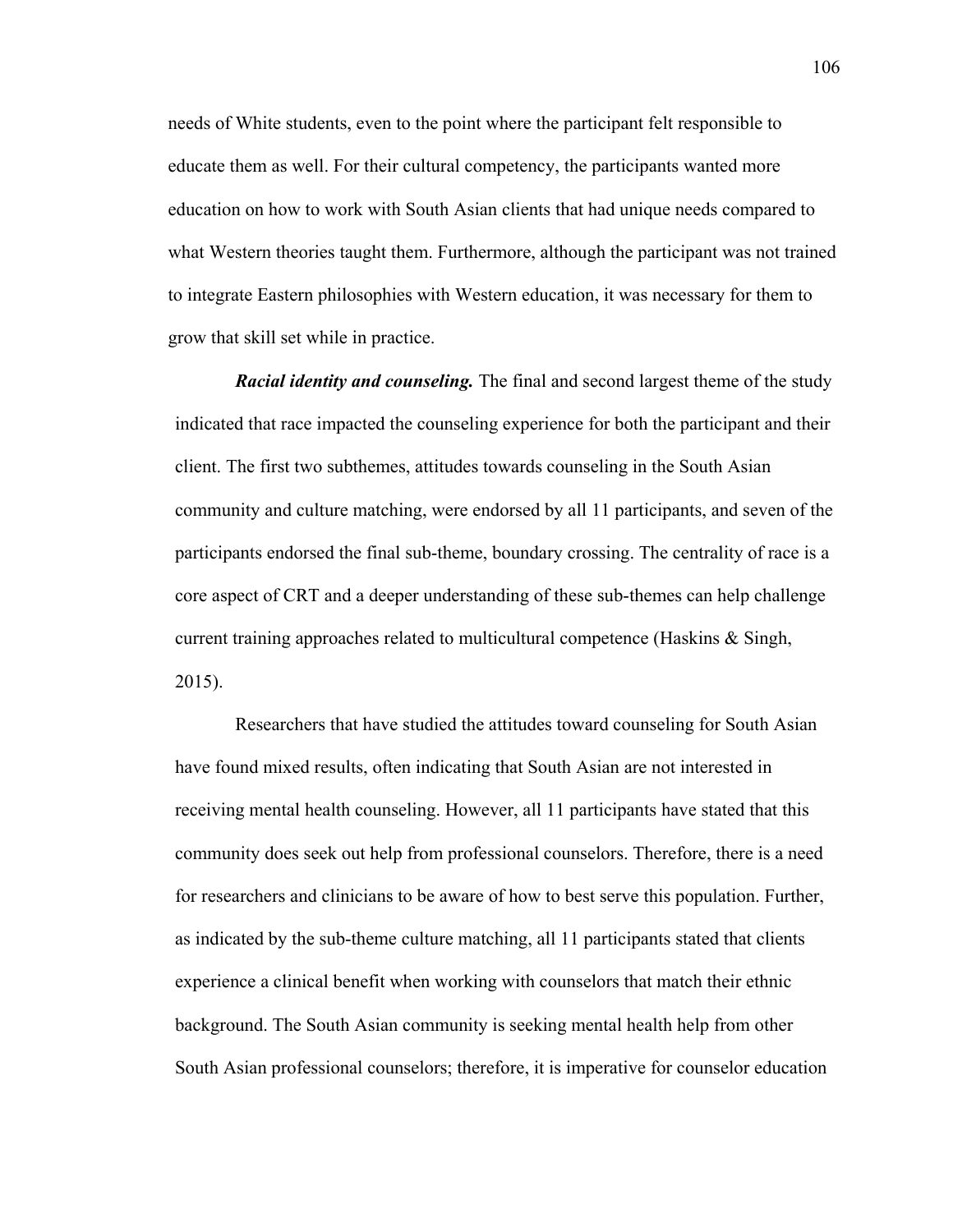programs to be better prepared to educate these minority clinicians (Lynn & Parker, 2006).

 Boundary crossing was a sub-theme endorsed by seven participants in regards to their work with South Asian clients. Those that were less aware of their multipleheritage identity were more likely to impose their cultural beliefs on their clients. Five of the participants actively worked on bracketing their experience when working with South Asian clients, acknowledging that the chance for countertransference was higher when working with this population. However, this was not an issue addressed by counselor educators or supervisors, further supporting the tenet of CRT that the experiences of ethnic minorities are not given priority (Bell, 1995; Haskins & Singh, 2015).

 The need for counseling within the South Asian community has been supported by research (Kaduvettoor-Davidson & Inman, 2013; Singh & Bhayana, 2015; Tummala-Narra et al., 2012; Tummala-Narra et al., 2019). Through this study, I have addressed the experience of culture matching between South Asian counselors and clients and how the mental health needs of the South Asian community are impacted by culture matching. Past research on culture matching has had mixed reviews, especially in regards to Asians seeking mental health help from other Asians (Jacob & Kuruvilla, 2012). Researchers have indicated that culture matching may not be the preference for South Asians because of the fear of being judged or having difficulty with trusting that confidentiality will be upheld by the South Asian counselor (Ibaraki & Hall, 2014; Zane & Ku, 2014). While two participants mentioned that those South Asian clients typically avoid working with them, all 11 participants indicated that culture matching was a

107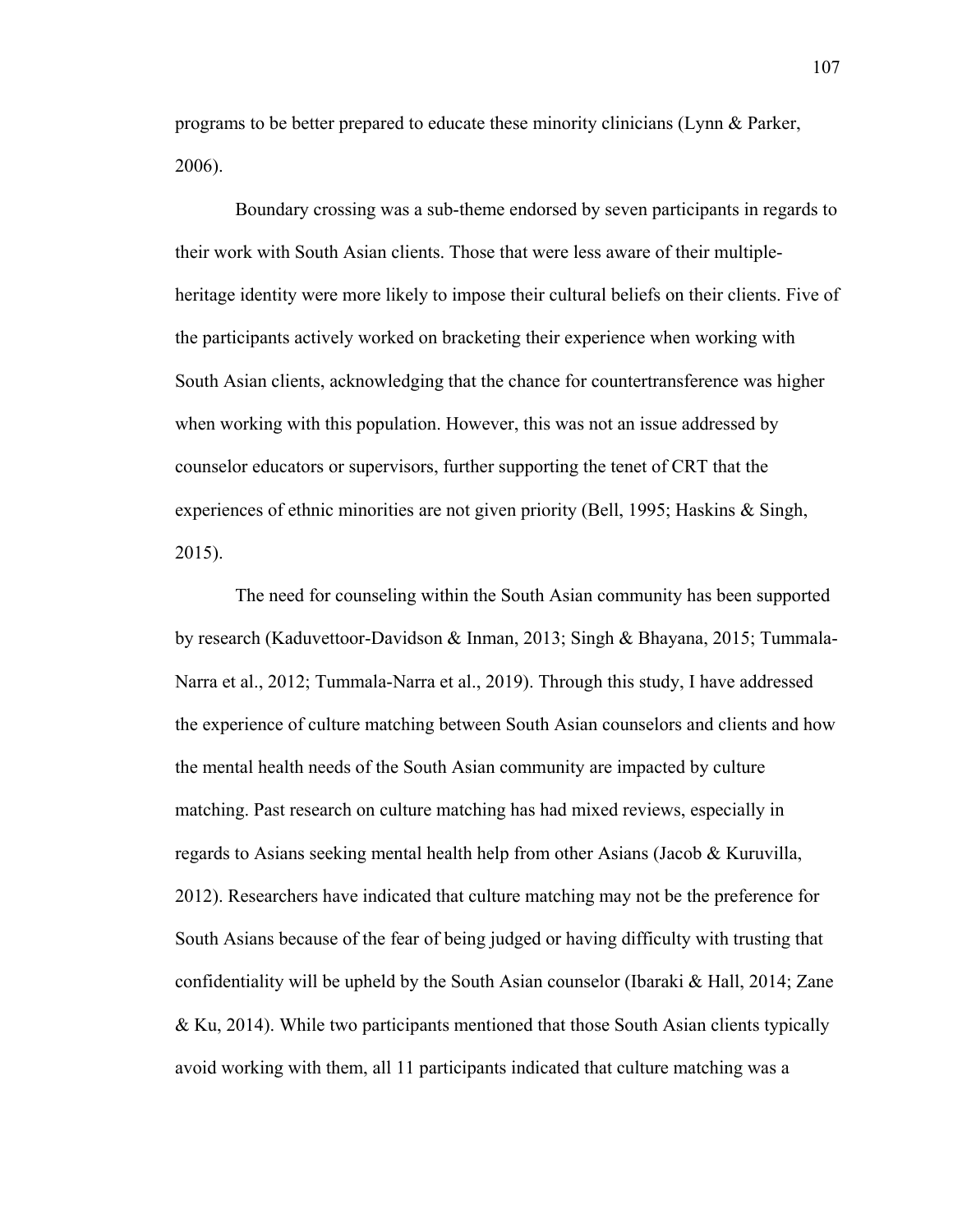necessity for their clients to feel understood. By working with a counselor that matched their ethnicity, clients did not have to spend a part of rapport building with educating their counselor about their cultural experience. Through culture matching the client was able to bypass explaining cultural nuances and address the deeper issues that they were facing. Furthermore, there was no fear for the South Asian client that they would be invalidated or encouraged to behave outside of their value system. One area of concern with culture matching is boundary crossing. The participants mentioned having to be more intentional to bracket their beliefs when working with South Asian clients because there was a greater possibility that they would have countertransference. However, these issues were not addressed in their counselor training, leaving them unprepared and their clients vulnerable.

#### **Implications for Future Research**

The results of this study affirmed that the complexity of the professional counselor's identity can impact their professional identity development (Aponte & Kissil, 2014). For students from marginalized communities or multiple heritages, counselor identity development is made more complicated and nuanced. The South Asian American professional counselor and counselor trainee have unique needs that separate them from non-South Asian American counselors. Additionally, this study provided the basis for further research related to South Asian American, especially in regards to identity development (Ibrahim et al., 1997).

 Research on the development of a pedagogy for teaching multiple heritage students in counselor education should be further explored. Researchers could explore the clinical experiences of these individuals and how training programs can best prepare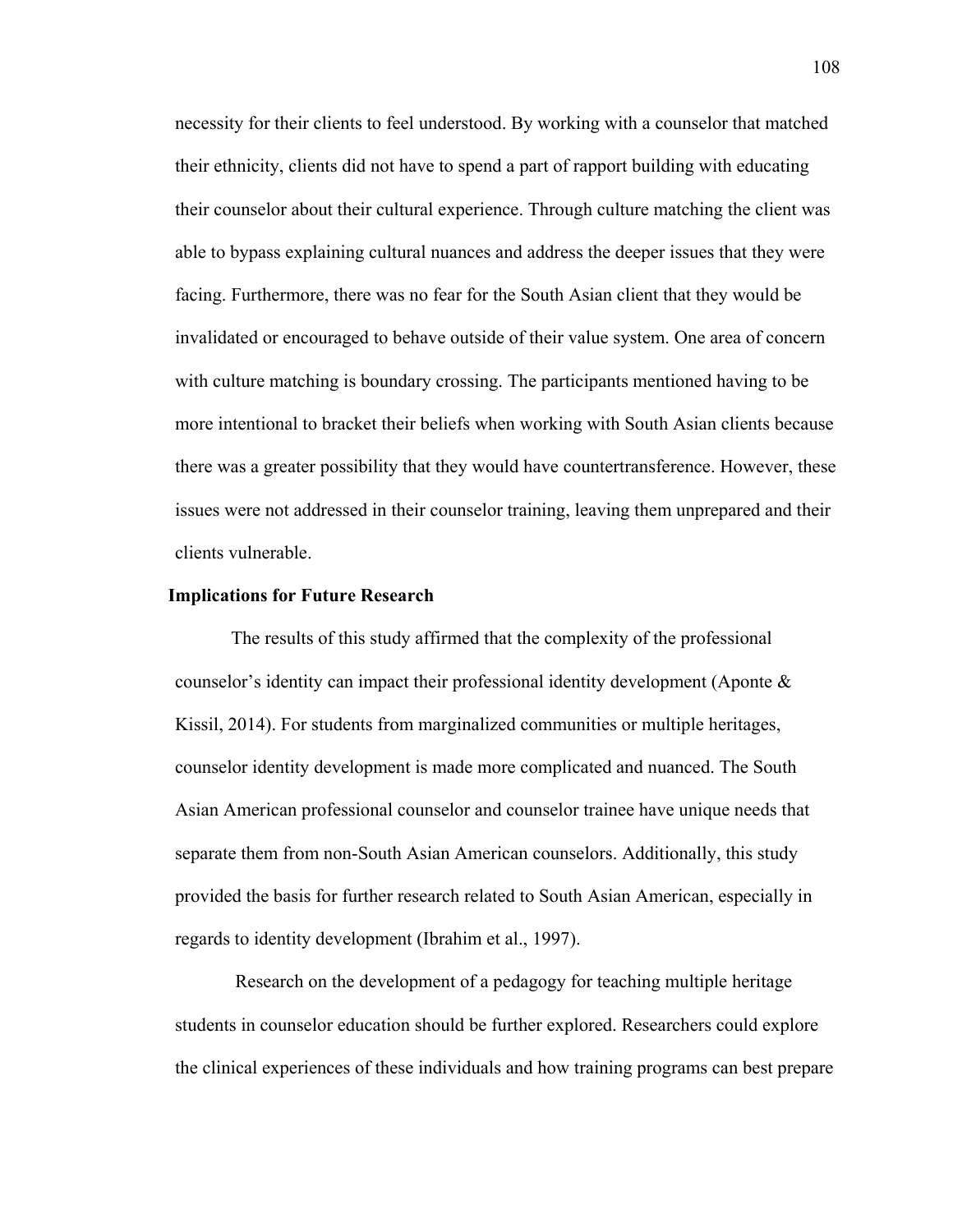them for their future work. The results of this study indicated that South Asian American professional counselors relied on self-taught skills and knowledge when working with South Asian clients. Therefore, it would be beneficial for researchers to explore best practices for working with South Asian and South Asian American clients. Research is needed for the development of a new model for how to counsel South Asian American clients, especially for marriage and family therapists. Future researchers should work towards defining what is a healthy South Asian family system.

 The results of this study recognized the impact of discrimination on counselor identity development. Prior research has not addressed this issue or the psychological impacts of race-based interactions on the South Asian American professional counselor. Therefore, researchers could explore the impact of discrimination on the psychological well-being of this group.

 Finally, South Asian Americans are a group with many within-group differences. For instance, among my participants, there were vast differences in religion, language, and culture. More research is needed to explore the experiences of professional counselors who are Indian American, Pakistani American, Sri Lankan American, Bengali American, Nepali American, and so on. Research into the nuances of each group would better differentiate the needs of students and supervisees. Furthermore, research into the experiences of second-generation and third-generation professional counselors would be beneficial as well.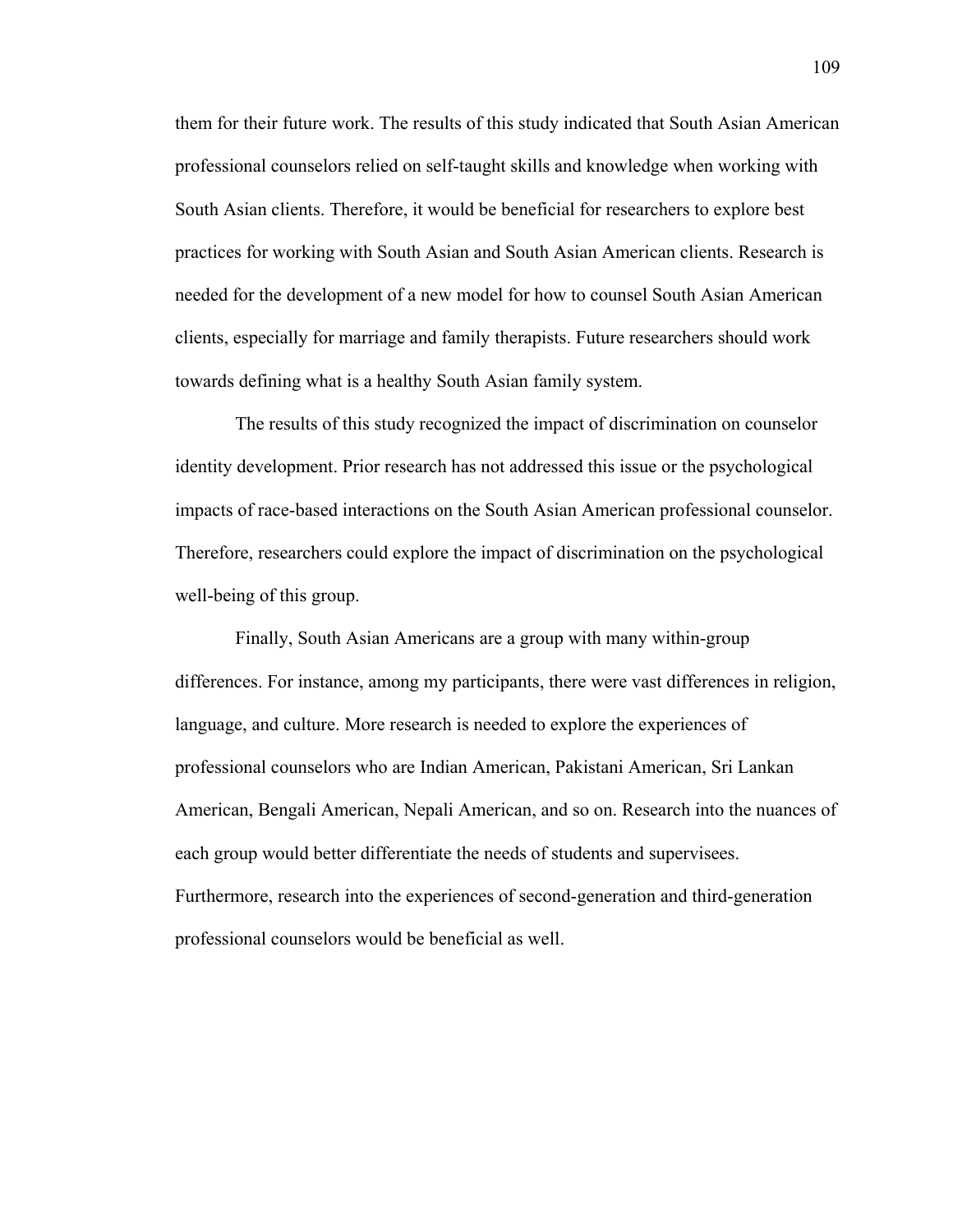# **Recommendations for Counselor Educators and Supervisors**

 Counselor educators, supervisors, and training programs would benefit from understanding the needs of their ethnic minority students and recognizing the full humanity of the therapist (Aponte & Kissil, 2014). Counselor educators and supervisors who consider the complexity of the whole person can better prepare their trainees in their formative years (Wagner & Hill, 2015). While focusing on competency and skill building are important aspects of counselor education, ignoring the unique experiences of marginalized trainees perpetuates the issues mentioned in CRT. Therefore, the acknowledgement of the South Asian American counselor trainees' experience in each course and clinical experience could benefit their overall professional development and future work with clients. For example, when using IDM to conceptualize a trainee, it would be beneficial to understand how a student's cultural background might influence their stages of development (Li et al., 2018).

 Eight of the participants stated that it would be important for educators and supervisors to be more aware of the cultural nuances of South Asian American counselor trainees. While a student may identify as South Asian, there are a lot of within culture differences that counselor educators and supervisors must be aware of. Differences like language, religion, and cultural distinctions are present within the South Asian identity and it would be inaccurate to assume that one South Asian experience is completely similar to another. Acculturation can also make a large impact on the cultural experience of the South Asian American student; therefore, Counselor Educators should be aware of these complexities when engaging with students.

110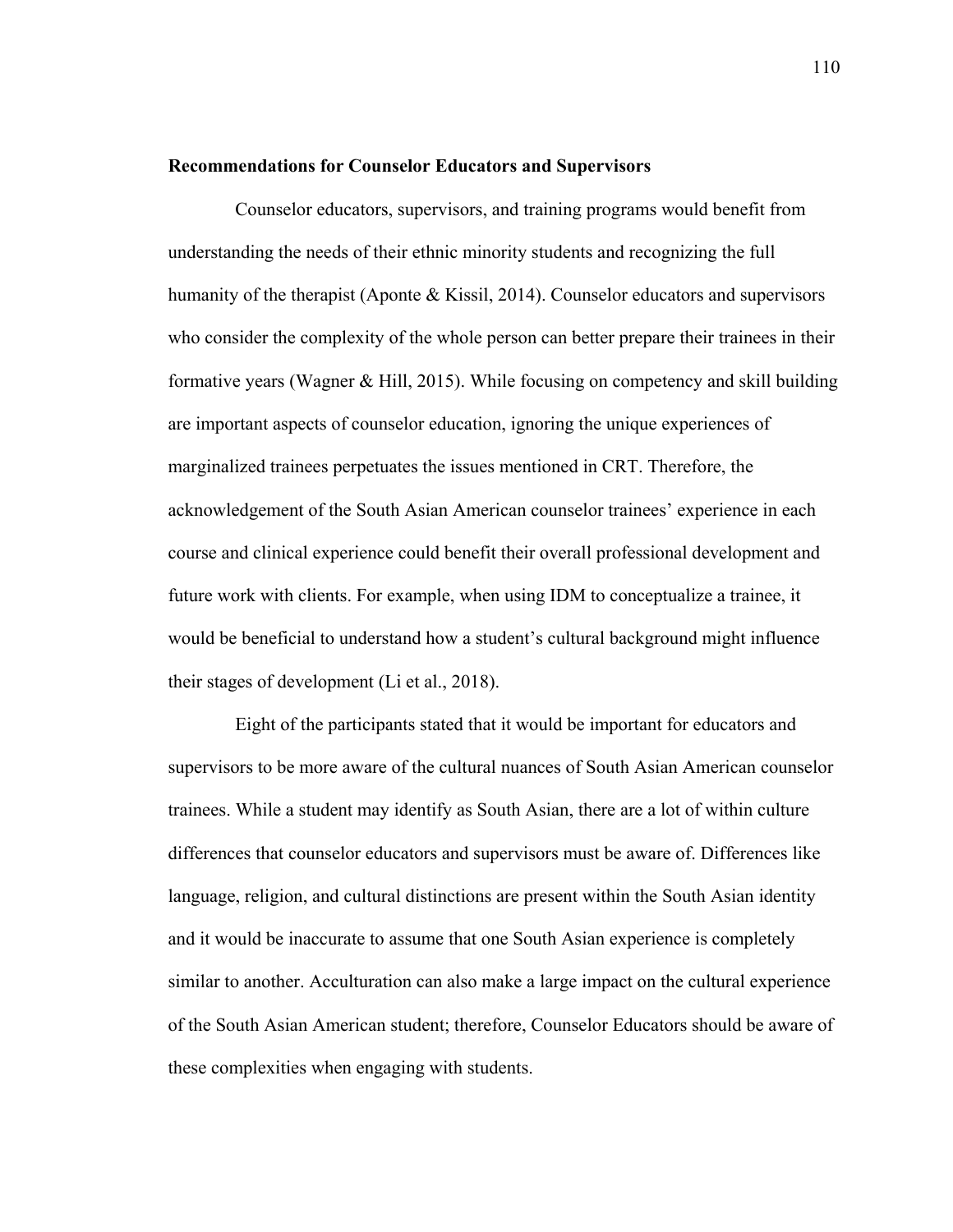In order for supervisors and educators to understand the experiences of South Asian American counselor trainees, they need to be aware of the racial identity development of this group and how their cultural values can impact their clinical work. The South Asian American profession counselor's perception of themselves as racial beings can influence how they engage with clients and the supervisor (Chan, 2017).

Three participants stated that it was important for them to see counselor educators who were South Asian or at least people of color. It is important for counselor education programs to meet the needs of ethnic minority students by hiring professors from similar cultural backgrounds. According to CACREP (2017), 74% of full-time faculty working in counselor education programs in 2016 were White and 61% were female. The writers of the *ACA Code of Ethics* (ACA, 2014) further advise that it is ethically responsible to hire and retain diverse faculty and staff. The participants of this study highlight that a diverse faculty not only benefits the training of culturally competent counselors (Salazar, 2009), but also enables students of color to have further support and representation (Kena et al., 2016).

Finally, seven of the participants stated that multicultural considerations should not be limited to one class. Rather, a multicultural lens should be present for each course. All 11 participants stated that multicultural considerations should be presented when teaching theory, especially in regards to conceptualizing what a healthy family system might look like for a South Asian American family (Dupree et al, 2013).

 Overall, when counselor training programs consider the needs of their students of color, namely South Asian American students, the approach to training changes. Counselor educators and supervisors will instruct based on the unique perspective and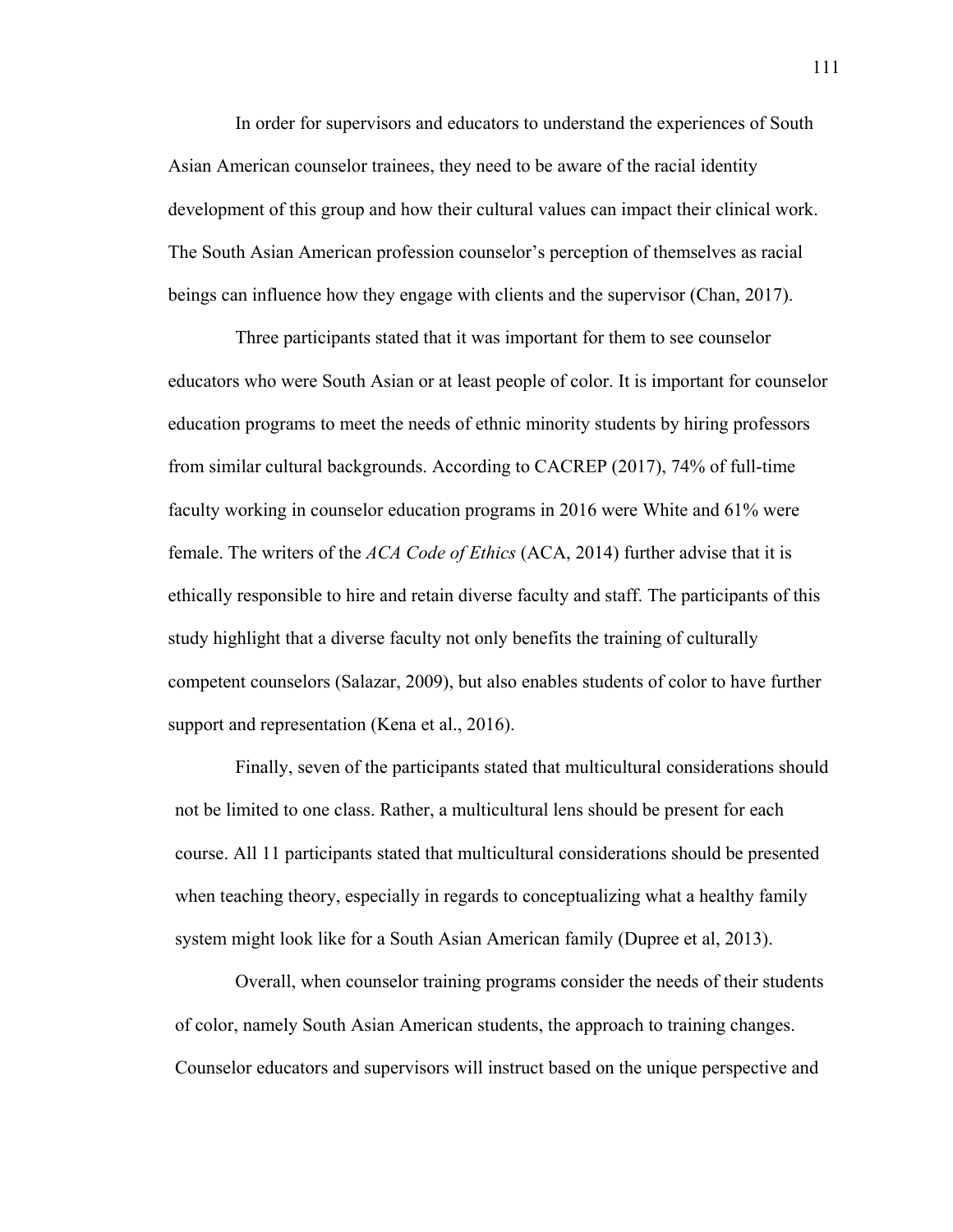experiences of their students. When educators are aware of the race-based issues faced by counselor trainees, social justice and discussions regarding discrimination can be a regular occurrence. As a result, students of color may feel more understood, safe, and supported through their development as professional counselors.

# **Conclusion**

The results of this study suggest that the multiple identities of the individual impact professional counselor development. Furthermore, the development and awareness of the professional counselor's multiple heritage can impact their work with clients. Participants reflected on their journey towards becoming a professional counselor and the possible influence of their identity as an SAA. Participants considered how their identities (ethnicity, nationality, religion, gender, sexual orientation, etc.) have impacted their work with clients and perception of self.

 Based on CRT and the MHID model, I examined the influence of race and identity development on the lived experiences of professional counselors who are firstgeneration South Asian American. These frameworks were used to comprehensively understand the impact of the professional's multiple identities on their development as professional counselors. CRT and the MHID model can be used to guide future research, counseling education programs, counseling educators, and supervisors to understand the holistic experience of students with complex identities and needs as they develop as professional counselors.

My transcendental phenomenological study explored the lived experiences of professional counselors who are first-generation South Asian American. The participants reported that their identity as SAA influenced their decision to join the counseling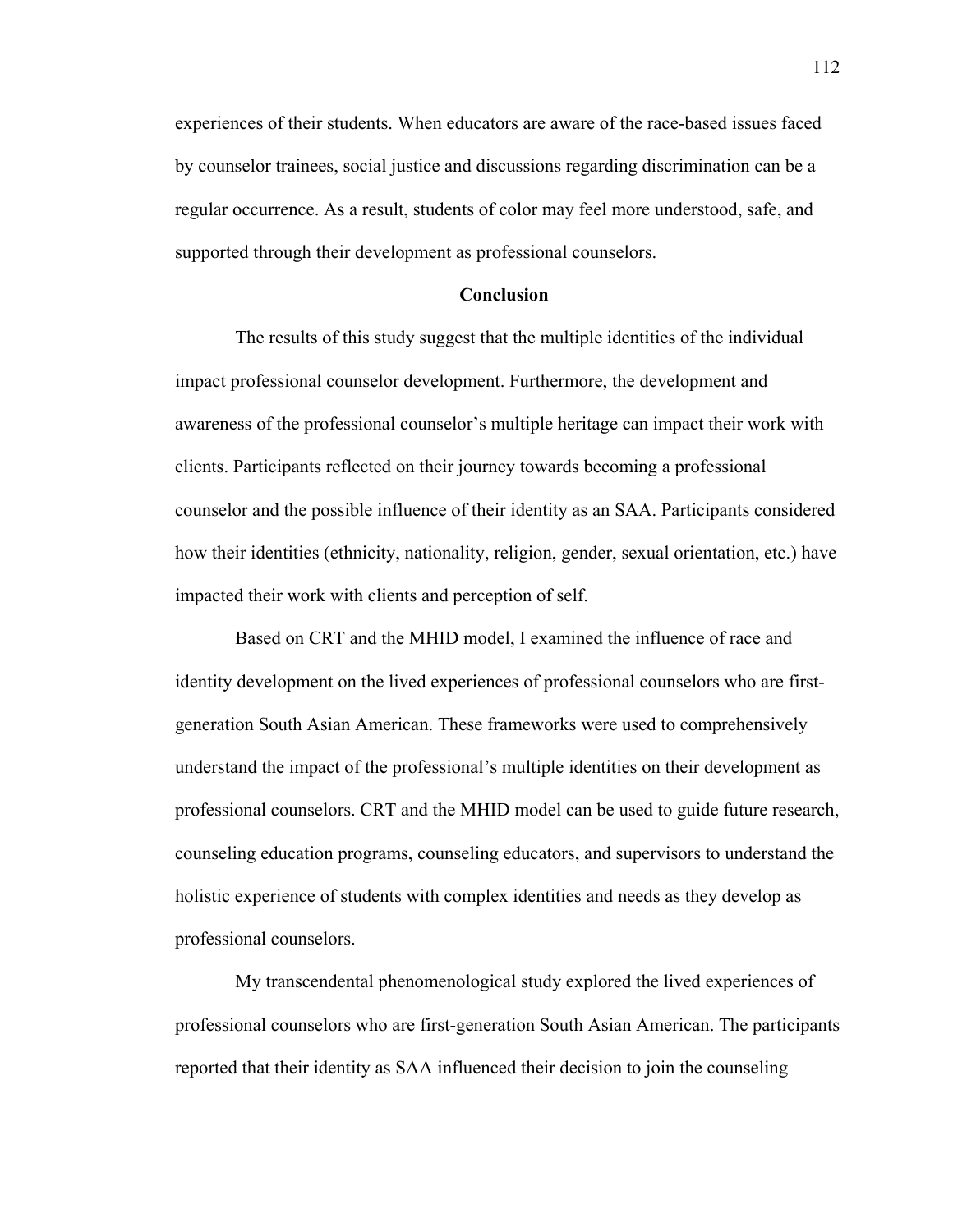profession, impacted their overall development towards becoming mature clinicians, and impacted their work with SA and non-SA clients. Participants noted that acknowledging their unique cultural needs was important for their experience with counselor educators and supervisors, especially concerning discrimination and microaggressions. My study added to the gap in the literature on SAA professional counselors and development. Further research is necessary to achieve a better understanding of the influence of multiple heritages on counselor development.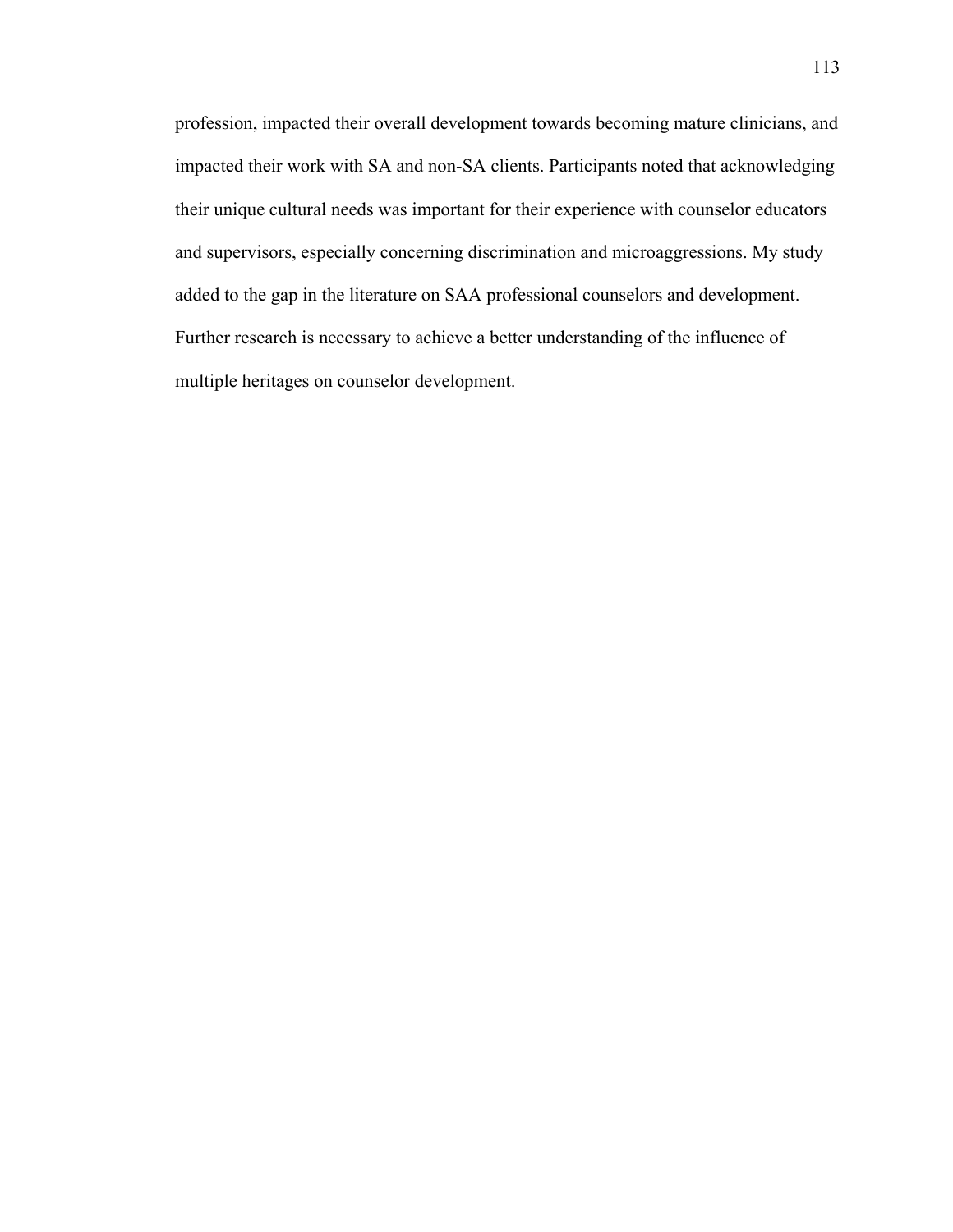## **REFERENCES**

- Adya, M. P. (2008). Women at work: Differences in career experiences and perceptions between South Asian and American women. *Human Resource Management*, *47*(3), 601–635. https://doi.org/10.1002/hrm.20234
- Aga Mohd Jaladin, R. (2017). Perceived multicultural counseling competence of Malaysian counselors: An exploratory study. *Journal of Multicultural Counseling & Development*, *45*(2), 127–148. https://doi.org/10.1002/jmcd.12069
- Alcoff, L. M. (2003). Latino/as, Asian Americans, and the Black-White binary. *Journal of Ethics*, 7, 5–27.
- Alvarado, M., Lerma, E., Vela, J. C., & Wright, A. (2019). Experiences of Spanishspeaking counseling students: Implications for the profession. *Journal of Counselor Preparation & Supervision*, *12*(4), 1–23.
- Alves, S., & Gazzola, N. (2011). Professional identity: A qualitative inquiry of experienced counsellors. *Canadian Journal of Counselling and Psychotherapy*, *45*(3), 189–207.

American Counseling Association. (2014). *ACA code of ethics.* Alexandria, VA: Author.

Anderson, V. (2017). Criteria for evaluating qualitative research. *Human Resource Development Quarterly*, *28*(2), 125–133. https://doi.org/10.1002/hrdq.21282

Aponte, H. J., & Kissil, K. (2014). "If I can grapple with this, I can truly be of use in the therapy room": Using the therapist's own emotional struggles to facilitate effective therapy. *Journal of Marital and Family Therapy*, *40*(2), 152–164. https://doi.org/10.1111/jmft.12011

Ard, B. N. (1973). Providing clinical supervision for marriage counselors: A model for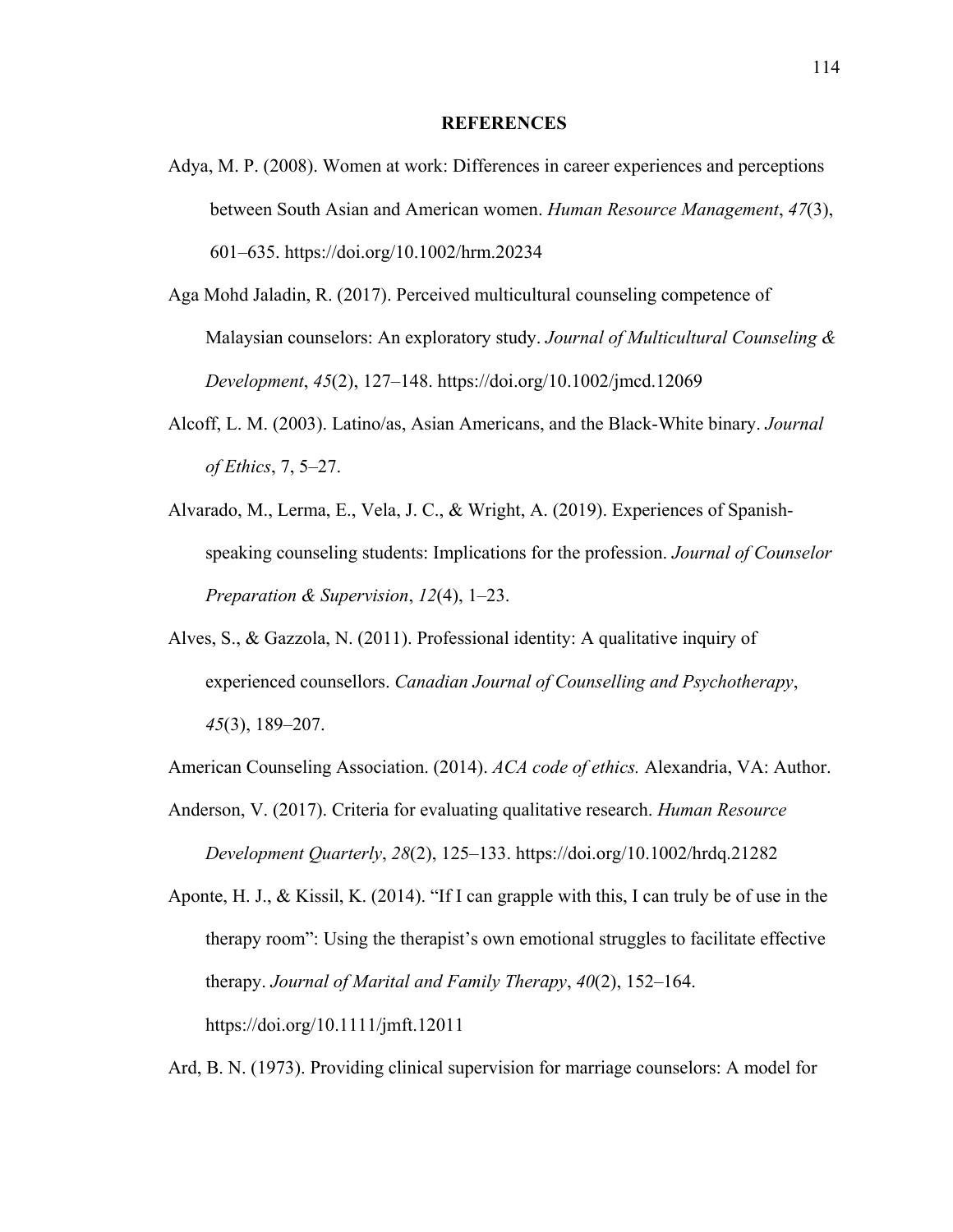supervisor and supervisee. *The Family Coordinator*, *22*, 91–97.

- Arora, P. G., Metz, K., & Carolson, C. I. (2016). Attitudes toward professional psychological help-seeking in South Asian students: Role of stigma and gender. *Journal of Multicultural Counseling and Development, 44,* 263-284. https://doi.org/10.1002/jmcd.12053
- Arshad, Z., & Falconier, M. K. (2018). The experiences of non‐Muslim, Caucasian licensed marriage and family therapists working with south Asian and middle eastern Muslim clients. *Journal of Family Therapy*. https://doi.org/10.1111/1467- 6427.12203
- Atkinson, D. R., Wampold, B. E., Lowe, S. M., Matthews, L., & Ahn, H. (1998). Asian American preferences for counselor characteristics: Application of the Bradley-Terry-Luce model to paired comparison data. *The Counseling Psychologist*, *26*(1), 101–123. https://doi.org/10.1177/0011000098261006
- Beer, L. E. (2015). Crisscrossing cultural divides: Experiences of US-trained Asian music therapists. *Qualitative Inquiries in Music Therapy*, *10*(1), 127–173.
- Bell, D. (1995). Who's afraid of critical race theory? *University of Illinois Law Review, 4*, 893–910.
- Bernard, J. M., & Goodyear, R. K. (2009). *Fundamentals of clinical supervision* (4th ed.). Pearson Education.
- Bobby, C. L. (2013). The evolution of specialties in the CACREP standards: CACREP's role in unifying the profession. *Journal of Counseling & Development*, *91*(1), 35– 43. https://doi.org/10.1002/j.1556-6676.2013.00068.x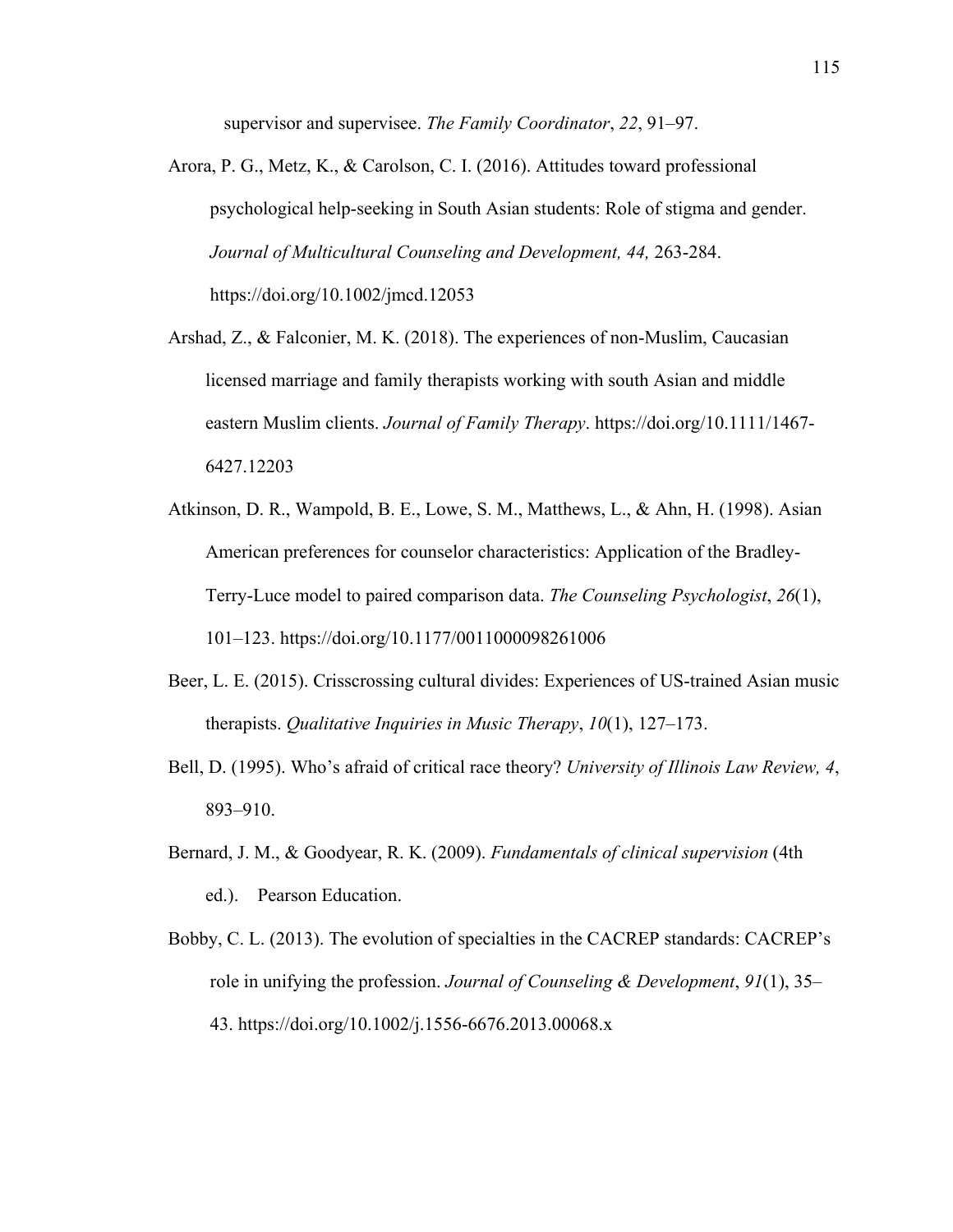Brady-Amoon, P., & Keefe-Cooperman, K. (2017). Psychology, counseling psychology, and professional counseling: Shared roots, challenges, and opportunities. *European Journal of Counselling Psychology*, *6*(1), 41–62.

https://doi.org/10.5964/ejcop.v6i1.105

- Brott, P. E., & Myers, J. E. (1999). Development of a professional school counselor identity: A grounded theory. *Professional School Counseling, 2*(5), 339-348.
- Cabral, R. R., & Smith, T. B. (2011). Racial/ethnic matching of clients and therapists in mental health services: A meta-analytic review of preferences, perceptions, and outcomes. *Journal of Counseling Psychology*, *58*(4), 537–554. https://doi.org/10.1037/a0025266
- Cardozo, K. M. (2006). On teaching: When history hurts: Racial identity development in the American studies classroom. *American Studies (00263079)*, *47*(3/4), 167–192.
- Chan, J. (2017). Complexities of racial identity development for Asian Pacific Islander Desi American (APIDA) college students. *New Directions for Student Services*, *2017*(160), 11–23. https://doi.org/10.1002/ss.20240
- Chang, J., Natsuaki, M. N., & Chen, C.-N. (2013). The importance of family factors and generation status: Mental health service use among Latino and Asian Americans. *Cultural Diversity and Ethnic Minority Psychology*, *19*(3), 236–247. https://doi.org/10.1037/a0032901
- Chavez, A. F., & Guido-DiBrito, F. (1999). Racial and ethnic identity and development. *New Directions for Adult & Continuing Education*, *1999*(84), 39. https://doi.org/10.1002/ace.8405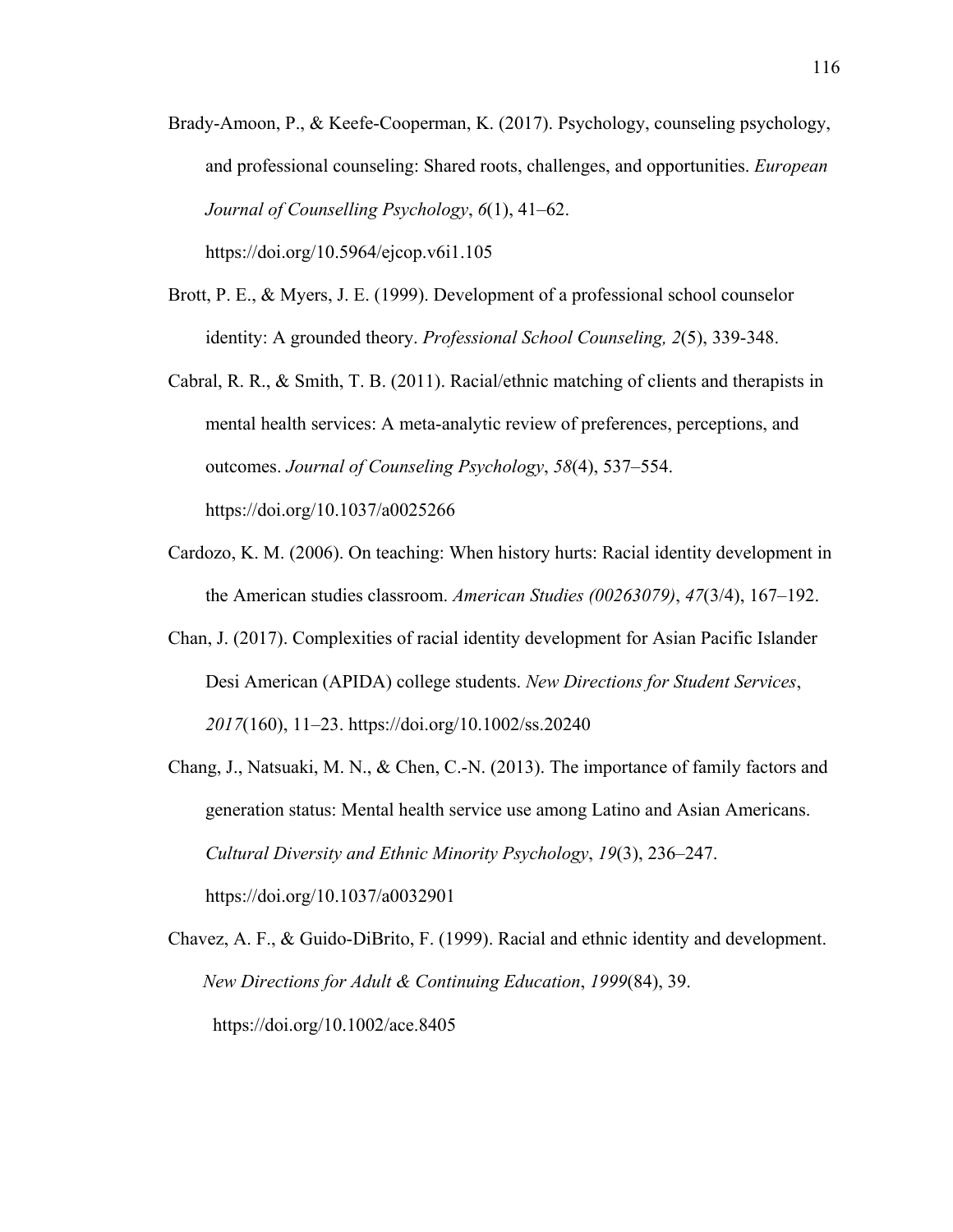- Chen, C. C., Rao, A., & Ren, I. Y. (2013). Glass ceiling for the foreign-born: Perspectives from Asian-born American R&D scientists. *Asian American Journal of Psychology*, *4*(4), 249–257. https://doi.org/10.1037/a0035219
- Chen, Y.-L., & Fouad, N. A. (2013). Asian American educational goals: Racial barriers and cultural factors. *Journal of Career Assessment*, *21*(1), 73–90. https://doi.org/10.1177/1069072712454700
- Chi Sigma Iota. (1998). Counselor advocacy leadership conferences I & II. Retrieved from

http://csi.affiniscape.com/associations/2151/files/PROADV\_AdvocacyLeadershipC onferenceReports.cfm

- Cho, H., & Seo, Y. S. (2017). Korean counselors' perceptions of the real relationship in counseling process. *Asia Pacific Education Review*, *18*(1), 135–146. https://doi.org/10.1007/s12564-016-9450-9
- Choudhury, T. K., John, K., & Nanavaty, N. (2019). Impacts of challenging life experiences on professional development in graduate trainees. *Journal of Psychotherapy, 29*(2), 108-118. https://doi.org/10.1037/int0000151
- Cokley, K. (2007). Critical issues in the measurement of ethnic and racial identity: A referendum on the state of the field. *Journal of Counseling Psychology*, *54*(3), 224– 234. https://doi.org/10.1037/0022-0167.54.3.224
- Constantine, M. G., & Sue, D. W. (2007). Perceptions of racial microaggressions among Black supervisees in cross-racial dyads. *Journal of Counseling & Development, 54,* 142–153. https://doi.org/10.1037/0022-0167.54.2.142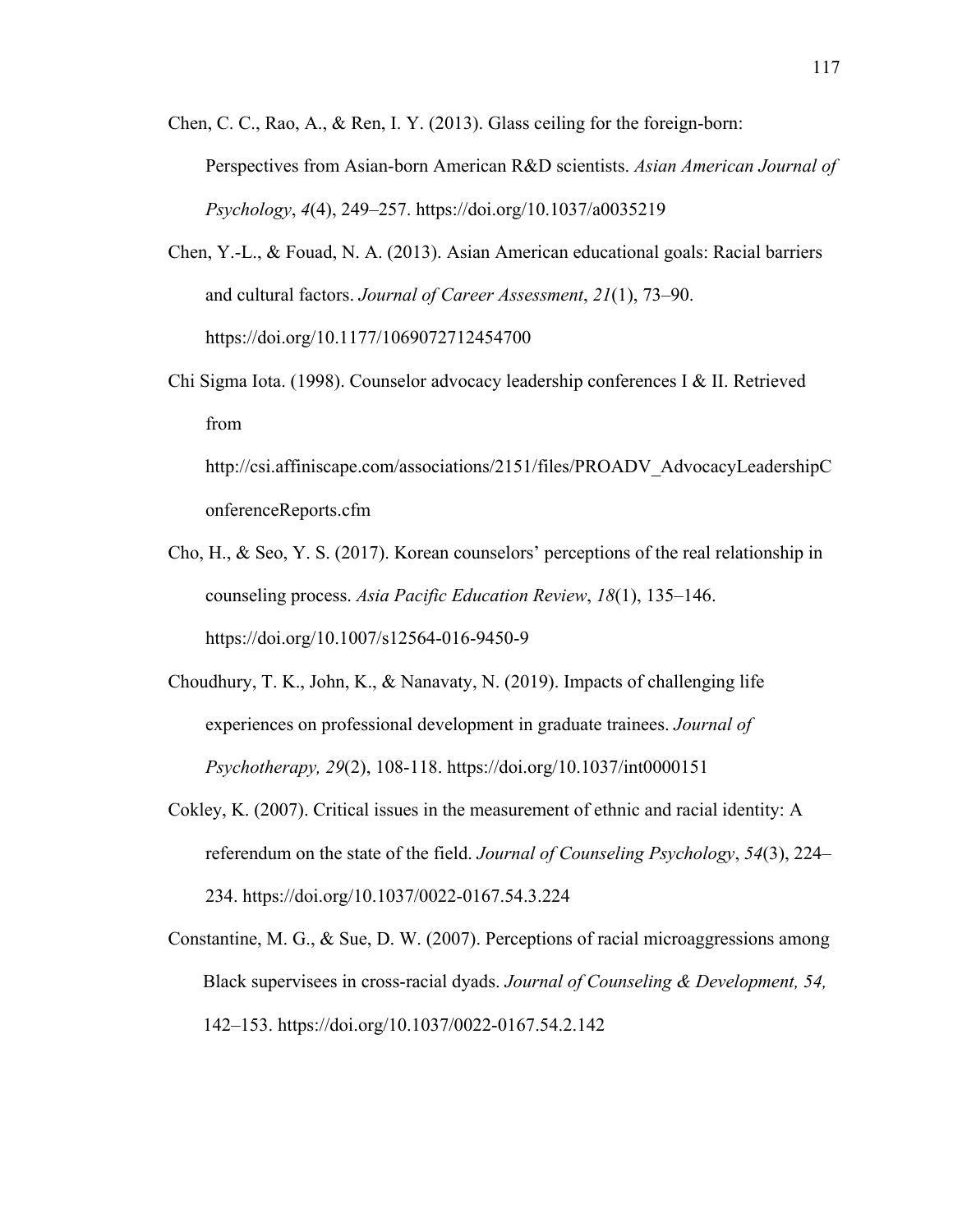- Council for Accreditation of Counseling and Related Educational Programs. (2009). 2009 standards. Retrieved from http://www.cacrep.org/wpcontent/uploads/2013/12/2009- Standards.pdf
- Council for Accreditation of Counseling and Related Educational Programs. (2015). The 2016 standards. Retrieved from https://www.cacrep.org/for-programs/2016 cacrep-standards/
- Council for Accreditation of Counseling and Related Educational Programs. (2017). Annual report 2016. Alexandria, VA: Author.
- Curtis-Boles, H., Chupina, A. G., & Okubo, Y. (2020). Social justice challenges: Students of color and critical incidents in the graduate classroom. *Training and Education in Professional Psychology*, *14*(2), 100–108.

https://doi.org/10.1037/tep0000293

- Creswell, J. W. (2012). Educational research: Planning, conducting, and evaluating quantitative and qualitative research (4th ed.). Pearson.
- Creswell, J. W. (2013). *Qualitative inquiry & research design: Choosing among five approaches*. Sage.
- Creswell, J. W., & Poth, C. N. (2018). *Qualitative inquiry and research design: Choosing among five traditions* (4th ed.). Sage.

Daga, S. S., & Raval, V. V. (2018). Ethnic–racial socialization, model minority experience, and psychological functioning among south Asian American emerging adults: A preliminary mixed-methods study. *Asian American Journal of Psychology*, *9*(1), 17–31. https://doi.org/10.1037/aap0000108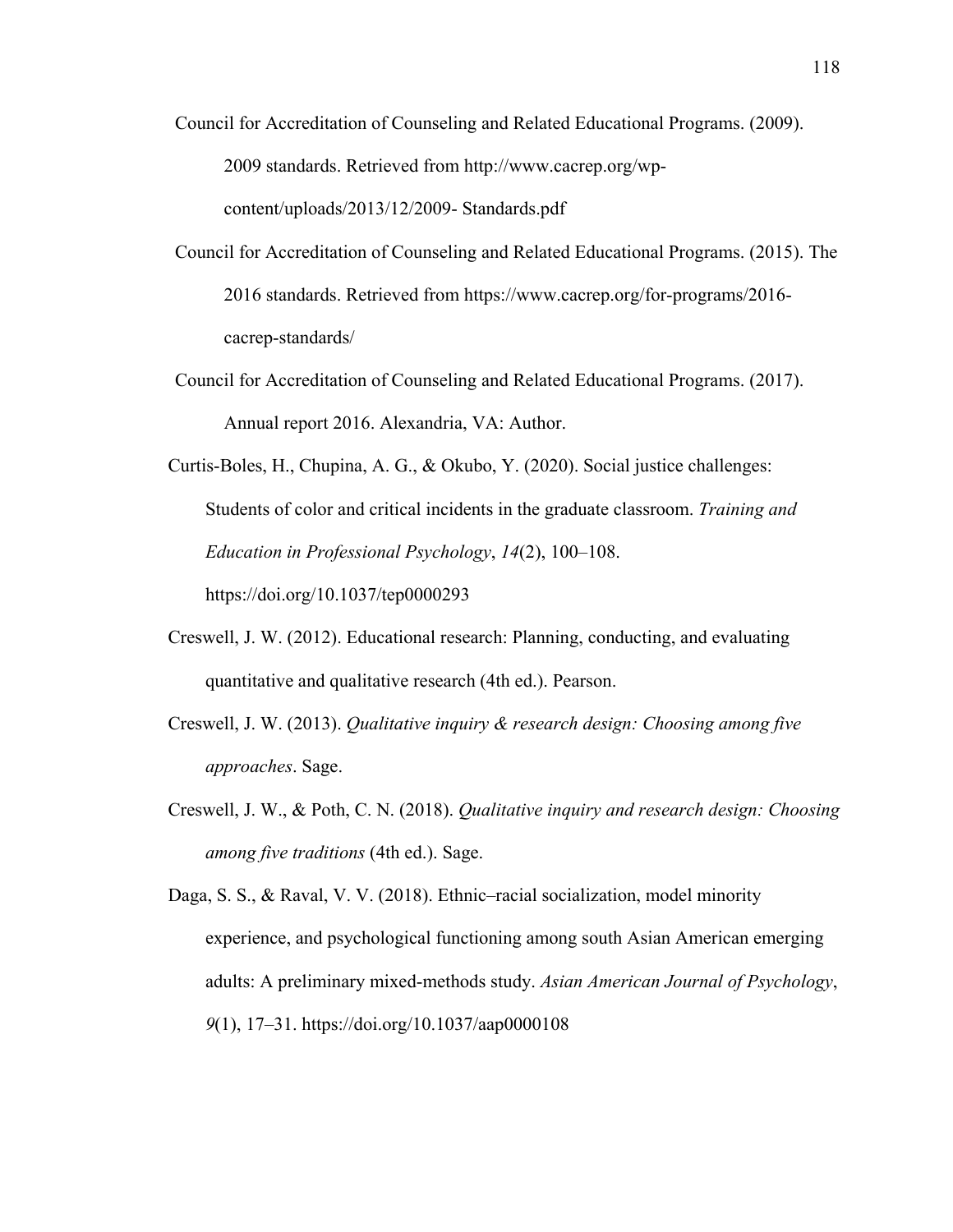- Datu, J. A. D. (2013). Assessing the pathway of Filipino counselor development: A response to Mateo's model. *Journal of Asia Pacific Counseling*, *3*(1), 45–61. https://doi.org/10.18401/2013.3.1.4
- Dawson, G. C. (2018). Years of clinical experience and therapist professional development: A literature review. *Journal of Contemporary Psychotherapy*, *48*(2), 89–97. https://doi.org/10.1007/s10879-017-9373-8
- Delgado, R., & Stefancic, J. (2001). *Critical race theory: An introduction.* University Press.
- Delgado-Romero, E. A., & Wu, Y.-C. (2010). Asian international students in counseling programs: A group intervention to promote social justice. *Journal for Specialists in Group Work*, *35*(3), 290–298. https://doi.org/10.1080/01933922.2010.492896
- Delsignore, A. M., Petrova, E., Harper, A., Stowe, A. M., Mu'min, A. S., & Middleton, R. A. (2010). Critical incidents and assistance-seeking behaviors of White mental health practitioners: A transtheoretical framework for understanding multicultural counseling competency. *Cultural Diversity and Ethnic Minority Psychology*, *16*(3), 352–361. https://doi.org/10.1037/a0018694
- Dixon, A. D., & Rousseau Anderson, C. (2018). Where are We? Critical Race Theory in Education 20 Years Later. *Peabody Journal of Education*, *93*(1), 121–131. https://doi.org/10.1080/0161956X.2017.1403194
- Dong, S., Miles, L., Abell, N., & Martinez, J. (2018). Development of professional identity for counseling professionals: A mindfulness-based perspective. *International Journal for the Advancement of Counselling*, *40*(4), 469–480. https://doi.org/10.1007/s10447-018-9338-y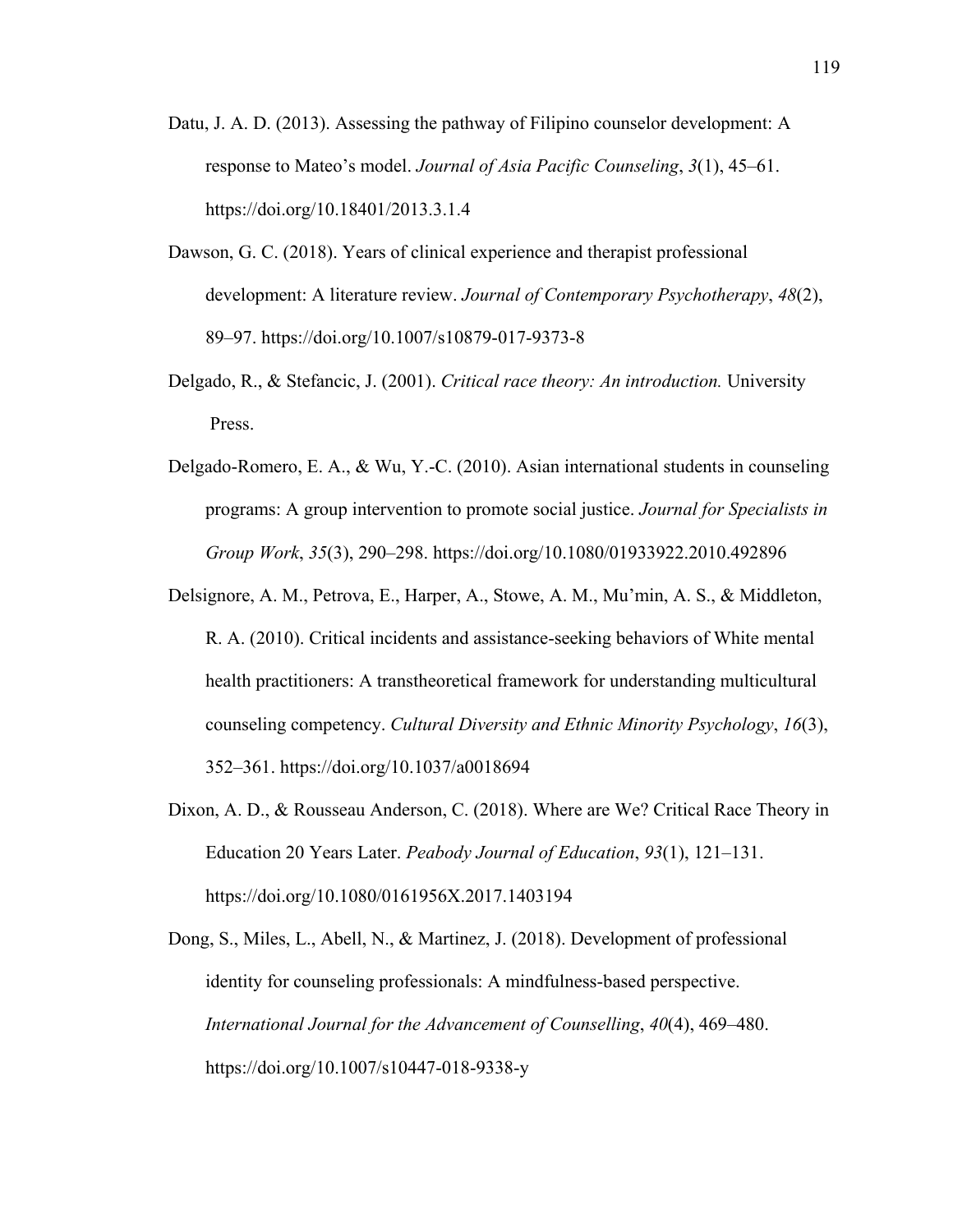- Duan, C., Nilsson, J., Wang, C.-C. D. C., Debernardi, N., Klevens, C., & Tallent, C. (2011). Internationalizing counselling: A Southeast Asian perspective. *Counselling Psychology Quarterly*, *24*(1), 29–41. https://doi.org/10.1080/09515070.2011.558253
- DuPree, W. J., Bhakta, K. A., Patel, P. S., & DuPree, D. G. (2013). Developing culturally competent marriage and family therapists: Guidelines for working with Asian Indian American couples. *American Journal of Family Therapy*, *41*(4), 311–329. https://doi.org/10.1080/01926187.2012.698213
- Englander, M. (2020). Phenomenological psychological interviewing. *The Humanistic Psychologist*, *48*(1), 54–73. https://doi.org/10.1037/hum0000144

Erikson, E. H. (1968). Identity: Youth and crisis. Norton.

- Errasti‐Ibarrondo, B., Jordán, J. A., Díez‐Del‐Corral, M. P., & Arantzamendi, M. (2018). Conducting phenomenological research: Rationalizing the methods and rigour of the phenomenology of practice. *Journal of Advanced Nursing*, *74*(7), 1723–1734. https://doi.org/10.1111/jan.13569
- Eunsun Joo. (2009). Counselors in South Korea: A qualitative study of senior professionals. *Journal of Counseling & Development*, *87*(4), 466–475. https://doi.org/10.1002/j.1556-6678.2009.tb00131.x
- Field, C., & Caetano, R. (2010). The role of ethnic matching between patient and provider on the effectiveness of brief alcohol interventions with Hispanics. *Alcoholism: Clinical and Experimental Research*, *34*(2), 262–271. https://doi.org/10.1111/j.1530-0277.2009.01089.x
- Fleming, J. (1953). The role of supervision in psychiatric training. *Bulletin of the Menninger Clinic, 17*, 157–159.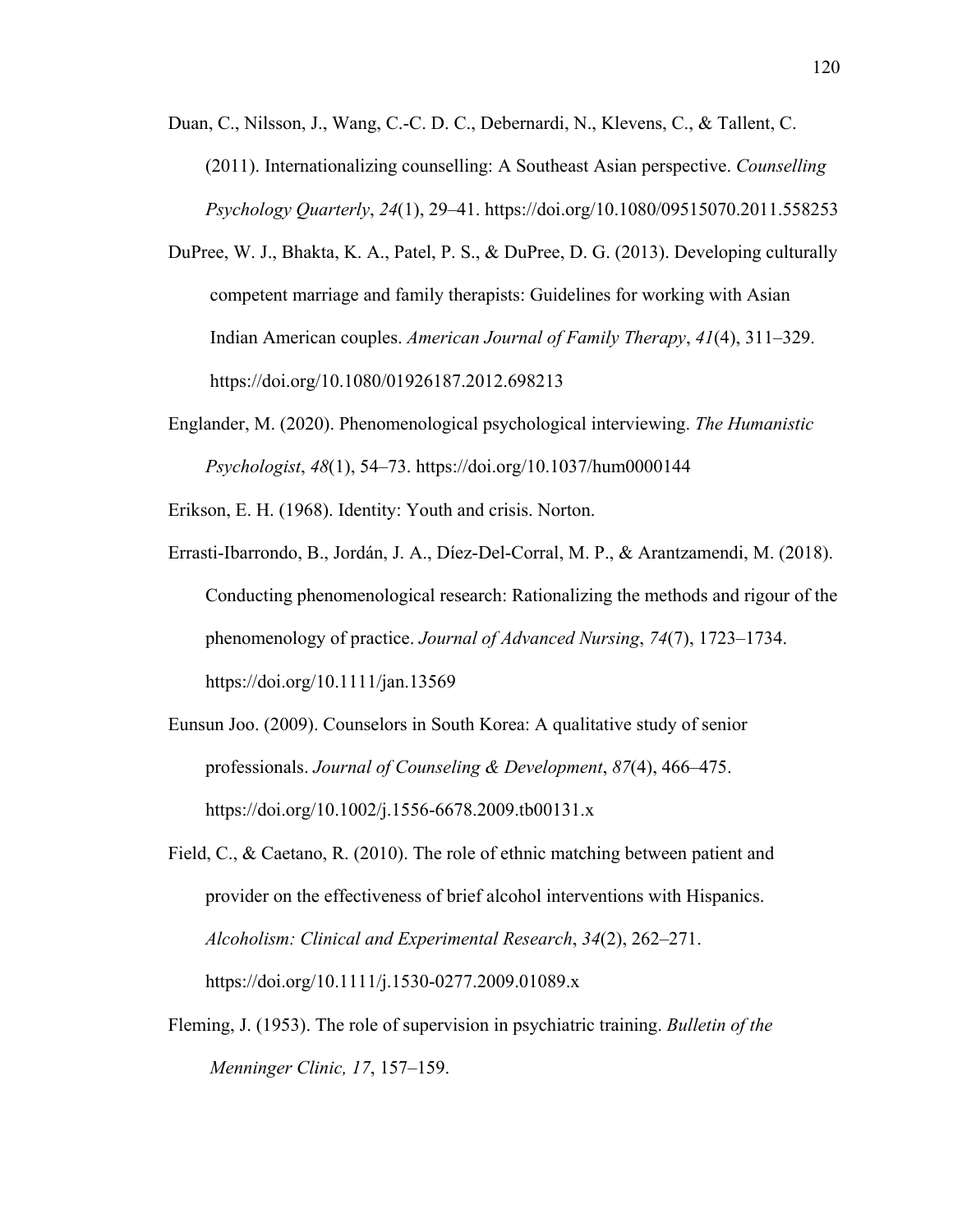- Forenza, B., & Eckert, C. (2018). Social worker identity: A profession in context. *Social Work*, *63*(1), 17–26. https://doi.org/10.1093/SW/SWX052
- Fouad, N. A., Kantamneni, N., Smothers, M. K., Chen, Y.-L., Fitzpatrick, M., & Terry, S. (2008). Asian American career development: A qualitative analysis. *Journal of Vocational Behavior*, *72*(1), 43–59. https://doi.org/10.1016/j.jvb.2007.10.002
- Foynes, M. M., Platt, M., Hall, G. C. N., & Freyd, J. J. (2014). The impact of Asian values and victim−perpetrator closeness on the disclosure of emotional, physical, and sexual abuse. *Psychological Trauma: Theory, Research, Practice, and Policy*, *6*(2), 134–141. https://doi.org/10.1037/a0032098
- Fry, P. S., Kropf, G., & Coe, K. J. (1980). Effects of counselor and client racial similarity on the counselor's response patterns and skills. *Journal of Counseling Psychology*, *27*(2), 130–137. https://doi.org/10.1037/0022-0167.27.2.130
- Gaoni, B., & Neumann, M. (1974). Supervision from the point of view of the supervisee. *American Journal of Psychotherapy, 24*, 108–114.
- Ghosh, A., & Fouad, N. A. (2016). Family influence on careers among Asian parent– child dyads. *Journal of Career Assessment*, *24*(2), 318–332. https://doi.org/10.1177/1069072715580417
- Gibson, D. M., Dollarhide, C. T., & Moss, J. M. (2010). Professional identity development: A grounded theory of transformational tasks of new counselors. *Counselor Education and Supervision, 50*, 21–38. https://doi.org/10.1002/j.1556- 6978.2010.tb00106.x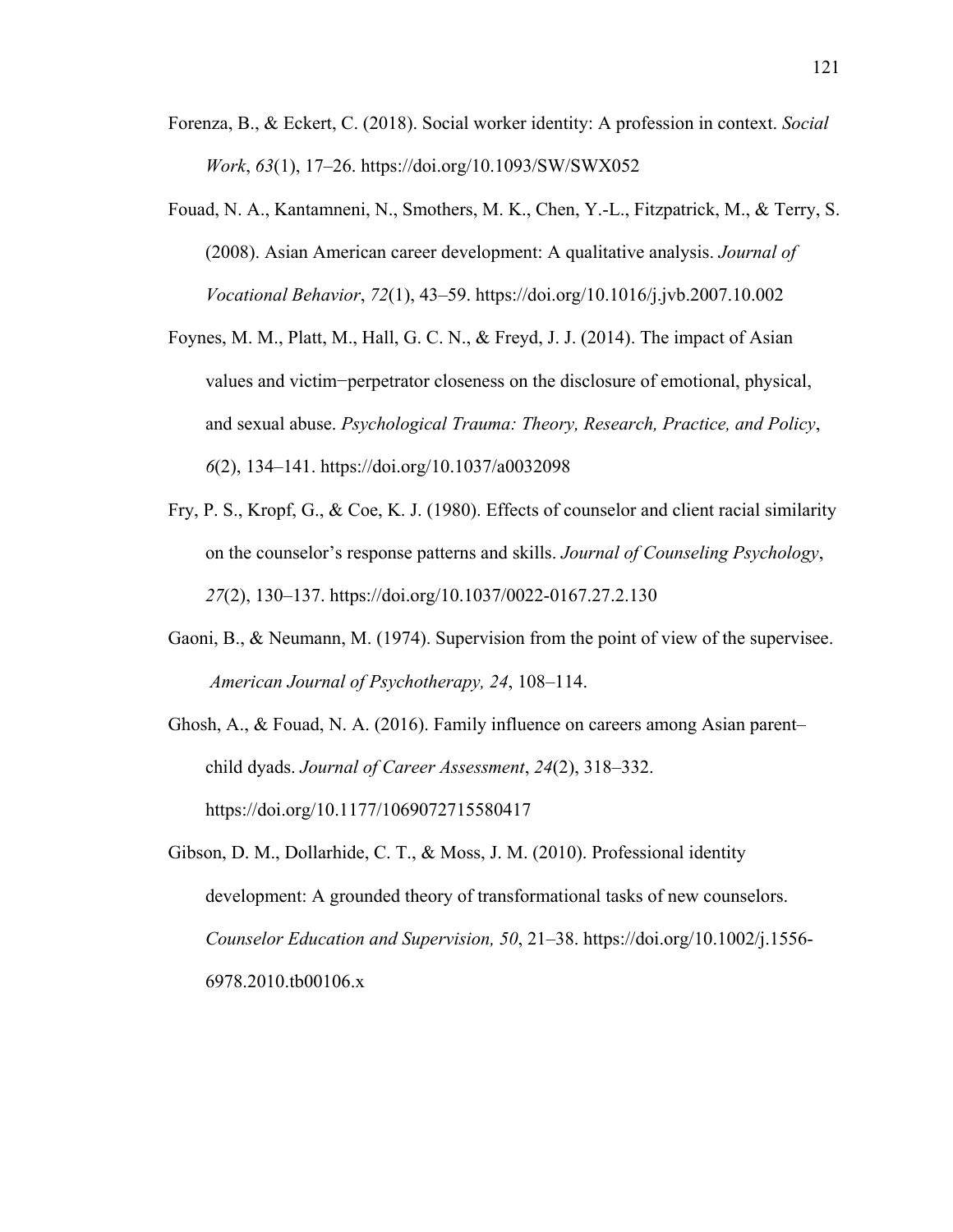- Gignac, K., & Gazzola, N. (2018). Embracing counsellor professional identity work: Experiential accounts of transformation and transition. *Canadian Journal of Counselling and Psychotherapy*, *52*(3), 205–228.
- Gim, R. H., Atkinson, D. R., & Kim, S. J. (1991). Asian-American acculturation, counselor ethnicity and cultural sensitivity, and ratings of counselors. *Journal of Counseling Psychology*, *38*(1), 57–62. https://doi.org/10.1037/0022-0167.38.1.57
- Gitterman, A. (2014). Social work: A profession in search of its identity. *Journal of Social Work Education*, *50*(4), 599–607.
- Goh, M., Yon, K. J., Shimmi, Y., & Hirai, T. (2014). Experiences of Asian psychologists and counselors trained in the USA: An exploratory study. *Asia Pacific Education Review*, *15*(4), 593–608. https://doi.org/10.1007/s12564-014-9347-4
- Goodyear, R., Lichtenberg, J., Hutman, H., Overland, E., Bedi, R., Christiani, K., Di Mattia, M., du Preez, E., Farrell, B., Feather, J., Grant, J., Han, Y., Ju, Y., Lee, D., Lee, H., Nicholas, H., Jones Nielsen, J., Sinacore, A., Tu, S., & Young, C. (2016). A global portrait of counselling psychologists' characteristics, perspectives, and professional behaviors. *Counselling Psychology Quarterly*, *29*(2), 115–138. https://doi.org/10.1080/09515070.2015.1128396
- Grafanaki, S. (2010). "Counsellors in the making": Research on counselling training and formative experiences of trainee counsellors. *Counselling & Psychotherapy Research*, *10*(2), 81–82. https://doi.org/10.1080/14733141003751655

Grotjahn, M. (1955). Problems and techniques of supervision. *Psychiatry, 18*, 9–15.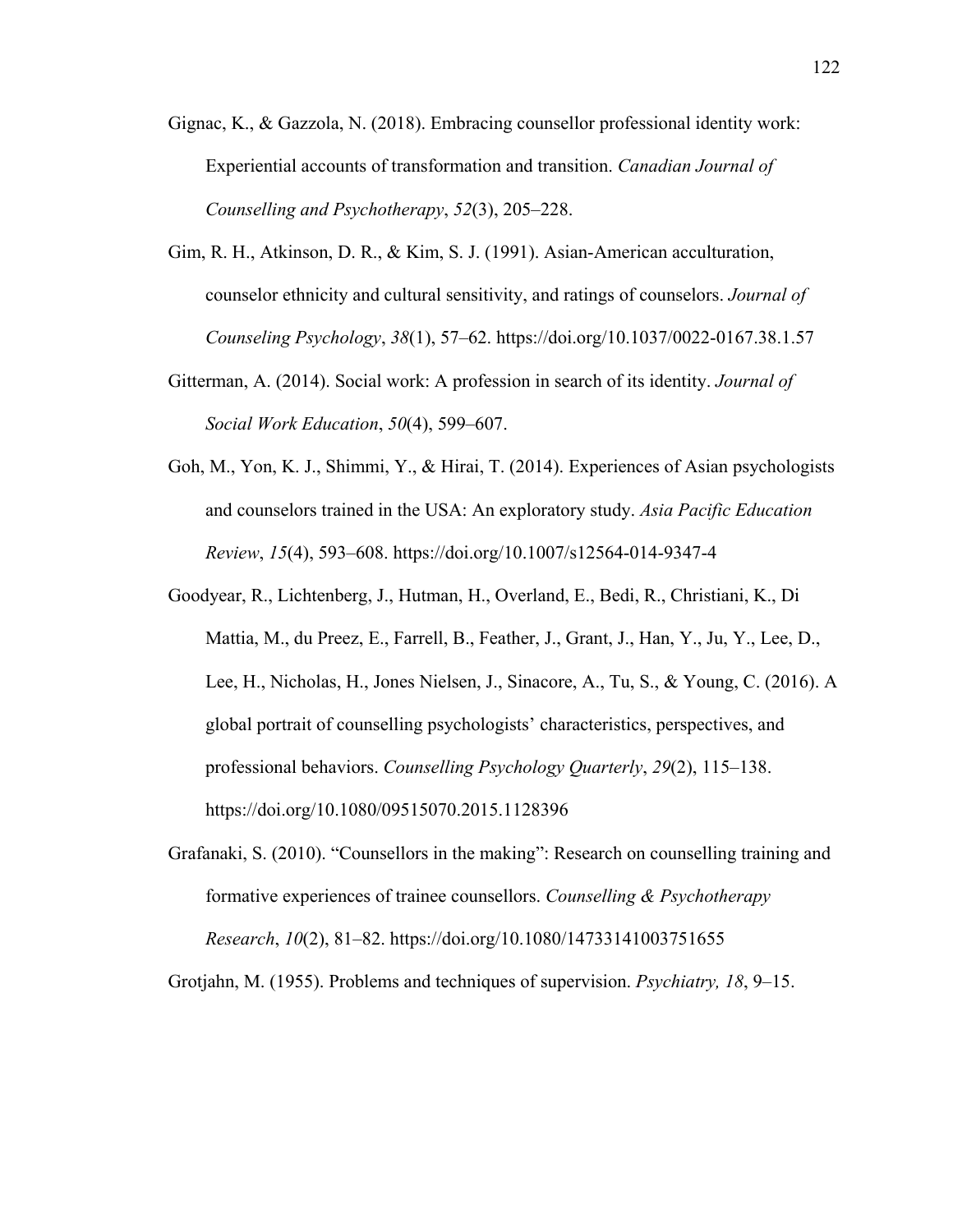- Gupta, S., & Tracey, T. J. G. (2005). Dharma and interest-occupation congruence in Asian Indian college students. *Journal of Career Assessment*, *13*(3), 320–336. https://doi.org/10.1177/1069072705274967
- Gupta, A., Szymanski, D. M., & Leong, F. T. L. (2011). The "model minority myth": Internalized racialism of positive stereotypes as correlates of psychological distress, and attitudes toward help-seeking. *Asian American Journal of Psychology*, *2*(2), 101–114. https://doi.org/10.1037/a0024183
- Halpern, E. S. (1983). Auditing naturalistic inquiries: The development and application of a model. *Unpublished Doctoral Dissertation.* Indiana University.
- Haskins, N. H., & Singh, A. (2015). Critical race theory and counselor education pedagogy: Creating equitable training. *Counselor Education and Supervision*, *54*(4), 288–301. https://doi.org/10.1002/ceas.12027
- Hays, D. G., & Singh, A. A. (2012). *Qualitative inquiry in clinical and educational settings.* The Guilford Press.
- Helms, J. E. (1995). An update of Helms's White and people of color racial identity models. In J. G. Ponterotto, J. M. Casas., L, A. Suzuki., & C. M. Alexander (Eds.), Handbook of multicultural counseling (pp. 181-198). Sage.
- Henriksen, R. C., & Paladino, D. A. (2009). *Counseling multiple heritage individuals, couples, and families.* American Counseling Association.
- Hess, A. K. (Ed.) (1980). *Psychotherapy supervision: Theory, research, and practice*. Wiley.
- Hill, K., Fogel, S., Donaldson, L. P., & Erickson, C. (2017). State definitions of social work practice: Implications for our professional identity. *Journal of Evidence-*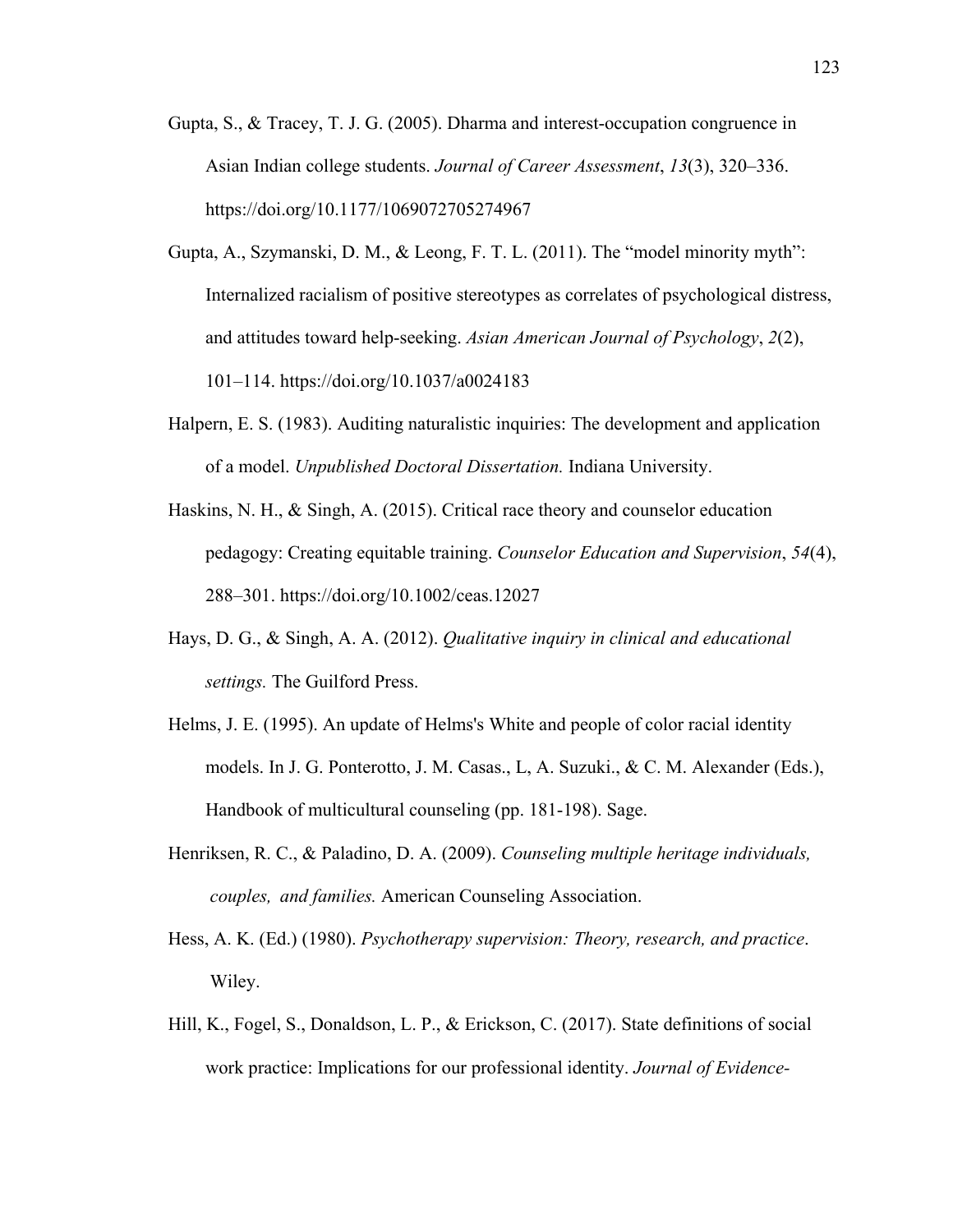*Informed Social Work*, *14*(4), 266–279.

https://doi.org/10.1080/23761407.2017.1319775

- Hipolito-Delgado, C. P., Estrada, D., & Garcia, M. (2017). Diversifying counsellor education: A case study of U.S. students of colour. *British Journal of Guidance & Counselling*, *45*(5), 473–488. https://doi.org/10.1080/03069885.2017.1379597
- Hogan, R. A. (1964). Issues and approaches in supervision. *Psychotherapy: Theory Research and Practice, 1*, 139–141.
- Holcomb-McCoy, C. C., & Myers, J. E. (1999). Multicultural competence and counselor training: A national survey. *Journal of Counseling & Development*, 77, 294–302. http://doi.org/10.1002/j.1556-6676.1999.tb02452.x
- Hou, J.-M., & Skovholt, T. M. (2020). Characteristics of highly resilient therapists. *Journal of Counseling Psychology*, *67*(3), 386–400. https://doi.org/10.1037/cou0000401
- Hye Jin Tina Yeo, Huntt, M. B., Mendenhall, R., & Harwood, S. A. (2019). Asian international student and Asian American student: Mistaken identity and racial microaggressions. *Journal of International Students*, *9*(1), 39.
- Ibaraki, A. Y., & Hall, G. C. N. (2014). The components of cultural match in psychotherapy. *Journal of Social and Clinical Psychology*, *33*(10), 936–953. https://doi.org/10.1521/jscp.2014.33.10.936
- Ibrahim, F. A. (2015). International consultation and training on group work in South Asia. *Journal for Specialists in Group Work*, *40*(1), 55–73.
- Ibrahim, F., Ohnishi, H., & Sandhu, D. S. (1997). Asian American identity development: A culture specific model for South Asian Americans. *Journal of Multicultural*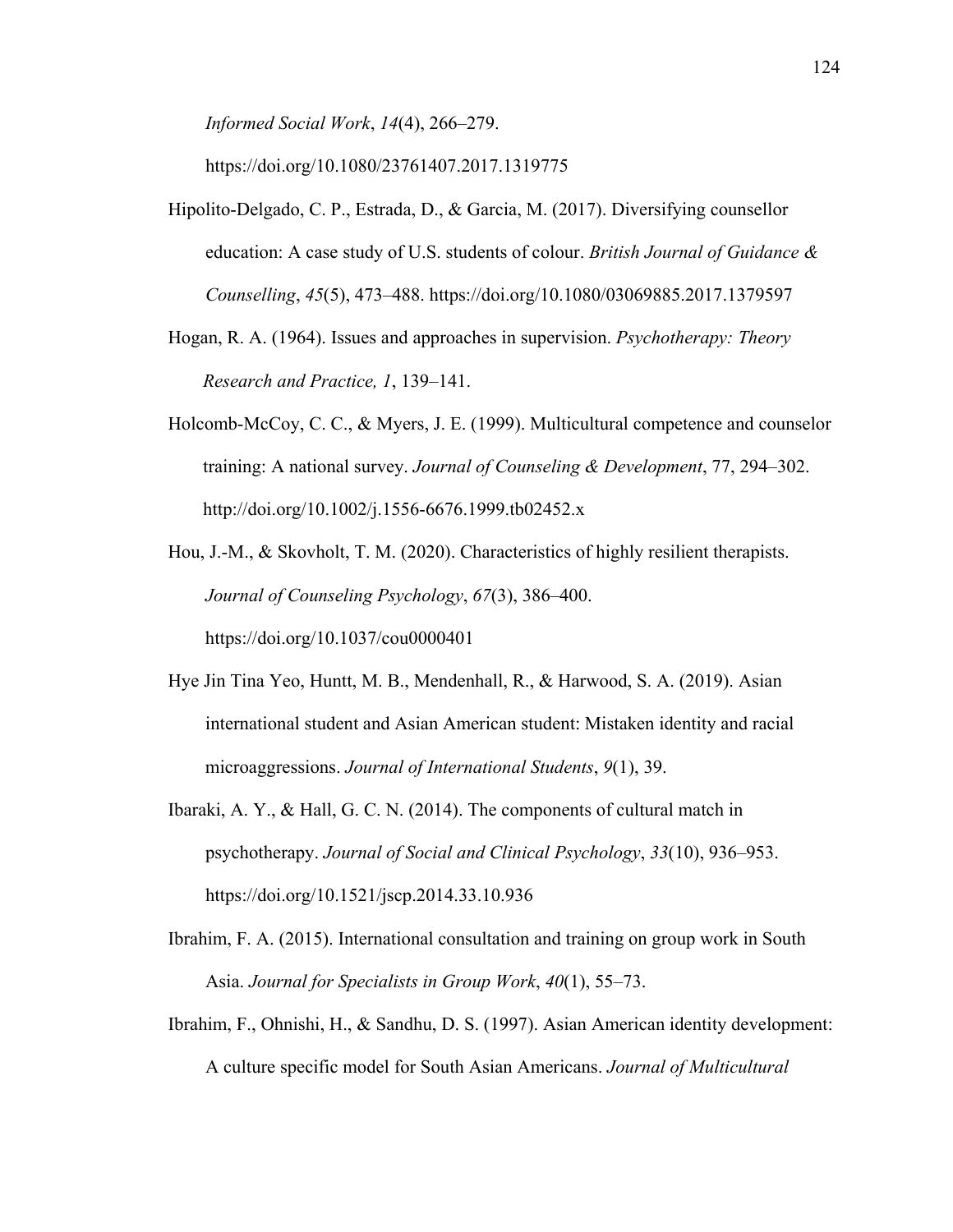*Counseling and Development*, *25*(1), 34–50. https://doi.org/10.1002/j.2161- 1912.1997.tb00314.x

- Inman, A. G. (2018). Social justice mentoring and scholarship: Building a community of leaders and advocates. *The Counseling Psychologist*, *46*(8), 1040–1054. https://doi.org/10.1177/0011000018817908
- Inman, A. G., Devdas, L., Spektor, V., & Pendse, A. (2014). Psychological research on South Asian Americans: A three-decade content analysis. *Asian American Journal of Psychology*, *5*(4), 364–372. https://doi.org/10.1037/a0035633
- Iwamoto, D. K., Negi, N. J., Partiali, R. N., & Creswell, J. W. (2013). The racial and ethnic identity formation process of second‐generation Asian Indian Americans: A phenomenological study. *Journal of Multicultural Counseling and Development*, *41*(4), 224–239. https://doi.org/10.1002/j.2161-1912.2013.00038.x
- Jacob, K. S., & Kuruvilla, A. (2012). Psychotherapy across cultures: The form-content dichotomy. *Clinical Psychology and Psychotherapy, 19,* 91-95. https://doi.org/10.1002/cpp.736
- Jain, A. & Aggarwal, P. (2020). What would be most helpful for us to talk about? Trainee perspectives on culturally effective supervision in the USA and India. *Journal of Psychotherapy Integration, 30*(1), 84-92. https://doi.org/10.1037/int0000184
- Jangha, A. G., Magyar‐Russell, G., & O'Grady, K. (2018). Power within the counselor identity development of African American women in pastoral counseling. *Counseling and Values*, *63*(1), 76–90. https://doi.org/10.1002/cvj.12074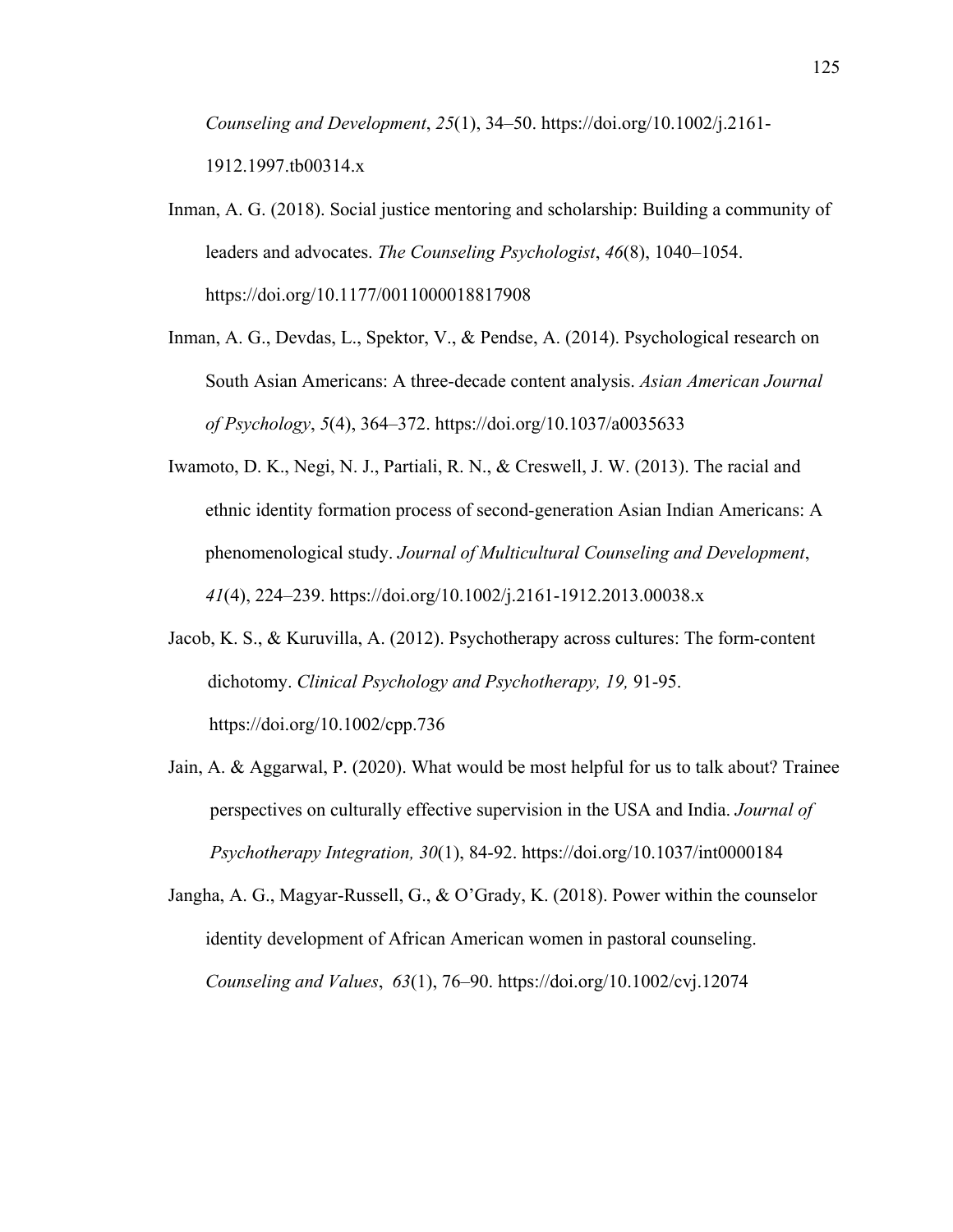- Kaduvettoor-Davidson, A., & Inman, A. G. (2013). South Asian Americans: Perceived discrimination, stress, and well-being. *Asian American Journal of Psychology*, *4*(3), 155–165. https://doi.org/10.1037/a0030634
- Kamen, C., Veilleux, J. C., Bangen, K. J., VanderVeen, J. W., & Klonoff, E. A. (2010). Climbing the stairway to competency: Trainee perspectives on competency development. *Training and Education in Professional Psychology*, *4*(4), 227–234. https://doi.org/10.1037/a0021092
- Kantamneni, N., & Fouad, N. A. (2013). Contextual Factors and Vocational Interests in South Asian Americans' Vocational Development. *Journal of Career Assessment*, *21*(1), 57–72. https://doi.org/10.1177/1069072712454699
- Kaplan, D. M., & Gladding, S. T. (2011). A vision for the future of counseling: The 20/20 Principles for unifying and strengthening the profession. *Journal of Counseling & Development, 89*, 367–372. https://doi.org/10.1002/j.1556- 6678.2011.tb00101.x
- Kena, G., Hussar, W., McFarland, J., de Brey, C., Musu-Gillette, L., Wang, X., . . . Dunlop Velez, E. (2016). *The condition of education 2016* (NCES 2016-144). Retrieved from the National Center for Education Statistics website: https://nces.ed.gov/pubs2016/2016144.pdf
- Kim, B. S. K., Atkinson, D. R., & Umemoto, D. (2001). Asian cultural values and counseling process: Current knowledge and directions for future research. *The Counseling Psychologist,* 29, 570–603
- Kim, Eunha, & Hogge, I. (2015). Intimate partner violence among Asian Indian women in the United States: Recognition of abuse and help-seeking attitudes. *International*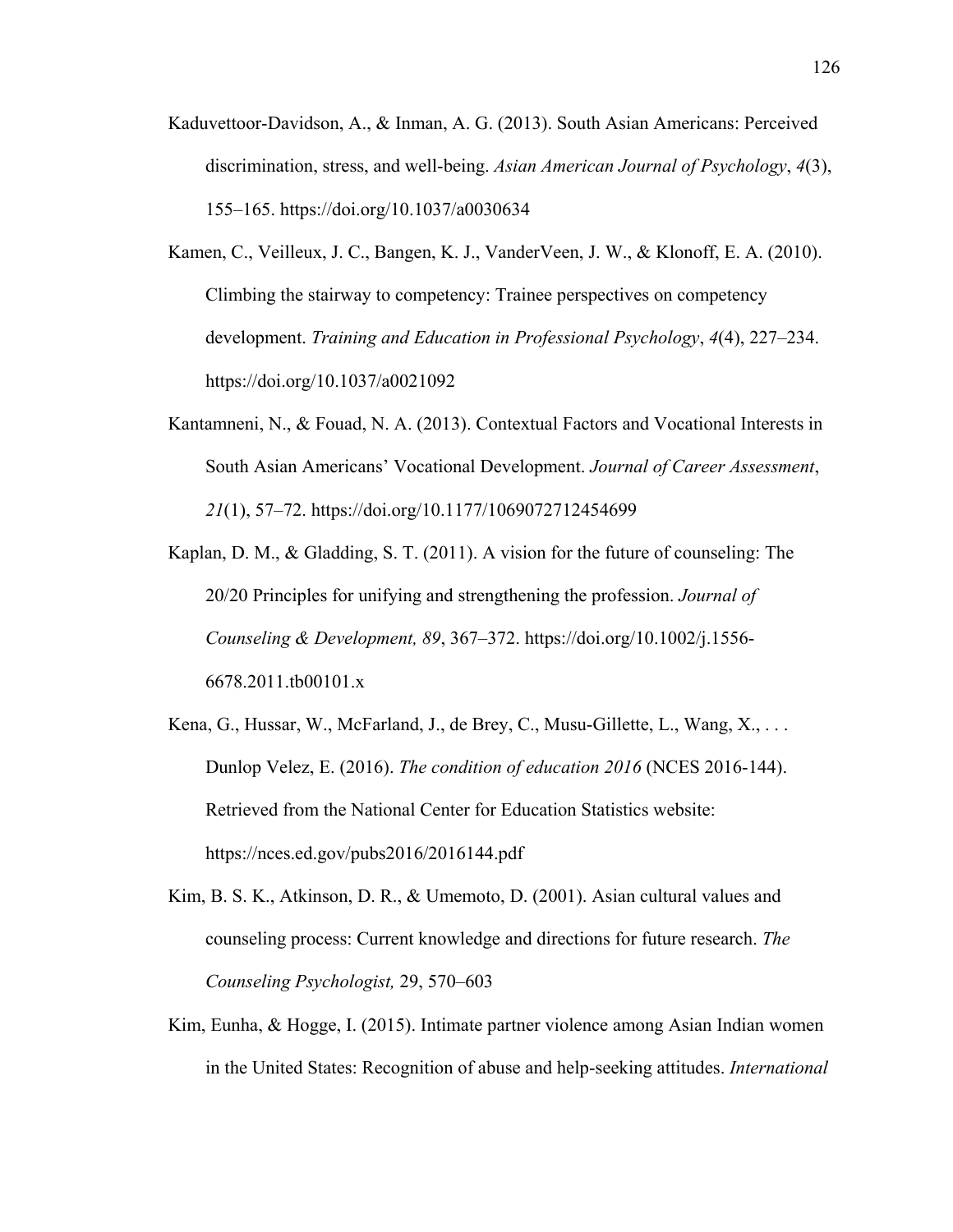*Journal of Mental Health*, *44*(3), 200–214.

https://doi.org/10.1080/00207411.2015.1035073

- Kim, Eunha, Hogge, I., Mok, G., & Nishida, H. (2014). Work experiences of foreignborn Asian women counseling and psychology faculty. *Journal of Multicultural Counseling and Development*, *42*(3), 147–160. https://doi.org/10.1002/j.2161- 1912.2014.00051.x
- Ko, K. (2016). East Asian students' experiences of learning dance/movement therapy in the US: A phenomenological investigation. *American Journal of Dance Therapy*, *38*(2), 358–377. https://doi.org/10.1007/s10465-016-9223-3
- Kumar, A., & Nevid, J. S. (2010). Acculturation, enculturation, and perceptions of mental disorders in Asian Indian immigrants. *Cultural Diversity and Ethnic Minority Psychology*, *16*(2), 274–283. https://doi.org/10.1037/a0017563
- Lam, S., Tracz, S., & Lucey, C. (2013). Age, gender, and ethnicity of counsellor trainees and corresponding counselling self-efficacy: Research findings and implications for counsellor educators. *International Journal for the Advancement of Counselling*, *35*(3), 172–187. https://doi.org/10.1007/s10447-012-9175-3
- Leong, F. T. L., & Chou, E. L. (1994). The role of ethnic identity and acculturation in the vocational behavior of Asian Americans: An integrative review. *Journal of Vocational Behavior*, *44*, 155–172
- Lester, J. N., Cho, Y., & Lochmiller, C. R. (2020). Learning to do qualitative data analysis: A starting point. *Human Resource Development Review*, *19*(1), 94–106. https://doi.org/10.1177/1534484320903890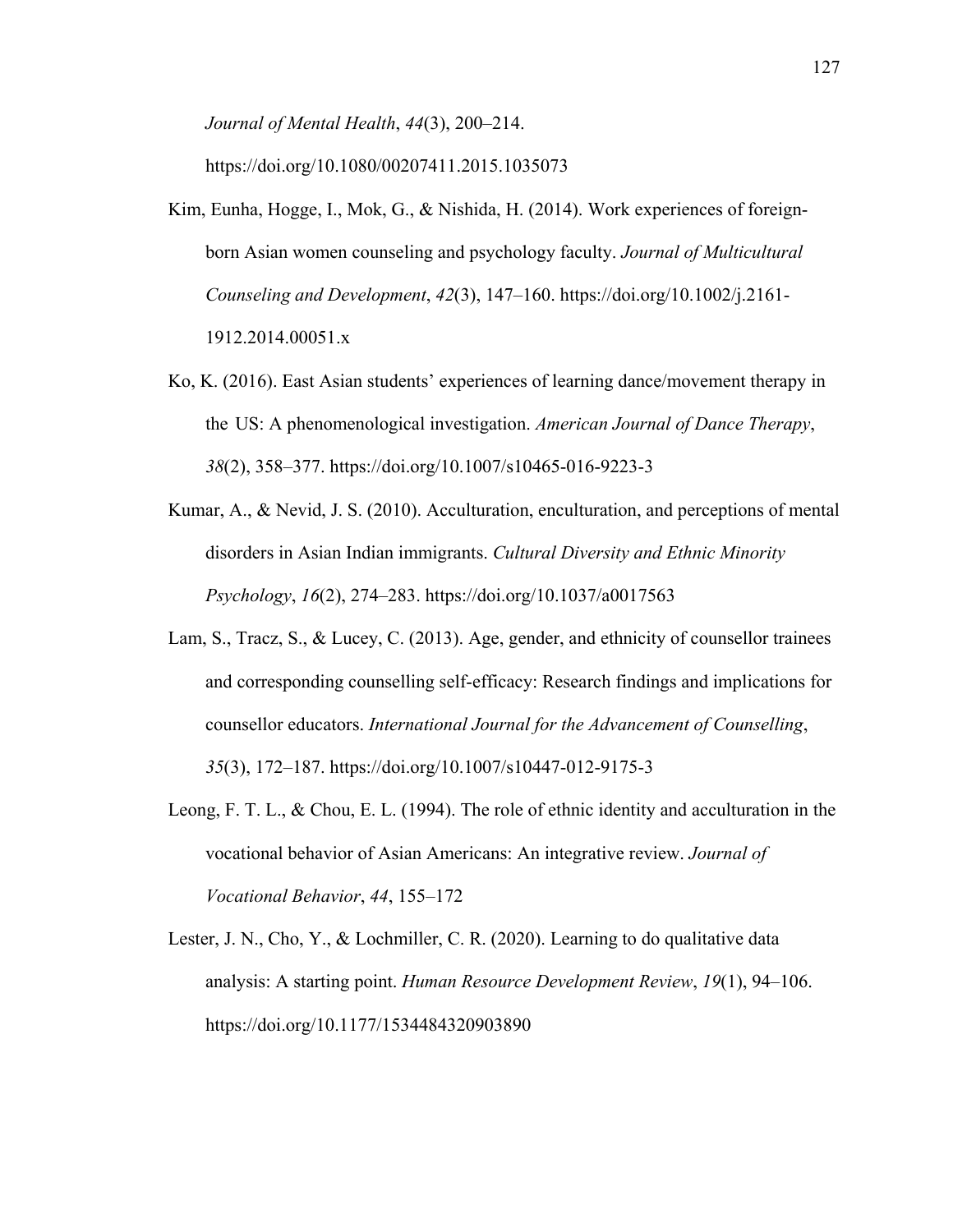- Li, C., Henriksen Jr., R. C., &Lin, Y. F. (2019). Chinese college students' perceptions of counseling in China. *Journal of Asia Pacific Counseling*, *9*(2), 103
- Li, D., Liu, Y., & Lee, I. (2018). Supervising Asian international counseling students: Using the Integrative Developmental Model. *Journal of International Students*, *8*(2), 1129–1151.
- Lile, J. J. (2017). Forming a professional counselor identity: The impact of identity processing style. *Journal of Counselor Preparation & Supervision*, *9*(2), 311–335. https://doi.org/10.7729/92.1163
- Littrell, J. M., Lee-Borden, N., & Lorenz, J. A. (1979). A developmental framework for counseling supervision. *Counselor Education and Supervision, 19,* 129–136.
- Loganbill, C., Hardy, E., & Delworth, U. (1982). Supervision: A conceptual model. *The Counseling Psychologist, 10*(1), 3–42.
- Loya, F., Reddy, R., & Hinshaw, S. P. (2010). Mental illness stigma as a mediator of differences in Caucasian and South Asian college students' attitudes toward psychological counseling. *Journal of Counseling Psychology*, *57*(4), 484–490. https://doi.org/10.1037/a0021113
- Lui, P. P., & Rollock, D. (2018). Greater than the sum of its parts: Development of a measure of collectivism among Asians. *Cultural Diversity and Ethnic Minority Psychology*, *24*(2), 242–259. https://doi.org/10.1037/cdp0000163
- Lynn, M., & Parker, L. (2006). Critical race studies in education: Examining a decade of research on U.S. schools. *The Urban Review, 38*, 257–290.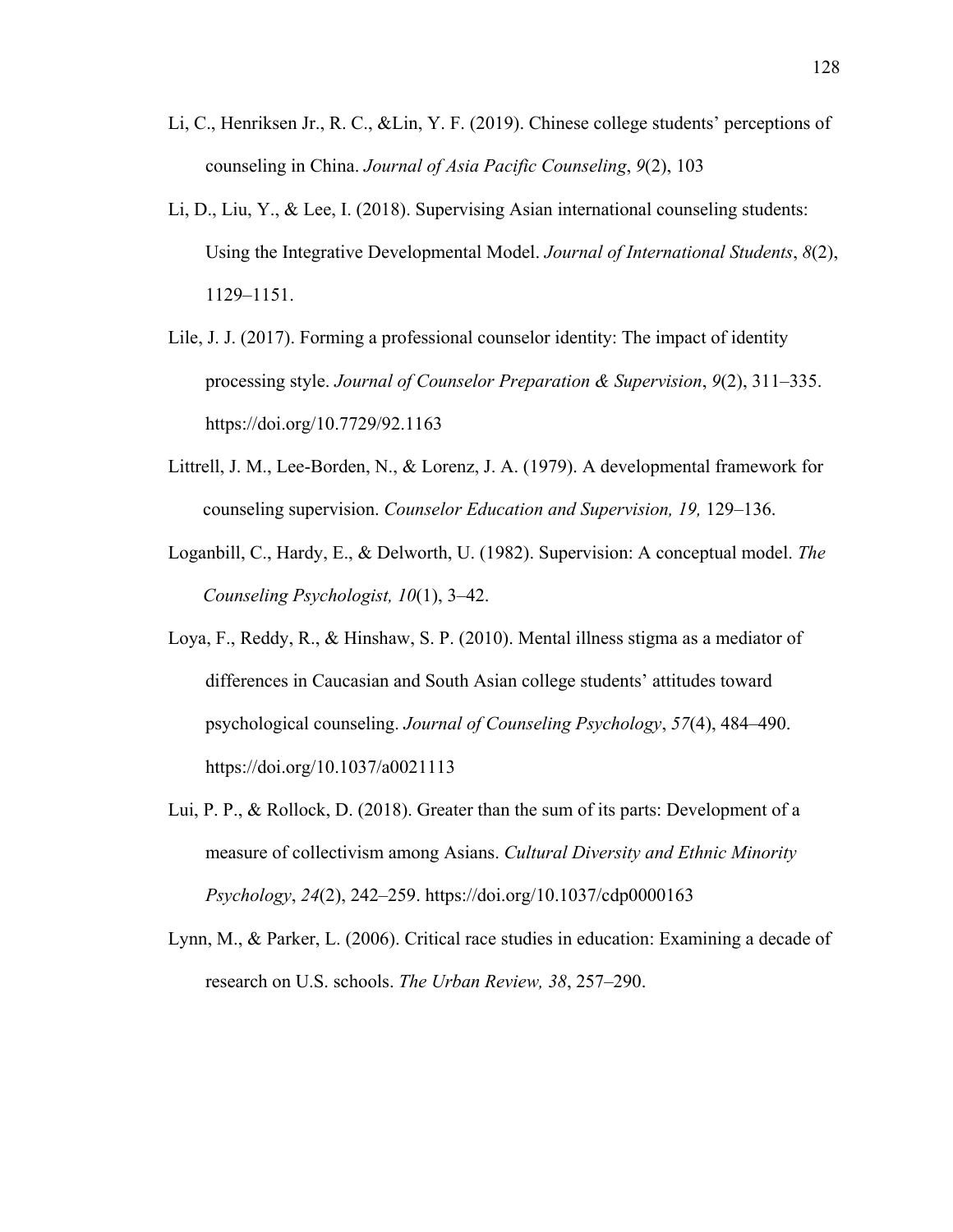- Mascari, J. B., & Webber, J. (2013). CACREP accreditation: A solution to license portability and counselor identity problems. *Journal of Counseling & Development*, *91*(1), 15–25. https://doi.org/10.1002/j.1556-6676.2013.00066.x
- Matias, C. E. (2016). *Feeling white: Whiteness, emotionality, and education.* Boston, MA: Sense Publishers.
- Matsuda, M., Lawrence, C., Delgado, R., & Crenshaw, K. (Eds.). (1993). *Words that wound: Critical race theory, assaultive speech, and the First Amendment.* Westview Press.
- Matthews, J. J., Mehta Barden, S., & Sherrell, R. S. (2018). Examining the relationships between multicultural counseling competence, multicultural self-efficacy, and ethnic identity development of practicing counselors. *Journal of Mental Health Counseling*, *40*(2), 129–141. https://doi.org/10.17744/mehc.40.2.03
- Maxwell, J. A. (2020). Why qualitative methods are necessary for generalization. *Qualitative Psychology*. https://doi.org/10.1037/qup0000173
- Maxwell, M. J., & Henriksen, R. C. (2012). Counseling Multiple Heritage Adolescents: A Phenomenological Study of Experiences and Practices of Middle School Counselors. *Professional School Counseling*, *16*(1), 2156759X1201600103. https://doi.org/10.1177/2156759X1201600103
- McConnell‐Henry, T., Chapman, Y., & Francis, K. (2009). Husserl and Heidegger: Exploring the disparity. *International Journal of Nursing Practice*, *15*(1), 7–15. https://doi.org/10.1111/j.1440-172X.2008.01724.x
- Mckenzie-Mavinga, I. (1991). *Black and White psychotherapy.* Freud Museum Publications.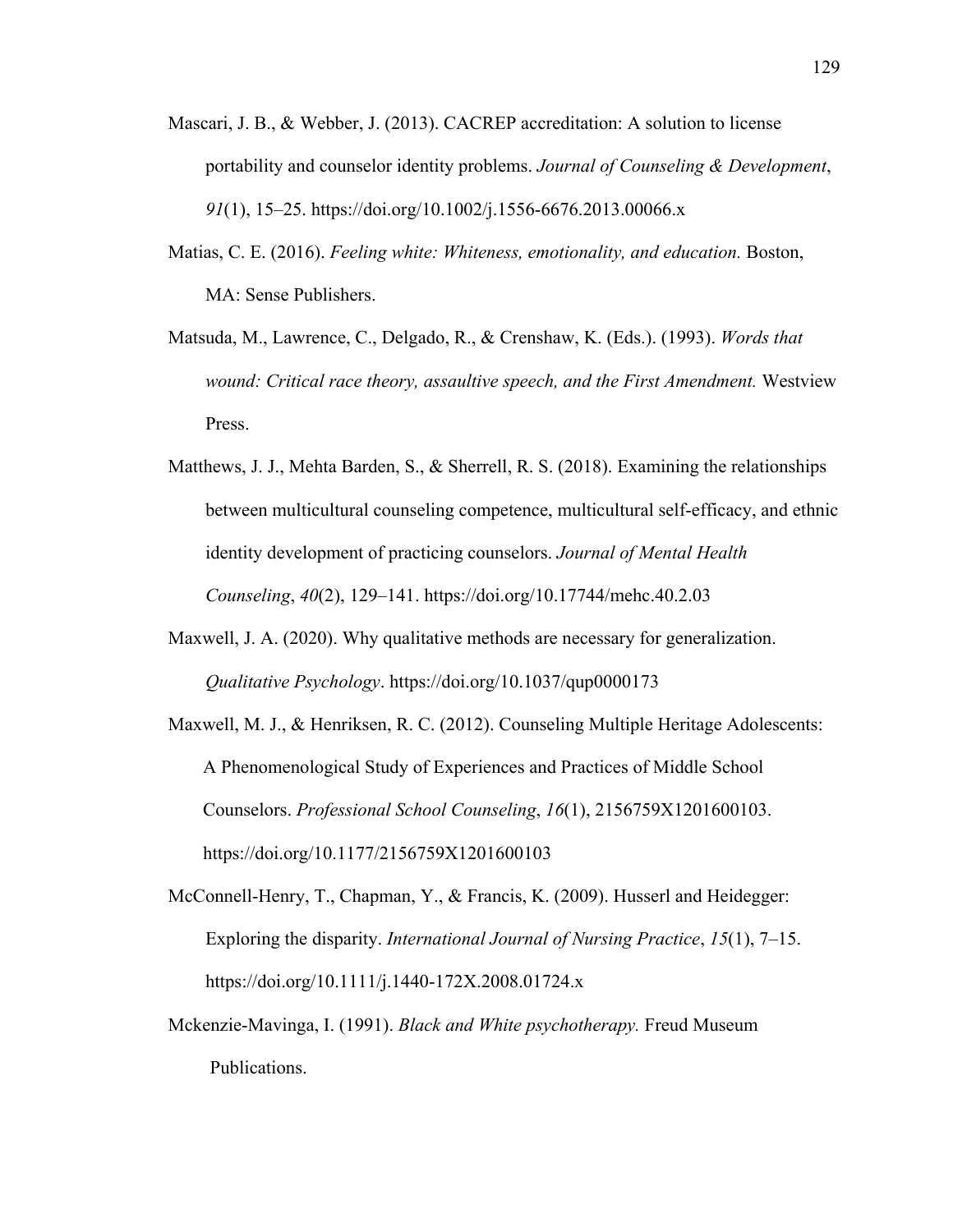- McKenzie-Mavinga, I. (2005). Understanding black issues in postgraduate counsellor training. *Counselling & Psychotherapy Research*, *5*(4), 295–300. https://doi.org/10.1080/14733140500492581
- McNeill, B. W., & Stoltenberg, C. D. (2016). Clinical supervision essentials series. Supervision essentials for the integrative developmental model. *American Psychological Association.* https://doi.org/10.1037/14858-000
- McNeill, B. W., Stoltenberg, C. D., & Pierce, R. A. (1985). Supervisees' perceptions of their development: A test of the counselor complexity model. *Journal of Counseling Psychology*, *32*(4), 630–633. https://doi.org/10.1037/0022-0167.32.4.630
- Meyer, O., Zane, N., & Cho, Y. I. (2011). Understanding the psychological processes of the racial match effect in Asian Americans. *Journal of Counseling Psychology*, *58*(3), 335–345. https://doi.org/10.1037/a0023605
- Moerrer-Urdahl, T., & Creswell, J. (2004). Using transcendental phenomenology to explore the "ripple effect" in a leadership mentoring program*. International Journal of Qualitative Methods*, *5*(2), 1-28. Retrieved from https://ejoumals.library.ualberta.ca/index.php/IJQM/
- Mokkarala, S., O'Brien, E. K., & Siegel, J. T. (2016). The relationship between shame and perceived biological origins of mental illness among South Asian and white American young adults. *Psychology, Health & Medicine*, *21*(4), 448–459. https://doi.org/10.1080/13548506.2015.1090615
- Moller, N., Burgess, V., & Jogiyat, Z. (2016). Barriers to counselling experienced by British South Asian women: A thematic analysis exploration. *Counselling & Psychotherapy Research*, *16*(3), 201–210.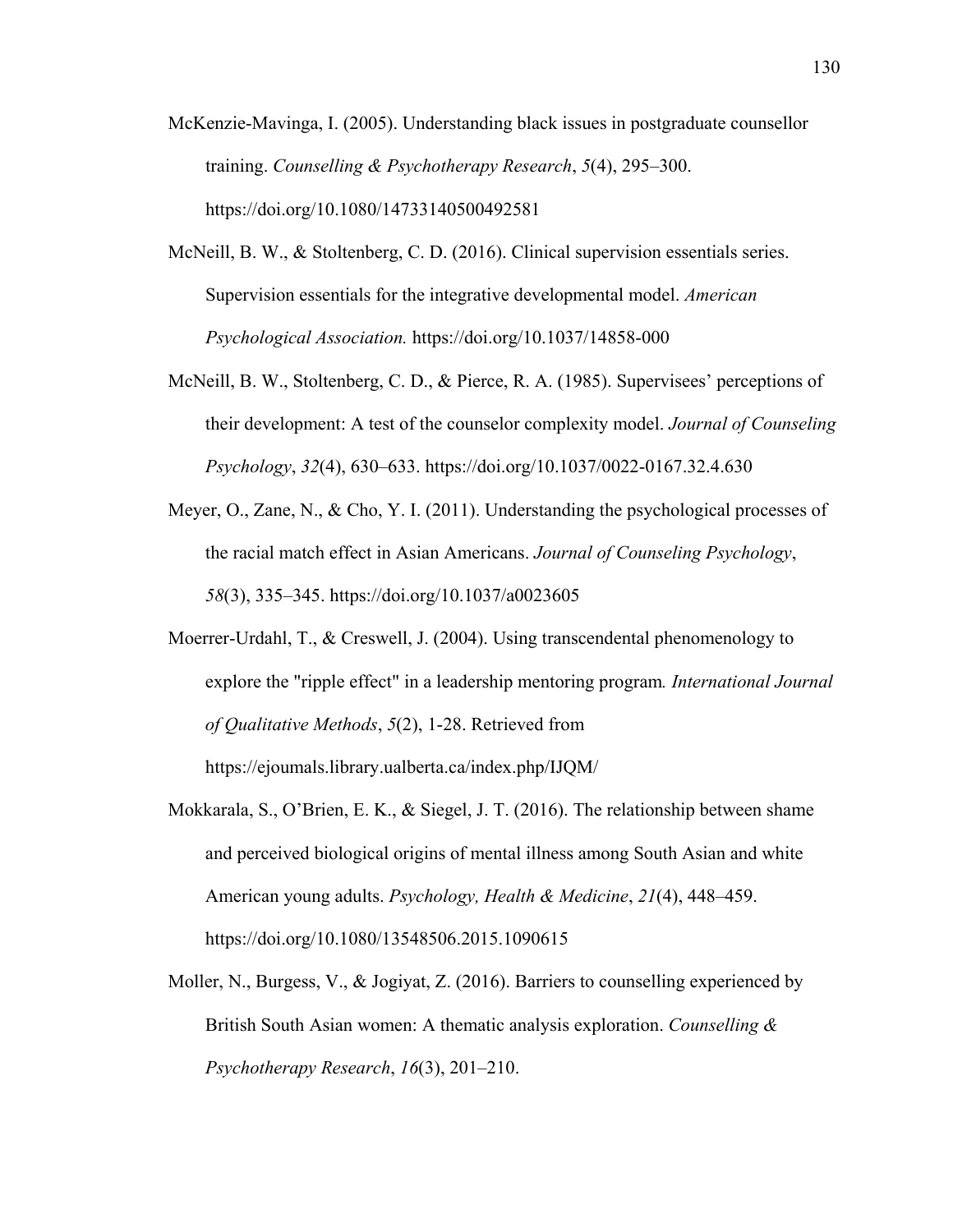- Morse, J. M. (2015). Critical analysis of strategies for determining rigor in qualitative inquiry. *Qualitative Health Research*, *25*(9), 1212–1222. https://doi.org/10.1177/1049732315588501
- Moustakas, C. (1994). Phenomenological research methods. Thousand Oaks, CA: Sage.
- Nadimpalli, S. B., Kanaya, A. M., McDade, T. W., & Kandula, N. R. (2016). Selfreported discrimination and mental health among Asian Indians: Cultural beliefs and coping style as moderators. *Asian American Journal of Psychology*, *7*(3), 185–194. https://doi.org/10.1037/aap0000037
- National Association of Social Workers. (2017). Practice and professional development. Retrieved from http://www.naswdc.org/pdev/default.asp
- Negga, F., Applewhite, S., & Livingston, I. (2007). African American college students and stress: School racial composition, self-esteem, and social support. *College Student Journal, 41*, 832-830.
- Odegard, M. E., & Vereen, L. G. (2010). A grounded theory of how counselor educators integrate social justice into their pedagogy. *Counselor Education and Supervision, 50*, 130–149.
- Olson, S., Brown-Rice, K., & Gerodias, A. (2018). Professional counselor licensure portability: An examination of state license applications. *Professional Counselor*, *8*  (1), 88–103. https://doi.org/10.15241/so.8.1.88

Padgett, D. K. (2008). Qualitative methods in social work (2nd ed.). Sage.

Palinkas, L. A. (2014). Qualitative and mixed methods in mental health services and implementation research. *Journal of Clinical Child and Adolescent Psychology*, *43*(6), 851–861. https://doi.org/10.1080/15374416.2014.910791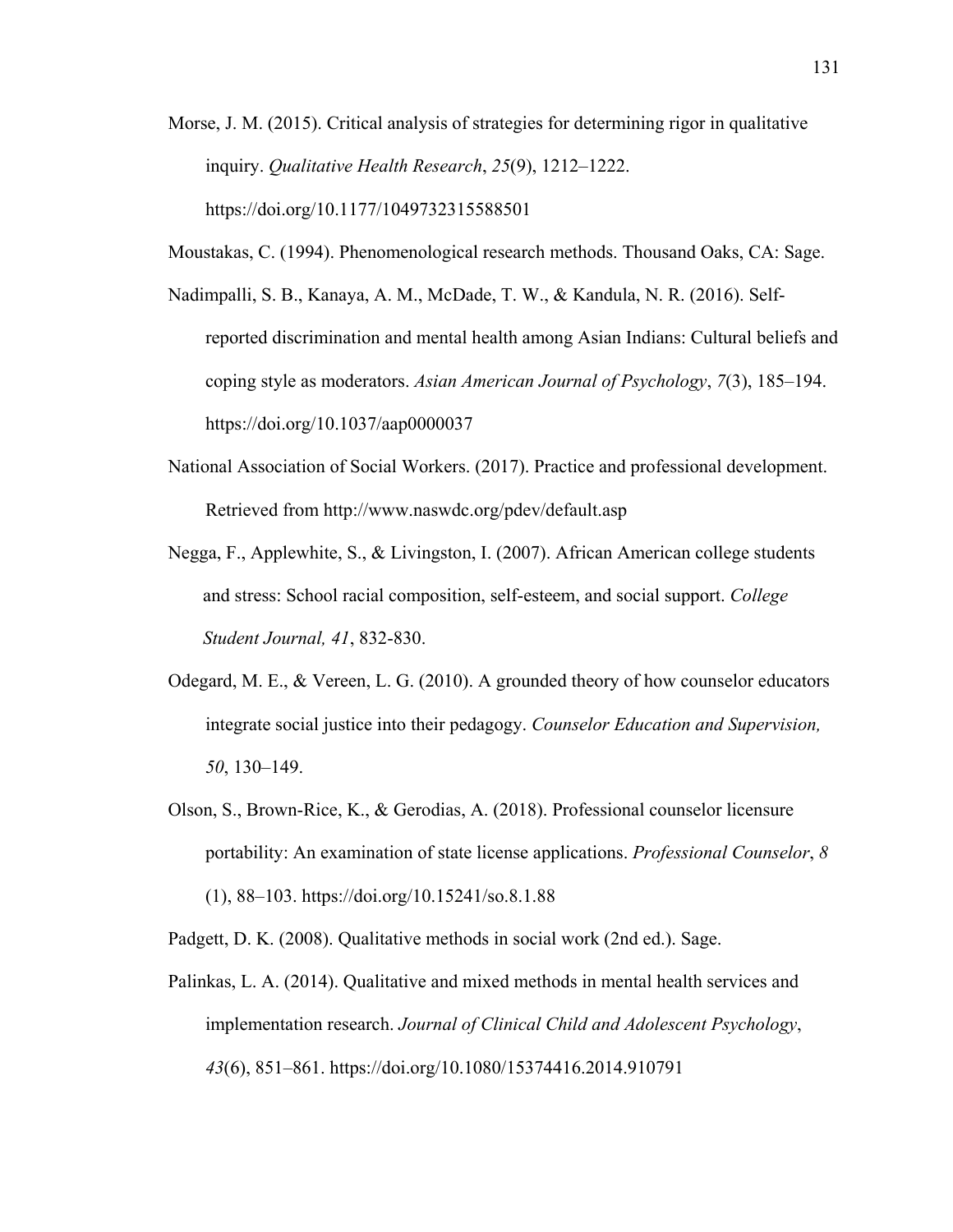- Panganamala, D. R., & Plummer, D. L. (1998). Attitudes toward counseling among Asian Indians in the United States. *Cultural Diversity and Mental Health*, *4*(1), 55–63. https://doi.org/10.1037/1099-9809.4.1.55
- Park, S. (2020). The role of family in Korean female counselor educators' career decisions. *Journal of Asia Pacific Counseling*, *10*(1), 67.

Park-Saltzman, J., Wada, K., & Mogami, T. (2012). Culturally sensitive mentoring for Asian international students in counseling psychology. *The Counseling Psychologist*, *40*(6), 895–915. https://doi.org/10.1177/0011000011429831

- Patton, L. D. (2016). Disrupting postsecondary prose: Toward a Critical Race Theory of higher education. *Urban Education*, *51*(3), 315–342. https://doi.org/10.1177/0042085915602542
- Person, M., Garner, C., Ghoston, M., & Petersen, C. (2020). Counselor professional identity development in CACREP and non-CACREP accredited programs. *Journal of Counselor Preparation & Supervision*, *13*(1), 1–28. https://doi.org/10.7729/131.1335
- Pew Research Center. (2017). *Asian Americans: A diverse growing population*. Retrieved from http://www.pewresearch.org/topics/asianamericans/
- Phillips-Pula, L., Strunk, J., & Pickler, R. H. (2011). Understanding phenomenological approaches to data analysis. *Journal of Pediatric Health Care*, *25*(1), 67–71. https://doi.org/10.1016/j.pedhc.2010.09.004
- Phinney, J. S. (1992). The Multigroup Ethnic Identity Measure: A new scale for use with diverse groups. *Journal of Adolescent Research,* 7, 156 –176. http://doi.org/10.1177/074355489272003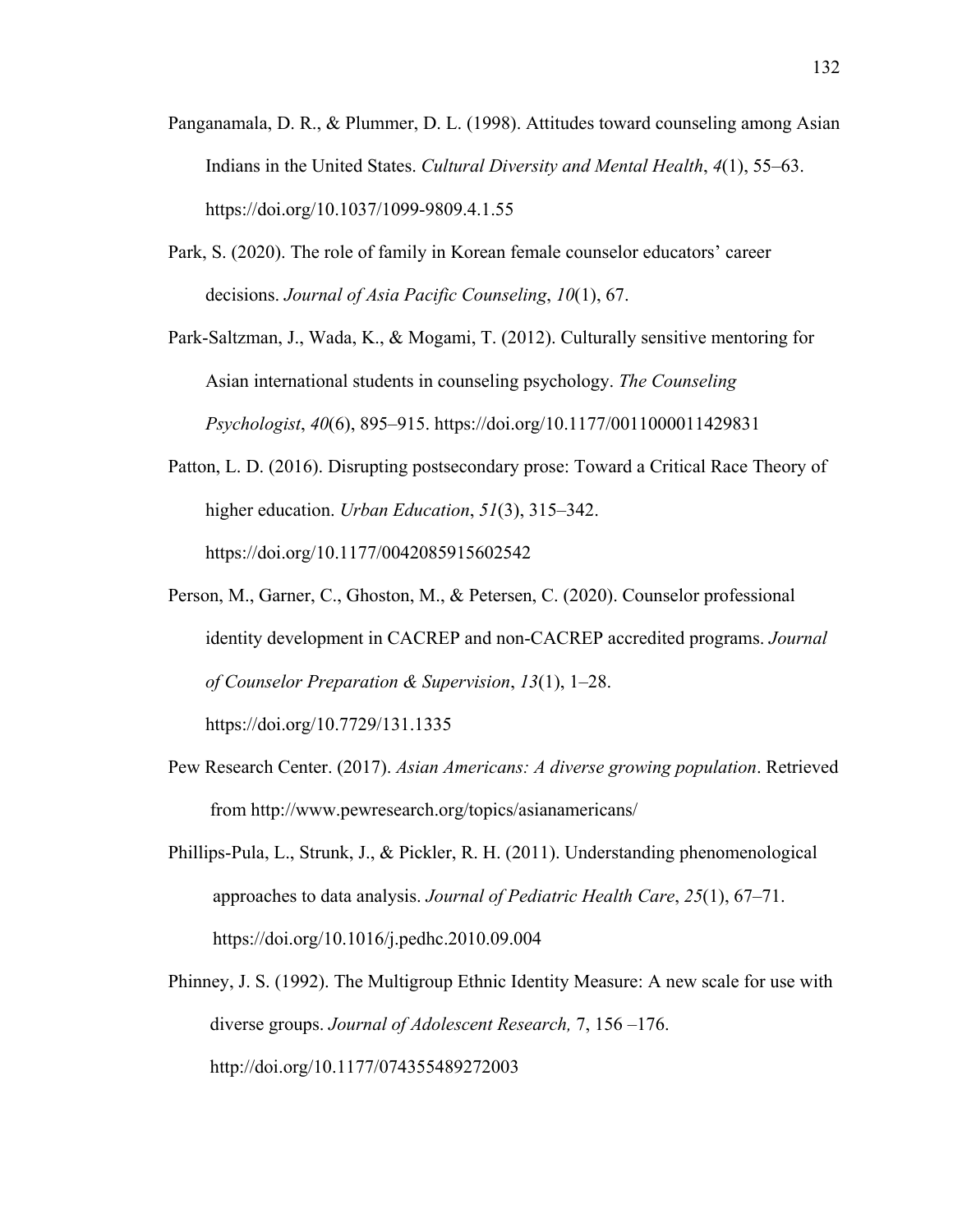- Prosek, E. A., & Hurt, K. M. (2014). Measuring professional identity development among counselor trainees. *Counselor Education & Supervision*, *53*(4), 284–293. https://doi.org/10.1002/j.1556-6978.2014.00063.x
- Reiner, S. M., Dobmeier, R. A., & Hernández, T. J. (2013). Perceived impact of professional counselor identity: An exploratory study. *Journal of Counseling & Development*, *91*(2), 174–183. https://doi.org/10.1002/j.1556-6676.2013.00084.x
- Rogers-Ard, R., Knaus, C. B., Epstein, K. K., & Mayfield, K. (2013). Racial diversity sounds nice, Systems transformation? Not so much! *Developing urban teachers of color. Urban Education, 48,* 451-479.
- Salazar, C. F. (2009). Strategies to survive and thrive in academia: The collective voices of counseling faculty of color*. International Journal for the Advancement of Counselling, 31*, 181–198.
- Sansbury, D. L. (1982). Developmental supervision from a skills perspective. *The Counseling Psychologist, 10*(1), 53–57.
- Shariff, A. (2009). Ethnic identity and parenting stress in South Asian families: Implications for culturally sensitive counselling. *Canadian Journal of Counselling*, *43*(1), 35–46.
- Singh, A. A., & Hays, D. G. (2008). Feminist group counseling with south Asian women who have survived intimate partner violence. *Journal for Specialists in Group Work*, *33*(1), 84–102. https://doi.org/10.1080/01933920701798588
- Singh, M. D., & Bhayana, R. M. (2015). Straddling three worlds: Stress, culture and adaptation in South Asian couples. *Contemporary Family Therapy: An International Journal*, *37*(1), 45–57. https://doi.org/10.1007/s10591-014-9319-1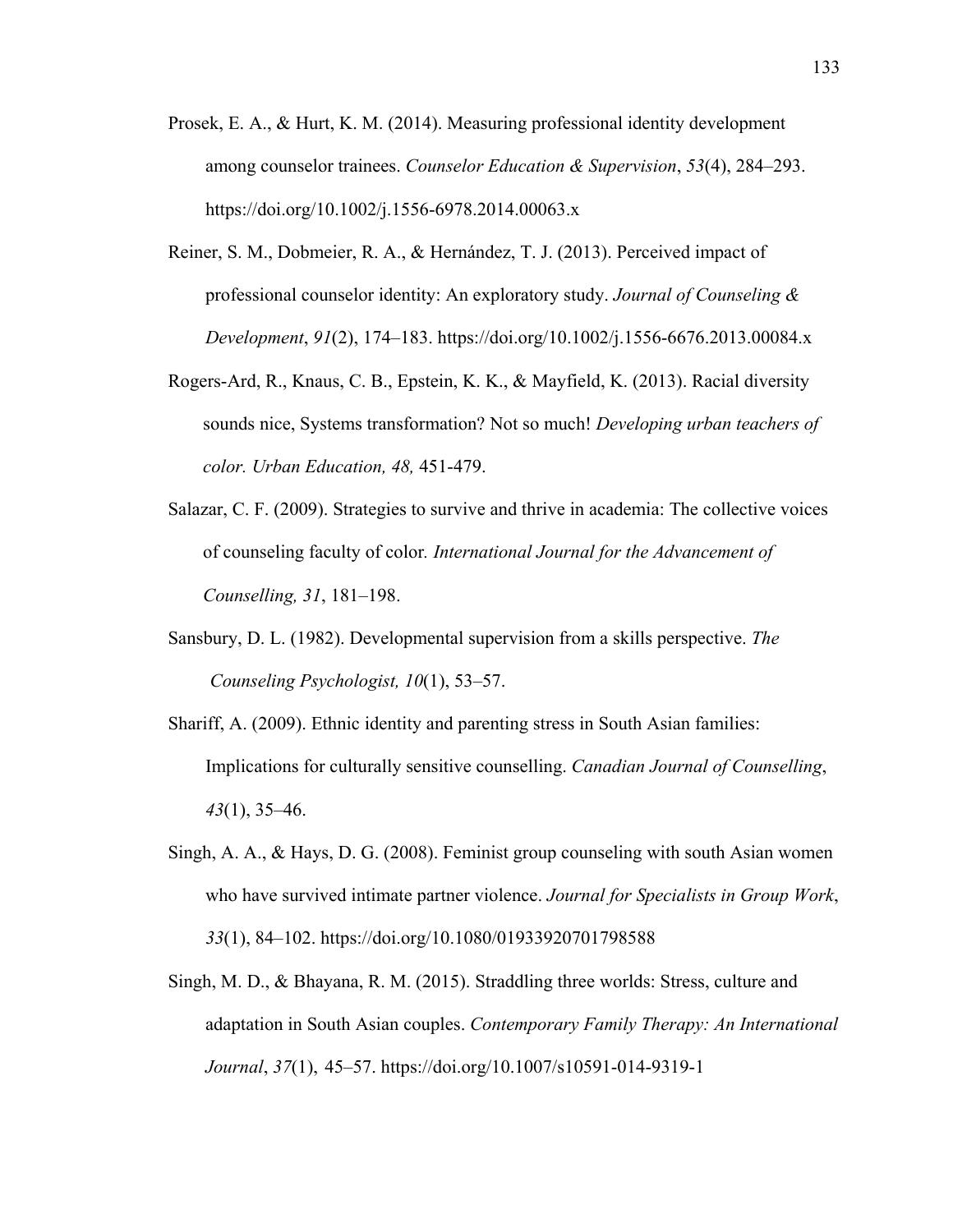- Smith, J. A., Chang, C. Y., & Orr, J. J. (2017). A phenomenological investigation: Microaggressions and counselors-in-training. *Journal of Creativity in Mental Health*, *12*(2), 213–229. https://doi.org/10.1080/15401383.2016.1243076
- Spalding, B., Grove, J., & Rolfe, A. (2019). An exploration of Black, Asian and Minority Ethnic counsellors' experiences of working with White clients. *Counselling & Psychotherapy Research*, *19*(1), 75–82. https://doi.org/10.1002/capr.12194
- Sansbury, D. L. (1982). Developmental supervision from a skills perspective. *The Counseling Psychologist, 10*(1), 53–57.
- Stoltenberg, C. (1981). Approaching supervision from a developmental perspective: The counselor complexity model. *Journal of Counseling Psychology*, *28*(1), 59–65. https://doi.org/10.1037/0022-0167.28.1.59
- Stoltenberg, C. D., & McNeill, B. W. (2009). *IDM supervision: An integrated developmental model for supervising counselors and therapists* (3rd ed.). Jossey-Bass.
- Sue, D. W., Arrendondo, P., & McDavis, R. (1992). Multicultural counseling competencies and standards: A call to the profession. *Journal of Counseling & Development, 73,* 477-486. https://doi.org/10.1002/j.1556-6676.1992.tb01642.x
- Sue, D. W., & Sue, D. (2013). *Counseling the culturally diverse: theory and practice* (6th ed.). Wiley.
- Sue, S. (2009). Ethnic minority psychology: Struggles and triumphs. *Cultural Diversity and Ethnic Minority Psychology, 15*(4), 409-415. https://doi.org/10.1037/a0017559
- Sue, S., Cheng, J. K. Y., Saad, C. S., & Chu, J. P. (2012). Asian American mental health: A call to action. *American Psychologist*, *67*(7), 532–544. https://doi.org/10.1037/a0028900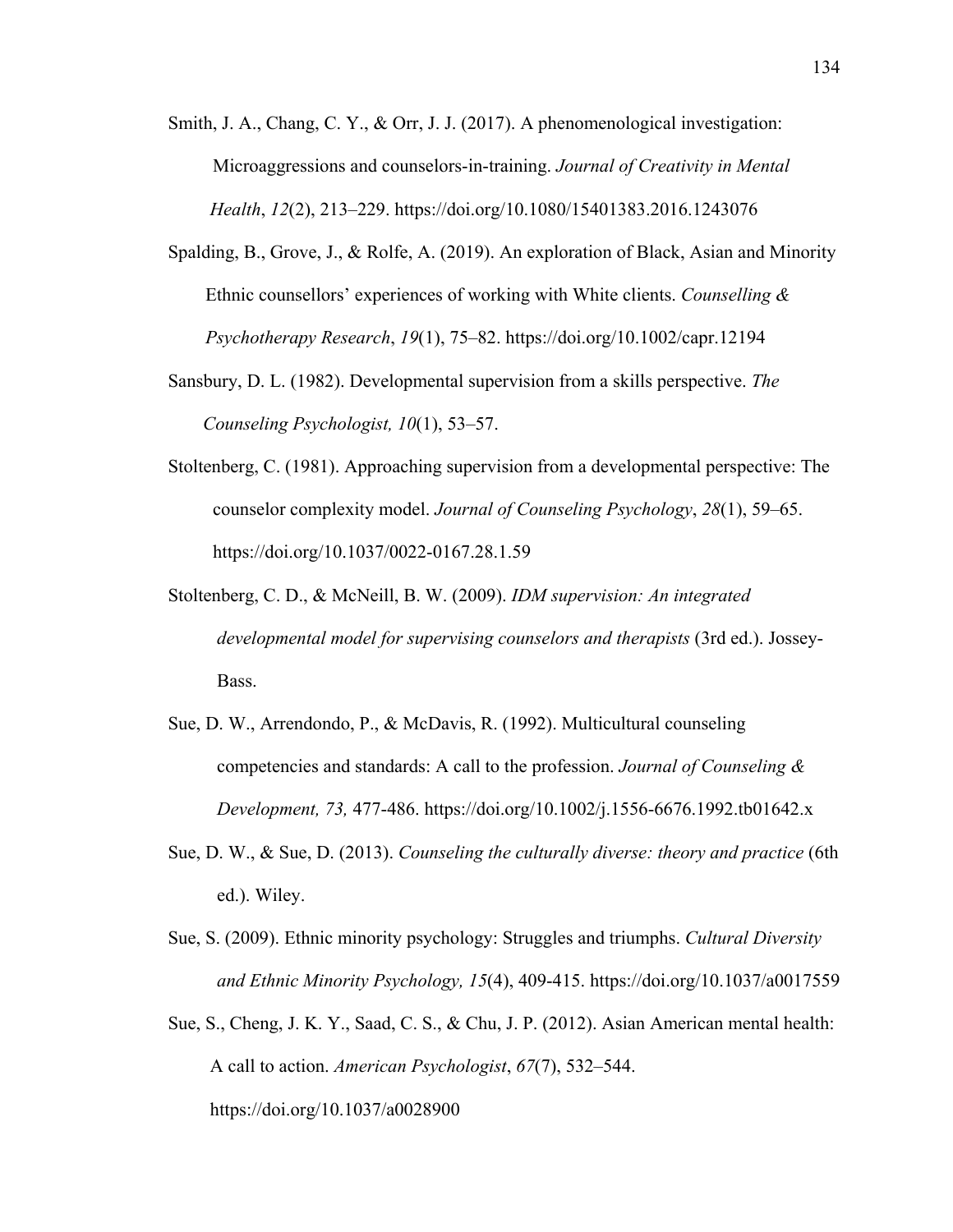- Suinn, R. M. (2010). Reviewing acculturation and Asian Americans: How acculturation affects health, adjustment, school achievement, and counseling. *Asian American Journal of Psychology*, 1, 5–17.
- Taephant, N., Rubel, D., & Champe, J. (2015). A grounded theory of western-trained Asian group leaders leading groups in Asia. *Journal for Specialists in Group Work*, *40*(1), 74–101.
- Taylor, E., Gillborn, D., & Ladson-Billings, G. (2009). *Foundations of critical race theory in education*. Routledge.
- Thomas, E., & George, T. S. (2016). Evaluation of personal development components in counselor education programs in India. *Journal of Asia Pacific Counseling*, *6* (1), 1.
- Thrower, S. J., Helms, J. E., & Price, M. (2020). Racial dynamics in counselor training: The Racial Identity Social Interaction Model. *Journal of Counselor Preparation & Supervision*, *13* (1), 1–35. https://doi.org/10.7729/131.1313
- Tran, A. G. T. T., & Sangalang, C. C. (2016). Personal discrimination and satisfaction with life: Exploring perceived functional effects of Asian American race/ethnicity as a moderator. *Cultural Diversity and Ethnic Minority Psychology*, *22* (1), 83–92. https://doi.org/10.1037/cdp0000052
- Tuicomepee, A., Romano, J. L., & Pokaeo, S. (2012). Counseling in Thailand: Development from a Buddhist perspective. *Journal of Counseling & Development*, *90*(3), 357–361. https://doi.org/10.1002/j.1556-6676.2012.00044.x
- Tummala-Narra, P., Alegria, M., & Chen, C.-N. (2012). Perceived discrimination, acculturative stress, and depression among South Asians: Mixed findings. *Asian American Journal of Psychology*, *3*(1), 3–16. https://doi.org/10.1037/a0024661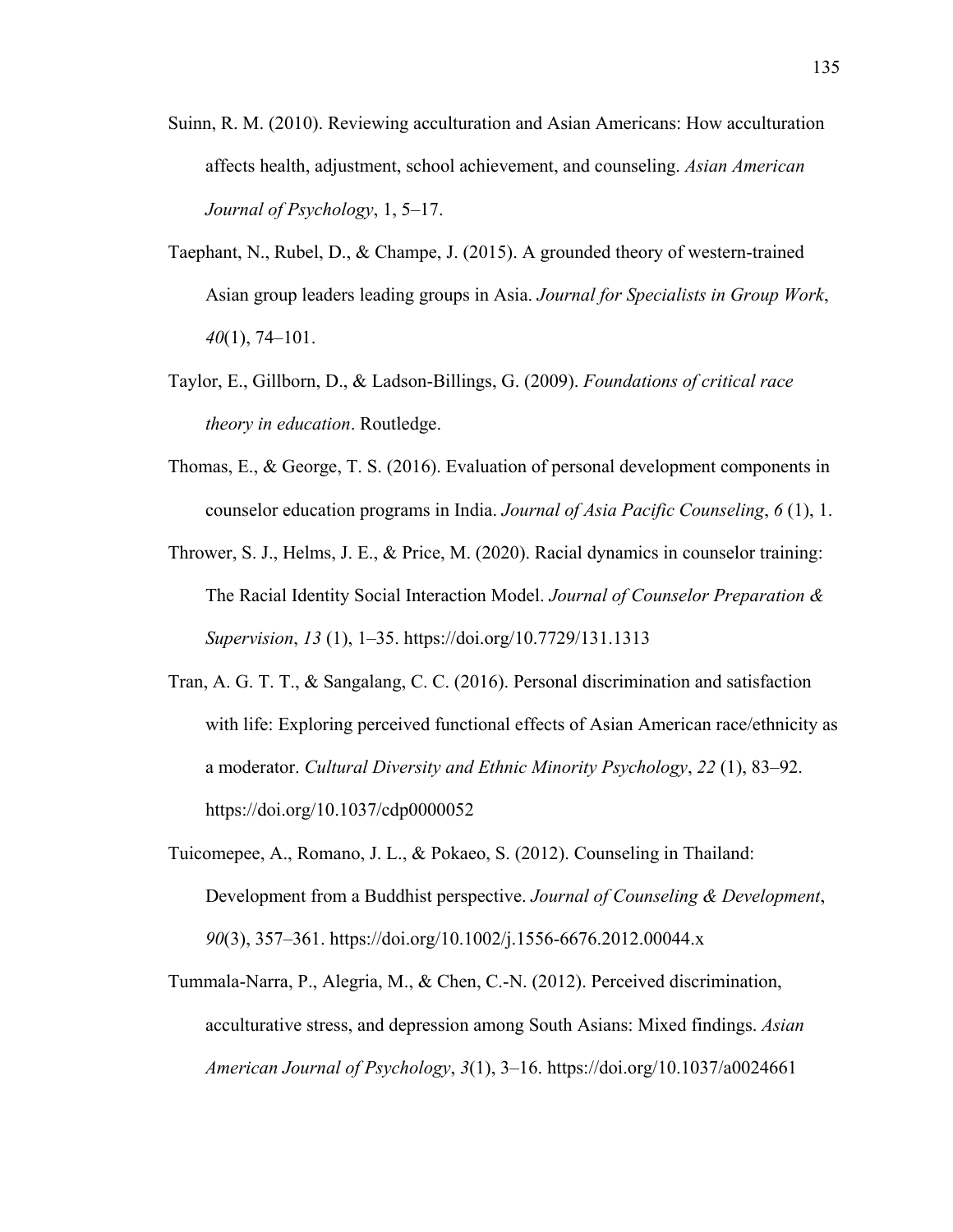- Tummala-Narra, P., Gordon, J., Gonzalez, L. D., de Mello Barreto, L., Meerkins, T., Nguyen, M. N., Medzhitova, J., & Perazzo, P. (2019). Breaking the silence: Perspectives on sexual violence among Indian American women. *Asian American Journal of Psychology*, *10*(4), 293–306. https://doi.org/10.1037/aap0000159
- Tummala-Narra, P., Houston-Kolnik, J., Sathasivam-Rueckert, N., & Greeson, M. (2017). An examination of attitudes toward gender and sexual violence among Asian Indians in the United States. *Asian American Journal of Psychology*, *8*(2), 156–166. https://doi.org/10.1037/aap0000078
- Tummala-Narra, P., Sathasivam-Rueckert, N., & Sundaram, S. (2013). Voices of older Asian Indian immigrants: Mental health implications. *Professional Psychology: Research and Practice, 44*, 1-10. https://doi.org/10.1037/a0027809
- Umaña-Taylor, A. J. (2004). Ethnic identity and self-esteem: Examining the role of social context. *Journal of Adolescence,* 27, 139 –146. https://doi.org/10.1016/j.adolescence.2003.11.006
- U.S. Bureau of the Census (2007). 2007 Statistical Abstract Retrieved June 1, 2020.
- Urofsky, R. I. (2013). The Council for Accreditation of Counseling and Related Educational Programs: Promoting quality in counselor education. *Journal of Counseling & Development*, *91*(1), 6–14. https://doi.org/10.1002/j.1556- 6676.2013.00065.x
- van Kaam, A. L. (1959). Phenomenal analysis: Exemplified by a study of the experience of "really feeling understood." *Journal of Individual Psychology*, 15(1), 66-72. Retrieved from: https://www.alfredadler.org/journal-of-individual-psychology
- van Kaam, A. L. (1966). Existential foundations of psychology. Duquesne U. Press.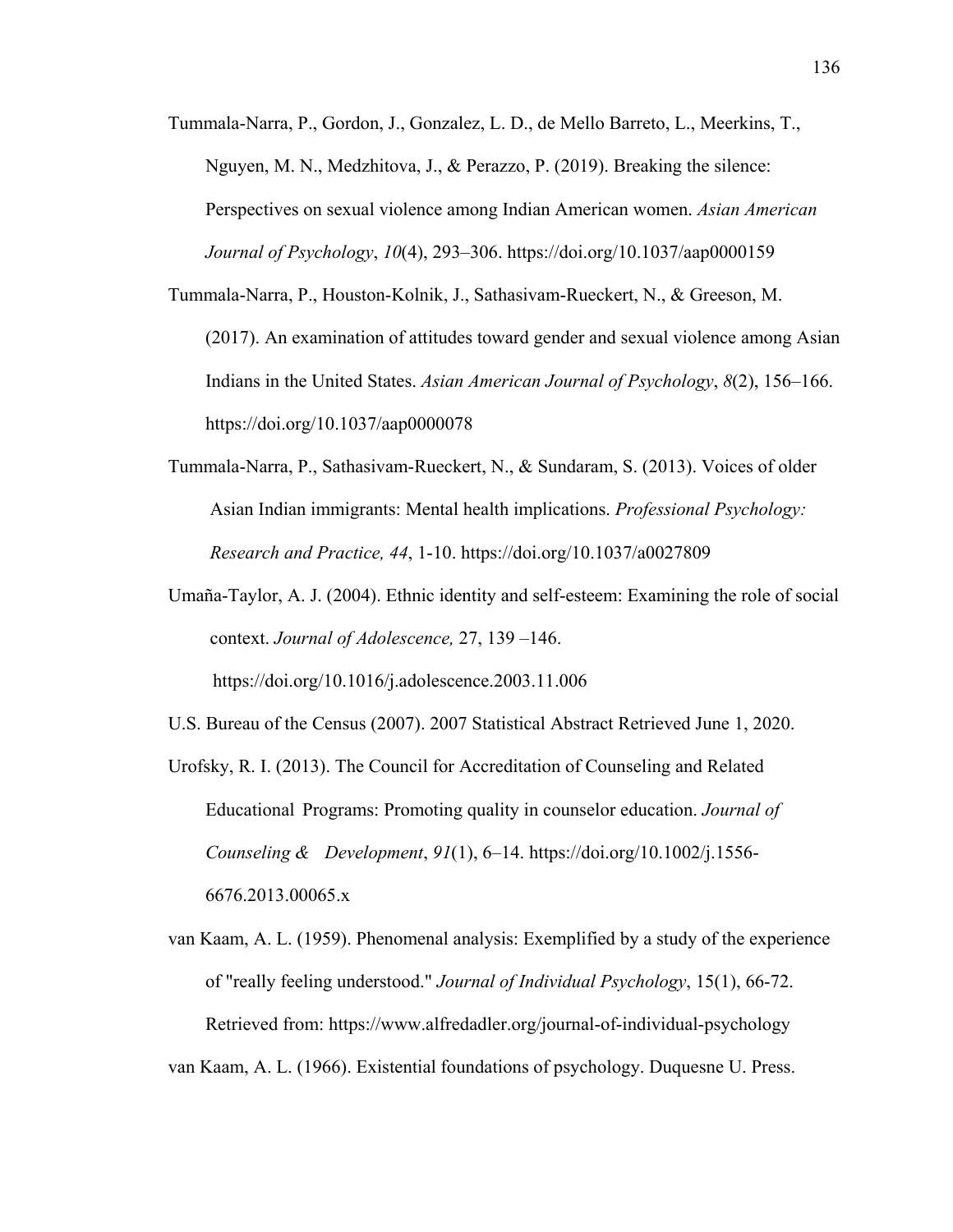Vinson, T. S., & Neimeyer, G. J. (2003). The relationship between Racial Identity Development and multicultural counseling competency: A second look. *Journal of Multicultural Counseling & Development*, *31*(4), 262. https://doi.org/10.1002/j.2161-1912.2003.tb00354.x

Vogel, D. L., Wade, N. G., & Hackler, A. H. (2007). Perceived public stigma and the willingness to seek counseling: The mediating roles of self-stigma and attitudes toward counseling. *Journal of Counseling Psychology*, *54*(1), 40–50. https://doi.org/10.1037/0022-0167.54.1.40

- Wagner, H. H., & Hill, N. R. (2015). Becoming counselors through growth and learning: The entry transition process. *Counselor Education and Supervision*, *54*(3), 189–202.
- Want, V., Parham, T. A., Baker, R. C., & Sherman, M. (2004). African American students' ratings of Caucasian and African American counselors varying in racial consciousness. *Cultural Diversity and Ethnic Minority Psychology*, *10*(2), 123–136. https://doi.org/10.1037/1099-9809.10.2.123
- Watkins, C. E. (1995). Psychotherapy supervisor and supervisee: Developmental models and research nine years later. *Clinical Psychology Review, 15,* 647– 680. https://doi.org/10.1016/0272-7358(95)00038-Q
- Wilson, A. D., Robertson, D., Stark, M. D., & Trepal, H. (2017). Perspectives from Texas Faculty in Non-CACREP Programs. *Journal of Professional Counseling: Practice, Theory & Research*, *44*(1), 1–16. https://doi.org/10.1080/15566382.2017.12033955
- Woo, H. & Henfield, M. (2015). Professional identity scale in counseling (PISC): Instrument development and validation. *Journal of Counselor Leadership and Advocacy*, *2*(2), 93- 112. https://doi.org/10.1080/2326716X.2015.1040557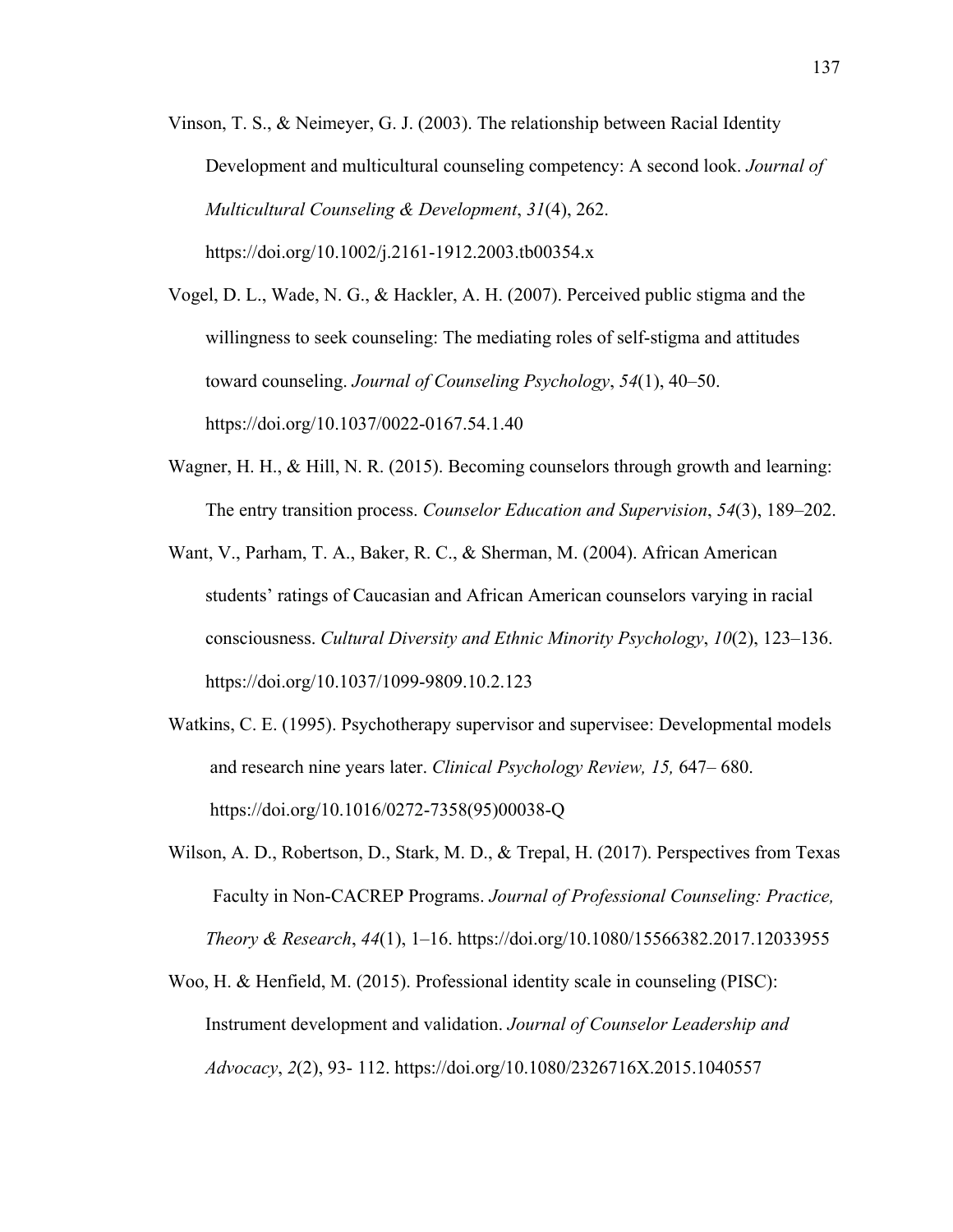- Woo, H., Storlie, C. A., & Baltrinic, E. R. (2016). Perceptions of professional identity development from counselor educators in leadership positions. *Counselor Education and Supervision*, *55*(4), 278–293. https://doi.org/10.1002/ceas.12054
- Wyatt, G. E., & Belcher, H. M. E. (2019). Establishing the foundation: Culturally congruent mentoring for research scholars and faculty from underrepresented populations. *American Journal of Orthopsychiatry, 89*(3), 323-316. https://doi.org/10.1037/ort0000417
- Yogev, S. (1982). An eclectic model of supervision: A developmental sequence for beginning psychotherapy students. *Professional Psychology, 13*, 236–243.
- Zane, N., & Ku, H. (2014). Effects of ethnic match, gender match, acculturation, cultural identity, and face concern on self-disclosure in counseling for Asian Americans. *Asian American Journal of Psychology*, *5*(1), 66–74.

https://doi.org/10.1037/a0036078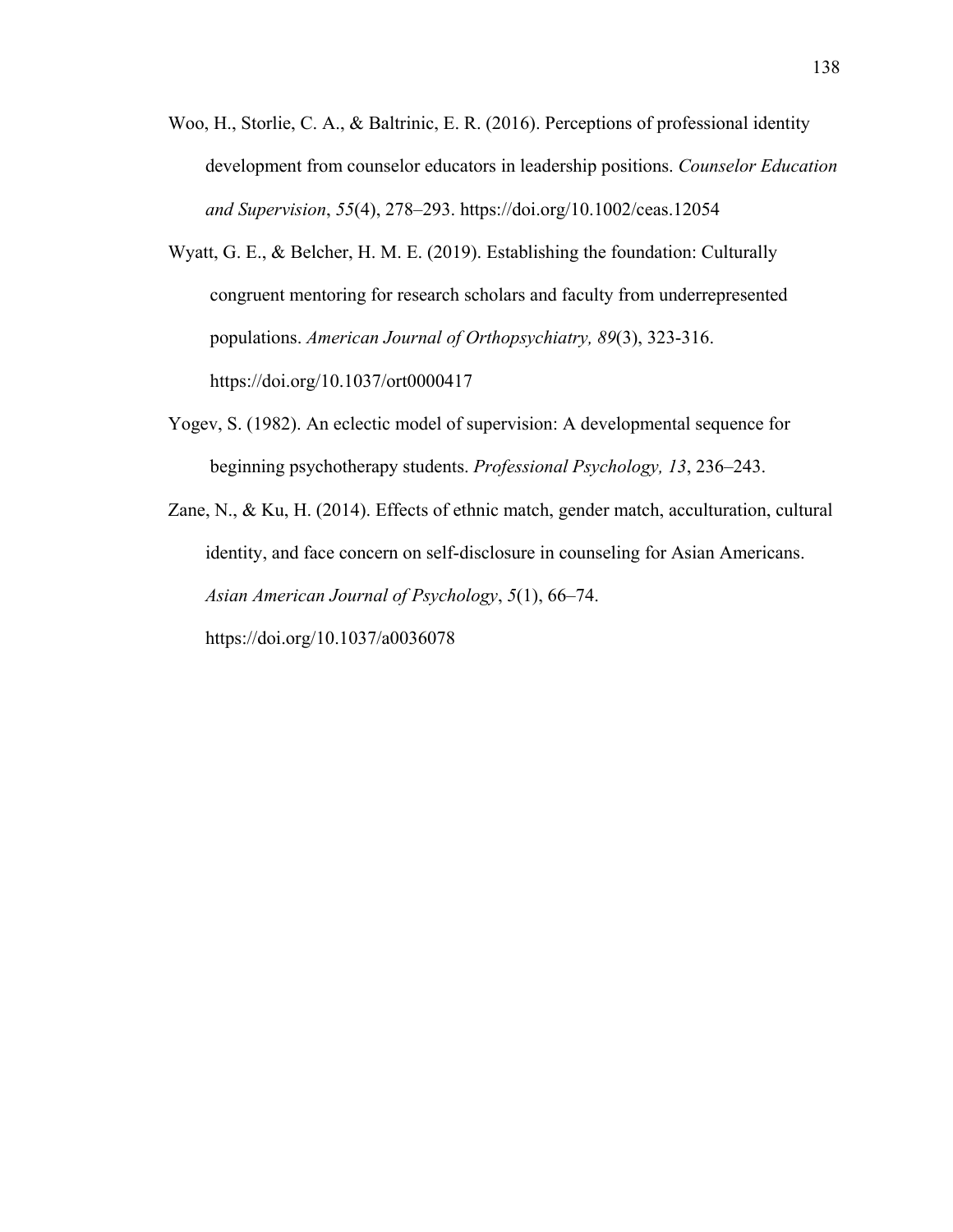## **APPENDIX A**

# **Sam Houston State University Consent for Participation in Research**

# **KEY INFORMATION FOR THE LIVED EXPERIENCE OF PROFESSIONAL COUNSELORS WHO ARE SOUTH ASIAN AMERICAN**

You are being asked to be a participant in a research study about your professional development as a professional counselor within the context of your race, ethnicity, and nationality. You have been asked to participate in the research because you are a licensed professional counselor, have a South Asian heritage, was born in the United States, are above 18 years old and may be eligible to participate.

## WHAT IS THE PURPOSE, PROCEDURES, AND DURATION OF THE STUDY?

By doing this study, we hope to learn how counseling education programs can better address the needs of ethnic minority counselor trainees. Your participation in this research will last about  $1 - 1.5$  hours.

## WHAT ARE REASONS YOU MIGHT CHOOSE TO VOLUNTEER FOR THIS STUDY?

You might choose to volunteer for this study in order to contribute to the body of research that will equip counselor educators to understand the needs of their South Asian students and become aware of the unique elements of professional development for this population.

For a complete description of benefits, refer to the Detailed Consent.

WHAT ARE REASONS YOU MIGHT CHOOSE NOT TO VOLUNTEER FOR THIS STUDY?

There are no obvious risks that should prevent you from participating in this study.

For a complete description of risks, refer to the Detailed Consent.

## DO YOU HAVE TO TAKE PART IN THE STUDY?

If you decide to take part in the study, it should be because you really want to volunteer. You will not lose any services, benefits, or rights you would normally have if you choose not to volunteer.

## WHAT IF YOU HAVE QUESTIONS, SUGGESTIONS OR CONCERNS?

The person in charge of this study is Ashley Daniel of the Sam Houston State University Department of Counselor Education who is working under the supervision of Dr. Chi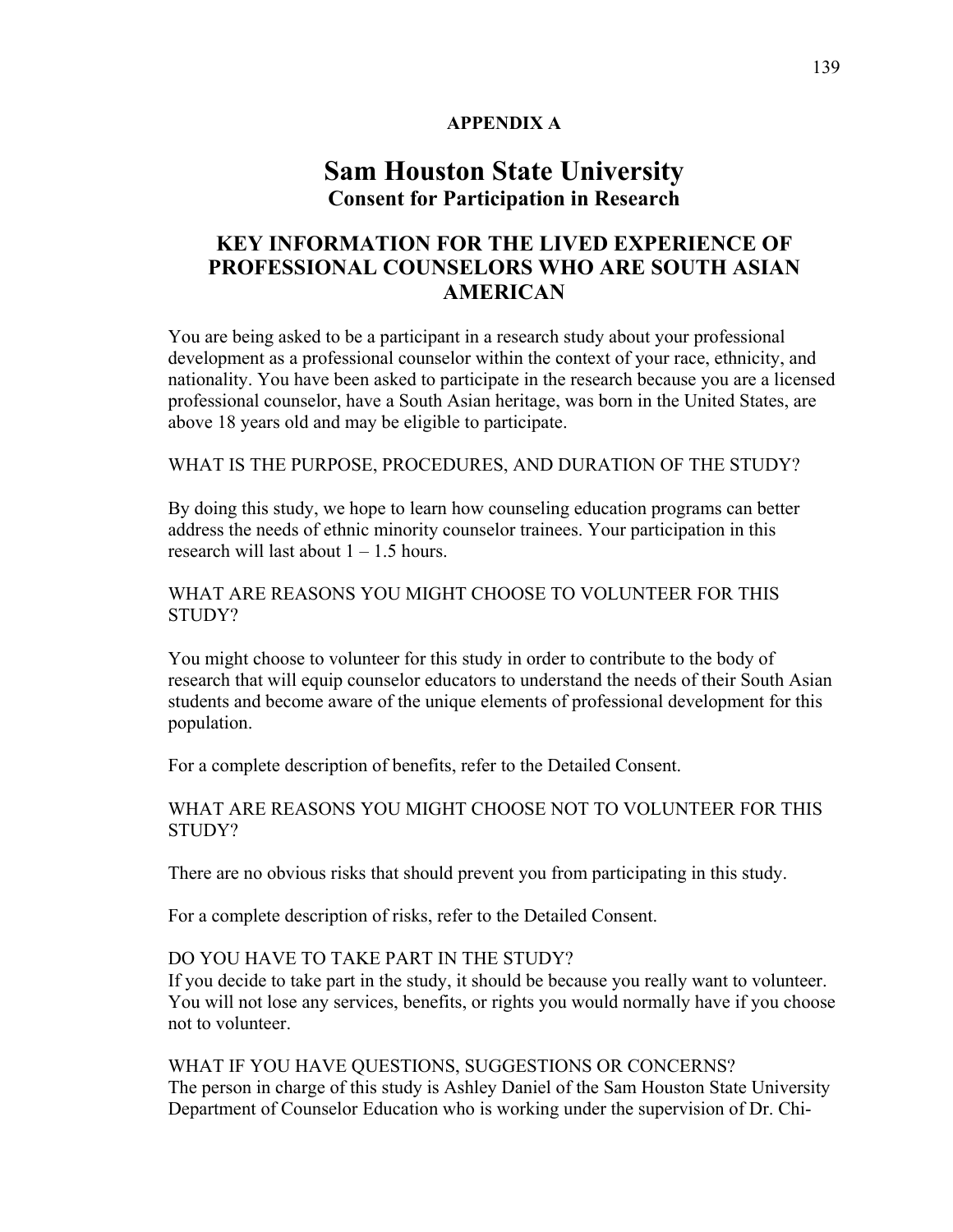Sing Li if you have questions, suggestions, or concerns regarding this study or you want to withdraw from the study his contact information is: aaa124@shsu.edu and *Faculty Sponsor contact information)*. If you have any questions, suggestions or concerns about your rights as a volunteer in this research, contact the Office of Research and Sponsored Programs – Sharla Miles at 936-294-4875 or e-mail ORSP at sharla\_miles@shsu.edu.

# **Sam Houston State University**

### **Consent for Participation in Research**

# **DETAILED CONSENT THE LIVED EXPERIENCE OF PROFESSIONAL COUNSELORS WHO ARE SOUTH ASIAN AMERICAN**

#### **Informed Consent**

My name is Ashley Abraham, and I am Doctoral Candidate of the Counselor Education Department at Sam Houston State University. I would like to take this opportunity to invite you to participate in a research study of The Lived Experience of Professional Counselors Who are South Asian American. We hope that the results of the research will benefit Counselor Educators as they train ethnic minority clinicians*.* You have been asked to participate in the research because you are a licensed professional counselor with an ethnic heritage from South Asia and are 18 and above.

The research is relatively straightforward, and we do not expect the research to pose any risk to any of the volunteer participants. If you consent to participate in this research, you will be asked to complete a demographic form and be interviewed for 30 minutes to one hour. Any data obtained from you will only be used for the purpose of transcription and data analysis. Under no circumstances will you or any other participants who participated in this research be identified. In addition, your data will remain confidential.

This research will require about 1-1.5 hours of your time. Participants will not be paid or otherwise compensated for their participation in this project. We will be audiorecording the interviews. You can review the recording at any point. They will be destroyed after three years.

Your participation in this research is voluntary. Your decision whether or not to participate will involve no penalty or loss of benefits to which the subject is otherwise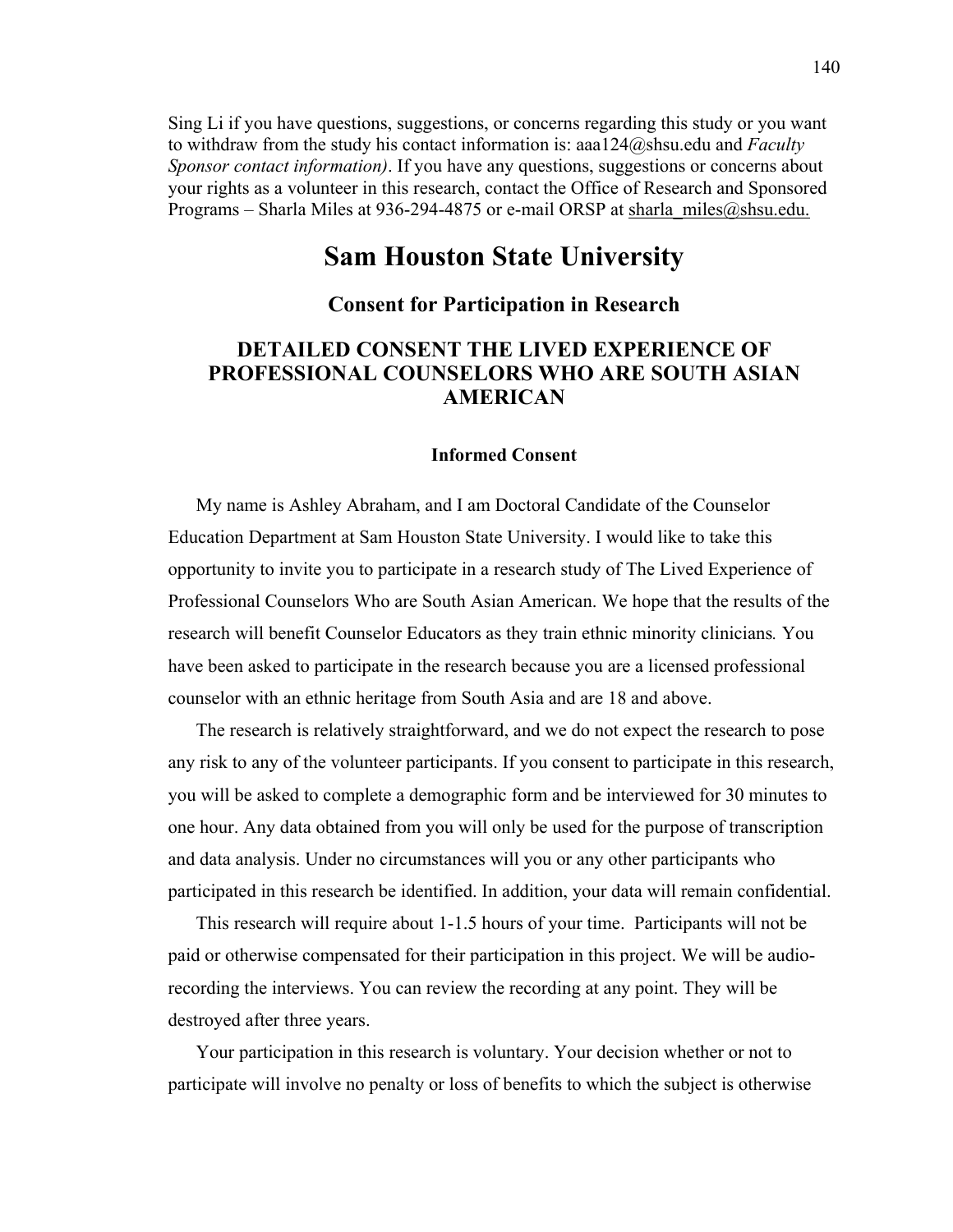entitled, and the subject may discontinue participation at any time without penalty or loss of benefits to which the subject is otherwise entitled. If you have any questions, please feel free to ask me using the contact information below. If you are interested, the results of this study will be available at the conclusion of the project.

If you have any questions about this research, please feel free to contact me, Ashley Abraham, or Dr. Chi-Sing Li. If you have questions or concerns about your rights as research participants, please contact Sharla Miles, Office of Research and Sponsored Programs, using her

contact information below.

| Ashley Abraham           | Chi-Sing Li              | Sharla Miles                 |
|--------------------------|--------------------------|------------------------------|
| SHSU Dept of             | SHSU Dept of             | Office of Research and       |
| Counselor Ed.            | Counselor Ed.            | <b>Sponsored Programs</b>    |
| <b>Sam Houston State</b> | <b>Sam Houston State</b> | Sam Houston State University |
| University               | University               | Huntsville, TX 77341         |
| Huntsville, TX 77341     | Huntsville, TX 77341     | Phone: (936) 294-4875        |
| Phone: (832) 413-1734    | Phone: (936) 294-1935    | Email: irb@shsu.edu          |
| $E$ -mail:               | E-mail:                  |                              |
| aaa124@shsu.edu          | dcl001@shsu.edu          |                              |
|                          |                          |                              |

I understand the above and consent to participate.

I do not wish to participate in the current study.

#### **AUDIO/VIDEO RECORDING RELEASE CONSENT**

As part of this project, an audio/video recording will be made of you during your participation in this research project for transcription purposes only. This is completely voluntary. In any use of the audio/video recording, your name will not be identified. You can review the recording; they will be destroyed after three years. You may request to stop the recording at any time or to erase any portion of your recording.

I consent to participate in the audio/video recording activities.

I do not wish to participate in the audio/video recording activities.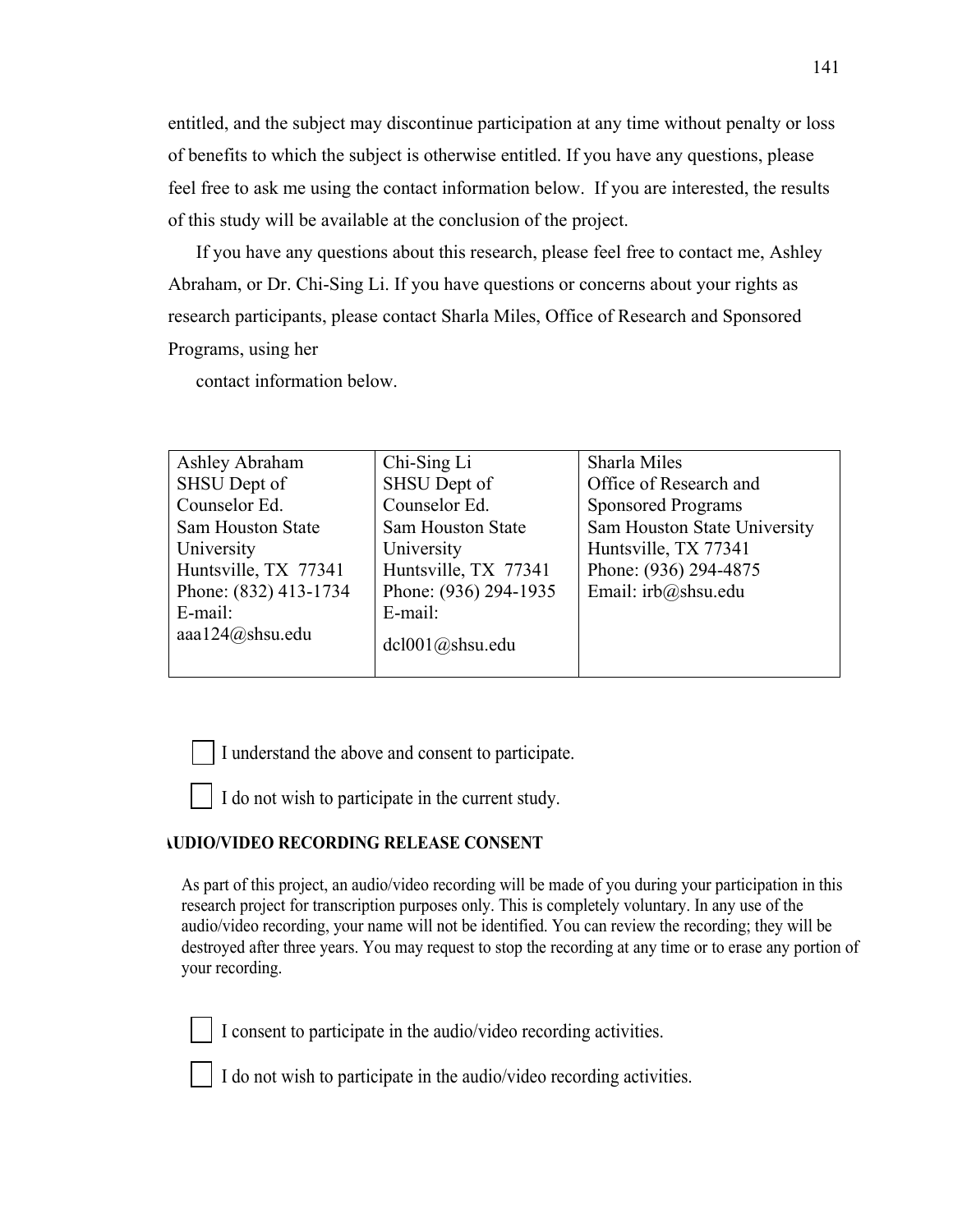#### **APPENDIX B**

#### **Grand Tour Questions**

- 1. What made you interested in becoming a professional counselor?
- 2. What was your educational experience in counseling like and what cultural factors impacted you?
- 3. What has been your experience practicing as a professional counselor?
- 4. How has your cultural background impacted your work with clients?
- 5. What has been your experience with clients who share your cultural background?
- 6. What advice would you give to other first generation South Asian Americans beginning their career in counseling?
- 7. What advice would you give to Counselor Educators and Supervisors training South Asian American counselor trainees?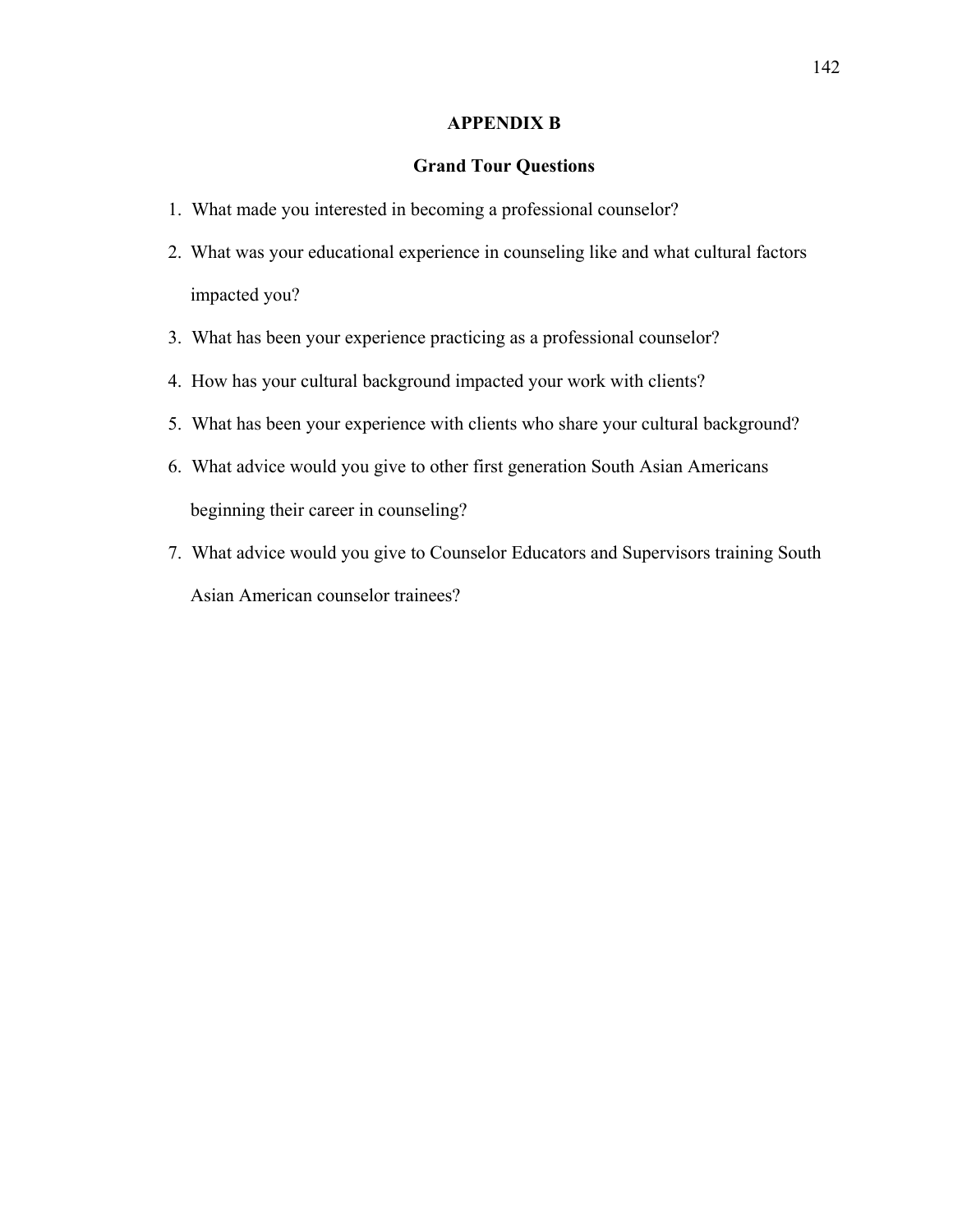# **APPENDIX C**

# **Demographic Questionnaire**

| Age: $\_\_$                                |
|--------------------------------------------|
|                                            |
|                                            |
| Years in Practice: ___________             |
|                                            |
| Graduated from a CACREP University? Y or N |
|                                            |
|                                            |
|                                            |
| <b>Preferred Population/Specialties:</b>   |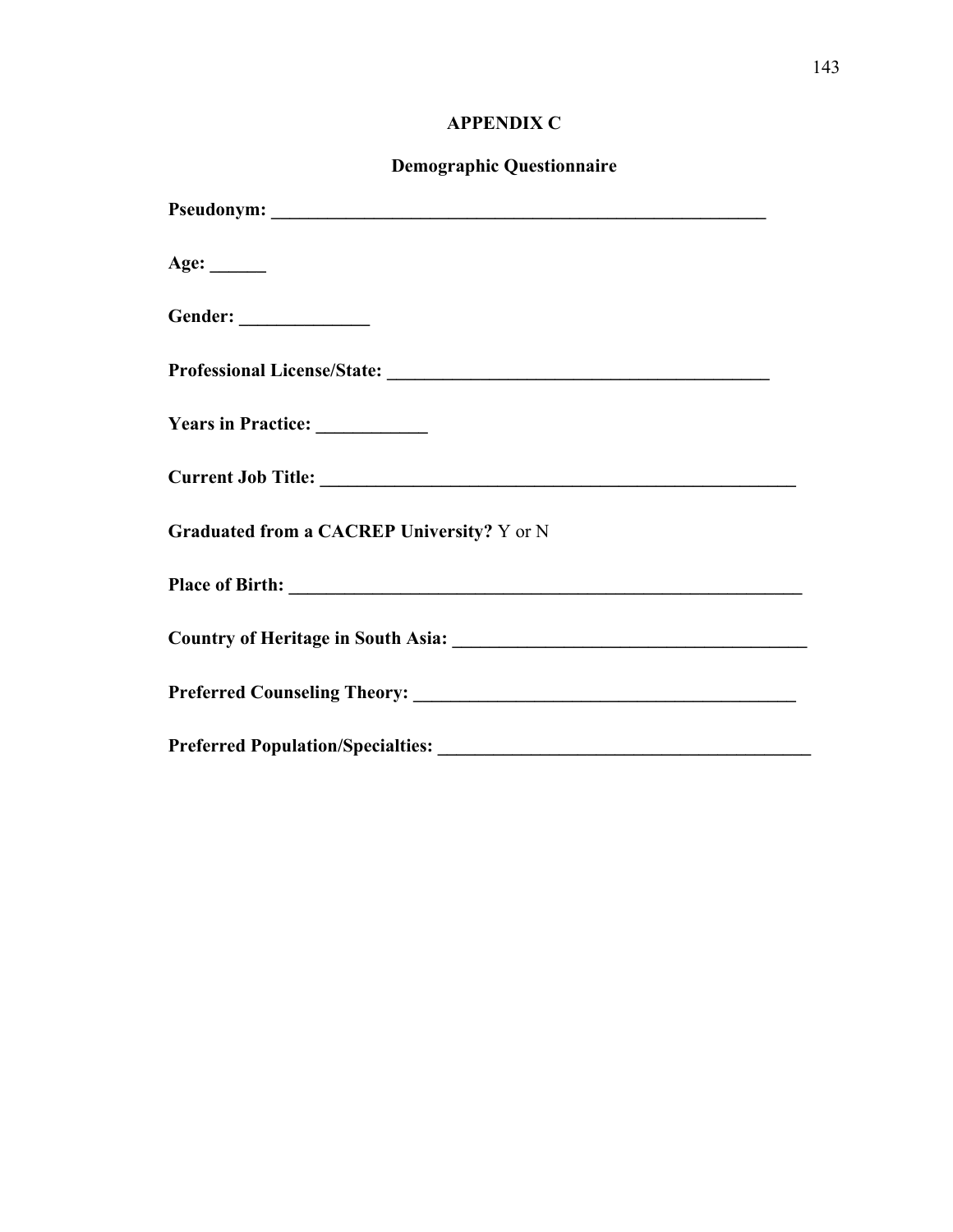# **APPENDIX D**

# **Table A1**

*Assigned Names and Demographic Information for Participants in the Study* 

| "Name"   | Age | Gender | License     | Country of Religious |                    | Region    | Degree    |
|----------|-----|--------|-------------|----------------------|--------------------|-----------|-----------|
|          |     |        |             | Origin               | <i>Affiliation</i> |           |           |
| Aisha    | 28  | Female | <b>LMHC</b> | Sri Lanka            | Muslim             | <b>NE</b> | Master's  |
| Anisha   | 25  | Female | <b>LMFT</b> | India                | Sikh               | <b>NE</b> | Master's  |
| Arsalan  | 36  | Male   | <b>LPC</b>  | Pakistan             | Muslim             | South     | Master's  |
| Azma     | 51  | Female | <b>LMFT</b> | India                | Muslim             | West      | Master's  |
| Hira     | 29  | Female | <b>LPC</b>  | Pakistan             | Muslim             | South     | Master's  |
| Jenny    | 29  | Female | <b>LPCC</b> | India                | Christian          | West      | Master's  |
| Michelle | 37  | Female | <b>LMFT</b> | Pakistan             | Christian          | South     | Doctorate |
| Priya    | 29  | Female | <b>LCPC</b> | India                | Hindu              | <b>MW</b> | Master's  |
| Rohan    | 41  | Male   | <b>LMFT</b> | India                | Christian          | W         | Doctorate |
| Vidhya   | 44  | Female | <b>LMFT</b> | India                | Hindu              | South     | Master's  |
| Zahra    | 38  | Female | <b>LMFT</b> | India                | Muslim             | South     | Master's  |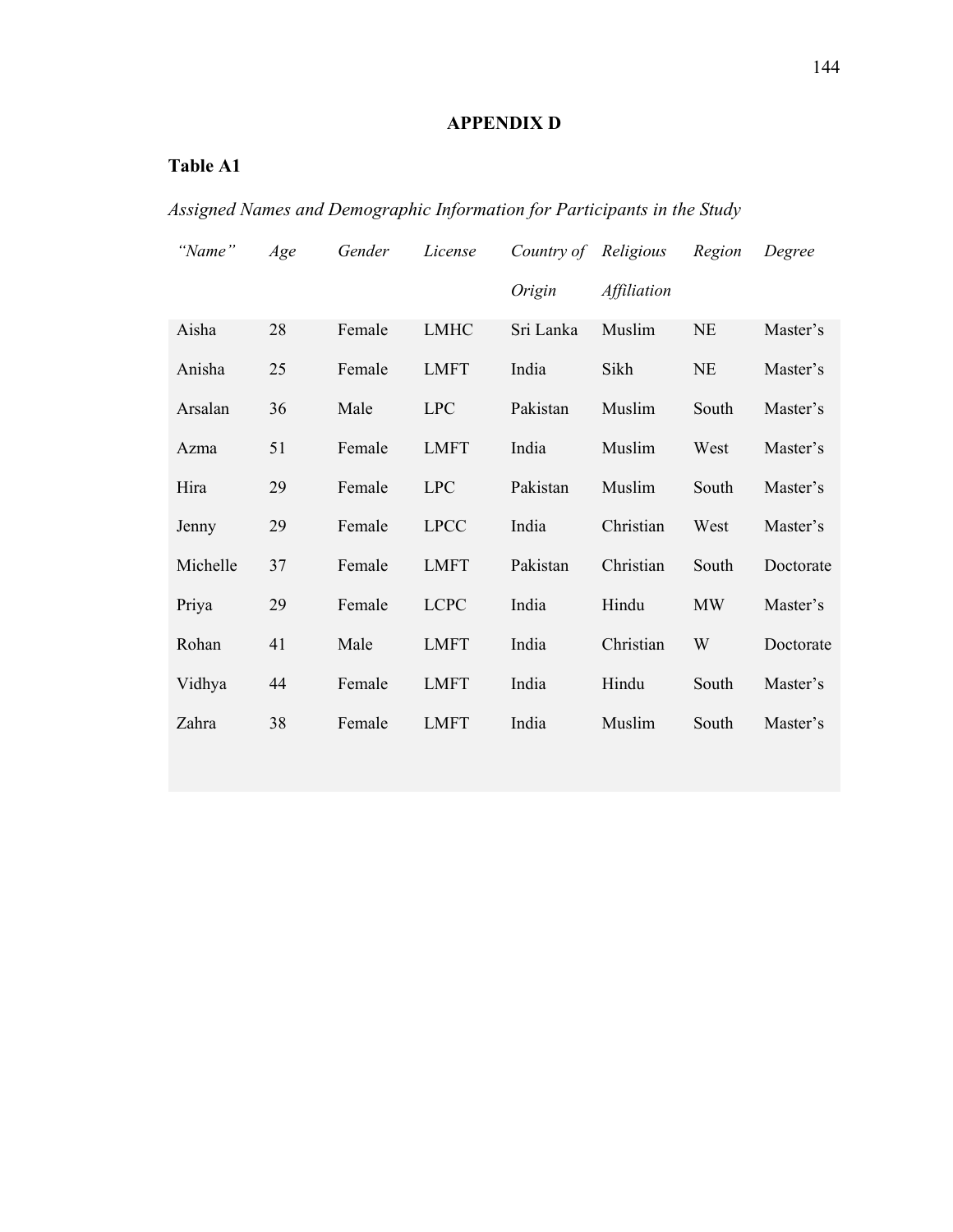## **Ashley Daniel M.S., LPC**

#### **Education**

- ABD in Counselor Education, Sam Houston State University, Huntsville, TX, Expected Graduation May 2021
- M.S. in Counseling, Southern Methodist University, Dallas, TX, January 2016. CACREP accredited program.
- BA in Psychology, Houston Baptist University, Houston, TX, May 2013.

## **Licenses and Certifications**

Licensed Professional Counselor, Texas State Board of Examiners of Professional Counselors, No. 75826

#### **Professional Organizations**

Association of Counselor Education and Supervision (2021 – Present)

Texas Association for Counselor Education and Supervision (2019-Present)

Chi Sigma Iota (2018 – Present)

Texas Counselor Association (2016-Present)

American Counselor Association (2013- Present)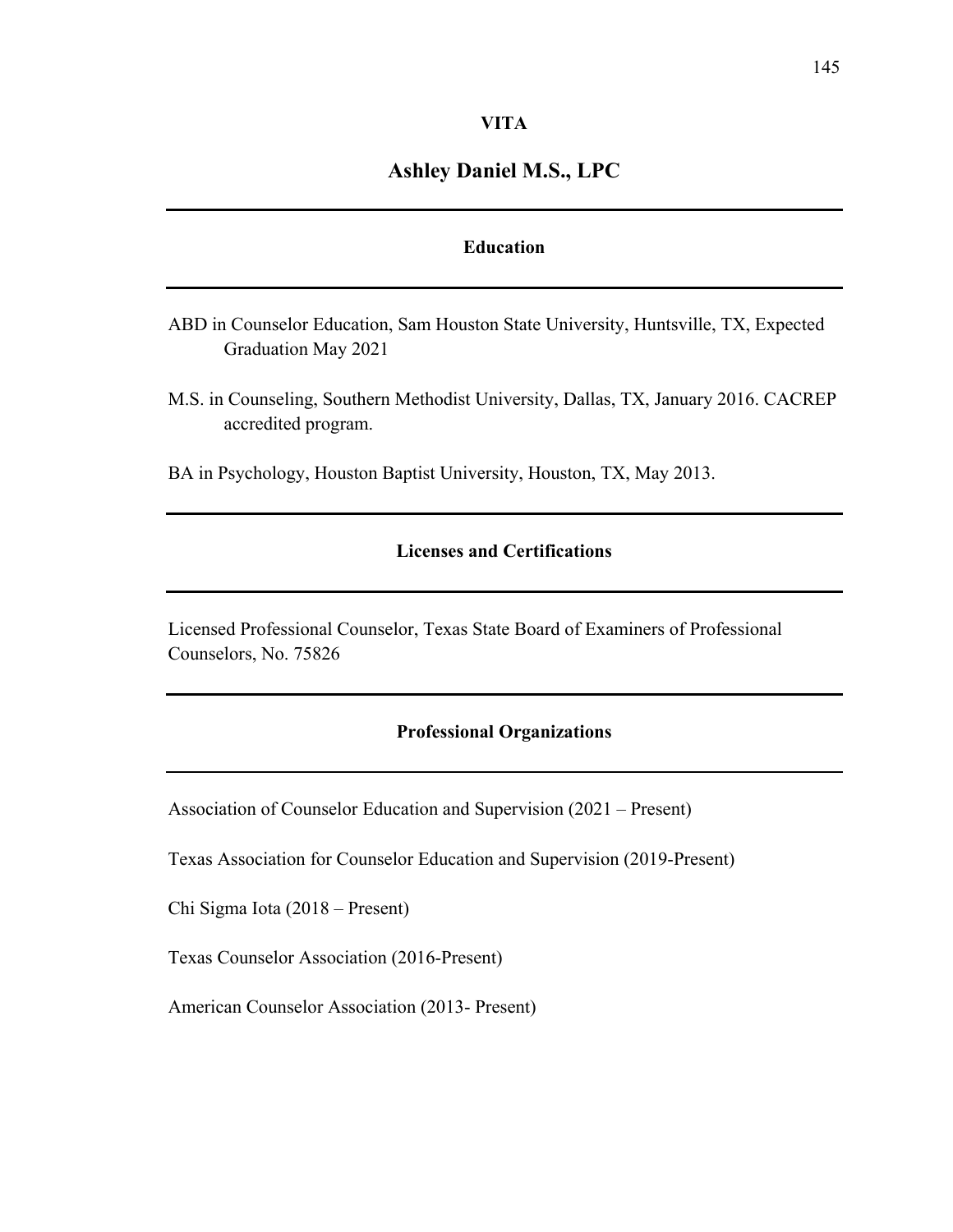#### **Clinical Experience**

#### **Mental Health Counseling**

Counselor/Owner, Compassion & Wellness Counseling Services, The Woodlands, Texas (2020- Present)

> Providing counseling services for children, families, adolescents, individuals and couples in private practice and via telehealth, developing own business and networking opportunities

Graduate Assistant, Huntsville, Texas (2019-2020)

Engaged with faculty and staff at Sam Houston State University Main campus on current research, data collection, and data analysis. Conducted Master's interviews on behalf of faculty for counselor mental health counseling, school counseling, and marriage and family counseling programs.

- Counselor, Champions Christian Counseling Center, Tomball, Texas (2019 Present) Providing counseling services for children, families, adolescents, individuals and couples in a group practice setting and via telehealth
- Counselor, Chambers Counseling and Consulting, Houston, Texas (2016-2019) Provided counseling services for children, families, adolescents, individuals, and couples, Provided supervision for counseling student intern.
- Counselor, The Women's Home, Houston, Texas (2018) Provided psychoeducation and process group counseling in residential treatment facility for women in alcohol and drug recovery

Mental Health Counseling Student Intern, Mayhill Behavioral Health Hospital, Denton, TX (2015-2016)

> Provided counseling services in a mental health hospital including intakes, treatment planning, psychoeducation and process group counseling, individual and family therapy, staff meeting among psychiatrists, nurses, social workers, and counselors to discuss patient progress, and discharge interviews

#### **Consultation and Supervision**

Doctoral Student Site Supervisor, Sam Houston State University Trauma Center, The Woodlands, TX (2019)

> Conducted onsite supervision for practicum class to observe sessions, process clinical work, and address any crisis situation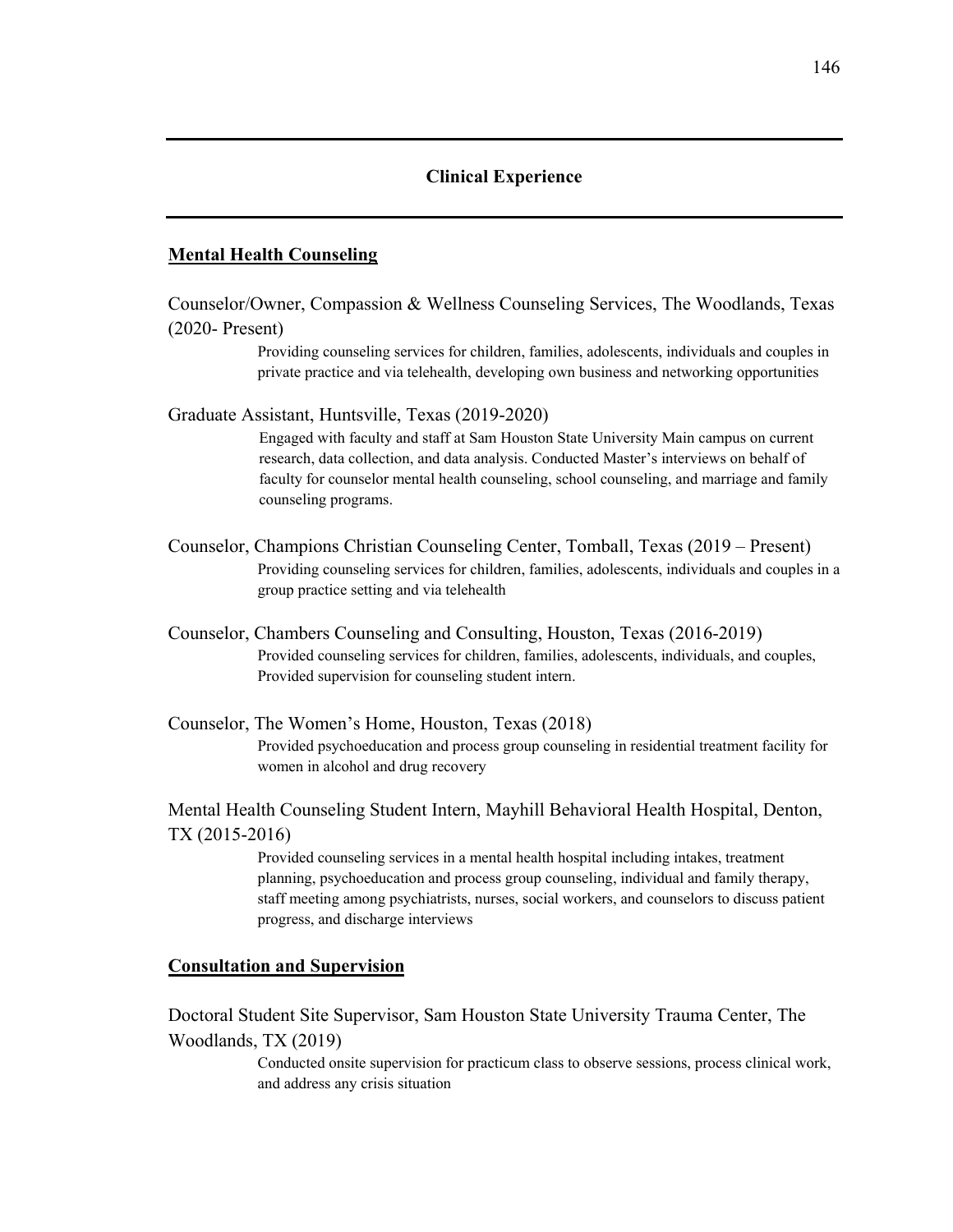Doctoral Student Supervisor, Sam Houston State University, The Woodlands, Texas (2018-2019)

> Conducted individual supervision with clinical mental health counseling practicum student once a week, observed live and recorded sessions, and conducted midterm and final evaluations

Site Supervisor for Mental Health Counseling Student Intern, Chambers Counseling and Consulting, Spring, Texas (2018-2019)

> Conducted individual supervision with clinical mental health counseling practicum student once a week, acquired clients for her case load, observed live and recorded sessions, and conducted midterm and final evaluations

## **Teaching**

Graduate Teaching Assistant, Sam Houston State University, Huntsville, Texas (2020) Courses Co-Taught: COUN 6374, Group Counseling (Online)

Graduate Teaching Assistant, Sam Houston State University, Huntsville, Texas (2019) Courses Co-Taught: COUN 5394, Crisis and Trauma Counseling

Guest Lecturer, Sam Houston State University, Huntsville, Texas (2019) Guest lectured for COUN 3321, Introduction to Helping Relationships

## **Research Agenda**

#### **Counselor Education and Development**

- The development and growth of counselors from students to professionals
- Gatekeeping and growth of the counseling profession
- Advocating for high quality counselor education programs

#### **Spirituality in Counseling**

- Spirituality in counseling
- Competence and teaching spiritual competency in counselor education programs
- Spiritual development

#### **Counseling Diverse Populations**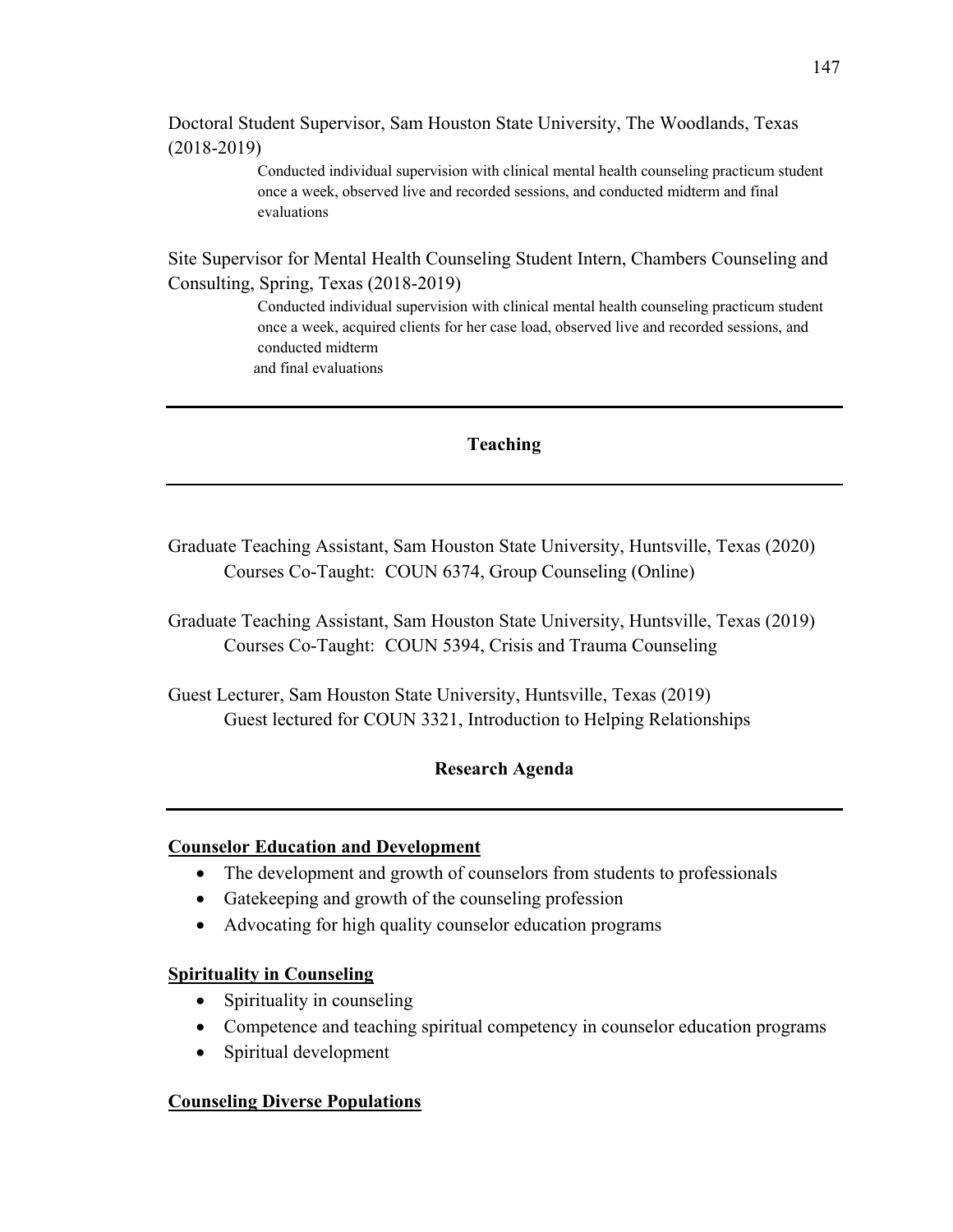- Educating minority students in counselor education
- Counseling minority clients
- Addressing barriers preventing minorities from accessing mental health services

#### **Publications**

#### **Articles and Book Chapters in Progress**

- Brown, T., **Daniel, A.,** Marrow, T., & Watts, R. (data analyzed) Experiences of addressing spirituality in school counseling.
- **Daniel, A.,** Brown, T., Marrow, T. (data analyzed). Spirituality and mental health among South Asian Americans.
- Henriksen, R. Jr., **Daniel, A.,** McHargue, J. & Scoggins, J. (data collected). The lived experience of multiple-heritage couples and spirituality.
- Henriksen, R. Jr., **Daniel, A**. (submitted). Sage Encyclopedia of Multicultural Counseling, Social Justice, and Advocacy: Interracial Marriage.

#### **Presentations**

#### **Refereed**

- **Daniel, A.,** & Li, Chi-Sing. (2021). Education and supervision of South Asian American Counselors. University of Global Education Conference. Huntsville, TX.
- Henriksen, R., Jr. & **Daniel, A.** (2020). Multiple heritage identity development. 16<sup>th</sup> Annual Diversity Leadership Conference. Huntsville, TX.
- **Daniel, A.**, & Brown, T. (2019). Addressing the spiritual needs of students in the community. Texas Association of Counselor Education and Supervision Midwinter Conference. Fort Worth, TX.